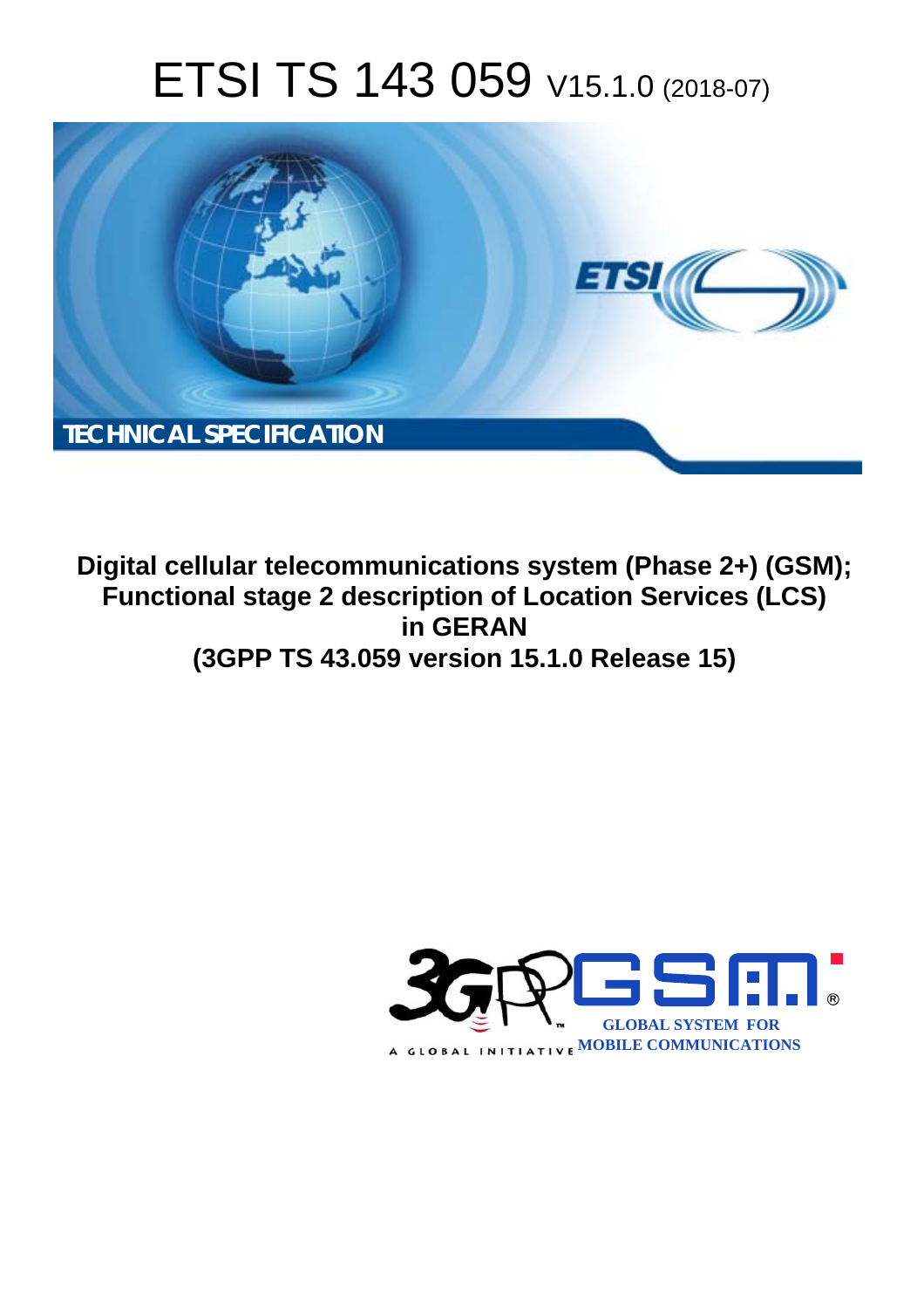Reference RTS/TSGR-0643059vf10

> Keywords GSM

#### *ETSI*

#### 650 Route des Lucioles F-06921 Sophia Antipolis Cedex - FRANCE

Tel.: +33 4 92 94 42 00 Fax: +33 4 93 65 47 16

Siret N° 348 623 562 00017 - NAF 742 C Association à but non lucratif enregistrée à la Sous-Préfecture de Grasse (06) N° 7803/88

#### *Important notice*

The present document can be downloaded from: <http://www.etsi.org/standards-search>

The present document may be made available in electronic versions and/or in print. The content of any electronic and/or print versions of the present document shall not be modified without the prior written authorization of ETSI. In case of any existing or perceived difference in contents between such versions and/or in print, the only prevailing document is the print of the Portable Document Format (PDF) version kept on a specific network drive within ETSI Secretariat.

Users of the present document should be aware that the document may be subject to revision or change of status. Information on the current status of this and other ETSI documents is available at <https://portal.etsi.org/TB/ETSIDeliverableStatus.aspx>

If you find errors in the present document, please send your comment to one of the following services: <https://portal.etsi.org/People/CommiteeSupportStaff.aspx>

#### *Copyright Notification*

No part may be reproduced or utilized in any form or by any means, electronic or mechanical, including photocopying and microfilm except as authorized by written permission of ETSI. The content of the PDF version shall not be modified without the written authorization of ETSI. The copyright and the foregoing restriction extend to reproduction in all media.

> © ETSI 2018. All rights reserved.

**DECT**TM, **PLUGTESTS**TM, **UMTS**TM and the ETSI logo are trademarks of ETSI registered for the benefit of its Members. **3GPP**TM and **LTE**TM are trademarks of ETSI registered for the benefit of its Members and of the 3GPP Organizational Partners. **oneM2M** logo is protected for the benefit of its Members.

**GSM**® and the GSM logo are trademarks registered and owned by the GSM Association.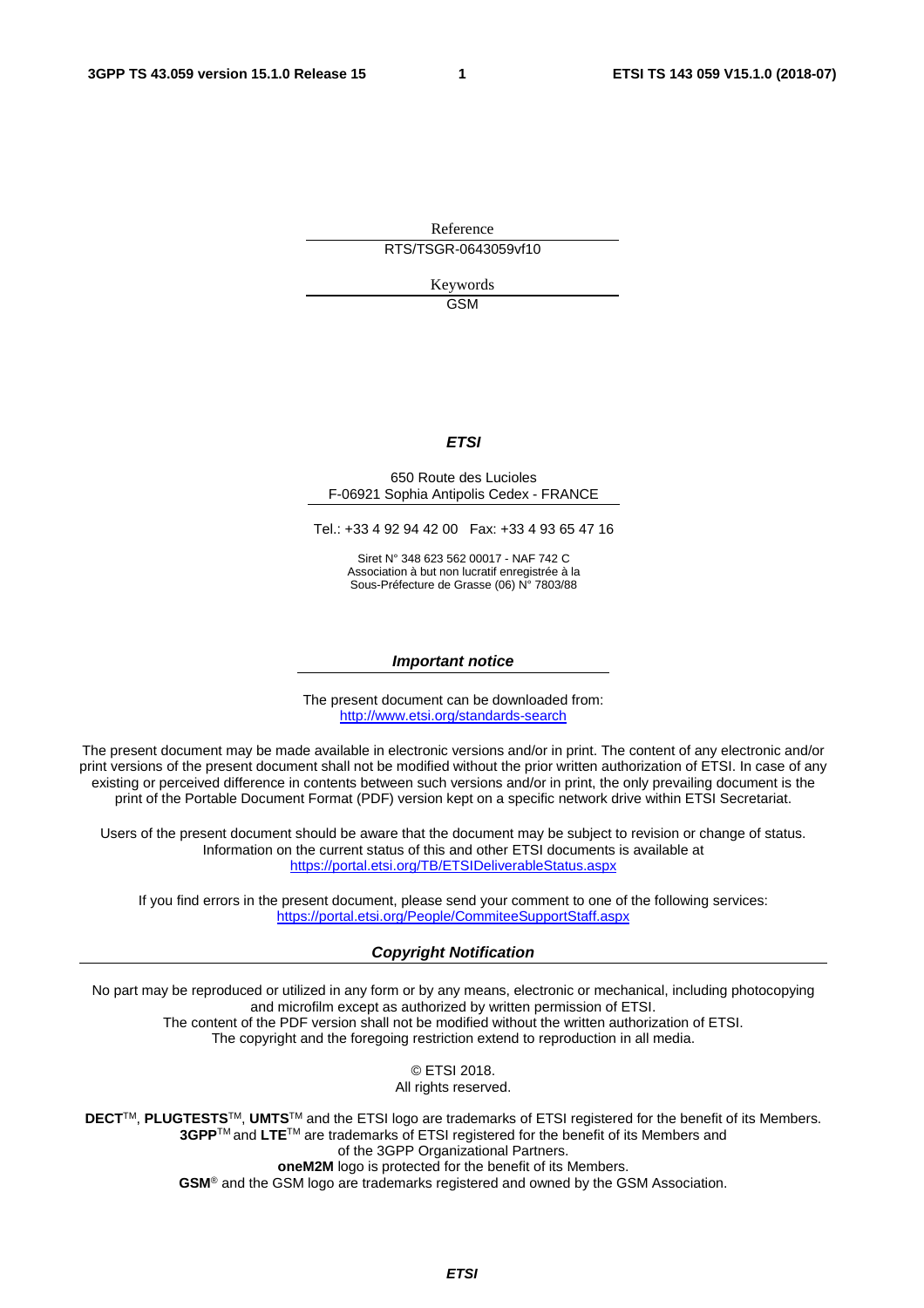## Intellectual Property Rights

#### Essential patents

IPRs essential or potentially essential to normative deliverables may have been declared to ETSI. The information pertaining to these essential IPRs, if any, is publicly available for **ETSI members and non-members**, and can be found in ETSI SR 000 314: *"Intellectual Property Rights (IPRs); Essential, or potentially Essential, IPRs notified to ETSI in respect of ETSI standards"*, which is available from the ETSI Secretariat. Latest updates are available on the ETSI Web server ([https://ipr.etsi.org/\)](https://ipr.etsi.org/).

Pursuant to the ETSI IPR Policy, no investigation, including IPR searches, has been carried out by ETSI. No guarantee can be given as to the existence of other IPRs not referenced in ETSI SR 000 314 (or the updates on the ETSI Web server) which are, or may be, or may become, essential to the present document.

#### **Trademarks**

The present document may include trademarks and/or tradenames which are asserted and/or registered by their owners. ETSI claims no ownership of these except for any which are indicated as being the property of ETSI, and conveys no right to use or reproduce any trademark and/or tradename. Mention of those trademarks in the present document does not constitute an endorsement by ETSI of products, services or organizations associated with those trademarks.

## Foreword

This Technical Specification (TS) has been produced by ETSI 3rd Generation Partnership Project (3GPP).

The present document may refer to technical specifications or reports using their 3GPP identities, UMTS identities or GSM identities. These should be interpreted as being references to the corresponding ETSI deliverables.

The cross reference between GSM, UMTS, 3GPP and ETSI identities can be found under [http://webapp.etsi.org/key/queryform.asp.](http://webapp.etsi.org/key/queryform.asp)

## Modal verbs terminology

In the present document "**shall**", "**shall not**", "**should**", "**should not**", "**may**", "**need not**", "**will**", "**will not**", "**can**" and "**cannot**" are to be interpreted as described in clause 3.2 of the [ETSI Drafting Rules](https://portal.etsi.org/Services/editHelp!/Howtostart/ETSIDraftingRules.aspx) (Verbal forms for the expression of provisions).

"**must**" and "**must not**" are **NOT** allowed in ETSI deliverables except when used in direct citation.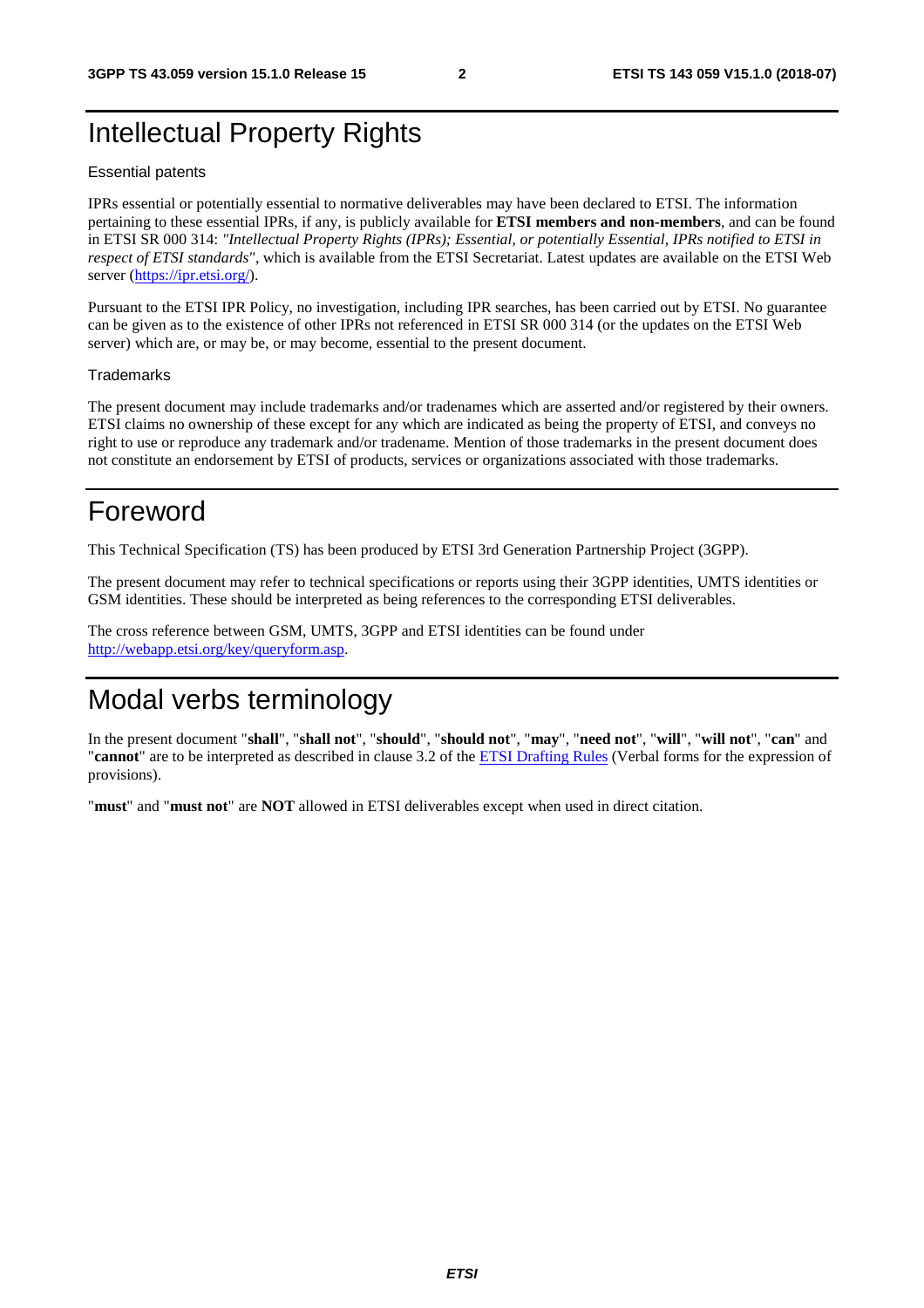$\mathbf{3}$ 

## Contents

| 1              |  |
|----------------|--|
| $\overline{2}$ |  |
| 3              |  |
| 3.1            |  |
| 3.2            |  |
| 4              |  |
| 4.1            |  |
| 4.2            |  |
| 4.2.1          |  |
| 4.2.2          |  |
| 4.2.3          |  |
| 4.2.4          |  |
| 4.2.5          |  |
| 4.2.5.1        |  |
| 4.2.5.2        |  |
| 5              |  |
| 5.1            |  |
| 5.2            |  |
| 5.2.1          |  |
| 5.3            |  |
| 5.3.1          |  |
| 5.3.1.1        |  |
| 5.3.2          |  |
| 5.3.2.1        |  |
| 5.3.2.2        |  |
| 5.3.2.3        |  |
| 5.3.3          |  |
| 5.3.3.1        |  |
| 5.3.3.2        |  |
| 5.3.3.3        |  |
| 5.3.3.4        |  |
| 5.4<br>5.5     |  |
| 5.5.1          |  |
| 5.5.2          |  |
| 5.5.3          |  |
| 5.5.4          |  |
| 5.5.5          |  |
| 6              |  |
| 6.1            |  |
| 6.1.1          |  |
| 6.1.2          |  |
| 6.1.2.1        |  |
| 6.1.2.2        |  |
| 6.1.2.3        |  |
| 6.1.3          |  |
| 6.1.3a         |  |
| 6.1.4          |  |
| 6.1.5          |  |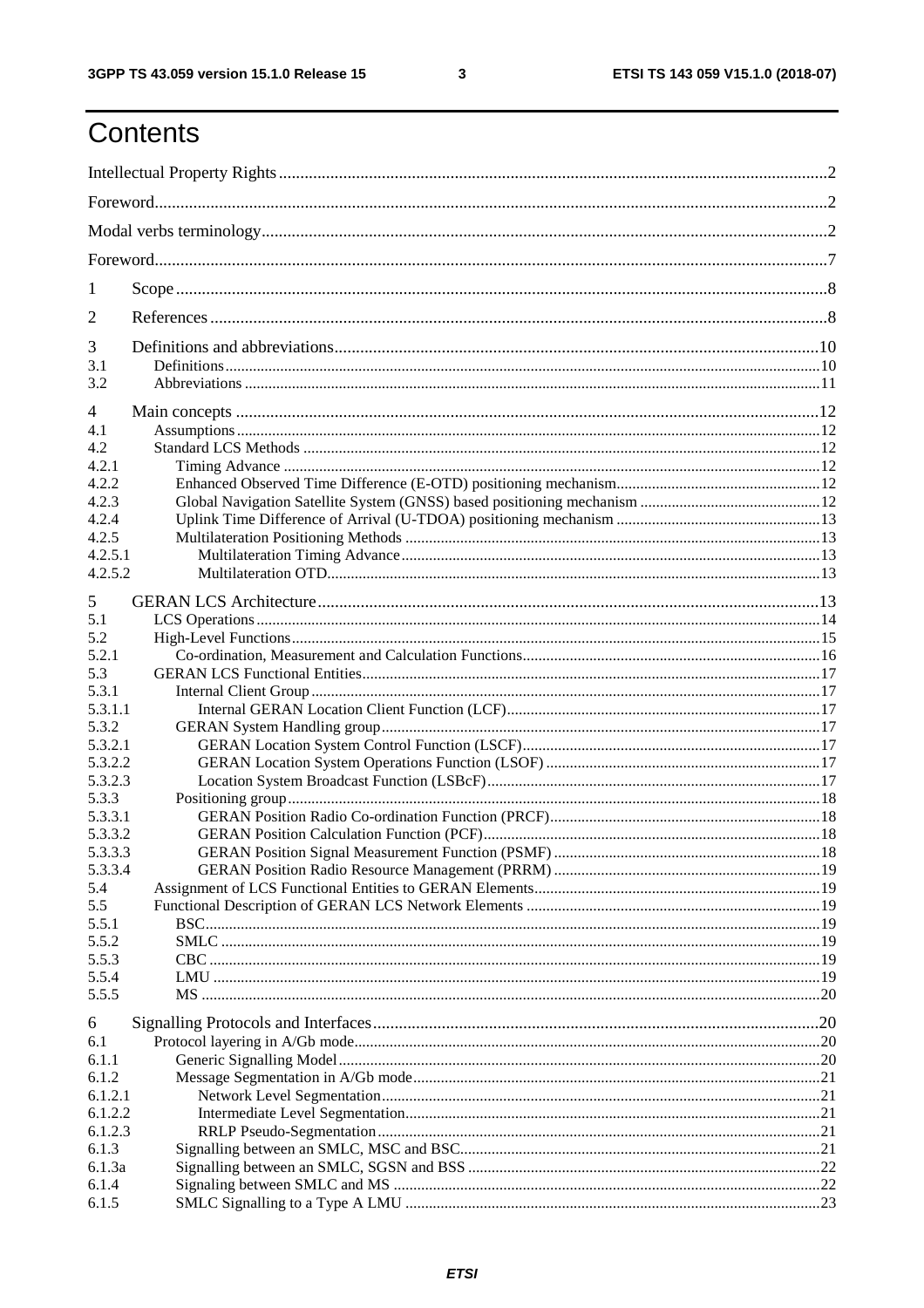| 6.1.5.1 |                                                                                              |  |
|---------|----------------------------------------------------------------------------------------------|--|
| 6.1.5.2 |                                                                                              |  |
| 6.1.6   |                                                                                              |  |
| 6.1.7   |                                                                                              |  |
| 6.2     |                                                                                              |  |
| 6.2.1   |                                                                                              |  |
| 6.2.2   |                                                                                              |  |
| 6.2.3   |                                                                                              |  |
| 6.2.4   |                                                                                              |  |
| 6.2.5   |                                                                                              |  |
| 7       |                                                                                              |  |
| 7.1     |                                                                                              |  |
| 7.1.1   |                                                                                              |  |
| 7.1.1.1 |                                                                                              |  |
| 7.1.1.2 |                                                                                              |  |
| 7.1.2   |                                                                                              |  |
|         |                                                                                              |  |
| 7.1.2.1 |                                                                                              |  |
| 7.1.2.2 |                                                                                              |  |
| 7.2     |                                                                                              |  |
| 7.2.1   |                                                                                              |  |
| 7.2.1.1 |                                                                                              |  |
| 7.2.1.2 |                                                                                              |  |
| 7.2.2   |                                                                                              |  |
| 7.2.2.1 |                                                                                              |  |
| 7.2.2.2 |                                                                                              |  |
| 7.3     | Usage of SCCP Connection on the Lb interface in the CS domain in A/Gb mode 30                |  |
| 7.3.1   |                                                                                              |  |
| 7.3.2   |                                                                                              |  |
| 7.4     |                                                                                              |  |
|         |                                                                                              |  |
| 7.4.1   |                                                                                              |  |
|         |                                                                                              |  |
| 8       |                                                                                              |  |
| 8.1     | Information Transfer between an SMLC and a Target MS in the CS Domain in A/Gb mode for E-OTD |  |
|         |                                                                                              |  |
| 8.1a    | Information Transfer between an SMLC and a Target MS in the PS Domain in A/Gb mode 32        |  |
| 8.1b    |                                                                                              |  |
| 8.2     |                                                                                              |  |
| 8.3     |                                                                                              |  |
| 8.3.1   |                                                                                              |  |
| 8.3.2   |                                                                                              |  |
| 8.3.3   |                                                                                              |  |
| 8.3.3.1 |                                                                                              |  |
| 8.3.3.2 |                                                                                              |  |
| 8.3.4   |                                                                                              |  |
| 8.4     |                                                                                              |  |
| 8.4.1   |                                                                                              |  |
| 8.4.2   |                                                                                              |  |
| 8.4.3   |                                                                                              |  |
| 8.5     |                                                                                              |  |
| 8.5.1   |                                                                                              |  |
| 8.5.2   |                                                                                              |  |
| 8.5.3   |                                                                                              |  |
| 8.5.3.1 |                                                                                              |  |
| 8.5.3.2 |                                                                                              |  |
| 8.5.3.3 |                                                                                              |  |
| 8.5.3.4 |                                                                                              |  |
| 8.5.3.5 |                                                                                              |  |
| 8.5.3.6 |                                                                                              |  |
| 8.5.3.7 |                                                                                              |  |
| 8.5.4   |                                                                                              |  |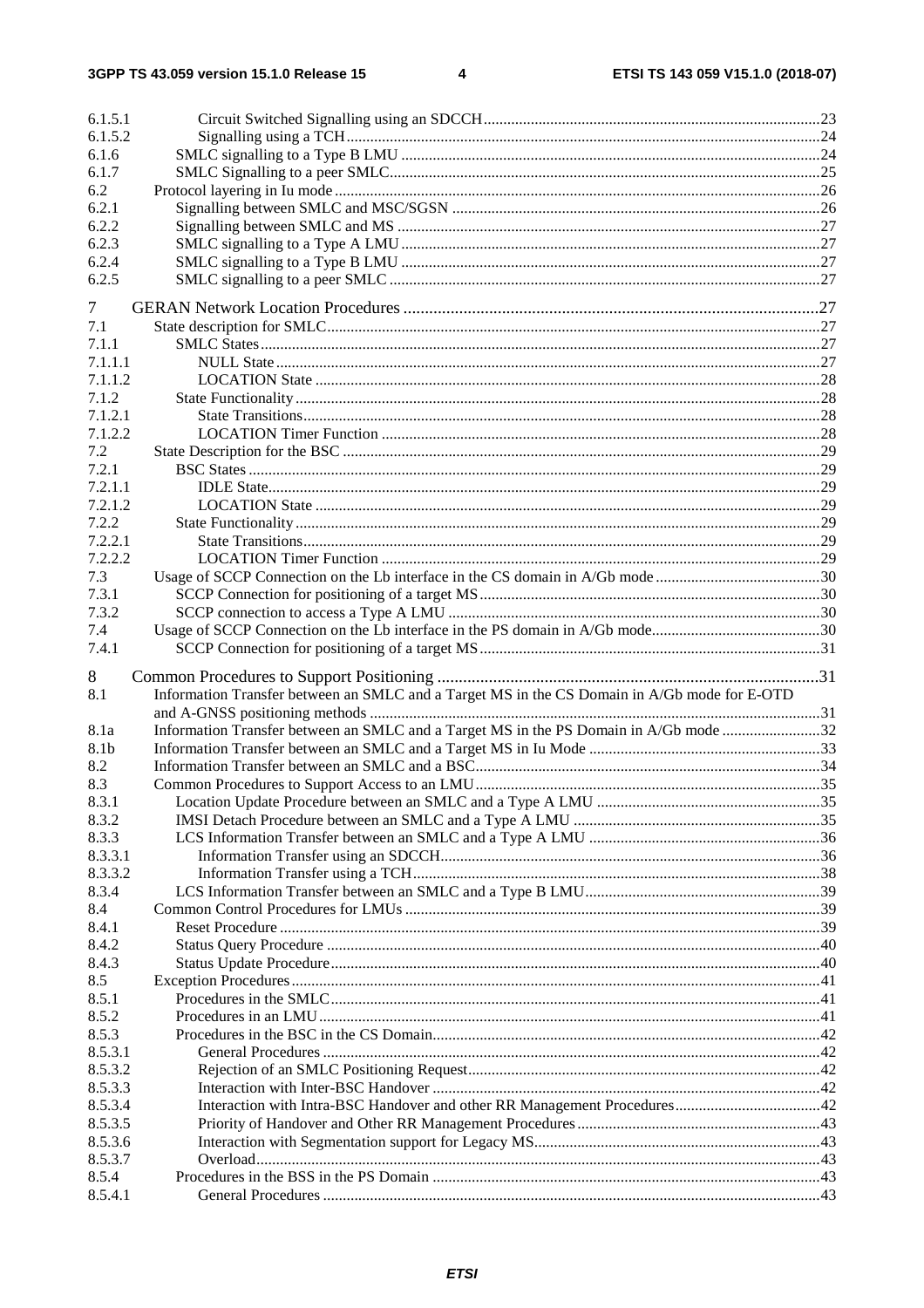$5\phantom{a}$ 

| 8.5.4.2              |                                                                                                  |  |
|----------------------|--------------------------------------------------------------------------------------------------|--|
| 8.5.4.3              |                                                                                                  |  |
| 8.5.4.4              |                                                                                                  |  |
| 8.5.5                |                                                                                                  |  |
| 8.6                  |                                                                                                  |  |
| 8.7                  |                                                                                                  |  |
|                      |                                                                                                  |  |
| 9<br>9.1             |                                                                                                  |  |
| 9.1.1                |                                                                                                  |  |
| 9.1.2                | Positioning Procedure Initiation from an Internal LCS Client for the CS Domain (A/Gb mode) 45    |  |
| 9.1.3                |                                                                                                  |  |
| 9.1.3a               | Core Network Position Procedure Initiation over the Gb interface for Multilateration Positioning |  |
|                      |                                                                                                  |  |
| 9.1.4                |                                                                                                  |  |
| 9.1.5                |                                                                                                  |  |
| 9.2                  |                                                                                                  |  |
| 9.2a                 |                                                                                                  |  |
| 9.2 <sub>b</sub>     |                                                                                                  |  |
| 9.2c                 |                                                                                                  |  |
| 9.2c.1               |                                                                                                  |  |
| 9.2c.2               |                                                                                                  |  |
| 9.3                  |                                                                                                  |  |
| 9.3.1                |                                                                                                  |  |
| 9.3.1.1              |                                                                                                  |  |
| 9.3.1.2              |                                                                                                  |  |
| 9.3.2                |                                                                                                  |  |
| 9.3.3                |                                                                                                  |  |
| 9.3a                 |                                                                                                  |  |
| 9.3a.1               |                                                                                                  |  |
| 9.3a.1.1             |                                                                                                  |  |
| 9.3a.1.2             |                                                                                                  |  |
| 9.3a.2               |                                                                                                  |  |
| 9.3a.2a              |                                                                                                  |  |
| 9.3a.3               |                                                                                                  |  |
| 9.4                  |                                                                                                  |  |
| 9.4.1                |                                                                                                  |  |
| 9.4.2                |                                                                                                  |  |
| 9.4.3                |                                                                                                  |  |
| 9.4.3a               |                                                                                                  |  |
| 9.4.4                |                                                                                                  |  |
| 9.4.5                |                                                                                                  |  |
| 9.4.5a               |                                                                                                  |  |
| 9.4.6                |                                                                                                  |  |
| 9.4.6.1              |                                                                                                  |  |
| 9.4.6.2<br>9.4.6.2.1 |                                                                                                  |  |
| 9.4.6.3              |                                                                                                  |  |
| 9.5                  |                                                                                                  |  |
| 9.5.0                |                                                                                                  |  |
| 9.5.1                |                                                                                                  |  |
| 9.5.1.1              |                                                                                                  |  |
| 9.5.1.2              |                                                                                                  |  |
| 9.5.1.3              |                                                                                                  |  |
| 9.5.1.4              |                                                                                                  |  |
| 9.5.2                |                                                                                                  |  |
| 9.5.2.1              |                                                                                                  |  |
| 9.5.2.2              |                                                                                                  |  |
| 9.5.2.2.1            |                                                                                                  |  |
| 9.5.2.2.2            |                                                                                                  |  |
| 9.5.2.3              |                                                                                                  |  |
| 9.5.2.4              |                                                                                                  |  |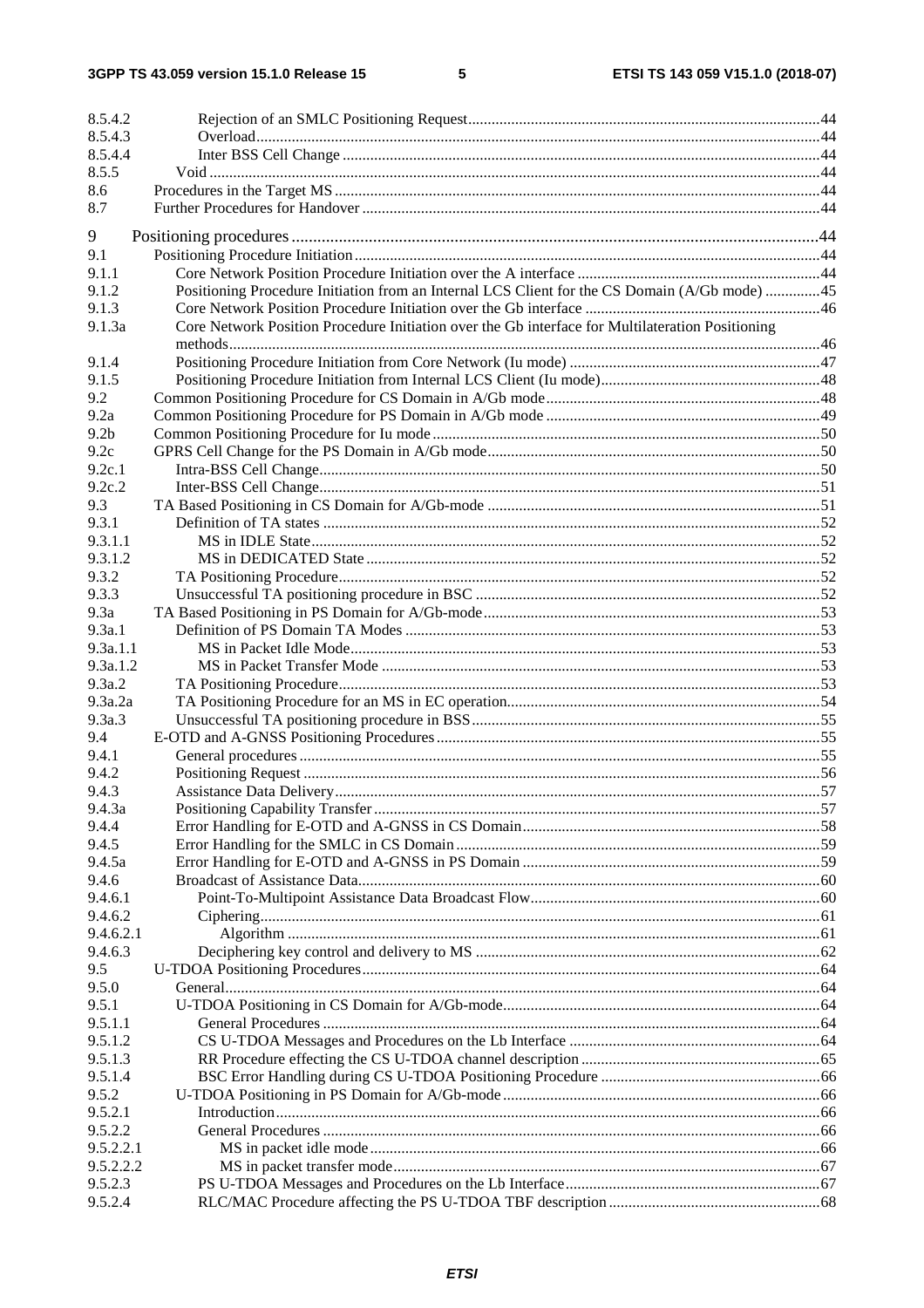| 9.5.2.5   |                               |  |
|-----------|-------------------------------|--|
| 9.6       |                               |  |
| 9.6.1     |                               |  |
| 9.6.2     |                               |  |
| 9.6.2.1   |                               |  |
| 9.6.2.2   |                               |  |
| 9.6.2.3   |                               |  |
| 9.6.2.4   |                               |  |
| 9.6.2.4.1 |                               |  |
| 9.6.2.4.2 |                               |  |
| 9.6.3     |                               |  |
| 9.6.3.1   |                               |  |
| 9.6.3.2   |                               |  |
| 9.6.3.3   |                               |  |
| 9.6.3.4   |                               |  |
| 10        |                               |  |
| 10.1      |                               |  |
| 10.2      |                               |  |
|           | <b>Annex A (informative):</b> |  |
|           |                               |  |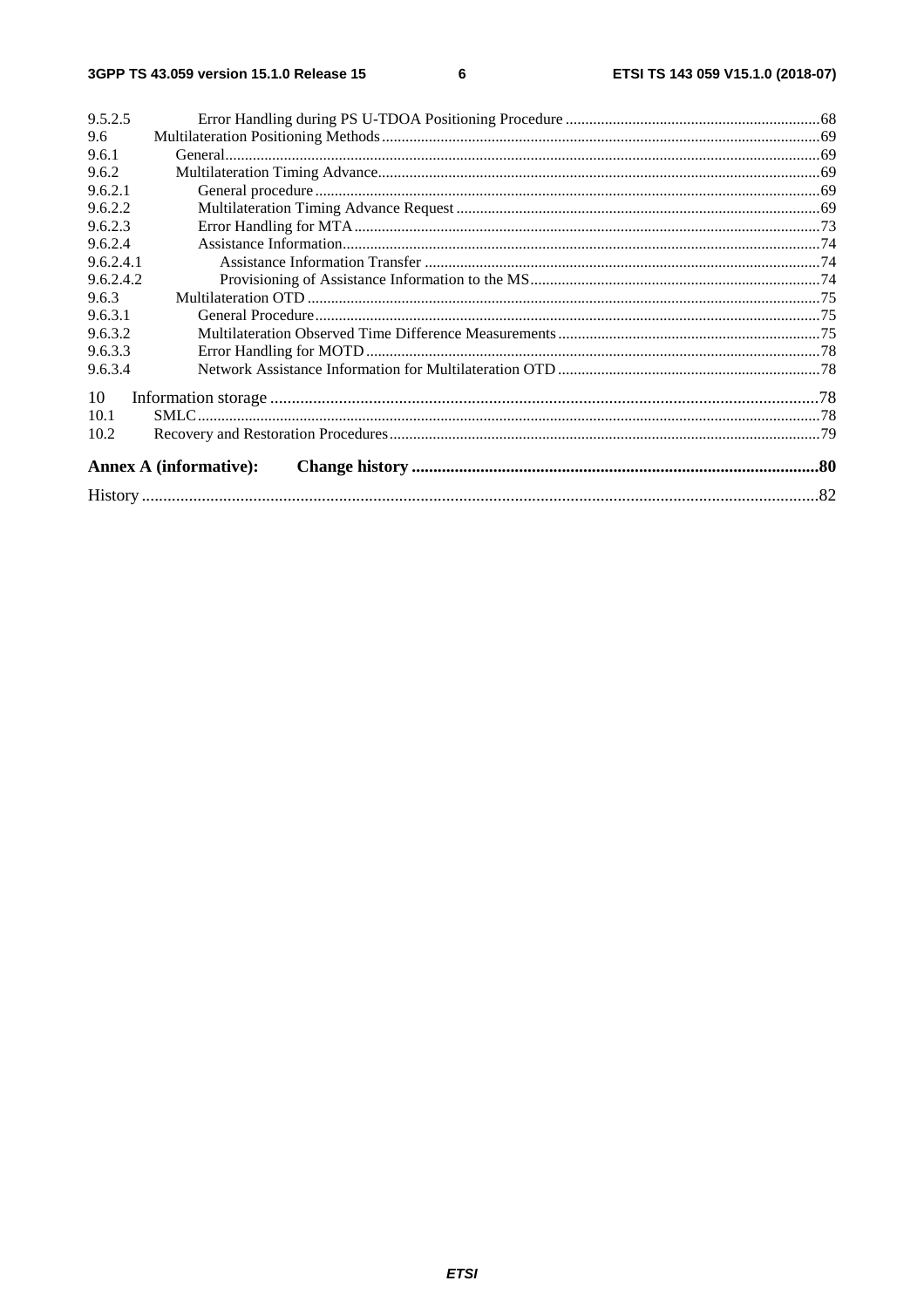## Foreword

This Technical Specification has been produced by the 3rd Generation Partnership Project (3GPP).

The contents of the present document are subject to continuing work within the TSG and may change following formal TSG approval. Should the TSG modify the contents of the present document, it will be re-released by the TSG with an identifying change of release date and an increase in version number as follows:

Version x.y.z

where:

- x the first digit:
	- 1 presented to TSG for information;
	- 2 presented to TSG for approval;
	- 3 or greater indicates TSG approved document under change control.
- y the second digit is incremented for all changes of substance, i.e. technical enhancements, corrections, updates, etc.
- z the third digit is incremented when editorial only changes have been incorporated in the document.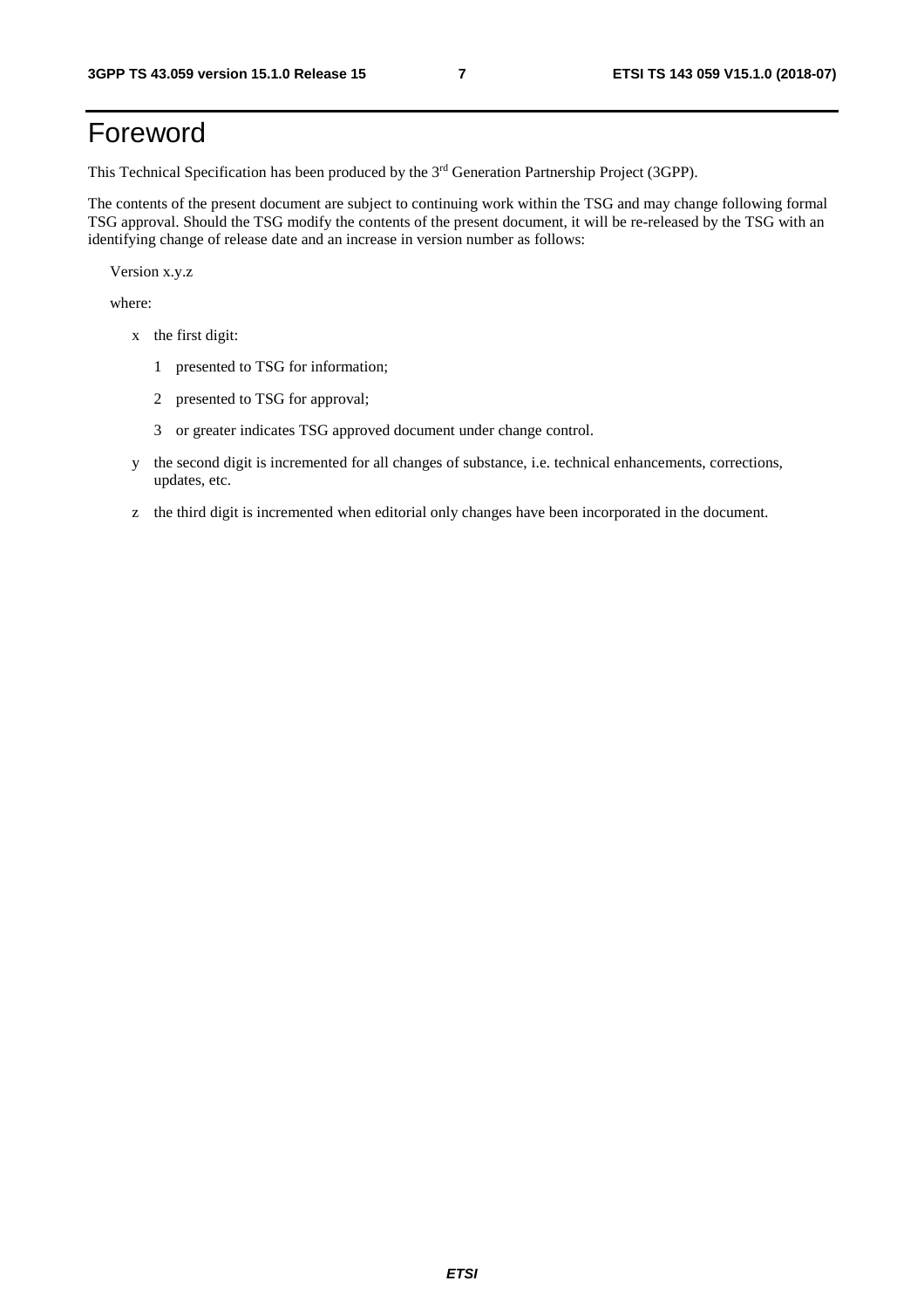## 1 Scope

The present document specifies the stage 2 of the LoCation Services (LCS) feature in GERAN, which provides the mechanisms to support mobile location services for operators, subscribers and third party service providers.

The purpose of this stage 2 specification is to define the GERAN LCS architecture, functional entities and operations to support location methods. This description is confined to the aspects of LCS within the GERAN and does not define nor describe the LCS entities or operations within the Core Network.

Location Services may be considered as a network provided enabling technology consisting of standardised service capabilities, which enable the provision of location applications. The application(s) may be service provider specific. The description of the numerous and varied possible location applications which are enabled by this technology are outside the scope of the present document. However, clarifying examples of how the functionality being described may be used to provide specific location services may be included.

This stage 2 specification covers the GERAN LCS functional model and entities, the location methods, state descriptions, and message flows.

## 2 References

The following documents contain provisions which, through reference in this text, constitute provisions of the present document.

- References are either specific (identified by date of publication, edition number, version number, etc.) or non-specific.
- For a specific reference, subsequent revisions do not apply.
- For a non-specific reference, the latest version applies. In the case of a reference to a 3GPP document (including a GSM document), a non-specific reference implicitly refers to the latest version of that document *in the same Release as the present document*.
- [1] 3GPP TR 21.905: "Vocabulary for 3GPP Specifications".
- [2] 3GPP TS 22.071: "Location Services (LCS); Service description Stage 1".
- [3] 3GPP TS 22.101: "Service aspects; Service principles".
- [4] 3GPP TS 23.007: "Restoration procedures".
- [5] 3GPP TS 23.032: "Universal Geographical Area Description (GAD)".
- [6] 3GPP TS 23.041: "Technical realization of Cell Broadcast Service (CBS)".
- [7] 3GPP TS 23.271: "Functional stage 2 description of location services".
- [8] 3GPP TS 24.008: "Mobile Radio Interface Layer 3 specificiation; Core Network Protocols; Stage 3".
- [9] 3GPP TS 24.030: "Location Services (LCS); Supplementary service operations; Stage 3".
- [10] 3GPP TS 24.080: "Mobile radio Layer 3 Supplementary Services specification; Formats and coding".
- [11] 3GPP TS 43.051: "GSM/EDGE Radio Access Network (GERAN) overall description; Stage 2".
- [12] 3GPP TS 44.006: "Mobile Station Base Station System (MS BSS) interface; Data Link (DL) layer specification".
- [13] 3GPP TS 44.012: "Short Message Service Cell Broadcast (SMSCB) Support on the Mobile Radio Interface".
- [14] 3GPP TS 44.018: "Mobile radio interface layer 3 specification; Radio Resource Control Protocol".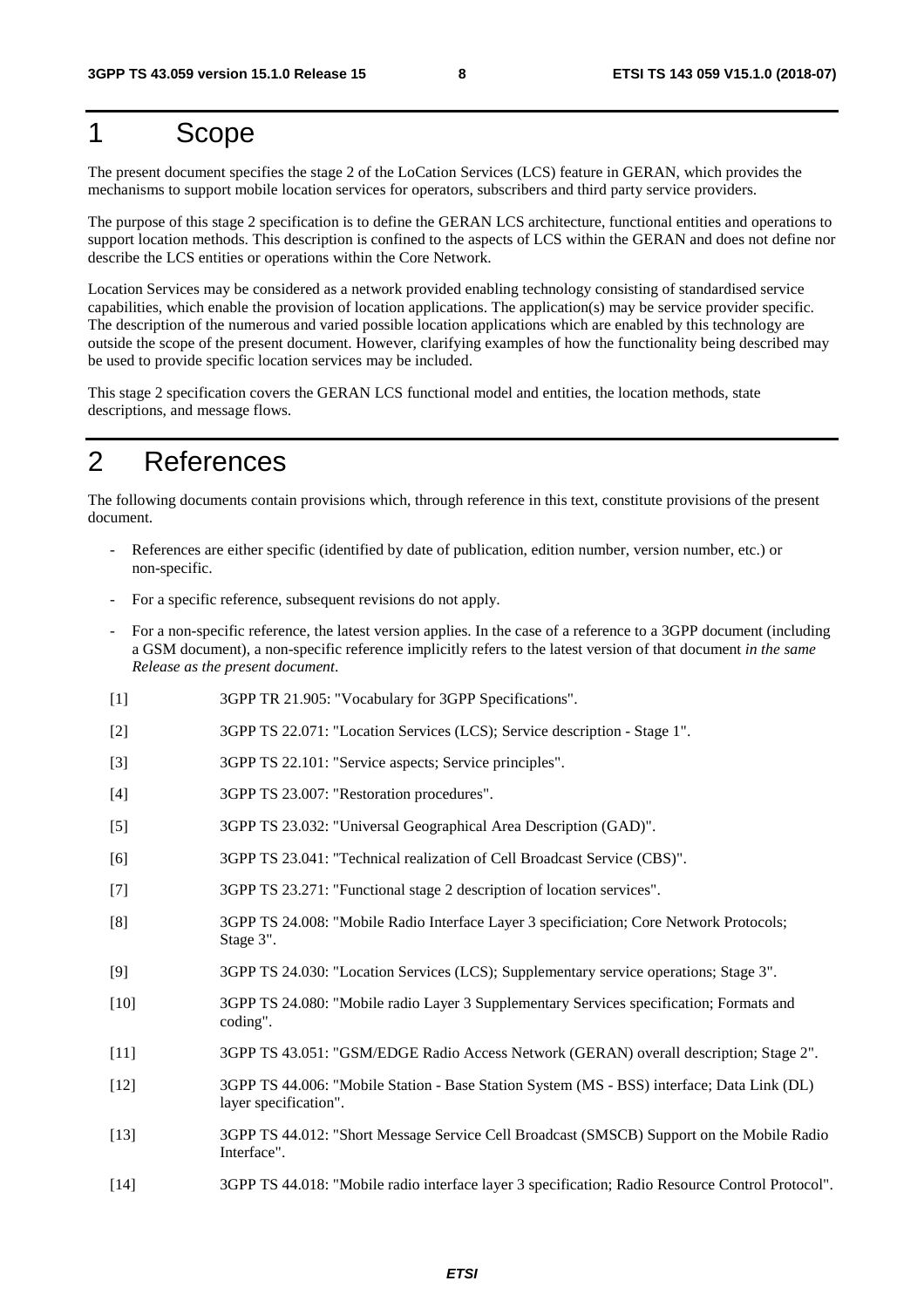- [15] 3GPP TS 44.031: "Location Services (LCS); Mobile Station (MS) Serving Mobile Location Centre (SMLC) Radio Resource LCS Protocol (RRLP)".
- [16] 3GPP TS 44.035: "Location Services (LCS); Broadcast Network Assistance for Enhanced Observed Time Difference (E-OTD) and Global Positioning System (GPS) Positioning Methods".
- [17] 3GPP TS 44.071: "Location Services (LCS); Mobile Radio Interface Layer 3 Location Services (LCS) specification".
- [18] 3GPP TS 48.008: "Mobile-services Switching Centre Base Station System (MSC BSS) interface; Layer 3 specification".
- [19] 3GPP TS 48.031: "Location Services (LCS); Serving Mobile Location Centre Serving Mobile Location Centre (SMLC - SMLC); SMLCPP specification".
- [20] 3GPP TS 48.058: "Base Station Controller Base Transceiver Station (BSC BTS) interface; Layer 3 specification".
- [21] 3GPP TS 48.071: "Serving Mobile Location Center Base Station System (SMLC-BSS) interface; Layer 3 specification".
- [22] 3GPP TS 49.031: "Location Services (LCS); Base Station System Application Part LCS Extension (BSSAP-LE)".
- [23] TIA/EIA/IS-J-STD-036 (2000): "Emergency Services Data Communications".
- [24] 3GPP TS 48.016: "General Packet Radio Service (GPRS); Base Station System (BSS) Serving GPRS Support Node (SGSN) interface; Network Service".
- [25] 3GPP TS 48.018: "General Packet Radio Service (GPRS); Base Station System (BSS) Serving GPRS Support Node (SGSN); BSS GPRS Protocol (BSSGP)".
- [26] 3GPP TS 44.064: "Mobile Station Serving GPRS Support Node (MS-SGSN) Logical Link Control (LLC) layer specification".
- [27] 3GPP TS 23.060: "General Packet Radio Service (GPRS); Service description; Stage 2".
- [28] 3GPP TS 44.060: "General Packet Radio Service (GPRS); Mobile Station (MS) Base Station System (BSS) interface; Radio Link Control/Medium Access Control (RLC/MAC) protocol".
- [29] 3GPP TS 25.410: "UTRAN Iu Interface: General Aspects and Principles".
- [30] 3GPP TS 25.411: "UTRAN Iu Interface Layer 1".
- [32] 3GPP TS 25.412: "UTRAN Iu Interface signalling transport".
- [33] 3GPP TS 25.413: "UTRAN Iu Interface RANAP signalling".
- [34] Void.
- [35] IETF STD 51, RFC 1661(07/1994): "The Point-To-Point Protocol (PPP)".
- [36] IETF STD 51, RFC 1662(07/1994): "PPP in HDLC-like Framing".
- [37] **IETF RFC 2507(02/1999): "IP header compression".**
- [38] IETF RFC 1990(07/1994): "The PPP Multilink Protocol (MP)".
- [39] IETF RFC 2686(09/1999): "The Multi-Class Extension to Multi-Link PPP".
- [40] **IETF RFC 2509(02/1999): "IP Header Compression over PPP".**
- [41] 3GPP TS 43.064: "General Packet Radio Service (GPRS); Overall description of the GPRS radio interface; Stage 2".
- [42] 3GPP TS 45.010: "Radio subsystem synchronization".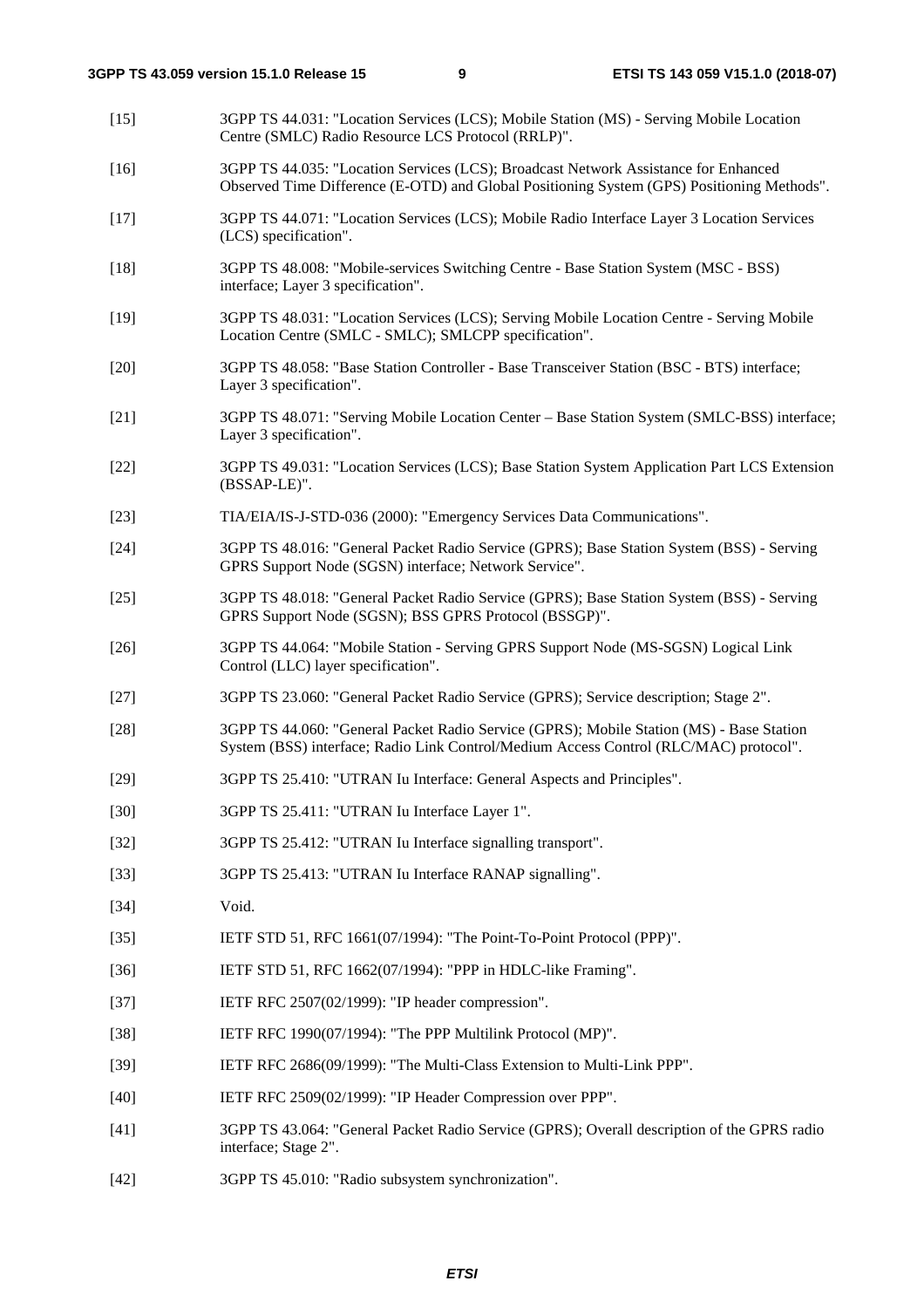[43] 3GPP TS 43.020. "Security related network functions".

## 3 Definitions and abbreviations

## 3.1 Definitions

For the purposes of the present document the following terms and definitions apply and the terms and definitions given in 3GPP TS 22.101.

**A/Gb mode:** see 3GPP TS 43.051 [11].

**Coverage Class**: see 3GPP TS 43.064 [41].

**EC-GSM-IoT**: see 3GPP TS 43.064 [41].

**EC operation**: see 3GPP TS 43.064 [41].

**Iu mode:** see 3GPP TS 43.051 [11].

**LCS (LoCation Services):** LCS is a service concept in system standardisation. LCS specifies all the necessary network elements and entities, their functionality, interfaces, as well as communication messages, necessary to implement the positioning functionality in a cellular network.

NOTE 1: LCS does not specify any location based (value added) services except locating of emergency calls.

**LCS Client:** software and/or hardware entity that interacts with a LCS Server for the purpose of obtaining location information for one or more Mobile Stations. LCS Clients subscribe to LCS in order to obtain location information. LCS Clients may or may not interact with human users. The LCS Client is responsible for formatting and presenting data and managing the user interface (dialogue). The LCS Client may reside in the Mobile Station (MS).

**LCS Server:** software and/or hardware entity offering LCS capabilities. The LCS Server accepts requests, services requests, and sends back responses to the received requests. The LCS server consists of LCS components, which are distributed to one or more PLMN and/or service provider.

**Location Estimate:** geographic location of an MS and/or valid Mobile Equipment (ME), expressed in latitude and longitude data. The Location Estimate shall be represented in a well-defined universal format. Translation from this universal format to another geographic location system may be supported, although the details are considered outside the scope of the primitive services.

**Location Request**: request for a Location Estimate and optionally a Velocity Estimate.

**Mobile Assisted positioning:** any mobile centric positioning method (e.g. E-OTD, A-GNSS) in which the MS provides position measurements to the network for computation of a location estimate by the network. The network may provide assistance data to the MS to enable position measurements and/or improve measurement performance.

**Mobile Based positioning:** any mobile centric positioning method (e.g. E-OTD, A-GNSS) in which the MS performs both position measurements and computation of a location estimate and where assistance data useful or essential to one or both of these functions is provided to the MS by the network. Position methods where an MS performs measurements and location computation without network assistance data are not considered within this category.

**Mobile Station:** consists of Mobile or User Equipment (ME or MS) with a valid SIM or USIM attached.

**Positioning (***l***ocation detecting):** positioning is a functionality, which detects a geographical location (of e.g. a mobile terminal).

**Positioning technology (/locating technology):** technology or system concept including the specifications of RF interfaces, data types, etc. to process the estimation of a geographical location, e.g. A-GNSS and E-OTD.

**Radio Interface Timing:** Comprise Absolute Time Differences (ATDs) or Real Time Differences (RTDs) of the signals transmitted by Base Stations, where timing differences are measured relative to either some absolute time difference (ATD) or the signals of another Base Station (RTD).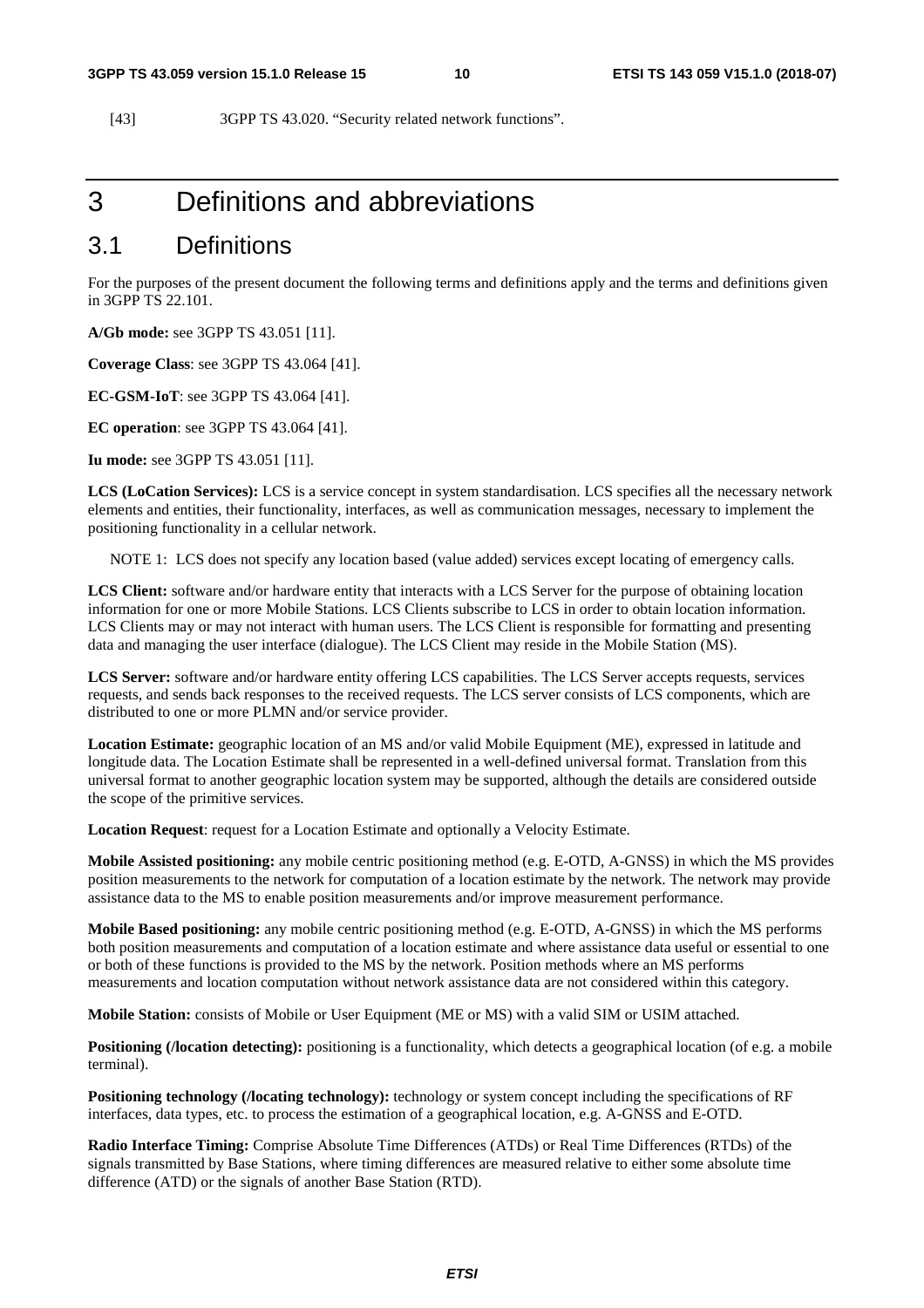**RRLP maximum PDU size:** maximum PDU size for the RRLP protocol, which is 242 octets.

**RRLP pseudo-segmentation:** use of several RRLP data messages to deliver a large amount of information.

**Target MS:** Mobile Station being positioned.

**Type A LMU:** accessed exclusively over the air interface (Um interface): there is no wired connection to any other network element.

**Type B LMU:** is accessed over the Abis interface from a BSC. The LMU may be either a standalone network element addressed using some pseudo-cell ID or connected to or integrated in a BTS.

**Velocity Estimate:** speed and bearing of an MS and/or valid Mobile Equipment (ME), expressed as speed in kilometres per hour and bearing in degrees measured clockwise from North.

NOTE 2: Abis interface is beyond the scope of the present document.

## 3.2 Abbreviations

For the purposes of the present document, the following abbreviations and the abbreviations given in 3GPP TS 21.905 apply.

| $2G-$           | <b>Second Generation</b>                               |
|-----------------|--------------------------------------------------------|
| $3G-$           | Third Generation                                       |
| A               | Interface between GERAN BSS and MSC                    |
| A-GNSS          | <b>Assisted GNSS</b>                                   |
| $A-GPS$         | <b>Assisted GPS</b>                                    |
| <b>ATD</b>      | <b>Absolute Time Difference</b>                        |
| <b>BDS</b>      | BeiDou Navigation Satellite System                     |
| <b>BSSLAP</b>   | <b>Base Station System Application Part</b>            |
| <b>BSSAP-LE</b> | Base Station System Application Part LCS Extension     |
| CBC-BSC         | Interface between CBC and BSC                          |
| CBC-SMLC        | Interface between CBC and SMLC                         |
| D-GPS           | <b>Differential GPS</b>                                |
| E-OTD           | <b>Enhanced Observed Time Difference</b>               |
| <b>GNSS</b>     | Global Navigation Satellite System (e.g. GPS, Galileo) |
| Iu              | Interface between GERAN BSS and 3G Core Network        |
| Iu-cs           | Interface between GERAN BSS and 3G MSC                 |
| Iu-ps           | Interface between GERAN BSS and 3G SGSN                |
| Gb              | Interface between GERAN BSS and SGSN                   |
| L <sub>b</sub>  | Interface between SMLC and BSC                         |
| <b>LCCF</b>     | <b>Location Client Control Function</b>                |
| <b>LCF</b>      | <b>Location Client Function</b>                        |
| LSBcF           | <b>Location System Broadcast Function</b>              |
| <b>LSCF</b>     | <b>Location System Control Function</b>                |
| <b>LSOF</b>     | <b>Location System Operation Function</b>              |
| <b>MTA</b>      | <b>Multilateration Timing Advance</b>                  |
| <b>PCF</b>      | <b>Position Calculation Function</b>                   |
| <b>PRCF</b>     | Positioning Radio Co-ordination Function               |
| <b>PRRM</b>     | Positioning Radio Resource Management                  |
| <b>PSMF</b>     | Positioning Signal Measurement Function                |
| <b>RIT</b>      | Radio Interface Timing                                 |
| <b>RRLP</b>     | Radio Resource Link Protocol                           |
| <b>RTD</b>      | <b>Real Time Difference</b>                            |
| <b>SMSCB</b>    | Short Message Service Cell Broadcast                   |
| <b>SMLCPP</b>   | Serving Mobile Location Center Peer Protocol           |
| <b>TA</b>       | <b>Timing Advance</b>                                  |
| <b>UDT</b>      | <b>SCCP Unitdata message</b>                           |
| Um              | <b>GERAN Air Interface</b>                             |
| <b>UTC</b>      | <b>Universal Coordinated Time</b>                      |
| <b>U-TDOA</b>   | <b>Uplink Time Difference of Arrival</b>               |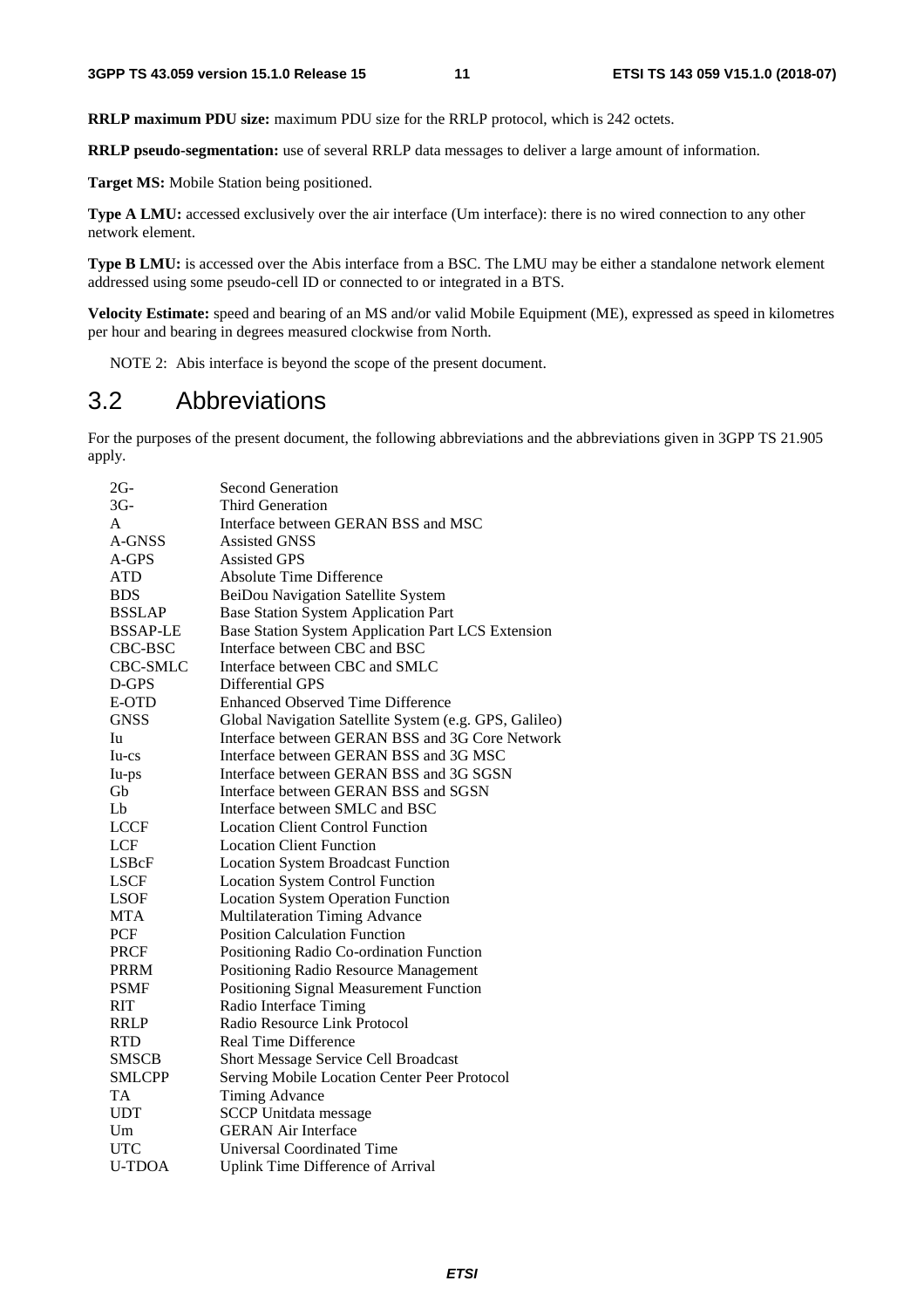## 4 Main concepts

A general description of location services and the service requirements is given in the specification 3GPP TS 22.071. By measuring radio signals the capability to determine the geographic location of the mobile station (MS) shall be provided. The location information may be requested by and reported to a client (application) associated with the MS, or by a client within or attached to the Core Network. The location information may also be utilised internally by GERAN, for example to support features such as home location billing. The location information shall be reported in standard formats, such as those for cell based or geographical coordinates of the location of the MS.

It shall be possible for the majority of the MS (active or idle) within a network to use the feature without compromising the radio transmission or signalling capabilities of the GERAN.

Five positioning mechanisms are supported for LCS: Timing Advance (TA), Enhanced Observed Time Difference (E-OTD), Global Navigation Satellite System (GNSS) based positioning (A-GNSS), Uplink Time Difference Of Arrival (U-TDOA), and Multilateration based positioning.

## 4.1 Assumptions

- SMLC is either an integrated functionality in BSS or a standalone network element within GERAN.
- LMU is either an integrated functionality in BTS (Type B LMU) or a standalone network element (Type A LMU) where communication is over the Um interface.

## 4.2 Standard LCS Methods

## 4.2.1 Timing Advance

The TA is based on the existing Timing Advance (TA) parameter. The TA value is known for the serving BTS. To obtain TA values in case the MS is in idle mode a special procedure, not noticed by the GSM subscriber (no ringing tone), is set up. The cell-ID of the serving cell and the TA is returned as the result of the TA.

TA may be used to assist all positioning mechanisms.

## 4.2.2 Enhanced Observed Time Difference (E-OTD) positioning mechanism

The E-OTD method is based on measurements in the MS of the Enhanced Observed Time Difference of arrival of bursts of nearby pairs of BTSs. For E-OTD measurement synchronization, normal and dummy bursts are used. When the transmission frames of BTSs are not synchronized, the network needs to measure the Real or Absolute Time Differences (RTDs or ATDs) between them. To obtain accurate trilateration, E-OTD measurements and, for non-synchronized BTSs, RTD or ATD measurements are needed for at least three distinct pairs of geographically dispersed BTSs. Based on the measured E-OTD values the location of MS can be calculated either in the network or in the MS itself, if all the needed information is available in MS.

### 4.2.3 Global Navigation Satellite System (GNSS) based positioning mechanism

Global Navigation Satellite System (GNSS) refers to satellite systems that are set up for positioning purposes. Systems belonging to this category, that are operational today or will be in the near future are e.g., GPS, Galileo, Satellite Based Augmentation Systems (SBAS), Modernized GPS, Quasi Zenith Satellite System (QZSS), GLONASS and BDS.

A mobile station with GNSS measurement capability may operate in an autonomous mode or in an assisted mode for example MS-assisted or MS-based mode. In autonomous mode MS determines its position based on signals received from GNSS without assistance from network. In assisted mode, MS receives assistance data from network. MS may support one or several GNSSs and the assistance data content may vary depending on this capability.

A-GNSS refers to a concept which supports several global navigation satellite systems and their different navigation signals, including e.g. GPS, Galileo, Satellite Based Augmentation Systems (SBAS), Modernized GPS, Quasi Zenith Satellite System (QZSS), GLONASS and BDS. The assistance data shall enable combined usage of satellite signals belonging to different GNSS or simple usage of one GNSS system independently from the other.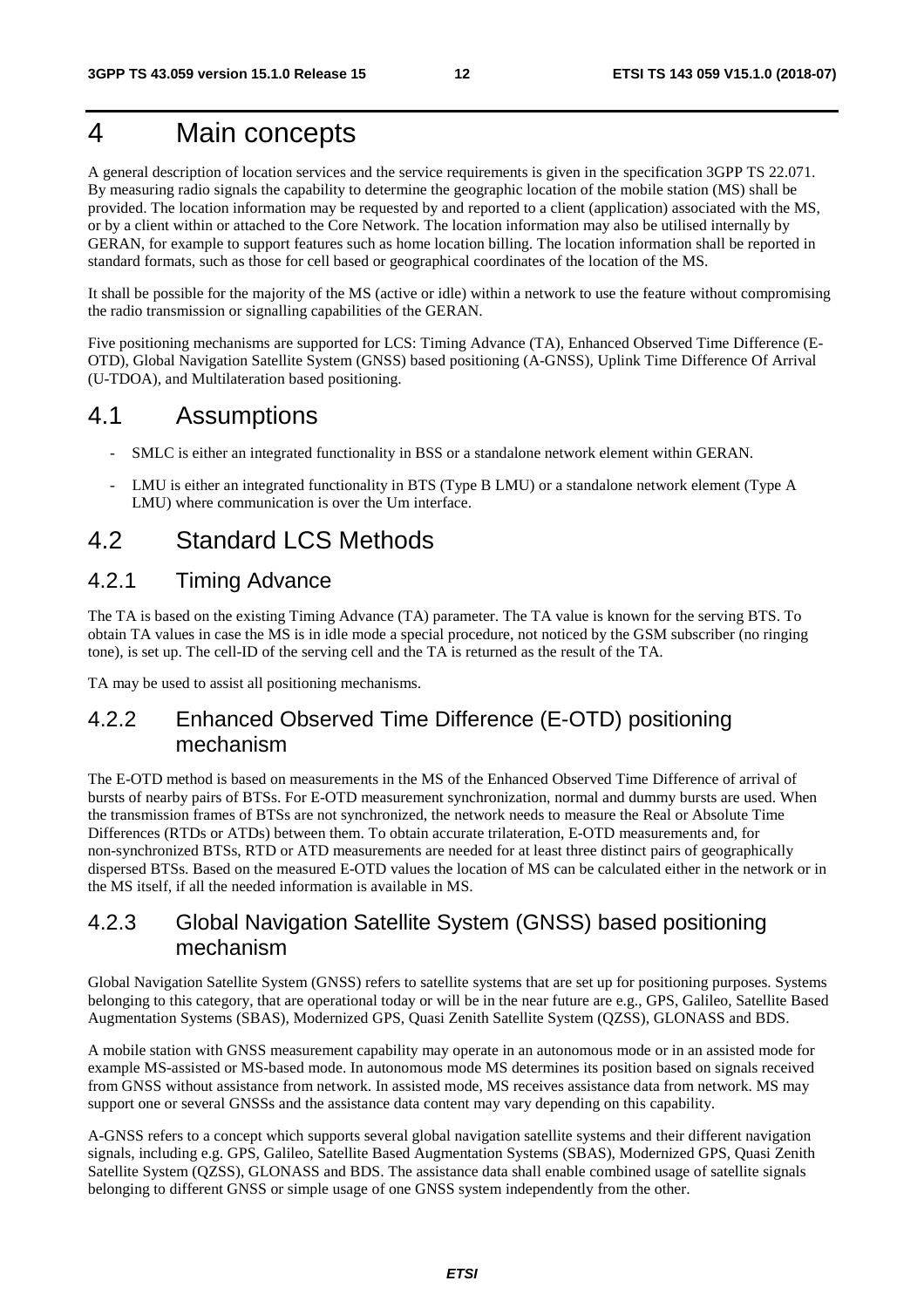### 4.2.4 Uplink Time Difference of Arrival (U-TDOA) positioning mechanism

The U-TDOA positioning method is based on network measurements of the Time Of Arrival (TOA) of a known signal sent from the mobile and received at three or more LMUs. The known signal is the normal bursts generated by a mobile while in the dedicated mode; either on the SDCCH or TCH. The method requires LMUs in the geographic vicinity of the mobile to be positioned to accurately measure the TOA of the bursts. Since the geographical coordinates of the measurement units are known, the mobile position can be calculated via hyperbolic trilateration. This method will work with existing mobiles without any modification.

### 4.2.5 Multilateration Positioning Methods

#### 4.2.5.1 Multilateration Timing Advance

This positioning method is based on one or more BSS acquiring Timing Advance (TA) information from a set of cells selected by the MS wherein the MS is triggered to perform MTA as a result of receiving a RRLP message from an SMLC indicating the MTA positioning method is to be used (see sub-clause 9.6.2). The MS sends a Multilateration access request in each of the cells it selects for performing the Multilateration Timing Advance procedure.

#### 4.2.5.2 Multilateration OTD

This positioning method is based on measurements in the MS of the Observed Time Difference of arrival of bursts of a set of nearby BTSs relative to the serving BTS and reporting of these measurements to the serving BTS, similar as for the E-OTD positioning method, see subclause 4.2.2. The network provides assistance information to the MS about the co-sited neighbour cells to optimise the OTD measurements at MS. No LMUs are required for this positioning method. Based on the measured Multilateration OTD values and timing advance estimated with the serving base station, the location of the MS is calculated in the network.

## 5 GERAN LCS Architecture

Figure 1 shows the general arrangement of the Location Service feature. This illustrates, generally, the relation of LCS Clients and servers in the core network with the GERAN. The definition and operation of LCS entities operating in the core network is outside the scope of the present document. The LCS entities within the GERAN communicate with the Core Network (CN) across the A, Gb and Iu interfaces.

Communication among the GERAN LCS entities makes use of the messaging and signalling capabilities of the GERAN.

As part of their service or operation, the LCS Clients may request the location information of Mobile Station. There may be more than one LCS client. These may be associated with the core network, associated with the GERAN, operated as part of a MS application or accessed by the MS through its access to an application (e.g. through the Internet).

Within the GERAN, the BSC receives authenticated requests for LCS information from the core network across the A, Gb or Iu interface and passes these to the SMLC. The SMLC may be a standalone network element or functionality that is integrated to the BSC. LCS entities then manage the GERAN resources, including the base station, the LMU, the MS and calculation functions, to estimate the location of the MS and return the result to the Core Network.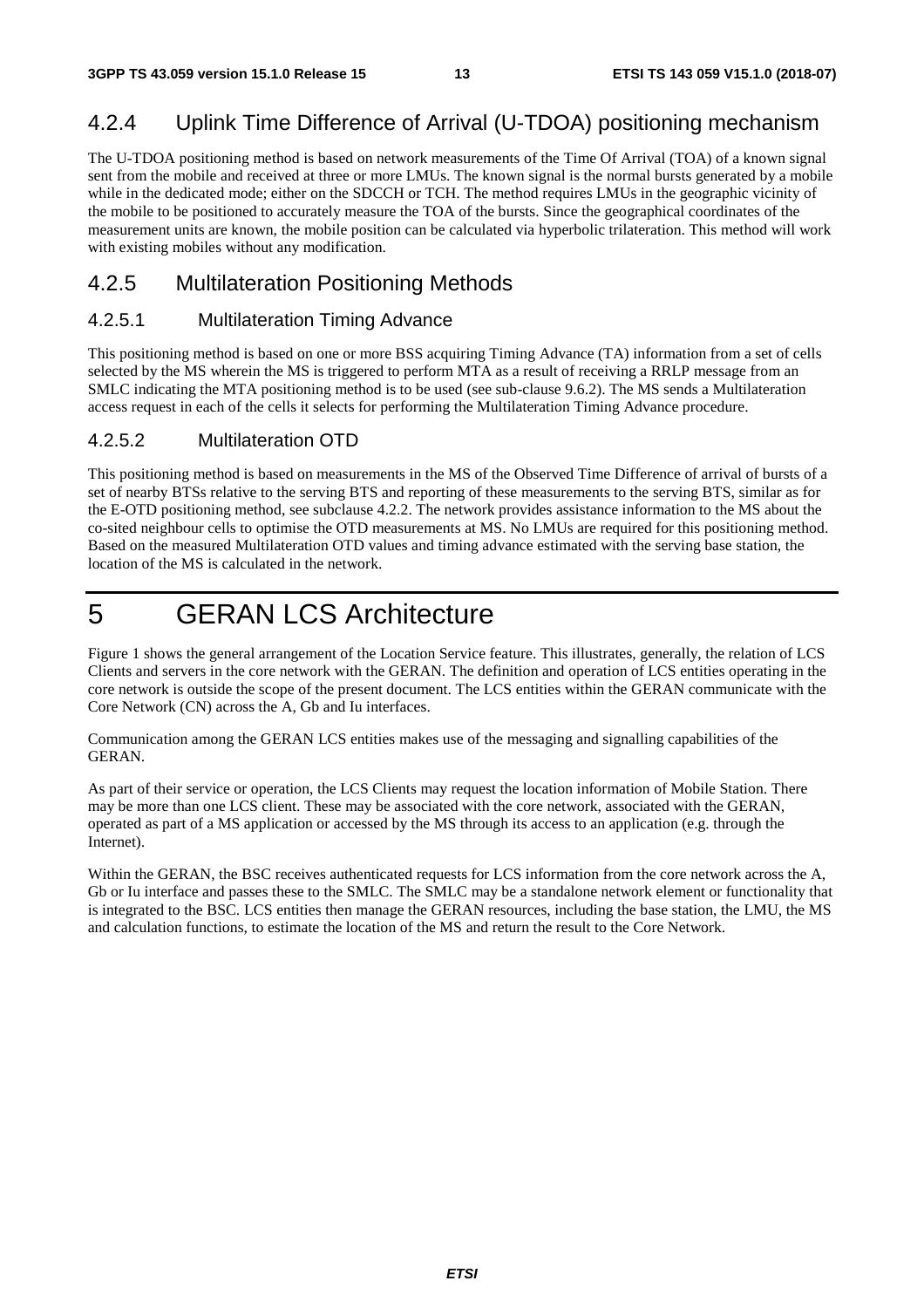

**Figure 1: Functional LCS Architecture in GERAN** 

## 5.1 LCS Operations

The schematic functional description of LCS operations is defined in figure 2.

Upon request from the LCS entities or for internal operations, the GERAN LCS functional entities will:

- request measurements, typically from the MS and/or one or more BTS radio apparatus;
- send the measurement results to the appropriate calculating function within GERAN;
- receive the result from the calculating function within GERAN;
- send the results to the LCS entities in the core network or to application entities within GERAN.

In the event that the client is internal to GERAN the request may be made directly to the GERAN LCS entities as the internal clients are considered to be "pre-authorised".

As part of its operation, the GERAN LCS calculating function may require additional information. This may be obtained by the function directly by communication with a database, or it may be through a request to GERAN LCS entities that will mediate the request and return of information from the appropriate database (or databases if more than one is needed to fulfil the requests).

There may possibly also be available independent information that is able to supply the location information directly, or may be able to supply auxiliary information to the calculation function. The GERAN LCS co-ordination function, as part of its activity to supervise the location process, may query the MS or other elements of the GERAN to determine their capabilities and use this information to select the mode of operation.

This general operation is outlined in the following (generic) sequence diagram Figure 2. This figure is not intended to show the complete LCS operation for GERAN, but to simply to outline the basis for operation. Location measurements may continually be taken in the background.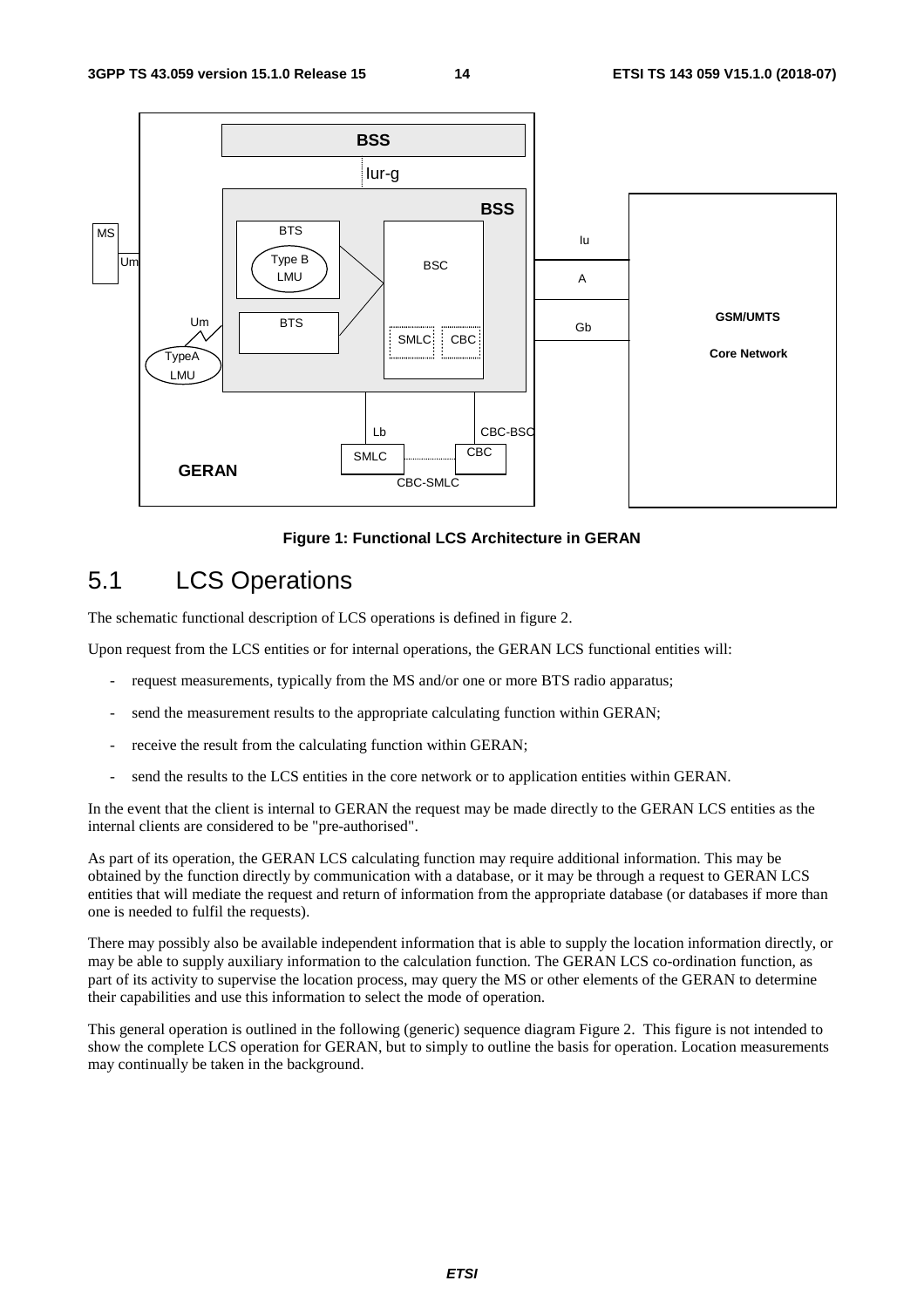

#### **Figure 2: General sequence for LCS operation**

## 5.2 High-Level Functions

Several functional groupings may be defined to describe the LCS. These groupings occur in both the Core Network and the GERAN. The overall LCS functional grouping is described in the system stage 2, 3GPP TS 23.271. Each grouping encompasses a number of functional components and functions.

The functions within the GERAN are described in more detail in the following clauses of the present document.

Within GERAN the functional entities may be grouped as follows:

- the Internal Client group;
- the GERAN System Handling group;
- the Positioning group.

The LCS functional diagram shown in figure 3 depicts the interaction of the LCS functional entities within the GERAN. The GERAN uses the various LCS components to provide the target MS Location Information to the internal LCS client.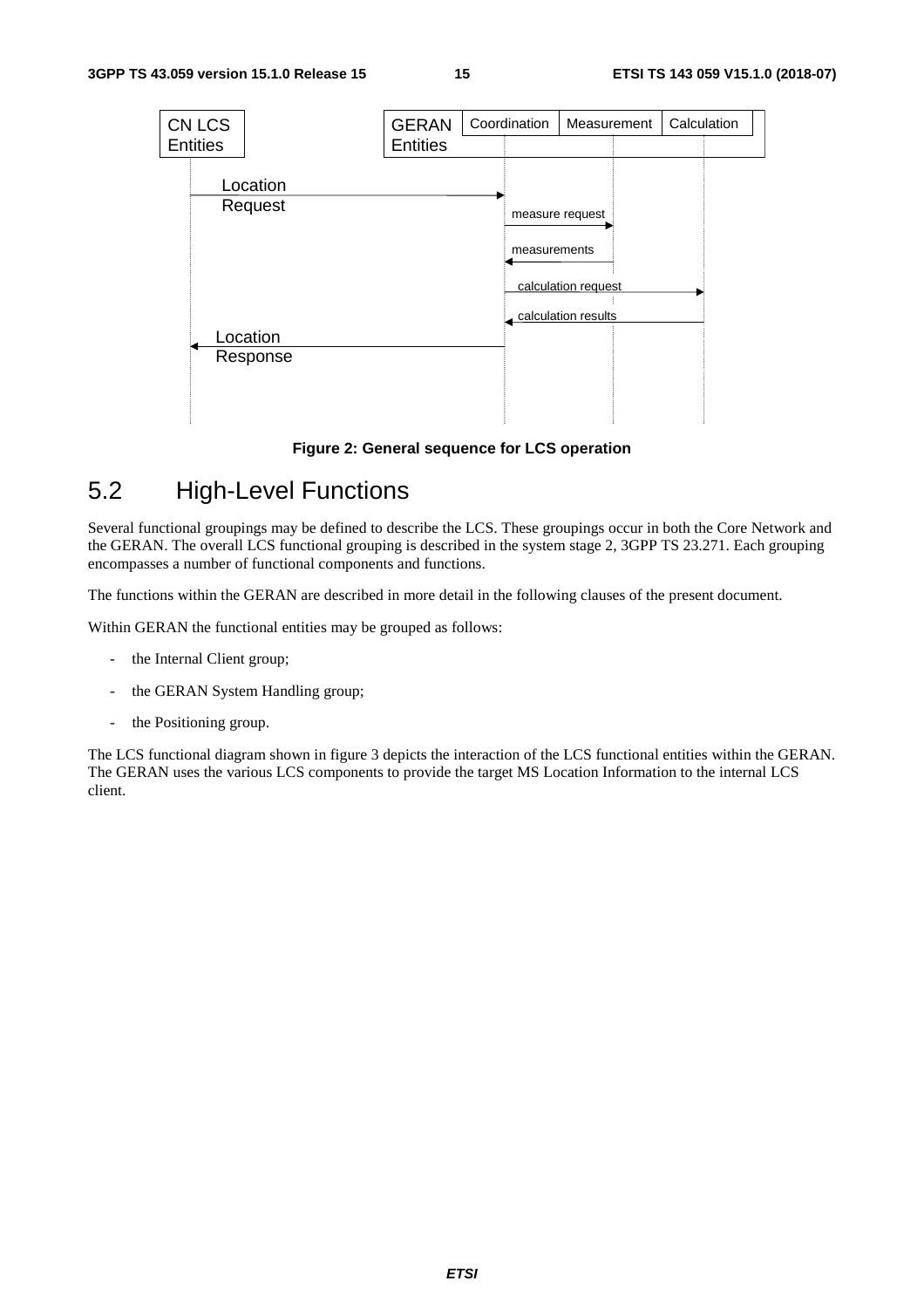

#### **Figure 3: GERAN LCS Capability Functional Diagram**

### 5.2.1 Co-ordination, Measurement and Calculation Functions

These GERAN functions (including functions in the System handling and Positioning groups) provide the co-ordination, measurement and calculation functions needed to provide a location estimate. The functions interface with the requesting application and select the appropriate location method and speed of response. The functions co-ordinate the operations of the radio and measurement equipment to transmit the needed signals and to make the needed measurements. The functions may also access databases or other sources of information appropriate for the location method. The functions also provide the calculation functions appropriate for the location method to estimate the MS location and the accuracy of the report. The functions also may record information on the usage of the LCS that may be used for administrative purposes (e.g. forwarded to a billing function in the Core Network). If needed by the location method, the functions will ensure the broadcast of information and gather and update information concerning GERAN operating parameters (e.g. timing of BTS transmissions) needed for LCS operations.

These entities are mainly concerned with the location method, controlling the radio equipment and performing the calculations to determine the location and thus may be associated with the SMLC in the GERAN. These functions may receive location requests from either the core network or from applications internal to the GERAN.

These functions communicate with the core network across the A, Gb and Iu interfaces, and with the BTS and LMU and with the MS across the Um interface.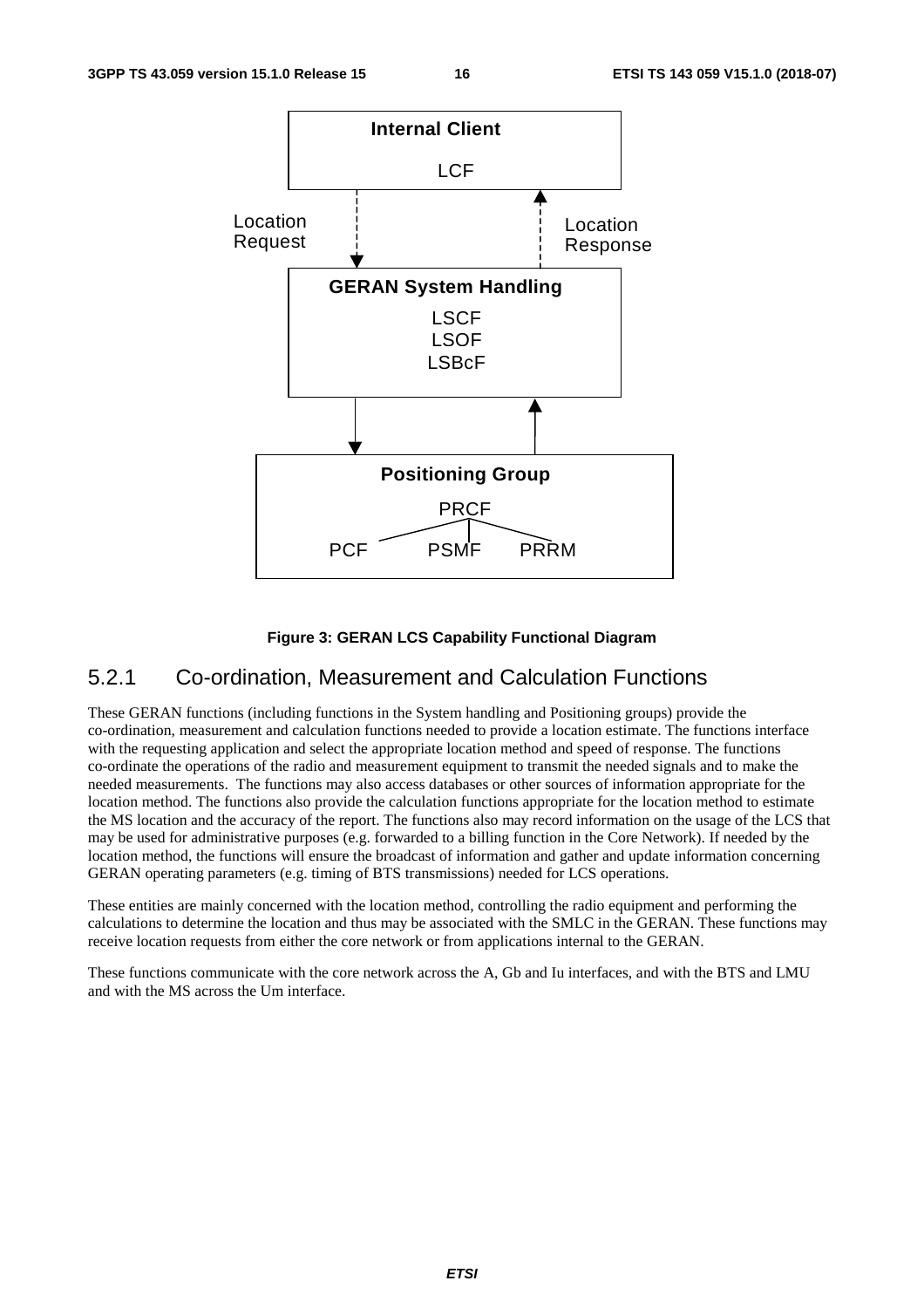## 5.3 GERAN LCS Functional Entities

## 5.3.1 Internal Client Group

### 5.3.1.1 Internal GERAN Location Client Function (LCF)

The Location Client Function (LCF) represents a logical interface between the internal GERAN LCS applications and the LCS BSC Handling entities (e.g. the Location System Control Function (LSCF) in the BSC).

NOTE: There is not necessarily a requirement for a LCCF (Location Client Control Function) for the GERAN Internal Client as is described for external clients in the system stage 2 specification, 3GPP TS 23.271.

The GERAN may make use of location information for internal operations such as location assisted handover. In such a case, a LCF representing the internal GERAN LCS application may communicate with the LSCF to request and receive the location information.

### 5.3.2 GERAN System Handling group

### 5.3.2.1 GERAN Location System Control Function (LSCF)

The GERAN Location System Control Function is responsible for co-ordinating location requests. This function manages call-related and non-call-related location requests and allocates network resources for handling them. This function "insulates" the Location clients in the Core Network from the detailed operation of the location method in order that the GERAN may be used by several types of core network and with several location methods.

The LSCF provides flow control between simultaneous location requests. Simultaneous location requests must be queued in a controlled manner to account for priority requests (e.g. for Emergency Clients). The details of the flow control, priority selection and queuing are beyond the scope of the present document.

The LSCF will select the appropriate location method based on the availability of resources and parameters of the location request. The LSCF coordinates resources and activities needed to obtain data (e.g. base station geographic coordinates) needed for the location method. It also records LCS usage data for the location service request that may be passed to a Location System Recording Function (LSRF) or O&M function in the Core Network.

#### 5.3.2.2 GERAN Location System Operations Function (LSOF)

The Location System Operations Function (LSOF) is responsible for provisioning of data, location capabilities, data related to clients and subscription (LCS client data and MS data), fault management and performance management of LCS within the BSC.

An LSOF may be associated with each entity. The LSOF interacts with Internal (O&M) Clients for administration and maintenance of the data.

#### 5.3.2.3 Location System Broadcast Function (LSBcF)

The Location System Broadcast Function (LSBcF) provides broadcast capability. The LSBcF capability is only used when broadcast data is required for E-OTD or A-GNSS positioning methods. Broadcast information (such as the geographic coordinates of the base stations) may be required, for example, to support a Position Calculation Function (PCF) located in the mobile station. These broadcasts may also include other information (such as currently observable satellites) that may assist a MS in the use of external location services.

The information to be broadcast is selected based on the location techniques offered for use by the LCS and the needs of the MS. This broadcast information may be specially coded (i.e. encrypted) to ensure its availability only to subscribers of the service. The use of broadcasts or other methods for signalling to the MS may be selected based on the chosen location method.

The information to be broadcast includes for example:

#### **1. E-OTD Assistance:**

- Reference Time:
- Neighbour Channel Time Slot Scheme;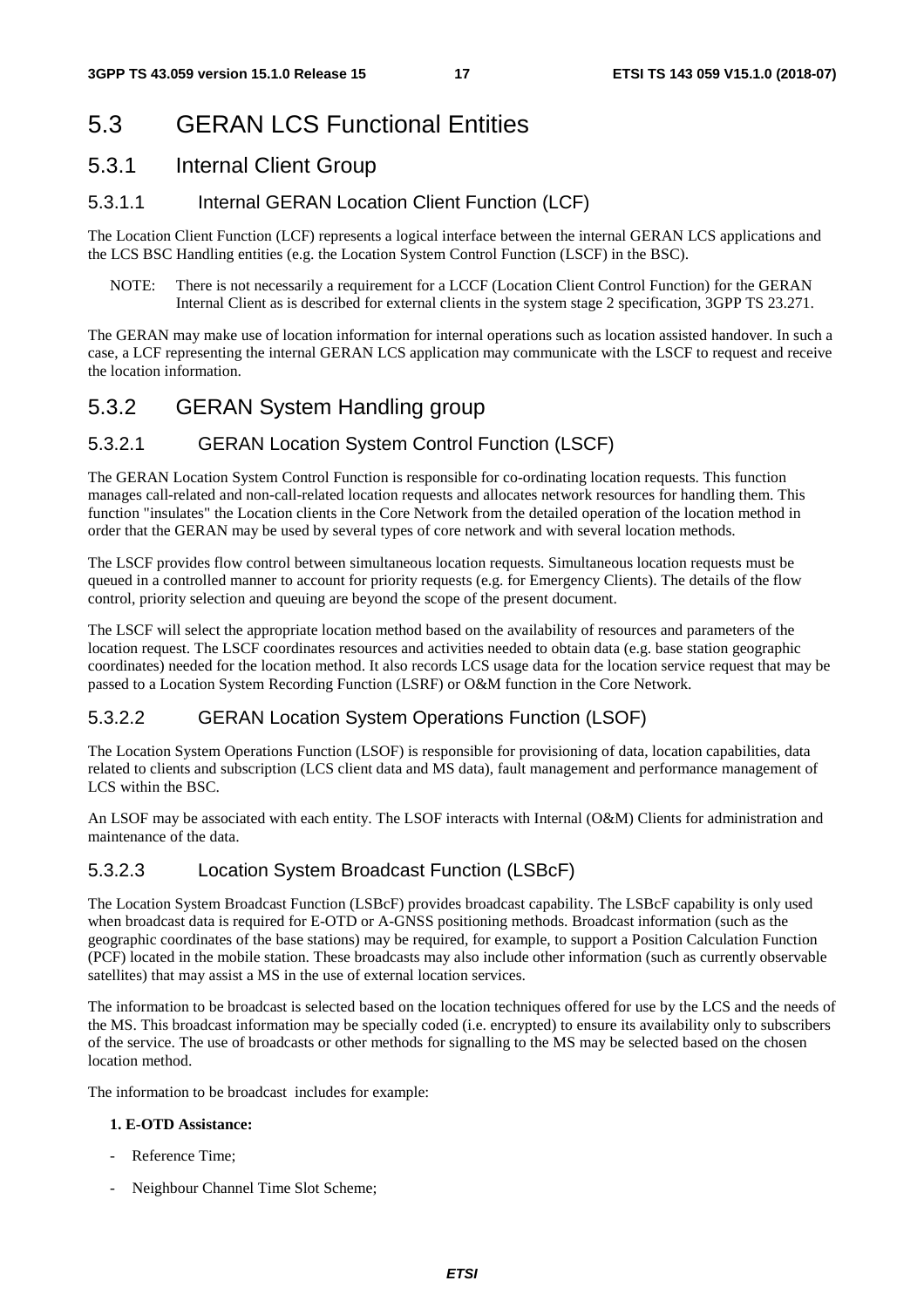- Information about sectored neighbour channels:
- Neighbour channel 51 Multiframe Offset values;
- Neighbour channel BCC values;
- RTD Drift Factor values (ciphered if active);
- Neighbour channel RTD values (ciphered if active);
- Serving cell and neighbour cell location information (ciphered if active).

#### **2. A-GNSS Assistance Data:**

- Broadcasted assistance data may be the same as in A-GNSS point-to-point signalling.

### 5.3.3 Positioning group

#### 5.3.3.1 GERAN Position Radio Co-ordination Function (PRCF)

The GERAN Position Radio Control Function manages a location request for a MS through overall co-ordination and scheduling of resources to perform location measurements. This function interfaces with the PSMF, the PRRM and the PCF. The PRCF determines the location method to be used based on the location request, the QoS, the capabilities of the GERAN, and the MS's capabilities. The PRCF also manages the needed radio resources through the PRRM. It determines which PSMFs are to be involved, what to measure, and obtains processed signal measurements from the PSMF.

Some location methods may involve measurements made at the MS. In this case the PRCF interfaces with the MS to obtain the measurements (or the location results if they have been determined by the MS). Some location methods may involve measurements or information from several sources, including radio units at several BTSs and involve a series of transmissions and receptions. The PRCF entity also provides ancillary measurements in case of network-assisted location method. Ancillary information may be extracted from navigating systems like GNSS.

The PRCF forwards the signal measurement data to the PCF.

It is the function of the PRCF to co-ordinate the sequence of activities and compensate for failures (if they occur) to provide the location estimate.

#### 5.3.3.2 GERAN Position Calculation Function (PCF)

The GERAN Position Calculation Function is responsible for calculating the location of the MS. This function applies an algorithmic computation on the collected signal measurements to compute the final location estimate and accuracy.

The PCF would also be responsible for calculating the speed and bearing of the MS when reported. This function applies an algorithmic computation on the collected signal measurements to compute the final velocity estimate and uncertainty.

It may obtain related data (e.g.: base station geographic coordinates) needed for the calculation. There may be more than one calculating function available within, or associated with, the calculation function of the GERAN.

The Position Calculation Function is also responsible for estimating the accuracy of the location estimate.

#### 5.3.3.3 GERAN Position Signal Measurement Function (PSMF)

The GERAN Position Signal Measurement Function (PSMF) is responsible for performing and gathering uplink or downlink radio signal measurements for use in the calculation of a MS's location and velocity. These measurements can be location related or ancillary.

There may be one or more PSMF within a GERAN and they may be located at the MS or a Location Measurement Unit (LMU). The PSMF, generally, may provide measurement of signals (i.e. satellite signals) in addition to measurements of the GERAN radio transmissions. The measurements to be made will depend on the selected location method.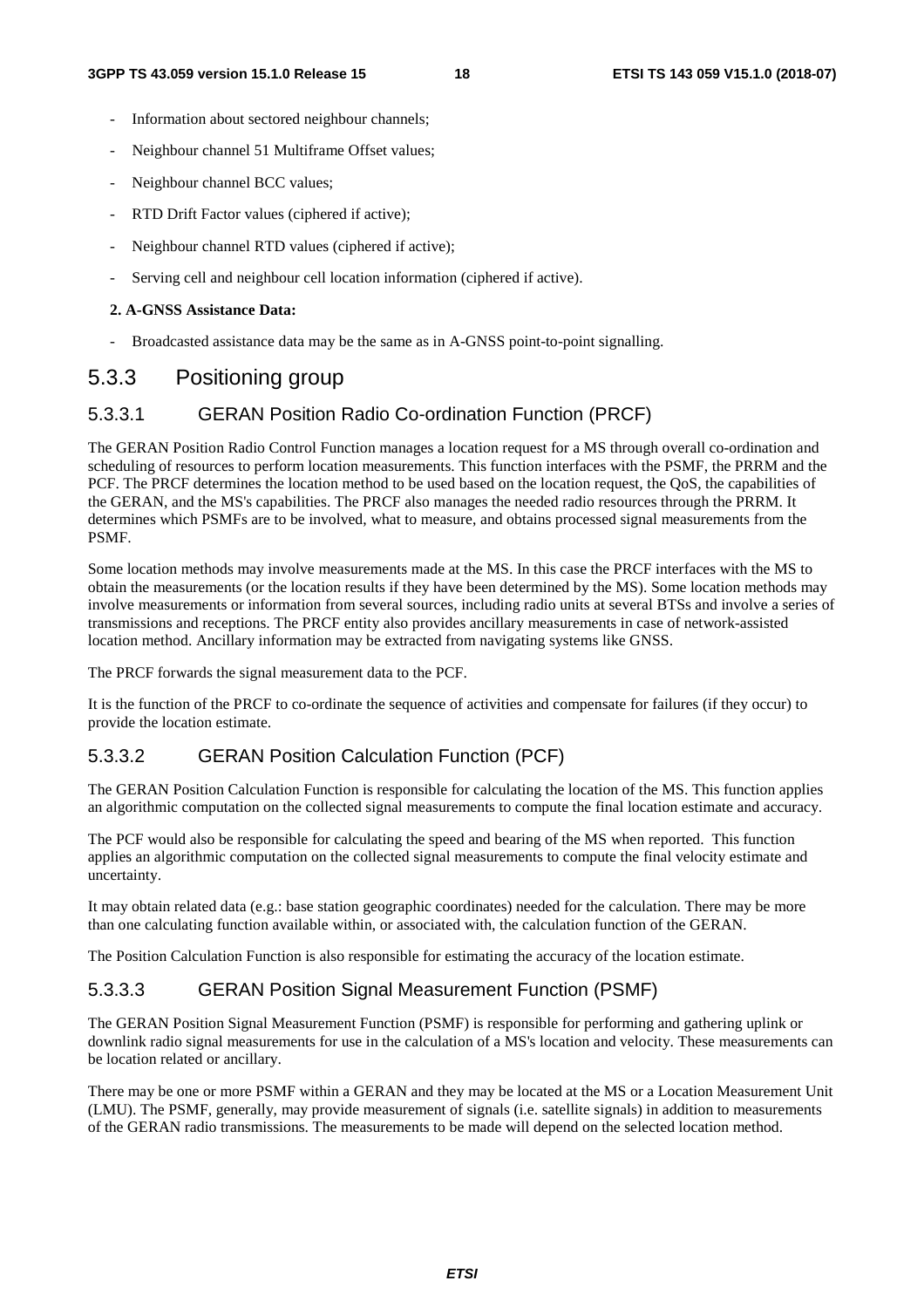#### 5.3.3.4 GERAN Position Radio Resource Management (PRRM)

The GERAN Position Radio Resource Management entity is responsible for managing the effect of LCS operations on the overall performance of the radio network. This may ensure, for example, that the operation of the PSMF does not degrade the QoS of other calls.

## 5.4 Assignment of LCS Functional Entities to GERAN Elements

The following Table 1 shows the generic configuration for different location methods, including network-based, mobile-based, mobile-assisted and network-assisted methods. With this approach both the network and the mobiles are able to measure the timing of signals and compute the mobile's location and velocity estimate. Depending on the applied location method it is possible to utilise the corresponding configuration containing all needed entities. For instance, if a network-based location method is applied, the entities that are involved in measuring the mobile's signal and calculating its location estimate are allocated to the network elements of the access network. On the other hand, in case mobile-based or network-assisted methods are used these entities should be allocated to the mobile station.

**Table 1: Example Allocation of LCS Functional Entities to Network Elements** 

|              | <b>MS</b> | <b>LMU</b> | <b>SMLC</b> | <b>BSC</b> |
|--------------|-----------|------------|-------------|------------|
| <b>LCF</b>   |           |            |             |            |
| <b>LSBcF</b> |           |            |             |            |
| <b>LSCF</b>  |           |            |             |            |
| <b>PRCF</b>  |           |            | X           |            |
| <b>PCF</b>   |           |            |             |            |
| <b>PRRM</b>  |           |            |             |            |
| <b>PSMF</b>  |           |            |             |            |
| <b>LSOF</b>  |           |            |             |            |

## 5.5 Functional Description of GERAN LCS Network Elements

### 5.5.1 BSC

The BSC receives authenticated requests for LCS information from the CN across A, Gb and Iu interfaces and passes these to the SMLC.

### 5.5.2 SMLC

The SMLC is either a separate network element of GERAN or integrated functionality in BSC that contains functionality required to support LCS. The SMLC manages the overall co-ordination and scheduling of resources required for the location of a mobile. It also calculates the final location and velocity estimate and estimates the achieved accuracy. The SMLC may control a number of LMUs for the purpose of obtaining radio interface measurements to locate or help locate MS subscribers in the area that it serves. The SMLC is administered with the capabilities and types of measurement produced by each of its LMUs (only applicable for positioning methods that make use of LMUs).

### 5.5.3 CBC

For Location Services, when a Cell Broadcast Center (CBC) is associated with a BSC, the SMLC may interface to a CBC in order to broadcast assistance data using existing cell broadcast capabilities. The SMLC shall behave as a user, Cell Broadcast Entity, to the CBC (refer to 3GPP TS 23.041).

### 5.5.4 LMU

The LCS Measurement Unit (LMU) entity makes measurements (e.g. of radio signals) and communicates these measurements to the SMLC (e.g. the PRCF). The LMU contains a PSMF and may also perform calculations associated with the measurements. The LMU may make its measurements in response to requests (e.g. from the SMLC), or it may autonomously measure and report regularly (e.g. timing of BTS transmissions) or when there are significant changes in radio conditions (e.g. changes in the RTD). There may be one or more LMUs associated with the SMLC and an LCS request may involve measurements by one or more LMUs. LMU functionality may be integrated in a BTS. The Multilateration based positioning methods does not make use of LMUs.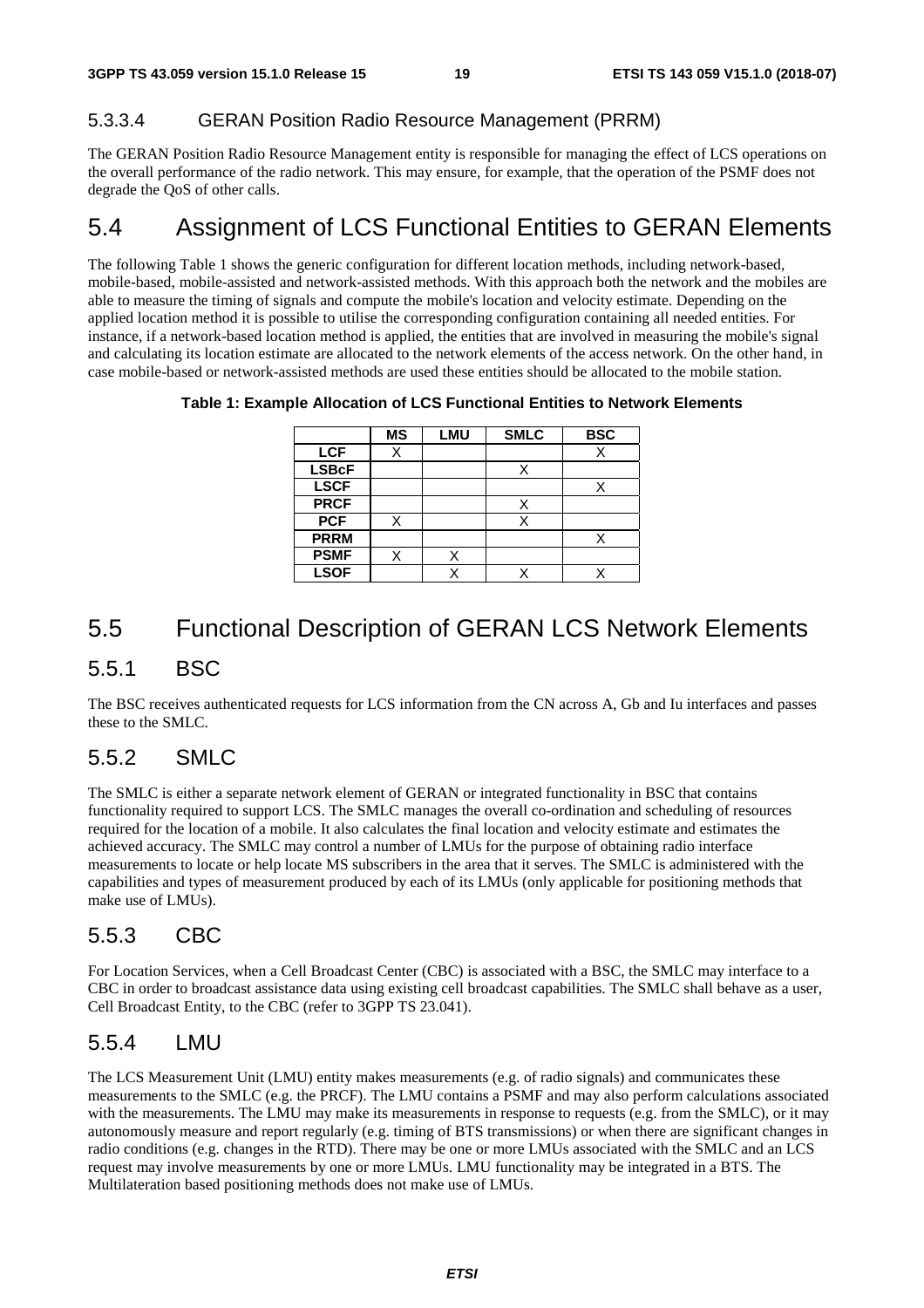An LMU makes radio measurements to support one or more positioning methods; these assistance measurements are specific to all MSs in a certain geographic area. All location and assistance measurements obtained by an LMU are supplied to the SMLC associated with the LMU. Instructions concerning the timing, the nature, and any periodicity of these measurements are either provided by the SMLC or are pre-administered in the LMU.

The following assistance measurement obtained by an LMU has a generic status usable by more than one position method:

- Radio Interface Timing measurements – comprise Absolute Time Differences (ATDs) or Real Time Differences (RTDs) of the signals transmitted by Base Stations, where timing differences are measured relative to either some absolute time difference (ATD) or the signals of another Base Station (RTD).

## 5.5.5 MS

The MS interacts with the measurement co-ordination functions to make measurements of downlink signals. The measurements to be made will be determined by the chosen location method.

The MS may also contain LCS applications, or access an LCS application through communication with a network accessed by the MS or an application residing in the MS and/or satellite signals. The MS may include the needed measurement and calculation functions to determine the MS's location with or without assistance of the GERAN LCS entities.

## 6 Signalling Protocols and Interfaces

## 6.1 Protocol layering in A/Gb mode

### 6.1.1 Generic Signalling Model

Figure 4 shows the generic signalling model applicable to LCS for signalling interaction in which an SMLC forms at least one of the signalling end points.



**Figure 4: Generic Model for LCS Signalling to an SMLC** 

The functions performed by each protocol layer are as follows:

- a) LCS application protocol this depends on the other signalling end point (e.g. whether a target MS or LMU) and may be absent if supported in the BSSAP-LE layer. The application protocol supports specific LCS functions (e.g. positioning measurements, assistance measurements) and is independent of lower protocol layers.
- b) BSSAP-LE this is an extension of BSSAP and carries the LCS application protocol signaling units. Necessary functions include identification of the LCS application protocol and identification, where not provided by the network layer, of the two end points. This layer can be relayed by an intermediate entity or mapped into an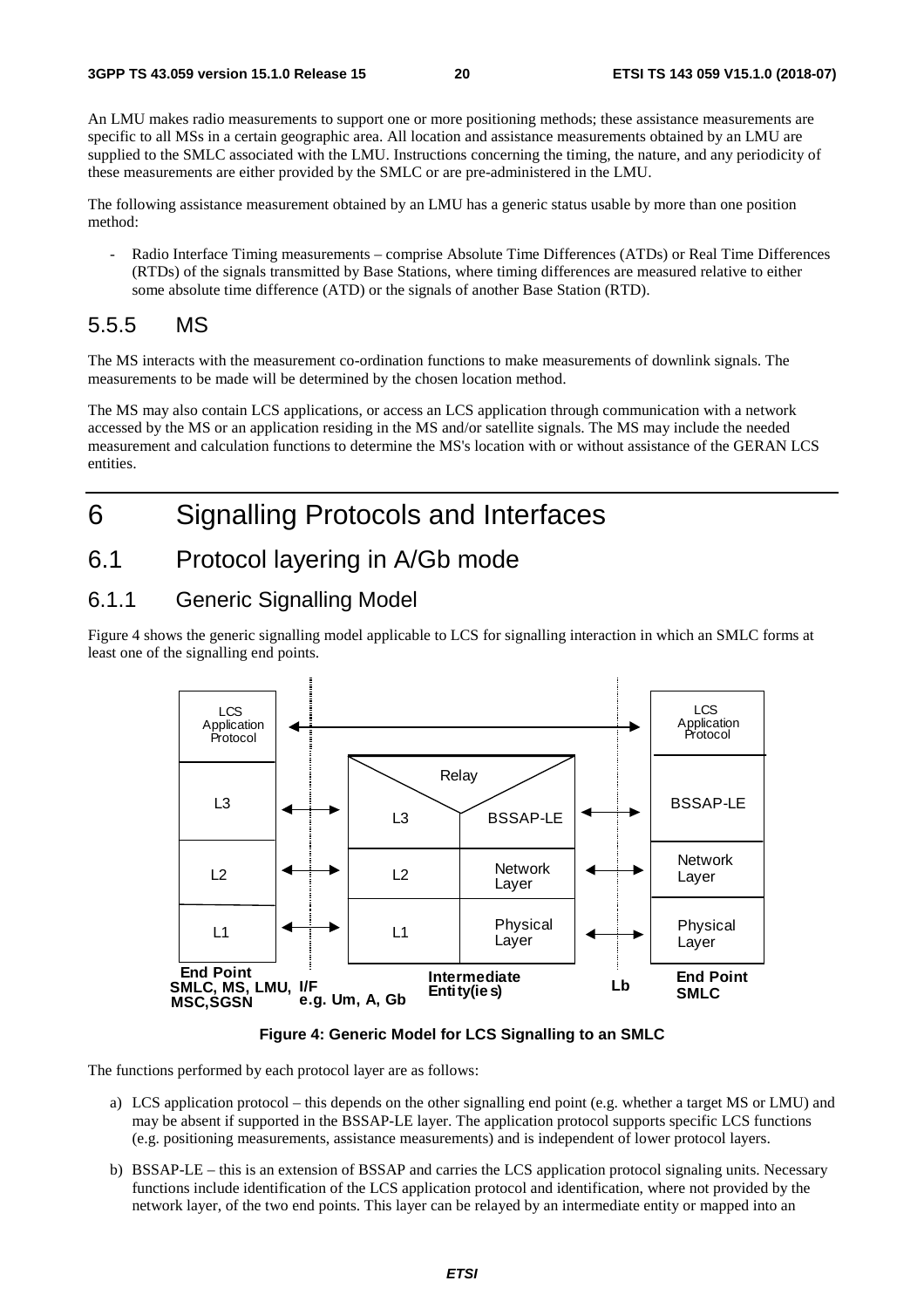equivalent layer 3 protocol used by the other signaling end point. This layer supports segmentation of LCS application layer protocols.

- c) Network Layer provides signaling transport between the SMLC and either the other end point or some intermediate entity at which the BSSAP-LE layer is relayed or mapped. The network layer may support connection oriented or connectionless signaling. For second generation circuit oriented applications, the network layer is provided using either MTP or M3UA/SCTP and SCCP. This layer supports segmentation of LCS application layer protocols.
- d) Physical Layer When MTP is used as transport protocol, SS7 signaling links are supported by the physical layer. It is recommended that when IP transport (via M3UA/SCTP) is used, the data link layer is implemented using Ethernet. A node using IP transport having interfaces connected via low bandwidth PPP links like E1/T1 shall also support IP Header Compression [37] and the PPP extensions ML/MC-PPP [38], [39]. In this case, the negotiation of header compression [37] over PPP shall be performed according to [40].
- e) L3 a protocol layer compatible with or the same as BSSAP-LE.
- f) L2 logical link layer for the other endpoint
- g) L1 physical layer for the other end point.

### 6.1.2 Message Segmentation in A/Gb mode

Message segmentation is needed to transport any large LCS message that exceeds the message size limitation supported by any GSM interface over which transport is needed.

#### 6.1.2.1 Network Level Segmentation

Segmentation and reassembly of large SMLCPP messages at the network (e.g. SCCP) level may be supported. For message transfer over any interface where network level segmentation is not supported, segmentation at the application level shall be used. This may require support of both network and intermediate level segmentation by certain intermediate entities.

#### 6.1.2.2 Intermediate Level Segmentation

The segmentation of SMLCPP 3GPP TS 48.031[19], messages is supported by segmentation mechanisms defined in 3GPP TS 48.008 [18], and 3GPP TS 49.031[22]. The sending, receiving and all intermediate entities supporting segmentation shall ensure reliable and sequenced delivery of the message segments by appropriate use of the capabilities supported by lower transport and network level protocols.

For support of legacy (Rel4 and older) MS and GERAN, there are segmentation mechanisms defined in the RR layer (3GPP TS 44.018 [14]) and BSSAP-LE layer (3GPP TS 49.031 [22]) for segmentation of RRLP (3GPP TS 44.031) messages, which need to be supported by the MS, BSS, and SMLC in the uplink direction in the CS domain and by the MS and BSS for the downlink direction in the CS domain.

#### 6.1.2.3 RRLP Pseudo-Segmentation

The use of several RRLP messages to deliver a large amount of information is called "RRLP pseudo-segmentation". If more information than what fits in the RRLP maximum PDU size needs to be delivered, the RRLP pseudosegmentation shall be used. (For Rel 4 or older MS and GERAN, may also use intermediate level segmentation).

## 6.1.3 Signalling between an SMLC, MSC and BSC

An SMLC can either be separate logical entity or integrated functionality in the BSC. If the SMLC is a separate logical entity, the LCS signalling between SMLC and MSC is accomplished through the A and Lb interfaces. If the SMLC is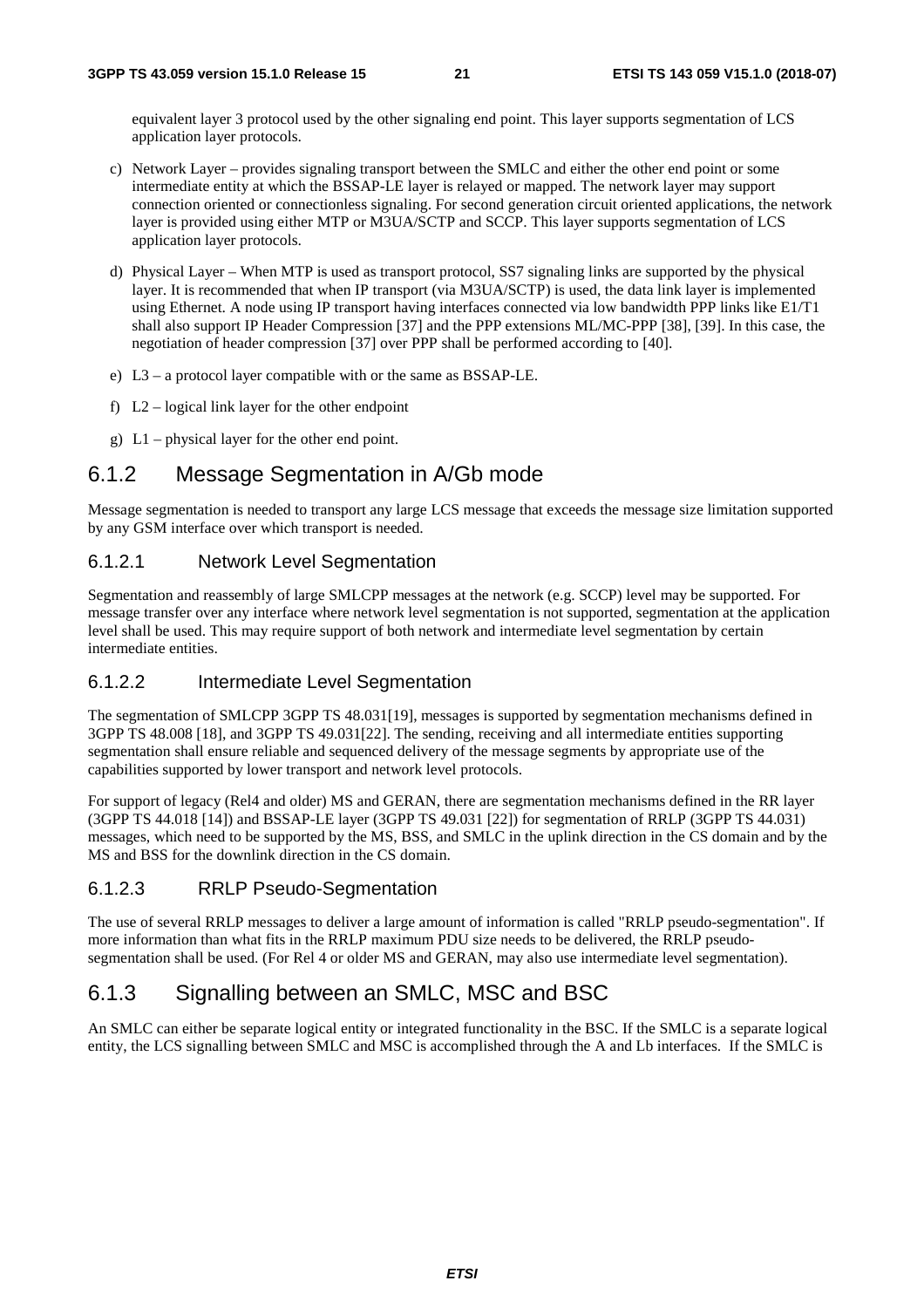integrated, the LCS signalling is accomplished through the A interface only. Figure 5 shows the protocol layers used to support LCS signaling between the SMLC, MSC and BSC.



**Figure 5: Signalling Protocols between SMLC, MSC and BSC** 

### 6.1.3a Signalling between an SMLC, SGSN and BSS

An SMLC can either be separate logical entity or integrated functionality in the BSS. If the SMLC is a separate logical entity, the LCS signalling between SMLC and SGSN is accomplished through the Gb and Lb interfaces. If the SMLC is integrated, the LCS signalling is accomplished through the Gb interface only. Figure 5a shows the protocol layers used to support LCS signaling between the SMLC, SGSN and BSS. Notice that the Network Service layer may be based on frame relay or IP (see 3GPP TS 48.016 [24]).



#### **Figure 5a: Signalling Protocols between SMLC, SGSN and BSS**

#### 6.1.4 Signaling between SMLC and MS

SMLC Signalling to a target MS is accomplished through the Um interface. Figure 6 shows the protocol layers used to support signaling between an SMLC and target MS in the CS domain.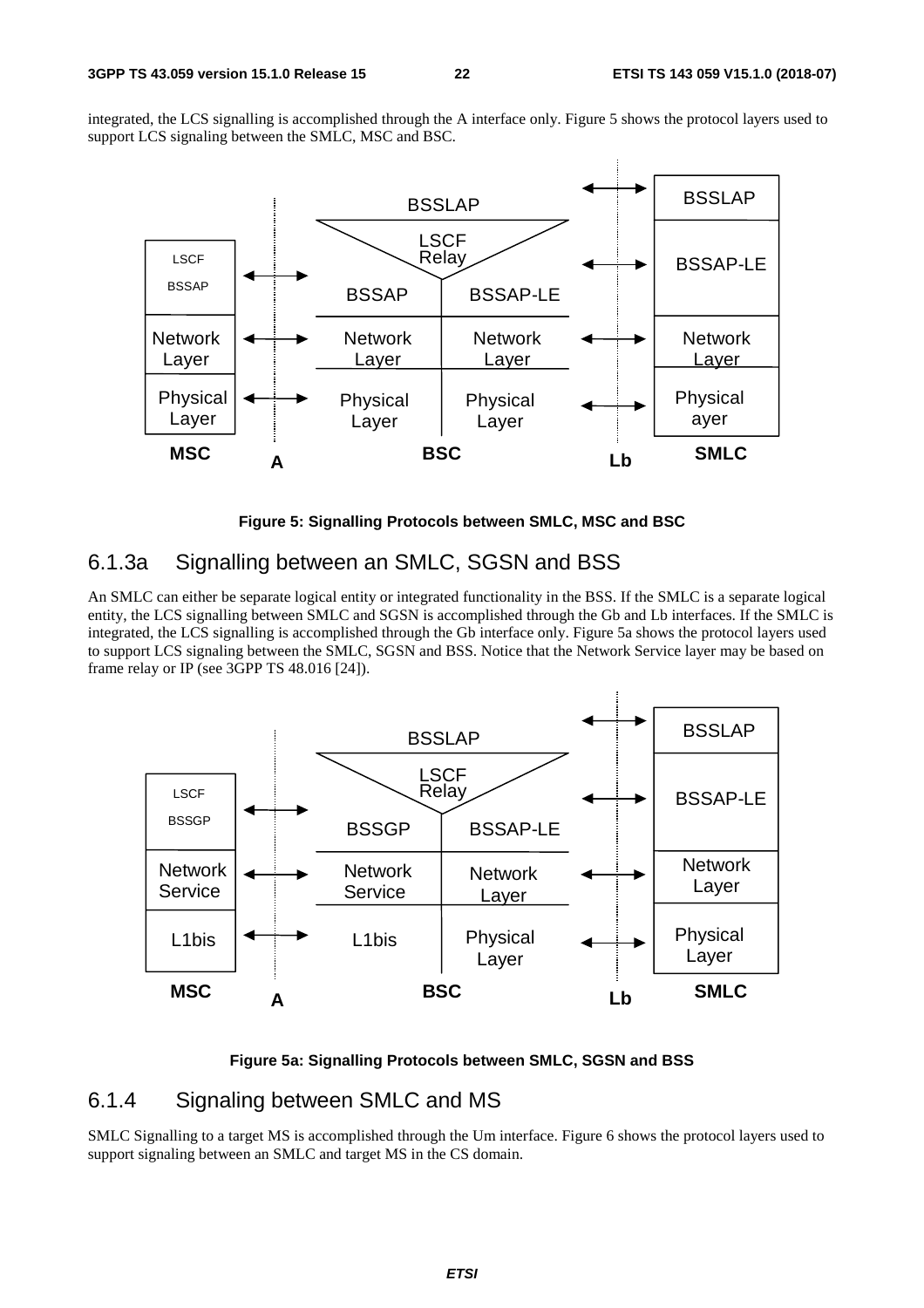

#### **Figure 6: Signalling between an SMLC and Target MS in CS domain**

Figure 6a shows the protocol layers used to support signaling between an SMLC and target MS in the PS domain. The signalling is routed through the core network to utilize standard GPRS functions. BSSGP is specified in 3GPP TS 48.018 [25] and RLC/MAC is specified in 3GPP TS 44.060 [28]. The TOM and LLC protocols are specified in 3GPP TS 44.064 [26]. The TOM Protocol Header for RRLP is specified in 44.031 [15]. For an overview of GPRS, see 3GPP TS 23.060 [27].



NOTE\*: The network layer for the Gb interface may be based on IP or frame relay.

#### **Figure 6a: Signalling between an SMLC and Target MS in PS domain**

### 6.1.5 SMLC Signalling to a Type A LMU

Notice that the signalling to a Type A LMU is using CS signalling over the Um interface. A Type A LMU can be used to support positioning of mobile stations both in the CS and the PS domain.

#### 6.1.5.1 Circuit Switched Signalling using an SDCCH

Figure 7 shows the protocol layers used to support signaling between an SMLC and a Type A LMU, using an SDCCH on the Um interface.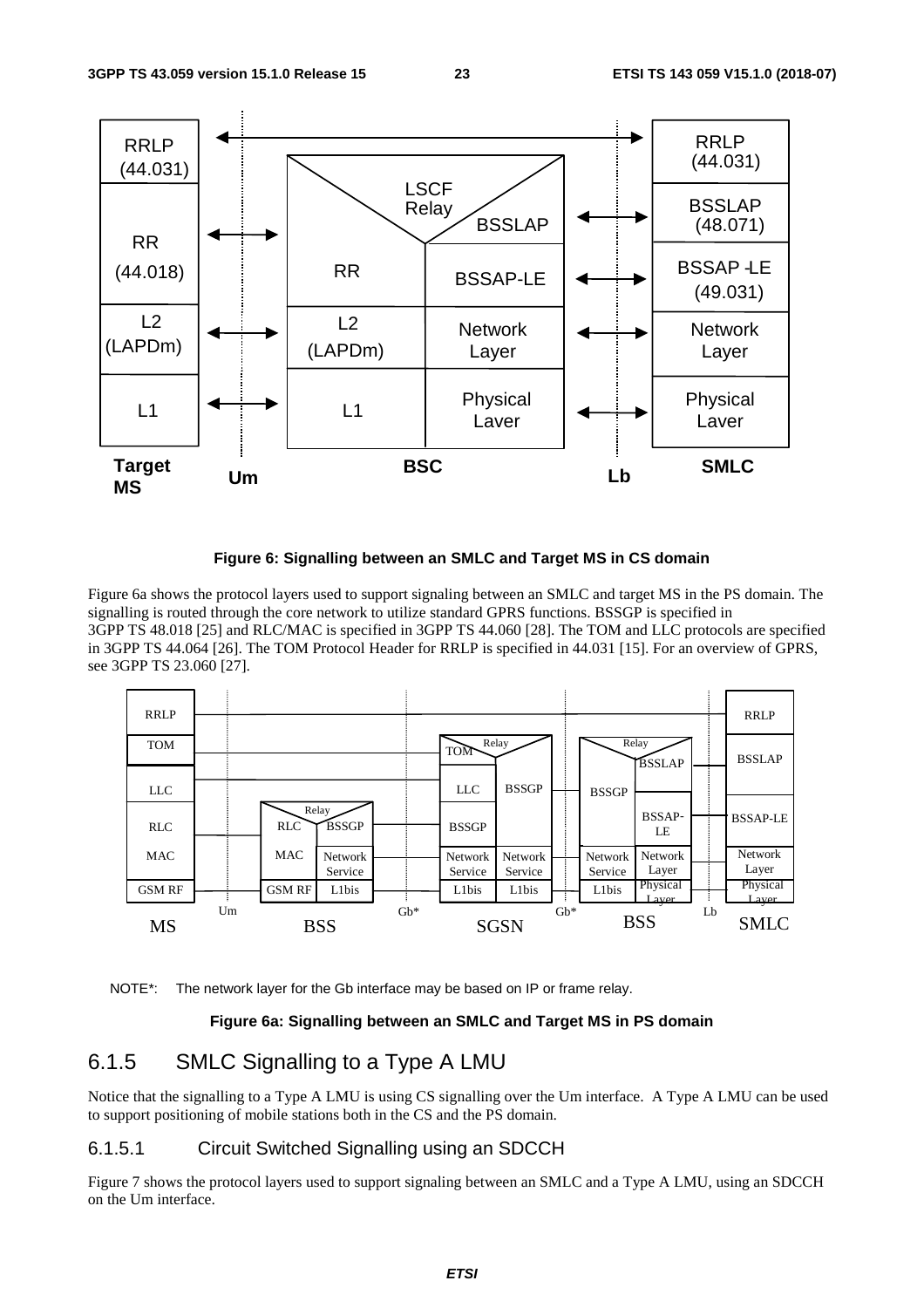



### 6.1.5.2 Signalling using a TCH

Figure 8 shows the protocol layers that can be used to support signaling between an SMLC and a Type A LMU using a TCH on the Um interface. The TCH is assumed to support either transparent or non-transparent synchronous data and may be provided in a multislot configuration. The main usage would be for O&M data and SW download – e.g. during offpeak hours.





### 6.1.6 SMLC signalling to a Type B LMU

The protocol layers employed to enable signaling between the SMLC and a Type B LMU are shown in figure 9. Notice that the signalling to a Type B LMU can be used to support positioning of mobile stations both in the CS and the PS domain.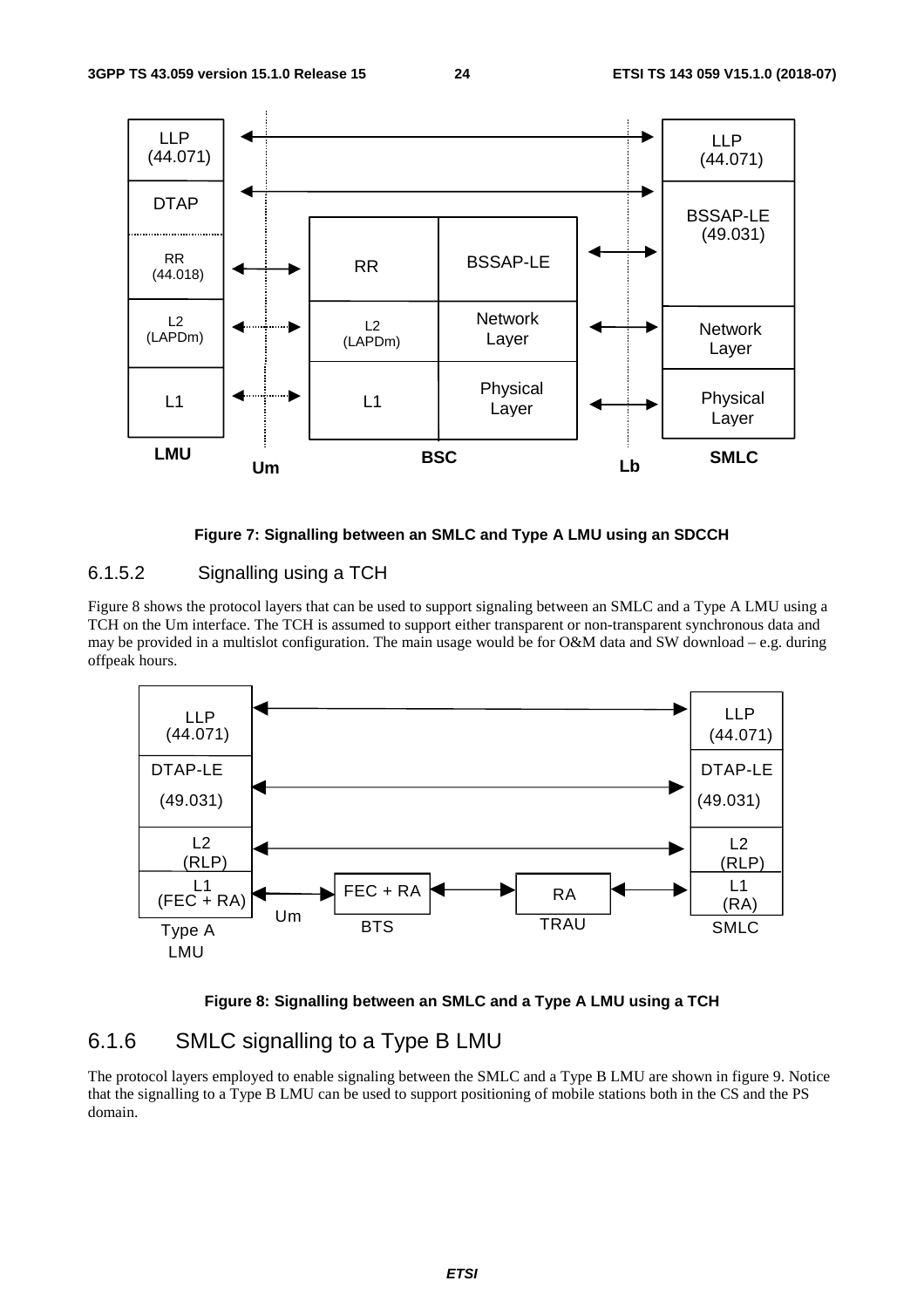

#### **Figure 9: Signalling between an SMLC and Type B LMU**

NOTE\*: Abis interface is beyond the scope of the present document.

## 6.1.7 SMLC Signalling to a peer SMLC

The protocol layers used for SMLC to SMLC signalling are shown in figure 10, where it is assumed that both SMLCs have connections to an intermediary signalling network (or there is a direct link between the SMLCs).



#### **Figure 10: SMLC to SMLC Signalling via an intermediary signalling network**

In the absence of either a direct link or links to an intermediary signalling network, signalling can go via attached BSCs and MSCs as shown in figure 11 for signalling between the SMLCs sharing the same MSC.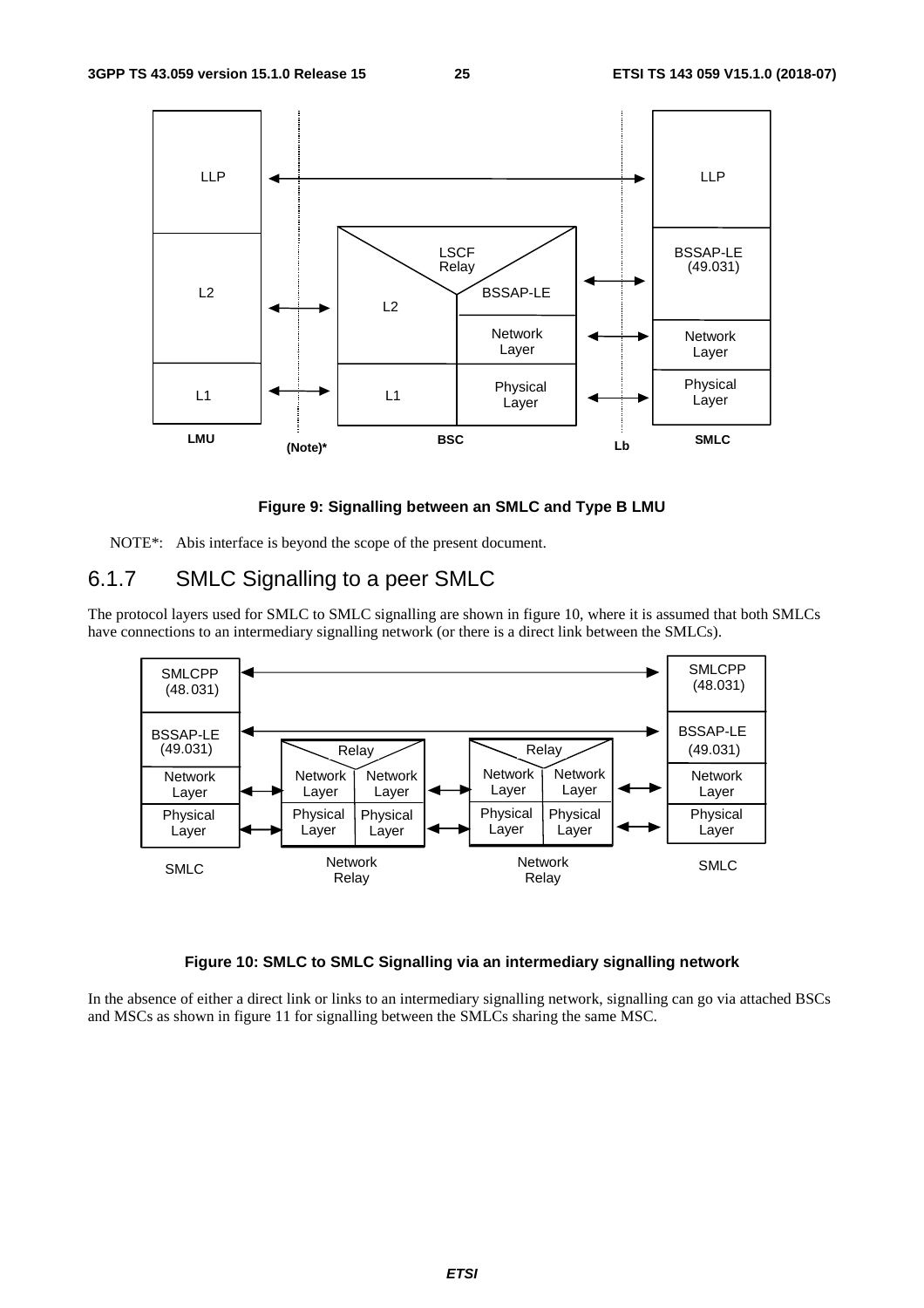

**Figure 11: SMLC to SMLC Signalling via associated BSCs and MSC** 

## 6.2 Protocol layering in Iu mode

## 6.2.1 Signalling between SMLC and MSC/SGSN

A SMLC can either be a separate logical entity or integrated functionality in the BSC. If the SMLC is a separate logical entity, the LCS signalling between SMLC and MSC/SGSN is accomplished through the Iu and Lb interfaces. If the SMLC is integrated, the LCS signalling is accomplished through the Iu interface only. Figure 11a shows the protocol layers used to support LCS signaling between the SMLC, BSC and MSC/SGSN.





#### **Figure 11a: Signalling Protocols between SMLC, BSC and MSC/SGSN**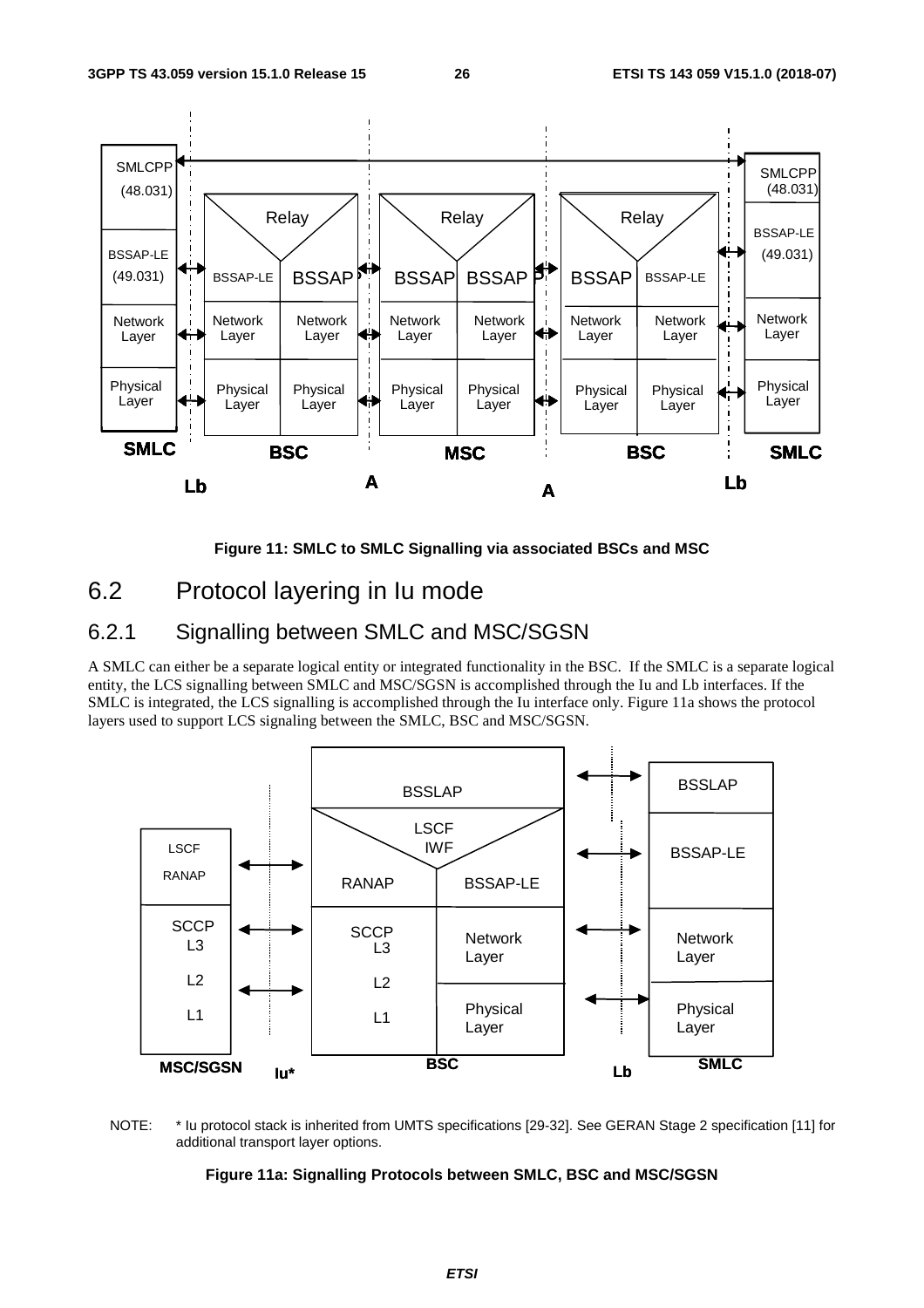## 6.2.2 Signalling between SMLC and MS

SMLC Signalling to a target MS is accomplished through the Um interface. Figure 11b shows the protocol layers used to support signaling between an SMLC and target MS.



**Figure 11b: Signalling between an SMLC and Target MS** 

## 6.2.3 SMLC signalling to a Type A LMU

The signalling to a Type A LMU is defined using A/Gb Mode CS signalling over the Um interface, see Clause 6.1.5. A Type A LMU operating in A/Gb Mode CS Domain can be used to support positioning of mobile stations operating in Iu Mode. Signalling to a Type A LMU in Iu Mode is FFS.

## 6.2.4 SMLC signalling to a Type B LMU

The signalling to a Type B LMU is defined in Clause 6.1.6. A Type B LMU operates independently of the mode of the MS (A/Gb Mode or Iu Mode) and signalling to a Type B LMU as defined in Clause 6.1.6 can be used to support positioning of mobile stations operating in Iu Mode.

## 6.2.5 SMLC signalling to a peer SMLC

The signalling to a peer SMLC is defined in Clause 6.1.7. A peer SMLC connection and signaling is independent of the mode of the MS (A/Gb Mode or Iu Mode) and signalling to a peer SMLC as defined in Clause 6.1.7 can be used to support positioning of mobile stations operating in Iu Mode.

## 7 GERAN Network Location Procedures

- 7.1 State description for SMLC
- 7.1.1 SMLC States
- 7.1.1.1 NULL State

This is a conceptual rather than actual state in which a certain location request from a particular Location Client, VMSC, SGSN or BSC either has not yet been received or has been completed.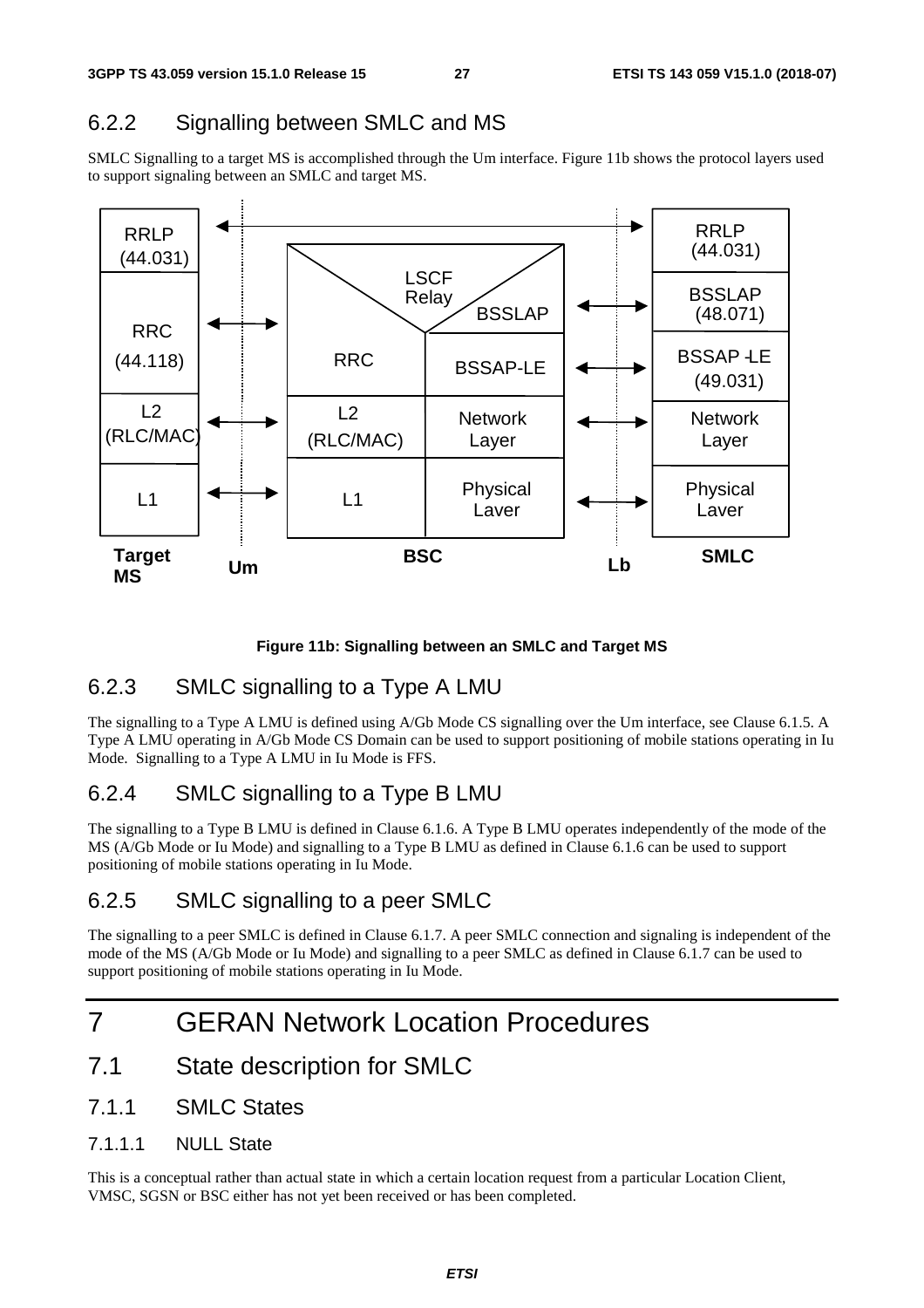### 7.1.1.2 LOCATION State

This state exists after the SMLC has received a location request from a BSC and persists while the SMLC is obtaining position measurements for a particular positioning method until such time as positioning measurements have been received and a location estimate (with optional velocity estimate) has been computed and returned to the BSC.

When sufficient positioning measurement results have been received, the SMLC either evaluates them, if they include an already computed location estimate, or uses them to compute a location estimate. The SMLC then has the option of either reinitiating another positioning attempt, e.g. if the location estimate did not satisfy the required QoS and the requirement on response time permits another position attempt, or returning the location estimate to the BSC.

### 7.1.2 State Functionality

#### 7.1.2.1 State Transitions



**Figure 12: State Transitions in the SMLC** 

**Moving from NULL to LOCATION state:** After a location request is received from the BSC, the SMLC enters the LOCATION state. It then chooses a positioning method and initiates the appropriate position measurements.

**Moving from LOCATION to NULL state:** When the SMLC has obtained a location estimate that best meets the requested QoS parameters, it returns this to the BSC and re-enters the NULL state.

#### 7.1.2.2 LOCATION Timer Function

The SMLC runs a timer while in the LOCATION state to limit the total amount of time that positioning can be active. This timer should be related to any response time indicated in the location request QoS parameters. If the timer expires before a final location estimate has been produced, the SMLC either returns the best existing location estimate (with optional velocity estimate) to the BSC (e.g. an estimate based on the current cell ID) or returns a failure indication. It then re-enters the NULL state.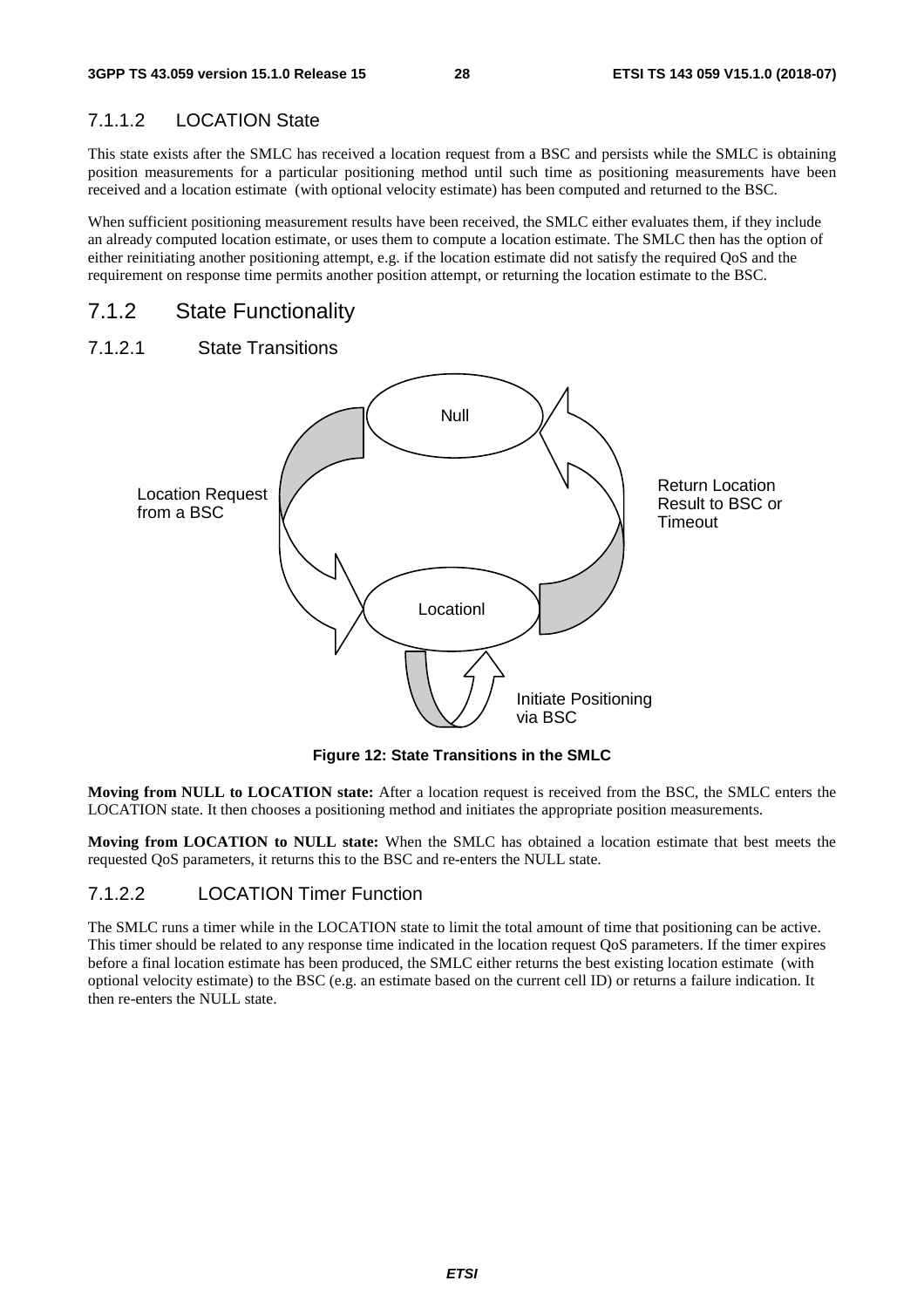## 7.2 State Description for the BSC

- 7.2.1 BSC States
- 7.2.1.1 IDLE State

In this state, the BSC location service is inactive for a particular MS.

#### 7.2.1.2 LOCATION State

In this state, the BSC is awaiting a response from an SMLC after requesting the location for a particular MS. In this state, a Radio Resource connection to the target MS will be active – allowing the SMLC and MS to exchange positioning related messages for mobile based and mobile assisted position methods. For certain position methods (e.g. network based position methods), the SMLC may invoke substates in the BSC during which other types of association or procedure are supported with the MS (e.g. temporary call establishment, handover). In this state, the BSC may transfer positioning related messages between the SMLC and the target MS and/or between the SMLC and certain LMUs served by the BSC.

#### 7.2.2 State Functionality





**Figure 13: State Transitions in the BSC** 

**Moving from IDLE to LOCATION state:** After a request has been received to locate a particular MS served by the BSC, a location request is sent to the SMLC associated with the serving cell: the BSC then enters the LOCATION state. Before entering this state, a Radio Resource connection to the MS must have been already established by the VMSC.

**Moving from LOCATION to IDLE state:** After the return of a location estimate result from the SMLC, the BSC shall re-enter IDLE state.

#### 7.2.2.2 LOCATION Timer Function

The BSC runs a timer while in the LOCATION state to limit the amount of time waiting for a location response from the SMLC. If the timer expires before such information is received, the BSC indicates a location failure to the original requesting entity and re-enters IDLE state.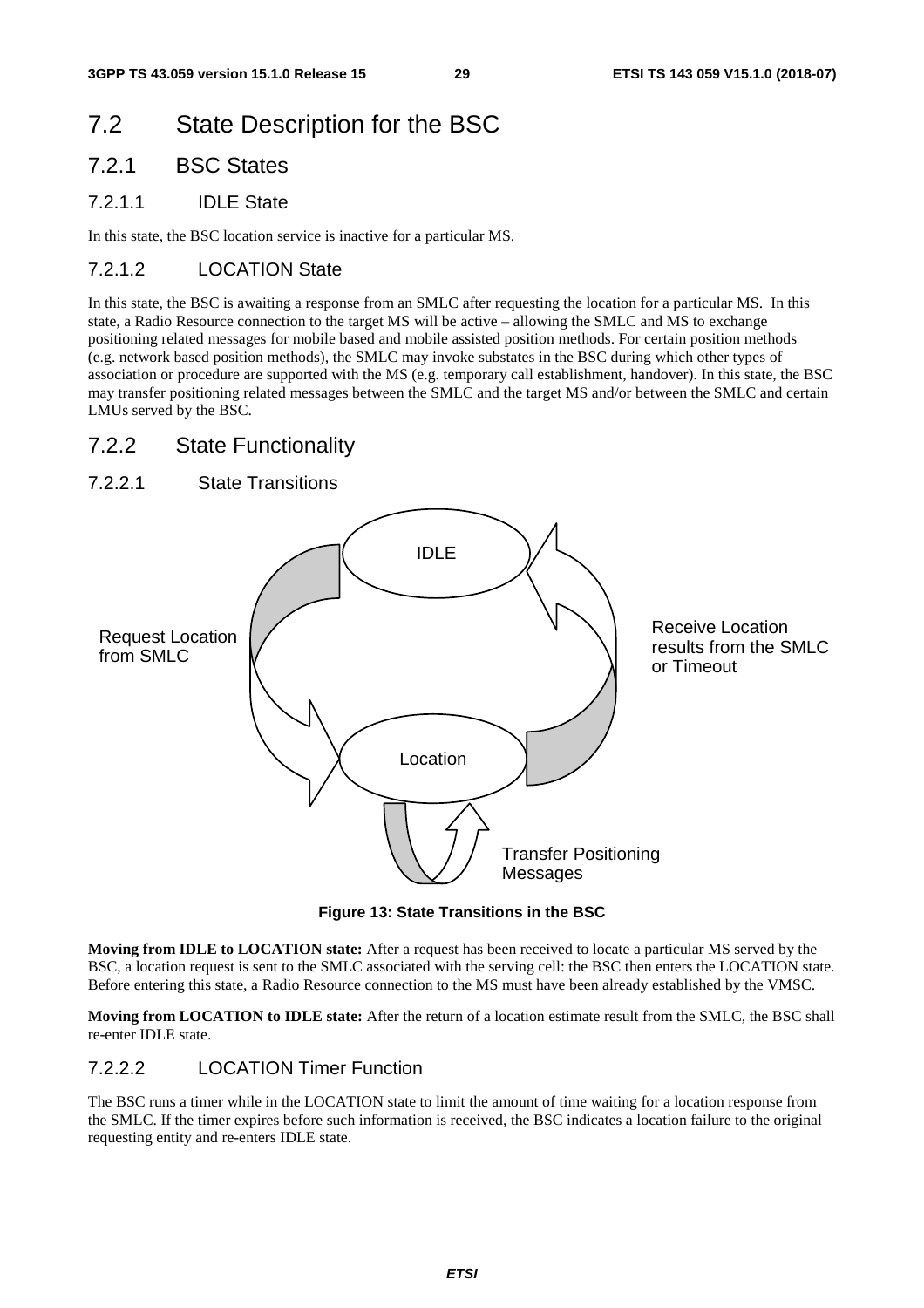## 7.3 Usage of SCCP Connection on the Lb interface in the CS domain in A/Gb mode

SCCP connection oriented signalling between an SMLC and a BSC is used to support SMLC signalling to a Type A LMU, a serving BSC, or a target MS. The types of SCCP connections are described below.

## 7.3.1 SCCP Connection for positioning of a target MS

The BSC establishes this connection when a request is received for a location estimate for a target MS in the CS domain. The BSC sends the BSSAP-LE Perform Location Request to the SMLC inside an SCCP Connection Request message. Signaling between the SMLC and target MS, if required, is then relayed by the BSC between this SCCP connection and the main signaling link to the MS. The same SCCP connection is also used to transfer BSSLAP messages between the SMLC and serving BSC. See Figure 14.



RRLP (44.031)

#### **Figure 14: SCCP based signalling for MS positioning with an SMLC in CS domain**

## 7.3.2 SCCP connection to access a Type A LMU

The BSC or SMLC establishes this connection to enable LCS messages to be transferred to or from a Type A LMU. The BSC or SMLC sends a BSSAP-LE LMU Connection Request message inside an SCCP Connection Request message. Signaling is subsequently relayed through the BSC using this SCCP connection as shown in figure 15.



LLP (44.071)

#### **Figure 15: SCCP based signalling to access a Type A LMU with an SMLC**

## 7.4 Usage of SCCP Connection on the Lb interface in the PS domain in A/Gb mode

SCCP connection oriented signalling between an SMLC and a BSS is used to support SMLC signalling to a serving BSS or a target MS. The types of SCCP connections are described below.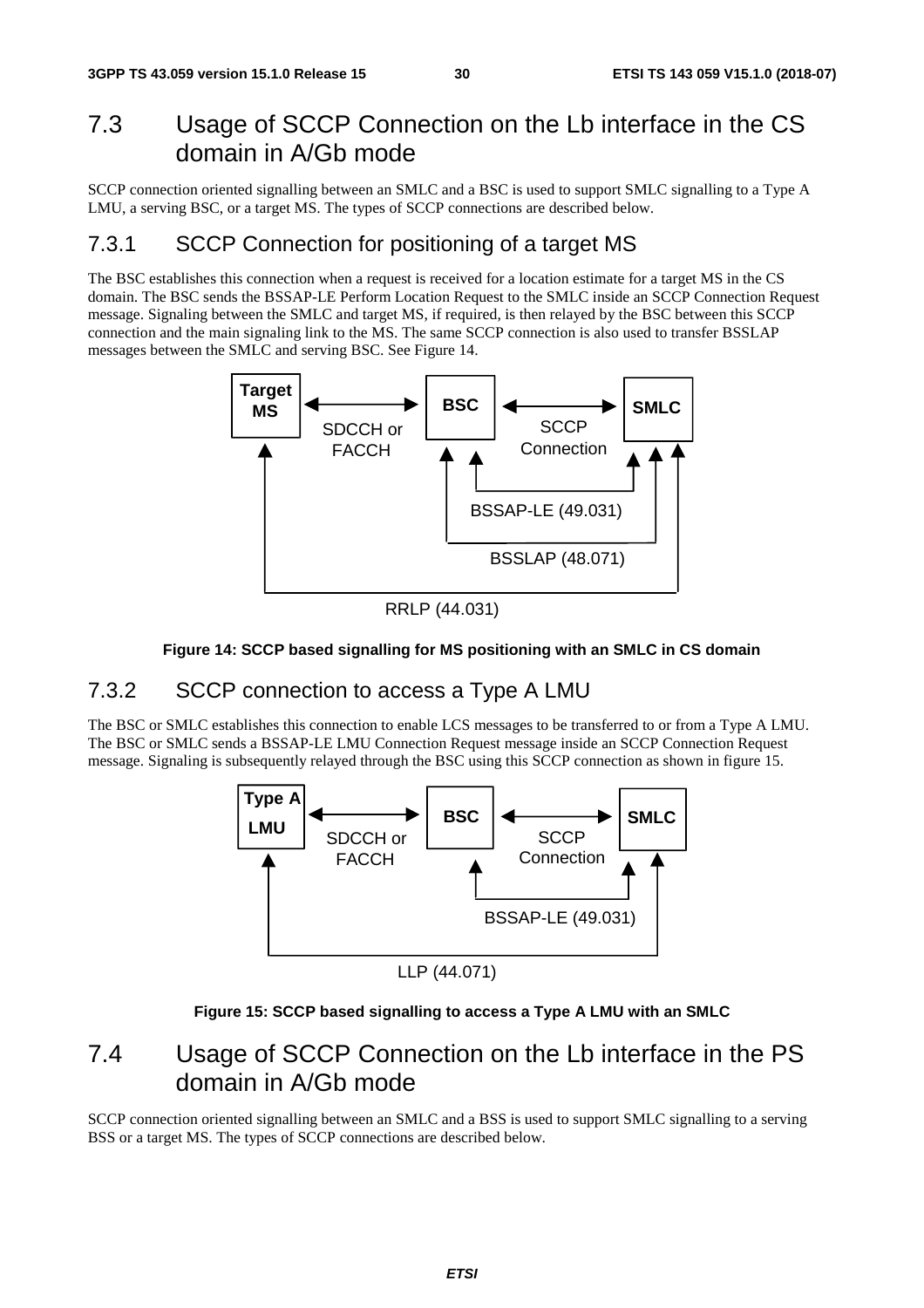## 7.4.1 SCCP Connection for positioning of a target MS

The BSS establishes this connection when a request is received for a location estimate for a target MS in the PS domain. The BSS sends the BSSAP-LE Perform Location Request to the SMLC inside an SCCP Connection Request message. Signaling between the SMLC and target MS is then relayed by the BSS via the SGSN to the MS. The same SCCP connection is also used to transfer BSSLAP messages between the SMLC and serving BSS. See figure 15a below. RRLP Messages between the SMLC and the MS are carried in BSSGP Position Command/Response messages (see 3GPP TS 48.018) across the Gb interface and in TOM messages in LLC UI frames (see 3GPP TS 44.064 [26]) across the Um interface. Because a connectionless mode of communication is used to transport BSSGP and LLC, an MS identity is included in each message for those protocols.



### **Figure 15a: SCCP based signalling for MS positioning with an SMLC in PS domain**

## 8 Common Procedures to Support Positioning

The procedures described in this clause enable an SMLC to obtain positioning related information or instigate positioning for a particular target MS. The procedures are applicable to all positioning methods after an SMLC receives a BSSAP-LE Perform Location request for a target MS until a BSSAP-LE Perform Location response is returned to the originator.

## 8.1 Information Transfer between an SMLC and a Target MS in the CS Domain in A/Gb mode for E-OTD and A-GNSS positioning methods

An SMLC uses the procedure shown below in order to obtain the MS position or positioning measurements from a target MS or transfer location assistance information to a target MSin the CS domain after a request has been received from the BSC serving the target MS. More details of the location information transfer procedure between the BSC and MS can be found in 3GPP TS 24.008.



**Figure 16: Information Transfer between an SMLC and a Target MS in CS domain**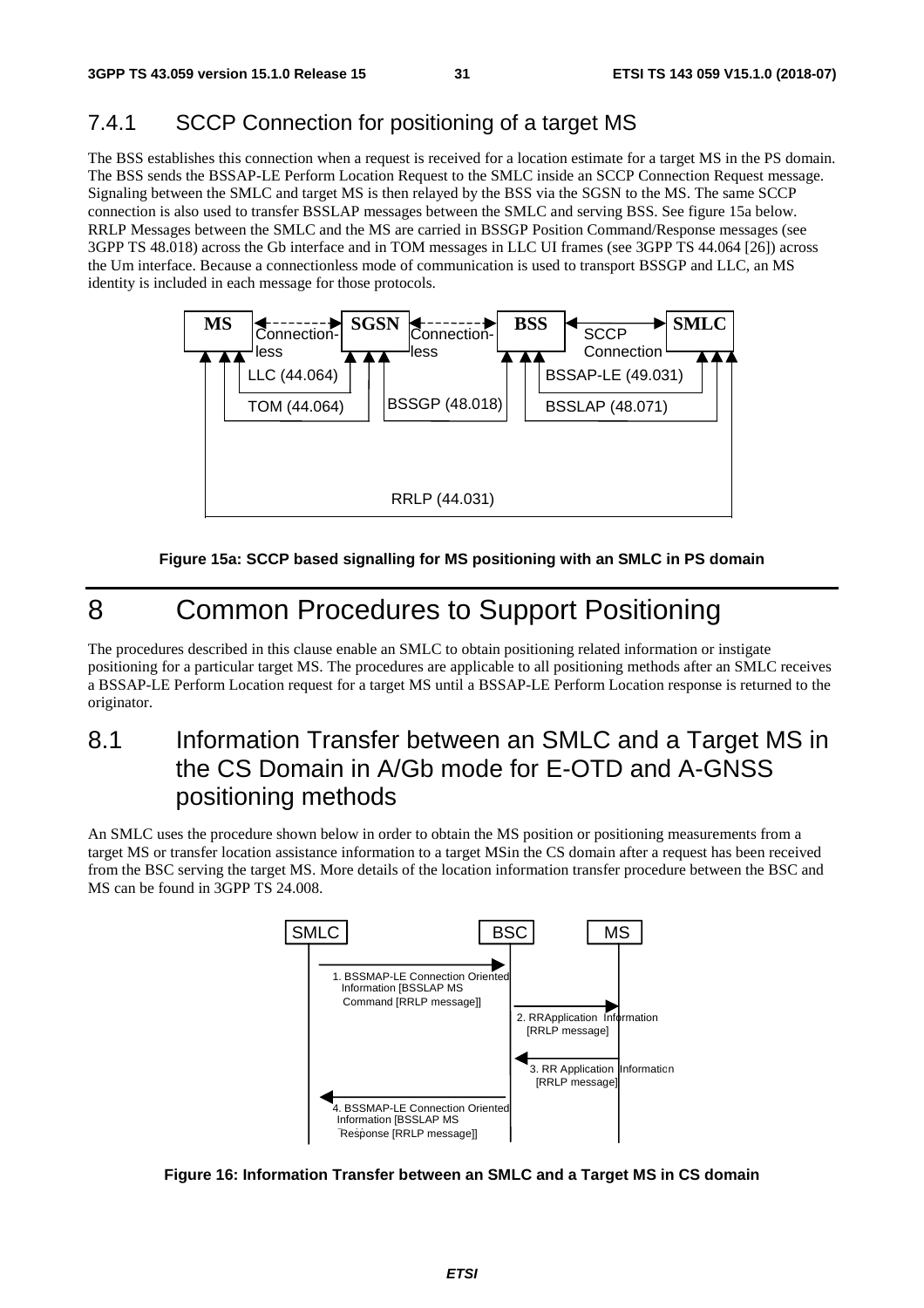- 1) The SMLC passes a BSSAP-LE Connection Oriented Information message to the serving BSC containing an embedded BSSLAP MS Position Command with an RRLP message parameter. The message is transferred using the SCCP connection established between the SMLC and BSC for positioning the target MS If the BSSLAP message is too large to fit in a single BSSAP-LE Connection Oriented Information message, RRLP pseudo-segmentation shall be used. Legacy SMLC may utilize BSSAP-LE layer segmentation instead of RRLP pseudo-segmentation. The SMLC shall indicate in the first BSSLAP MS Position Command whether the embedded RRLP message contains a positioning command versus positioning assistance data.
- 2) The BSC transfers the embedded RRLP message to the target MS inside an RR Application Information message. No later than when the RR Application Information message has been transferred, the BSC shall start a positioning supervision timer if none is already in progress or restart this if already in progress. If the timer expires before the final response in step 3 is received, the BSC shall return a BSSAP-LE Connection oriented Information message to the SMLC containing a BSSLAP Abort with a cause of BSC timeout.
- 3) When the target MS has positioning information to return to the SMLC, it sends an RR Application Information message to the BSC containing an embedded RRLP message. If the RRLP message is too large to fit in a single RR Application Information message, RRLP pseudo-segmentation shall be used. Legacy MS may utilize RR layer segmentation instead of RRLP pseudo-segmentation. . The last RR Application Information message shall indicate if this is the final response from the MS.
- 4) If the timer started in step 2 has already expired, the BSC discards the RRLP message received in step 3. Otherwise, the BSC forwards the RRLP message to the SMLC inside a BSSLAP MS Positioning Response message contained in a BSSAP-LE Connection Oriented Information message. If the SMLC indicated a positioning command in step 1 and the MS has indicated a final response, the BSC may add additional measurement information to the BSSLAP MS Position Response in the last BSSAP-LE message – if necessary, creating a new BSSAP-LE message if message size limitations would be exceeded. The BSC shall stop the supervision timer started in step  $\overline{2}$  when the final segment of the final response from the MS has been transferred. If the MS did not indicate a final response in step 3, the SMLC may transfer a further RRLP message to the MS (e.g. containing assistance data) according to steps 1 and 2 and the MS may return a subsequent response according to steps 3 and 4.

## 8.1a Information Transfer between an SMLC and a Target MS in the PS Domain in A/Gb mode

An SMLC uses the procedure shown below in order to obtain the MS position or positioning measurements from a target MS or transfer location assistance information to a target MS in the PS domain after a request has been received from the BSS serving the target MS.



**Figure 16a: Information Transfer between an SMLC and a Target MS in PS Domain**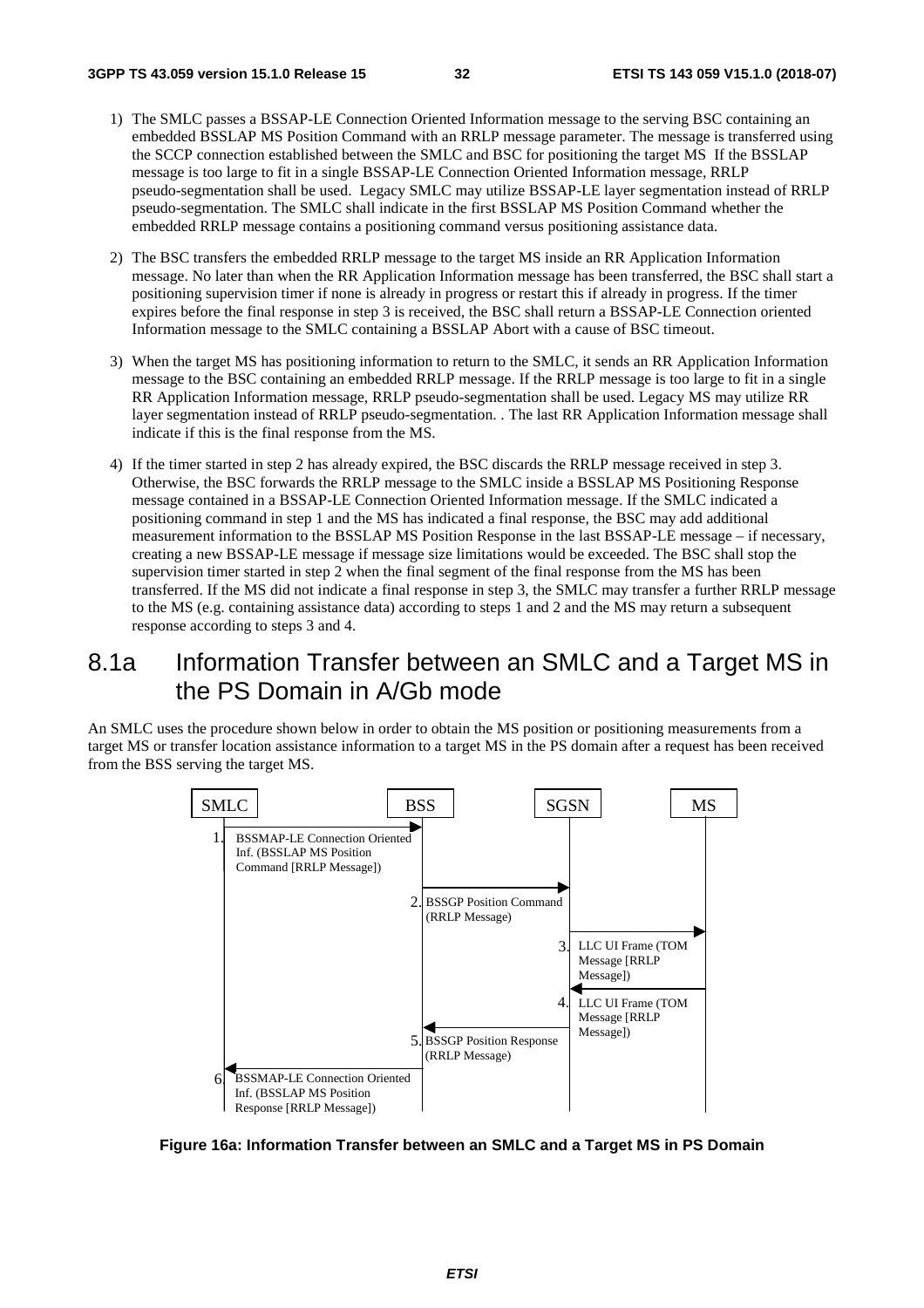- 1) The SMLC passes a BSSAP-LE Connection Oriented Information message to the serving BSS containing an embedded BSSLAP MS Position Command with an RRLP message parameter. The message is transferred using the SCCP connection established between the SMLC and BSS for positioning the target MS. If the RRLP message is larger than the RRLP maximum PDU size, RRLP pseudo-segmentation shall be used. The SMLC shall indicate in the positioning command bit in the RRLP flags IE in the BSSLAP MS Position Command whether the embedded RRLP message contains a positioning command versus a non-command  $-e.g.$ positioning assistance data.
- 2) The BSS relays the embedded RRLP message and the RRLP flags IE to the SGSN inside a BSSGP Position Command message. When the BSSGP Position Command message has been transferred, the BSS shall start a positioning supervision timer if not already in progress or restart if the timer is already in progress. If the timer expires before the final response in step 5 is received, the BSS shall return a BSSAP-LE Connection Oriented Information message to the SMLC containing a BSSLAP Abort with a cause of BSS timeout.
- 3) The SGSN receives the RRLP message in the BSSGP Position Command message and relays it to the MS in an LLC UI frame. The TOM protocol with SAPI TOM8 is used for transfer of RRLP messages. The positioning command bit from the RRLP flags IE in the BSSGP message is also relayed using the C/R bit in the TOM header (see 3GPP TS 44.031 [15]). The received C/R bit may be ignored by the MS or used for implementation purposes.
- 4) When the target MS has positioning information to return to the SMLC, it sends an LLC UI Frame to the SGSN containing an embedded RRLP message. The TOM protocol is used for transfer of RRLP messages. If the RRLP message is larger than the RRLP maximum PDU size, RRLP pseudo-segmentation shall be used. If the RRLP pseudo-segmentation is used, the MS shall send several RRLP messages. In each message the MS shall indicate in the C/R bit in the TOM protocol header whether it is the final response or not. The final response shall be the last RRLP message that the MS expects to send in response to RRLP messages received so far from the SMLC. In the final message the MS shall indicate that it is the final response by setting the appropriate RRLP flag. For the MTA positioning method the MS does not send a RRLP message in response to the RRLP message it receives in step 3.
- 5) The SGSN relays the RRLP message to the BSS. The RRLP message is sent in a BSSG Position Response message. The C/R bit from the TOM header is relayed using the final response bit in the RRLP flags IE in the BSSGP message.
- 6) If the timer started in step 2 has already expired, the BSS discards the RRLP message received in step 5. Otherwise, the BSS relays the RRLP message and the RRLP flags IE to the SMLC inside a BSSLAP MS Positioning Response message contained in a BSSAP-LE Connection Oriented Information message. If the SMLC indicated a positioning command in the most recent message to be transferred in step 1 and the MS has indicated a final response, the BSS may add additional measurement information to the BSSLAP MS Position Response in the last BSSAP-LE message. The BSS shall stop the supervision timer started in step 2 when the final response from the MS has been transferred. The SMLC may transfer a further RRLP message to the MS (e.g. containing assistance data or a positioning command) according to steps 1, 2, and 3 and the MS may return a subsequent response according to steps 4, 5, and 6. Steps 4-6 are repeated if the RRLP pseudo-segmentation is used for the uplink message.

## 8.1b Information Transfer between an SMLC and a Target MS in Iu Mode

An SMLC uses the procedure shown below in order to obtain the MS position or positioning measurements from a target MS or transfer location assistance information to a target MS after a request has been received from the BSC serving the target MS.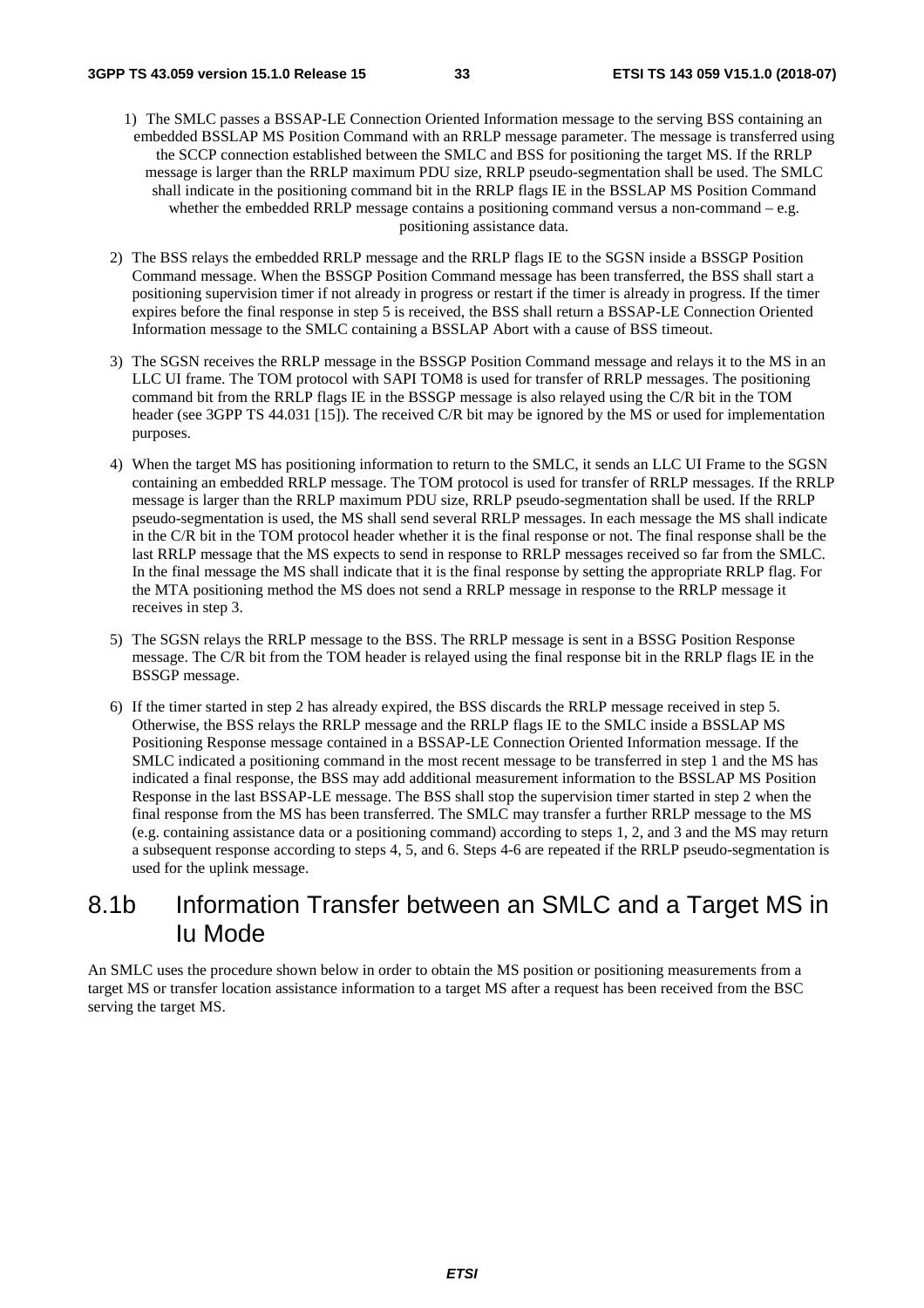

#### **Figure 16b: Information Transfer between an SMLC and a Target MS**

- 1) The SMLC passes a BSSAP-LE Connection Oriented Information message to the serving BSC containing an embedded BSSLAP MS Position Command with an RRLP message parameter. The message is transferred using the SCCP connection established between the SMLC and BSC for positioning the target MS If the BSSLAP message is too large to fit in a single BSSAP-LE Connection Oriented Information message, RRLP pseudo-segmentation shall be used. The SMLC shall indicate in the first BSSLAP MS Position Command whether the embedded RRLP message contains a positioning command versus positioning assistance data.
- 2) The BSC transfers the embedded RRLP message to the target MS inside an RRC LCS DL Information message. No later than when the RRC LCS DL Information message has been transferred, the BSC shall start a positioning supervision timer if none is already in progress or restart this if already in progress. If the timer expires before the final response in step 3 is received, the BSC shall return a BSSAP-LE Connection oriented Information message to the SMLC containing a BSSLAP Abort with a cause of BSC timeout.
- 3) When the target MS has positioning information to return to the SMLC, it sends an RRC LCS UL Information message to the BSC containing an embedded RRLP message. If the RRLP message is too large to fit in a single RRC LCS UL Information message, RRLP pseudo-segmentation shall be used. The last RRC LCS UL Information message shall indicate if this is the final response from the MS.
- 4) If the timer started in step 2 has already expired, the BSC discards the RRLP message received in step 3. Otherwise, the BSC forwards the RRLP message to the SMLC inside a BSSLAP MS Positioning Response message contained in a BSSAP-LE Connection Oriented Information message. If the SMLC indicated a positioning command in step 1 and the MS has indicated a final response, the BSC may add additional measurement information to the BSSLAP MS Position Response in the last BSSAP-LE message – if necessary, creating a new BSSAP-LE message if message size limitations would be exceeded. The BSC shall stop the supervision timer started in step 2 when the final response from the MS has been transferred. If the MS did not indicate a final response in step 2, the SMLC may transfer a further RRLP message to the MS (e.g. containing assistance data) according to steps 1 and 2 and the MS may return a subsequent response according to steps 3 and 4.

## 8.2 Information Transfer between an SMLC and a BSC

An SMLC uses the procedure shown below in order to obtain positioning related information from the BSC serving a particular target MS after a positioning request has been received from the BSC. This procedure applies to positioning of an MS in both the CS and the PS domains.



**Figure 17: Information Transfer between an SMLC and a BSC**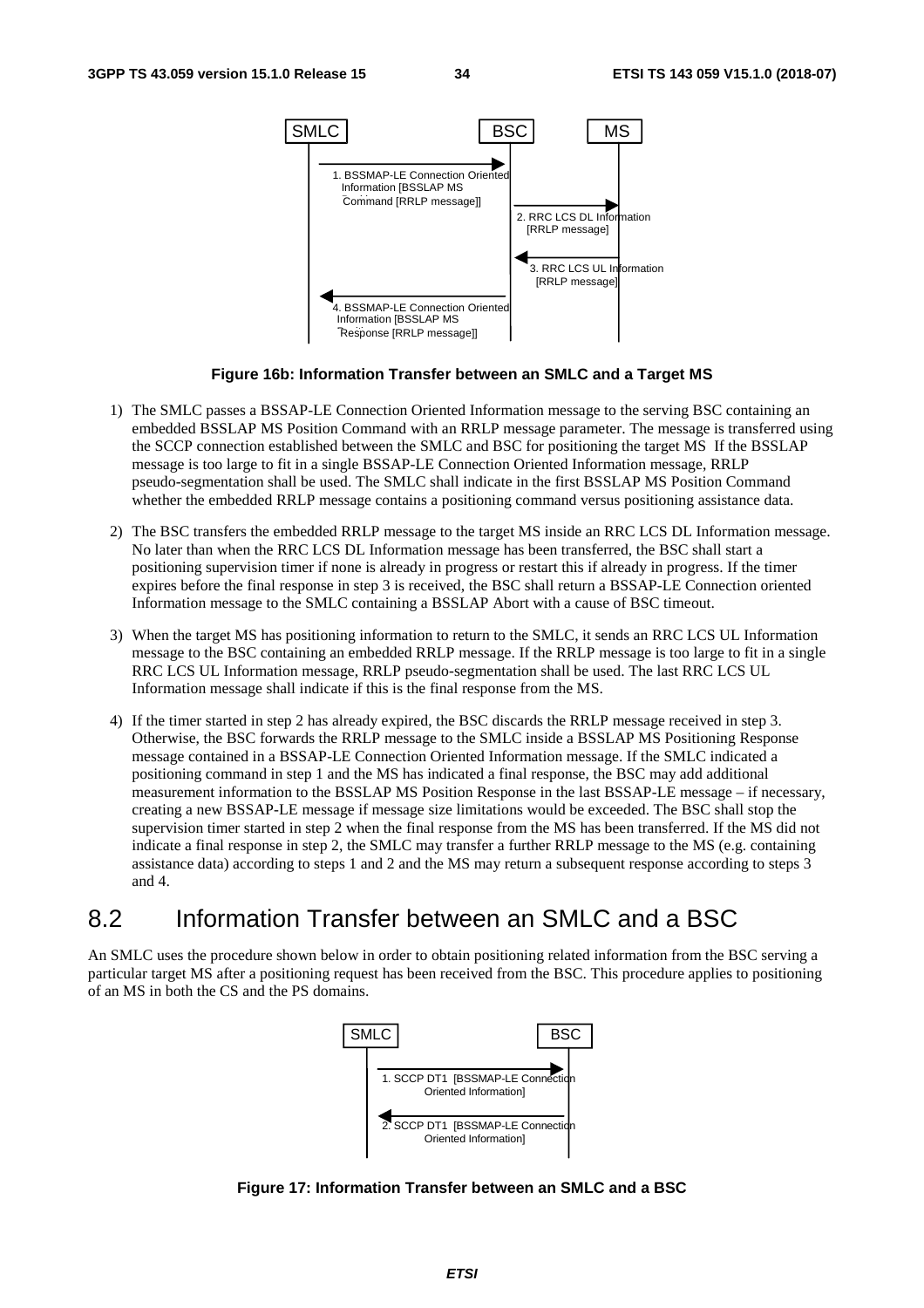- 1) The SMLC passes a BSSAP-LE Connection Oriented Information message to the BSC containing an embedded BSSLAP message. The BSSAP-LE message is transferred using the SCCP connection previously established between the SMLC and BSC when the positioning request for the target MS was initially sent to the SMLC. The BSC recognizes that it is the final destination due to the presence of the embedded BSSLAP message.
- 2) When the BSC has positioning information for the target MS to return to the SMLC, it sends a BSSAP-LE Connection Oriented Information message to the SMLC containing an embedded BSSLAP message. The message is sent using the SCCP connection previously established for positioning the target MS. For the Multilateration based positioning methods, the BSC does not include an embedded BSSLAP message in the BSSMAP-LE Connection Oriented Information message it sends to the SMLC.

## 8.3 Common Procedures to Support Access to an LMU

The procedures in this clause support the transfer of positioning related information and O&M data between an SMLC and a particular LMU associated with the SMLC. These procedures apply to positioning of an MS in both the CS and the PS domains.

### 8.3.1 Location Update Procedure between an SMLC and a Type A LMU

The following procedure supports a normal location update from the perspective of a Type A LMU. The location update can occur periodically, on power up, following recovery from some failure condition and when an LMU in idle mode detects that its closest BTS is in another location area.



#### **Figure 18: Location Update Procedure between an SMLC and a Type A LMU**

- 1) If the LMU does not currently have a signaling link, it sends an RR Channel Request to the serving BTS to request a SDCCH. The RR Channel Request contains an establishment cause identifying an LMU. After assignment of the SDCCH, the LMU sends a DTAP Location Updating request to the BSC. This shall indicate that a follow on request is pending if the LMU has more data to send.
- 2) Because the BSC serving the LMU is associated with an SMLC and the Channel Request message contained an LMU establishment cause, the BSC forwards the Location Updating request to the SMLC rather than MSC. If there was previously no SDCCH, this is sent inside a BSSMAP Complete Layer 3 Information message that is contained in an SCCP Connection Request.
- 3) The SMLC performs normal authentication and ciphering if needed for the LMU. The SMLC shall not assign a TMSI to the LMU to avoid duplicating a TMSI assigned to a normal MS by a VLR.
- 4) The SMLC returns a DTAP Location Updating Accept to the BSC. Unless the LMU indicated a follow on request, the SMLC may then initiate release of the SDCCH.
- 5) The BSC forwards the DTAP message to the LMU.

### 8.3.2 IMSI Detach Procedure between an SMLC and a Type A LMU

The following procedure supports a normal IMSI Detach from the perspective of a Type A LMU. This may be instigated if the LMU is to be deactivated – e.g. for offline maintenance.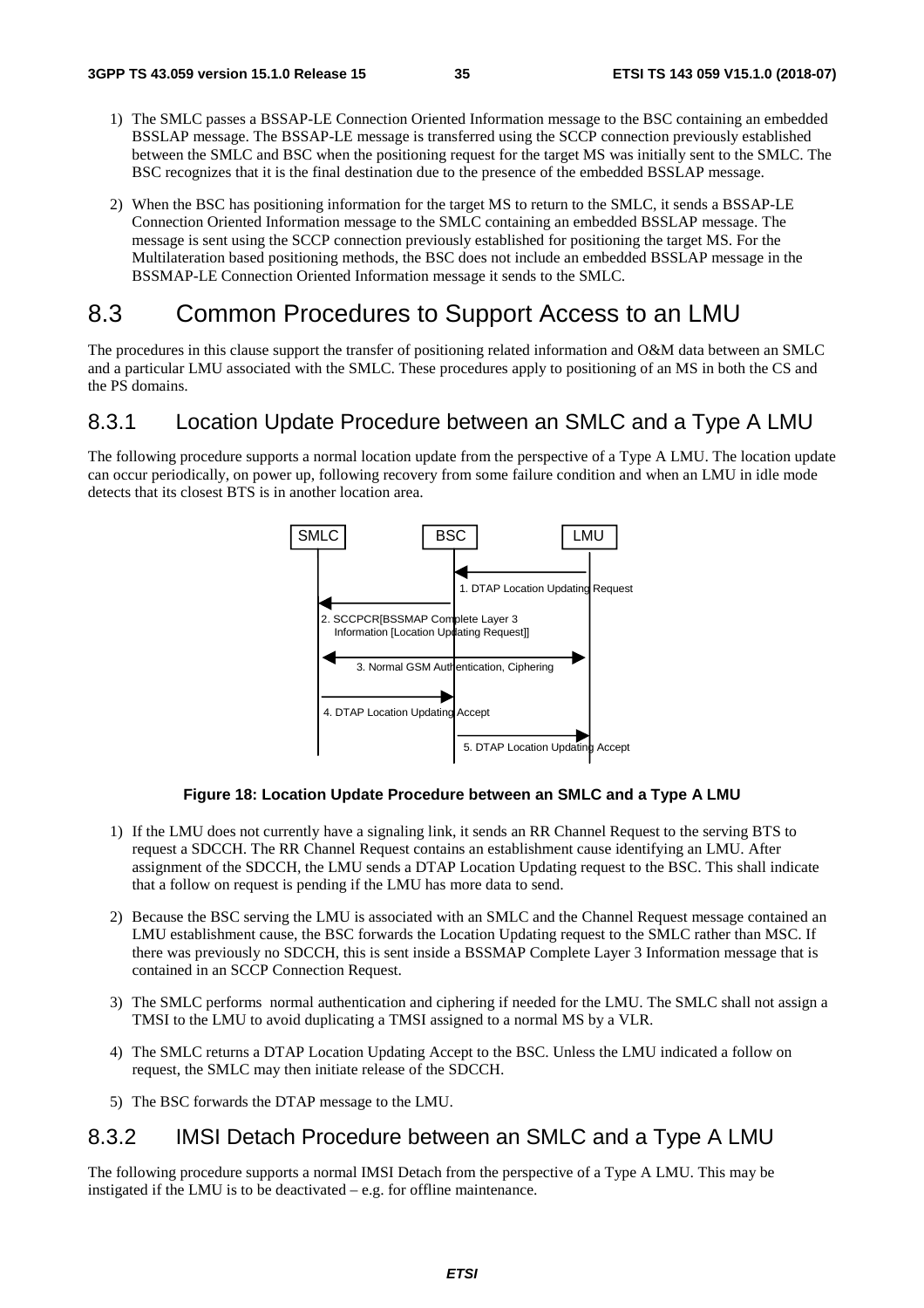

**Figure 19: IMSI Detach Procedure between an SMLC and a TypeA LMU** 

- 1) If the LMU does not currently have a signaling link, it sends an RR Channel Request to the serving BTS to request a SDCCH. The RR Channel Request contains an establishment cause identifying an LMU. After assignment of the SDCCH, the LMU sends a DTAP IMSI Detach Indication to the BSC.
- 2) Because the BSC serving the LMU is associated with an SMLC and the Channel Request message contained an LMU establishment cause, the BSC forwards the IMSI Detach Indication to the SMLC rather than MSC. If there was previously no SDCCH, this is sent inside a BSSAP Complete Layer 3 Information message that is contained in an SCCP Connection Request. The SMLC marks the LMU as temporarily inactive and initiates release of the SDCCH.

## 8.3.3 LCS Information Transfer between an SMLC and a Type A LMU

### 8.3.3.1 Information Transfer using an SDCCH

The following procedure supports information transfer between an SMLC and a Type A LMU.



**Figure 20: Information Transfer between an SMLC and a Type A LMU**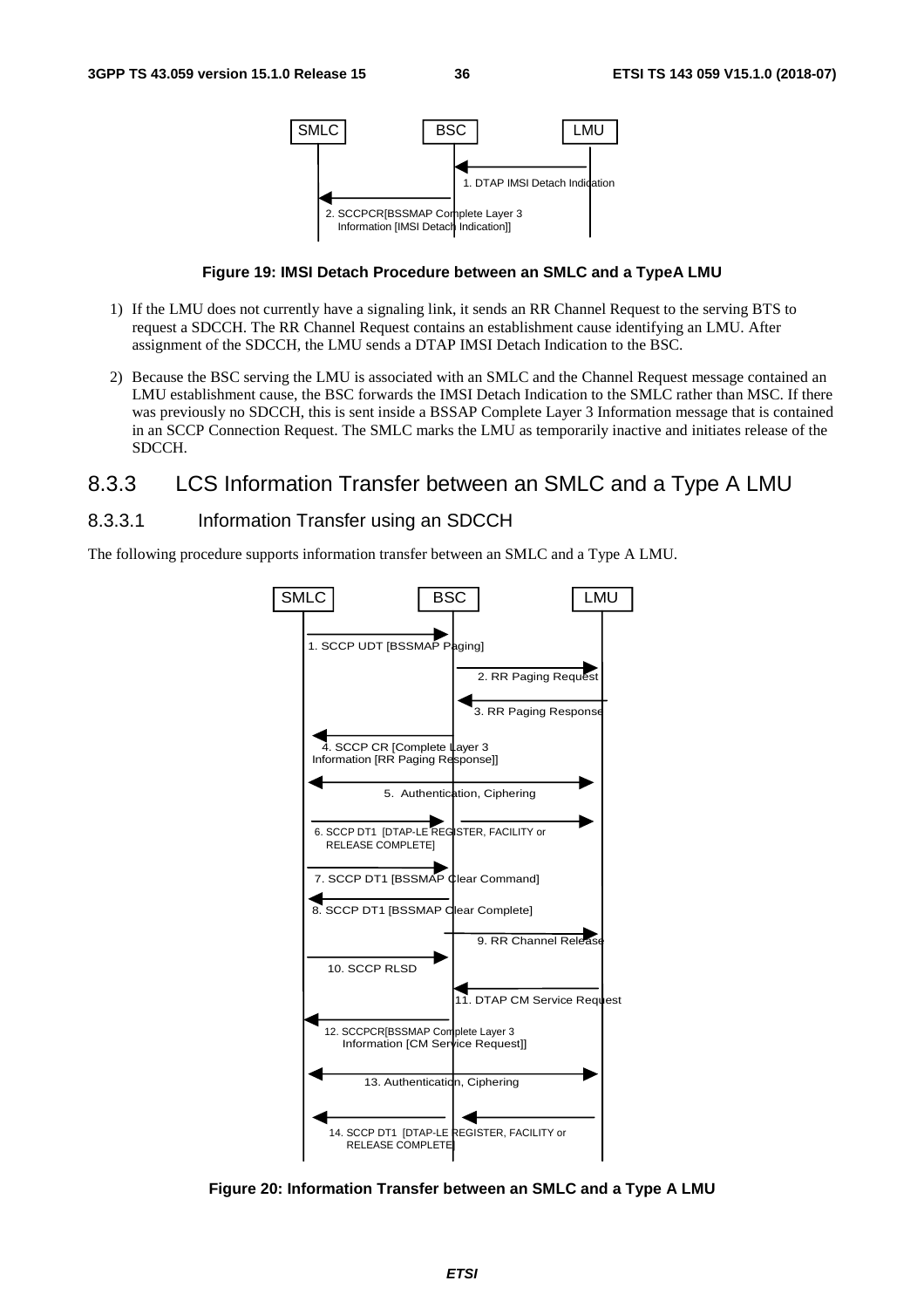- 1) If there is no signaling link yet for an LMU between the SMLC and the BSC serving the LMU, the SMLC sends a BSSAP Paging message to the serving BSC inside an SCCP Unitdata message.
- 2) The serving BSC broadcasts an RR Paging Request.
- 3) The LMU sends a Channel Request message containing an LMU establishment cause to request an SDCCH. After assignment of the SDCCH, the LMU returns an RR Paging Response.
- 4) Because the BSC serving the LMU is associated with an SMLC and the Channel Request message in step 3 contained an LMU establishment cause, the BSC transfers the Paging Response to the SMLC, rather than MSC, in a BSSAP Complete Layer 3 Information message contained in an SCCP Connection Request.
- 5) The SMLC performs normal authentication and ciphering if this is needed for the LMU. The SMLC shall not assign a TMSI to the LMU to avoid duplicating a TMSI assigned to a normal MS by a VLR.
- 6) If the SMLC needs to send data to the LMU, it may send one or more DTAP-LE REGISTER, FACILITY or RELEASE COMPLETE messages to the BSC. Each DTAP-LE message contains an embedded LLP message and an indication of whether release of the SDCCH by the LMU is forbidden. Each DTAP-LE message is transferred by the BSC to the LMU.
- 7) The SMLC may initiate release of the SDCCH to the LMU by sending a BSSAP Clear Command to the BSC.
- 8) The BSC returns a BSSAP Clear Complete.
- 9) The BSC orders release of the SDCCH by sending an RR Channel Release to the LMU.
- 10) The SMLC releases the SCCP connection to the BSC by sending an SCCP Released message.
- 11) When the LMU has LCS data to send and does not currently have a signaling link, it sends an RR Channel Request to the serving BTS to request an SDCCH. The RR Channel Request contains an establishment cause identifying an LMU. After assignment of the SDCCH, the LMU sends a DTAP CM Service request to the serving BSC.
- 12) Because the BSC serving the LMU is associated with an SMLC and the Channel Request message contained an LMU establishment cause, the BSC forwards the CM Service Request with an indication that this came from an LMU to the SMLC, rather than MSC, inside a BSSAP Complete Layer 3 Information message that is contained in an SCCP Connection Request.
- 13) The SMLC performs authentication and ciphering if needed for the LMU. Otherwise, a CM Service Accept is returned. The SMLC shall not assign a TMSI to the LMU to avoid duplicating a TMSI assigned to a normal MS by a VLR.
- 14) The LMU sends one or more DTAP-LE REGISTER, FACILITY or RELEASE COMPLETE messages to the serving BSC each containing an embedded LLP message. The BSC forwards each DTAP-LE message to the SMLC.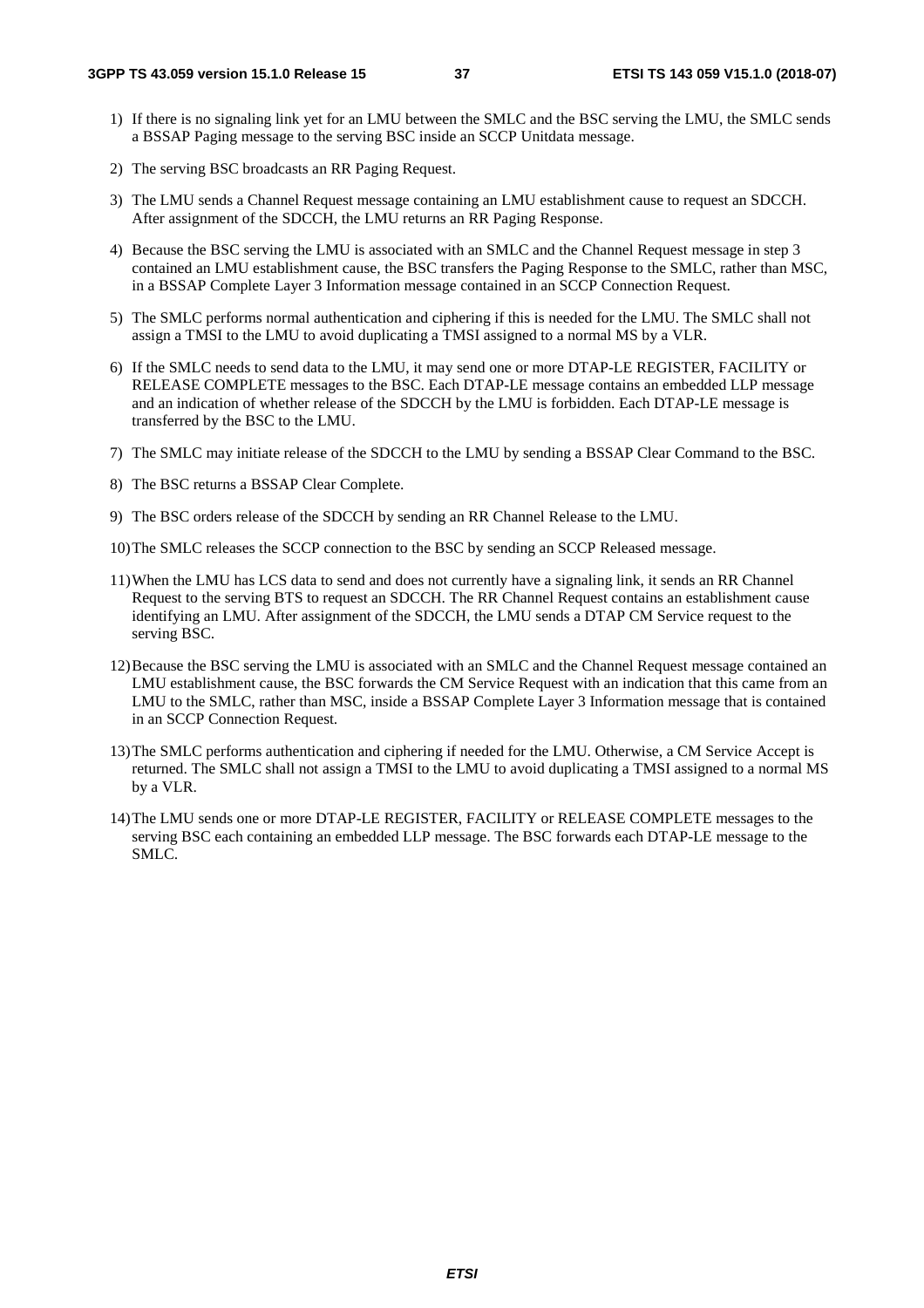

### 8.3.3.2 Information Transfer using a TCH

#### **Figure 21: Information Transfer between an SMLC and a Type A LMU using a TCH**

- 1) The SMLC establishes a signaling connection to the LMU using an SDCCH.
- 2) The SMLC sends a DTAP Setup to the LMU with the requested bearer capability.
- 3) The LMU returns a DTAP Call Confirmed.
- 4) The SMLC initiates traffic channel assignment by sending a BSSAP Assignment Request to the BSC.
- 5) The BSC requests channel activation in the BTS and then sends an RR Assignment Command to the LMU.
- 6) The LMU acknowledges TCH assignment.
- 7) The BSC confirms TCH assignment.
- 8) The LMU confirms call establishment.
- 9) The SMLC acknowledges the LMU confirm.
- 10) DTAP-LE Connection Oriented Information messages are transferred between the SMLC and LMU on the established TCH: these are transparent to the BSC.
- 11) The SMLC initiates release of the TCH by sending a DTAP Disconnect to the LMU
- 12) The LMU returns a DTAP Release.
- 13) The SMLC sends a DTAP Release Complete.
- 14) The SMLC initiates release of the TCH by sending a BSSAP Clear Command to the BSC.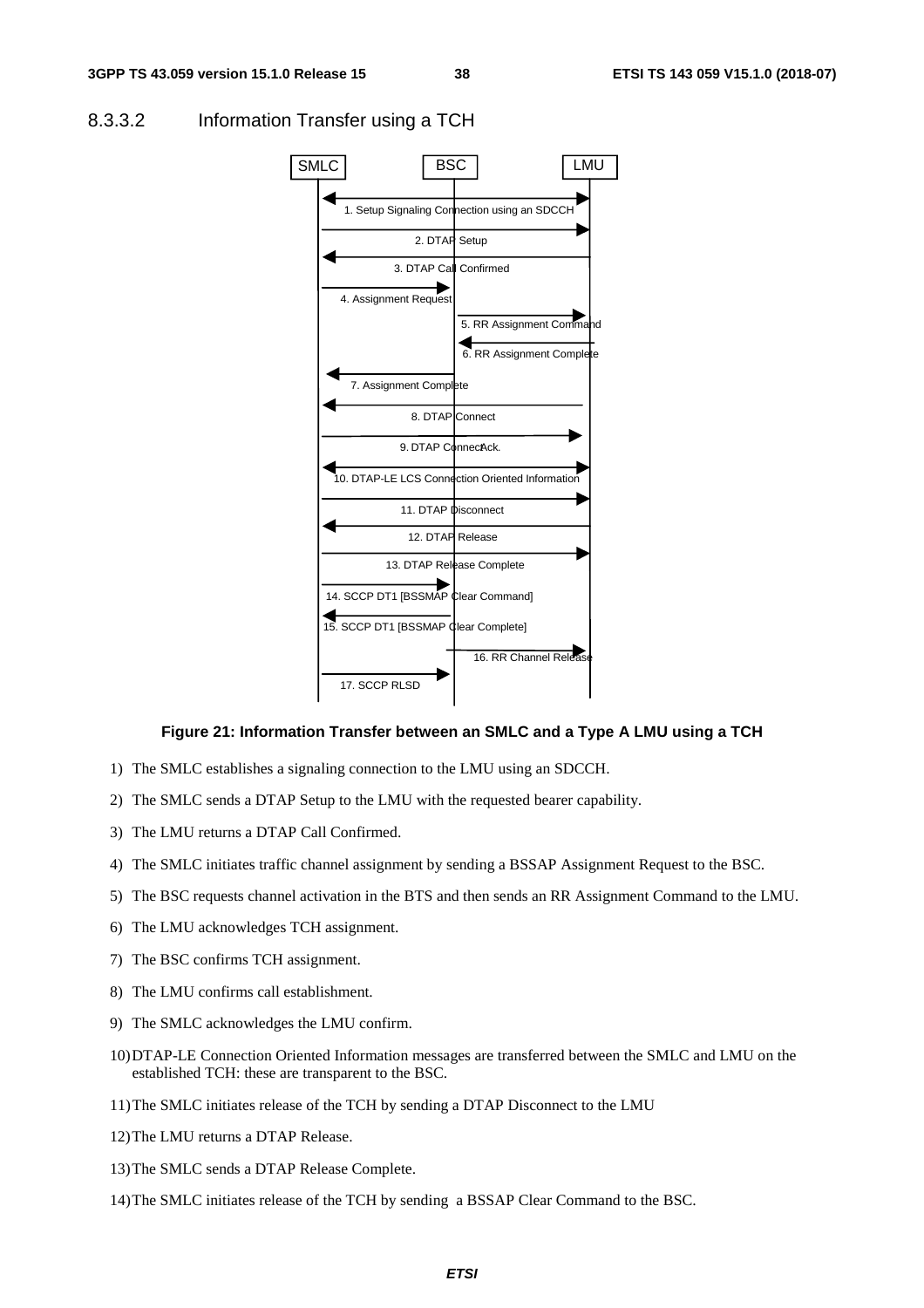15) The BSC returns a BSSAP Clear Complete.

16) The BSC orders release of the TCH by sending an RR Channel Release to the LMU.

17) The SMLC releases the SCCP connection to the BSC by sending an SCCP Released message.

## 8.3.4 LCS Information Transfer between an SMLC and a Type B LMU

A SMLC uses the procedure shown below in order to exchange LCS information with a TypeB LMU.



**Figure 22: Information Transfer between a SMLC and a Type B LMU** 

- 1) The SMLC passes a BSSAP-LE Connectionless Information message to the BSC containing an embedded LLP message and the LAC/CI cell address identifying the LMU. The BSSAP-LE message is transferred inside an SCCP Unitdata message.
- 2) The BSC transfers the embedded LLP message to either the BTS associated with the LMU or the LMU itself inside a Location Information message. The BTS or LMU is identified using the LAC/CI received in step 1.
- 3) When the LMU has positioning information to return to the SMLC, either it or its associated BTS transfers this to the BSC inside a Location Information message..
- 4) The serving BSC forwards the LLP message to the SMLC inside a BSSAP-LE Connectionless Information message contained in an SCCP Unitdata message. The BSSAP-LE message contains the LAC/CI address identifying the LMU.

# 8.4 Common Control Procedures for LMUs

These procedures are applicable to any Type A LMU and may be used for any Type B LMU to enable control of the LMU by its associated SMLC. The procedures assume support for the establishment of a signaling link and the transfer of LLP messages between an SMLC and LMU that are defined in the common procedures to support access to an LMU, clause 8.3. Consequently, details of signaling link establishment and message transfer by a BSC and BTS are not shown.

## 8.4.1 Reset Procedure

The reset procedure enables an SMLC to return an LMU to a known initial state in which no measurement or O&M operations are outstanding or being performed.



**Figure 23: Reset Procedure for a Circuit Mode LMU**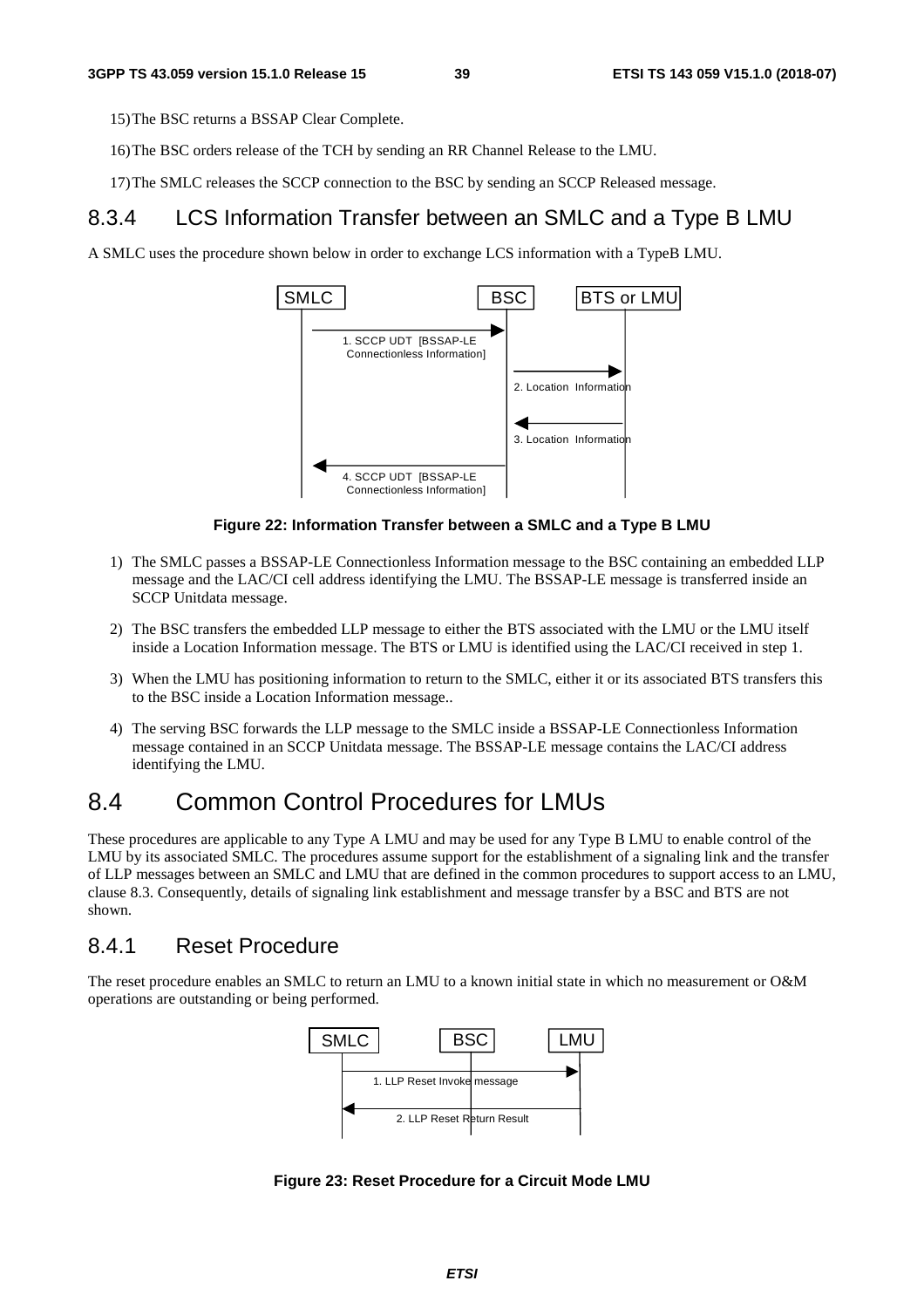- 1) After first establishing a signaling connection to the LMU (see clause 8.3), the SMLC sends an LLP Reset Invoke to the LMU via BSC.
- 2) The LMU cancels any LCS measurement and O&M tasks previously ordered by the SMLC. The LMU then returns an LLP Reset Return Result to the SMLC.

## 8.4.2 Status Query Procedure

The Status Query procedure enables an SMLC to verify the status of an associated LMU. The procedure may be instigated periodically or following any loss of communication with the LMU.



#### **Figure 24: Status Query Procedure for a Circuit Mode LMU**

- 1) After first establishing a signaling connection to the LMU (see clause 8.3), the SMLC sends an LLP Status Query Invoke to the LMU via BSC.
- 2) The LMU returns an LLP Status Query return result, indicating the number of active measurement jobs for each type of measurement (e.g. RIT) and the number of active O&M jobs in the LMU that were previously ordered by the SMLC.

## 8.4.3 Status Update Procedure

The Status Update procedure enables an LMU to report status information to its associated SMLC. The procedure may be instigated for the following reasons:

- 1. Periodically;
- 2. Power-on condition or recovery from failure with loss of memory;
- 3. Impending availability or unavailability for O&M reasons;
- 4. Location Update by a Type A LMU in a new Location Area.



### **Figure 25: Status Update Procedure for a Circuit Mode LMU**

- 1) After first establishing a signaling connection to the SMLC (see clause 8.3), the LMU sends an LLP Status Update Invoke to the SMLC via BSC. This message shall include the reason for the Status Update, the number of active and outstanding jobs of each category in the LMU and the current hardware status.
- 2) The SMLC returns an LLP Status Update return result to acknowledge receipt of the Status Update.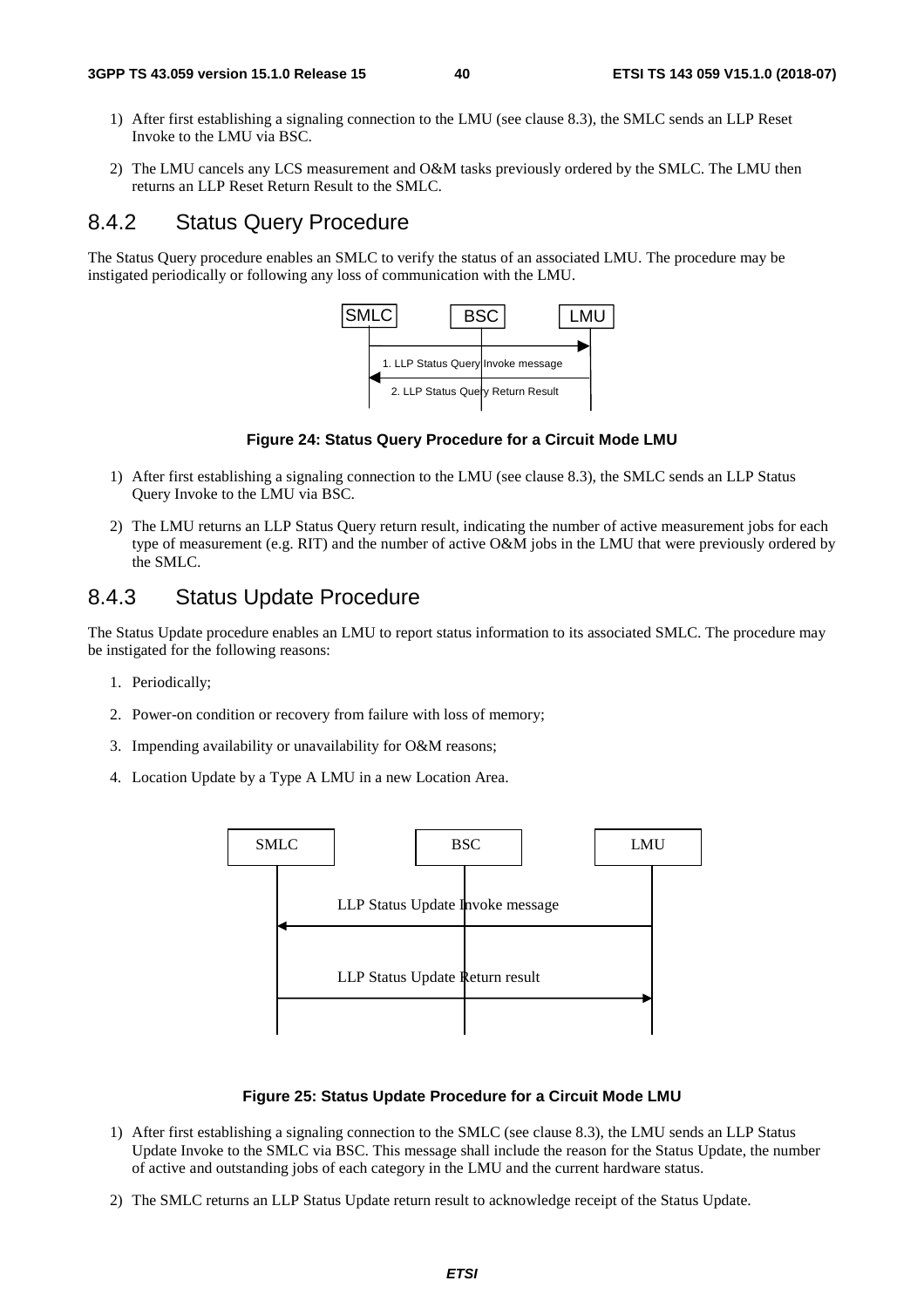# 8.5 Exception Procedures

The procedures in this clause apply to all location procedures where a BSSAP-LE Perform Location Request has been sent to an SMLC by a BSC requesting some location service (e.g. provision of a location estimate for a target MS or transfer of assistance data to a target MS).

# 8.5.1 Procedures in the SMLC

When a request for a location estimate fails due to failure of a position method itself (e.g. due to inaccurate or insufficient position measurements and related data) and the SMLC is unable to instigate another positioning attempt (e.g. due to a requirement on response time), the SMLC may return a BSSAP-LE Perform Location response containing a less accurate location estimate (e.g. based on serving cell and timing advance). If a less accurate estimate is not available, the SMLC shall instead return a BSSAP-LE Perform Location response message containing no location estimate and indicating the cause of failure.

When a request for any other location service (e.g. transfer of assistance data to a target MS) fails for any reason and the SMLC is unable to reattempt the service, the SMLC shall return a BSSAP-LE Perform Location response message indicating the cause of failure.

When a location service request is interrupted by some other unrecoverable error event inside the SMLC, the SMLC shall immediately terminate the location service attempt and return a BSSAP-LE Perform Location Response message containing the reason for the location service cancellation. In that case, any dialogue previously opened with an LMU or BSS for the purpose of instigating position measurements for any MS being located may also be aborted by the SMLC.

If the SMLC receives a BSSAP-LE Perform Location Abort indication for a previous location service request from the BSS, it shall immediately terminate the location service attempt and may abort any dialogues used for the location service attempt that may still exist with any LMUs. The circumstances of the abort may still ensure cancellation of any such procedure (see clause on BSS). For a BSSAP-LE Perform Location Abort, the SMLC shall then either return any location estimate (with optional velocity estimate) already derived, if this was requested, or return a BSSAP-LE Perform Location response indicating failure of the location service and the cause of the failure in the BSSAP-LE Perform Location Abort.

If the SMLC has instigated any location related procedure in the Target MS or its serving BSS and receives a BSSLAP Reject, BSSLAP Abort or BSSLAP Reset indication from the BSS, it shall cancel the location service attempt and may abort any dialogues for this that currently exist with any LMUs. For a BSSLAP Abort, the SMLC shall then either return any location estimate (with optional velocity estimate) already derived, if this was requested and is sufficient for the requested QoS, or return a BSSAP-LE Perform Location response indicating failure of the location service and the cause of the failure in the BSSLAP Abort. For a BSSLAP Reject and BSSLAP Reset, the SMLC has the additional option of restarting the location service attempt and using the same or a different position method where a location estimate was requested. A decision to restart the location service shall take into account the cause of the location service failure as conveyed in the BSSLAP Reject or BSSLAP Reset and whether, in the case of successful intra-BSC handover, the new cell for the target MS is still associated with the SMLC. If the SMLC receives a BSSLAP Reject or BSSLAP Reset with a cause indicating intra-BSC handover and with a new cell identity for the target MS that is not associated with the SMLC, the SMLC shall return a BSSAP-LE Perform Location response containing either a location estimate (with optional velocity estimate), if requested and available, or a failure cause indicating "intra-BSC" handover.

NOTE: In the CS domain, in the case of an intra-BSC handover to a cell in a different PLMN (different MCC, MNC combination), the SMLC may receive a BSSLAP Reset containing the new location area code and new cell ID. The SMLC may then deduce the new MCC and MNC from the uniqueness, when this applies, of the combined values for the new location area code and cell ID compared to the corresponding values for neighbouring cells.

## 8.5.2 Procedures in an LMU

An LMU shall return an error indication to its controlling SMLC when location measurements previously ordered by the SMLC cannot be provided due to any error condition.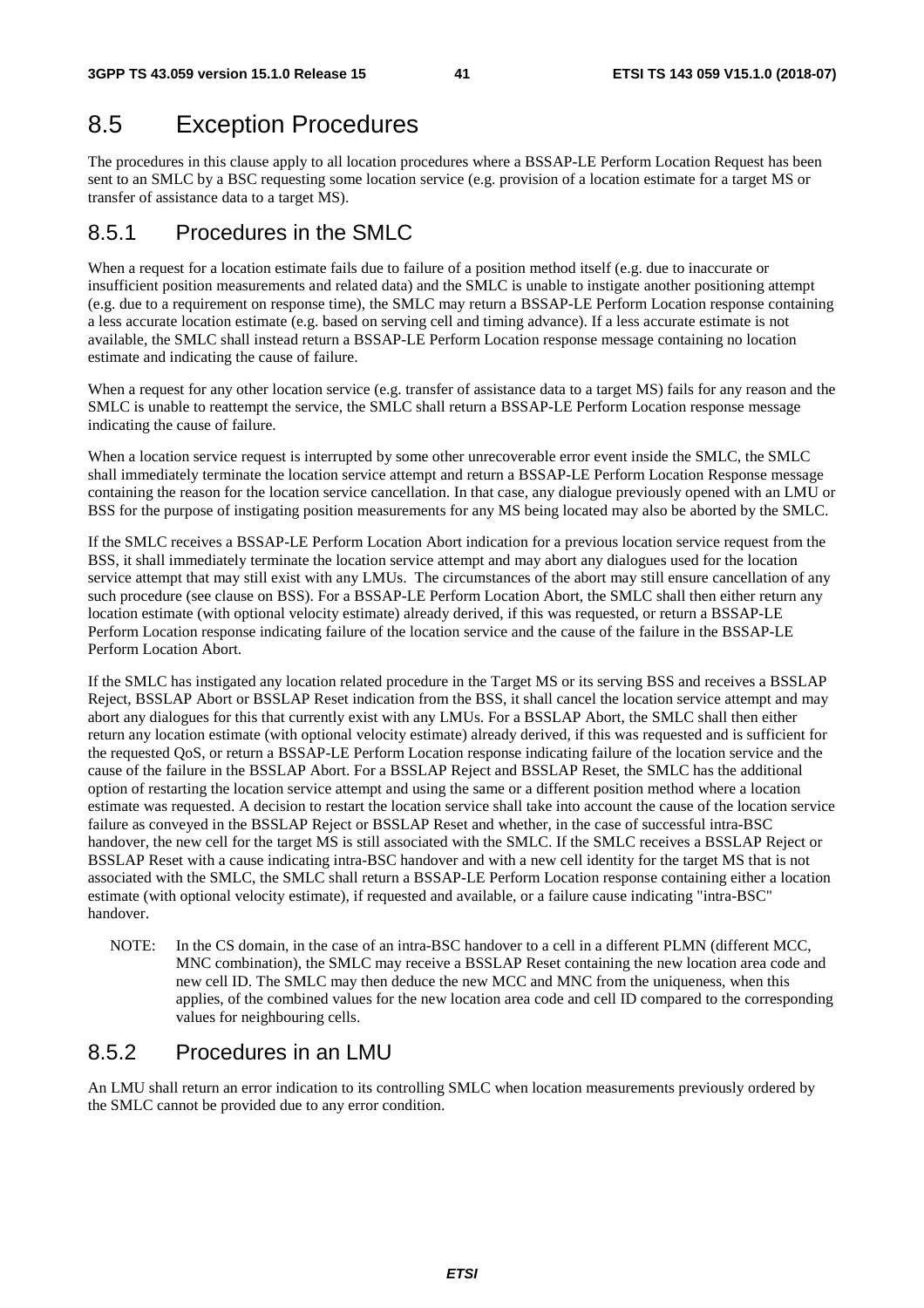# 8.5.3 Procedures in the BSC in the CS Domain

### 8.5.3.1 General Procedures

The BSC serving a target MS shall supervise any network or MS location service procedure, including transfer of positioning assistance data to an MS, and shall only allow one such procedure to be active at any time. If a new procedure is instigated by the SMLC for any target MS, the BSC shall cancel any previous procedure without notifying the SMLC or target MS. The new procedure shall then be treated according to the prevailing conditions. If a location information transfer to an MS initiated by an SMLC is not active, the BSC shall discard any RRLP message received from the MS. This precludes the initiation of any location service procedure from an MS.

The BSC may optionally allow one A-GNSS or E-OTD positioning procedure and one Cell-based or U-TDOA positioning procedure to be active concurrently for the same target MS. The BSC shall indicate the second independent location procedure is supported when SMLC instigates a first positioning procedure for any MS. The SMLC may initiate the concurrent positioning procedure only in when the BSC has indicated this capability. The BSC may disallow the concurrent positioning procedure at any time.

In the concurrent positioning procedure, if the SMLC invokes a first A-GNSS or E-OTD location procedure and then invokes a second A-GNSS or E-OTD then the BSC shall cancel the first procedure and proceed with the second without notifying the SMLC or target MS. In the concurrent location procedure, if the SMLC invokes a first cell-based or U-TDOA location procedure and then invokes a second cell-based or U-TDOA location procedure then the BSC shall cancel the first procedure and proceed with the second positioning procedure without notifying the SMLC or target MS.

Depending on the location procedure and its current state of execution, a serving BSC may chose to defer certain radio related events (e.g. handover) to avoid interference with location – refer to the later clauses for each positioning procedure. A serving BSC shall abort all existing location related procedures for a particular target MS without notifying a target MS if the DCCH to the target MS or the SCCP connection to the SMLC is released. In the event of an abort with an SMLC, the BSC shall attempt to notify the SMLC using a BSSAP-LE Perform Location Abort.

### 8.5.3.2 Rejection of an SMLC Positioning Request

The BSC may reject any request from an SMLC for positioning or transfer of assistance data for a target MS if the request cannot be performed for reasons other than interaction with handover or other RR management. If the request is rejected, the BSC shall return a BSSLAP Reject to the SMLC containing the cause of rejection.

### 8.5.3.3 Interaction with Inter-BSC Handover

The BSC shall reject any request from an SMLC for positioning or transfer of assistance data while an inter-BSC handover procedure is ongoing and shall return a BSSLAP Abort to the SMLC.

The BSC shall terminate any network or MS positioning procedure or any transfer of RRLP assistance data already in progress if inter-BSC handover is needed and is not precluded by the particular location procedure and its current state. When a location procedure is terminated and there is an active BSSLAP transaction, the BSC shall return a BSSLAP Abort message to the SMLC after the BSSAP Handover Required has been sent to the serving MSC. The BSSLAP Abort shall contain the cause of the location procedure failure. When a location procedure is terminated and there is no active BSSLAP transaction, the BSC shall send a BSSAP-LE Perform Location Abort message to the SMLC after the BSSMAP Handover Required has been sent to the serving MSC.

### 8.5.3.4 Interaction with Intra-BSC Handover and other RR Management Procedures

The BSC shall reject any request from an SMLC for positioning or transfer of assistance data while an intra-BSC handover or other intra-BSC RR management procedure involving the target MS is ongoing and shall return a BSSLAP Reset to the SMLC when the handover or other RR management procedure is complete in the BSC. If the handover or other RR management procedure times out in the BSC, the BSC shall instead return either a BSSLAP Reset or a BSSLAP Abort to the SMLC.

The BSC shall terminate any network or MS positioning procedure or any transfer of RRLP assistance data already in progress if an intra-BSC handover or other intra-BSC RR management procedure is needed and is not precluded by the particular location procedure and its current state. When location procedure is terminated, the BSC shall return a BSSLAP Reset message to the SMLC after the intra-BSC handover or other RR management procedure is complete in the BSC. If the intra-BSC handover or other RR management procedure times out in the BSC, the BSC shall instead return either a BSSLAP Reset or a BSSLAP Abort to the SMLC.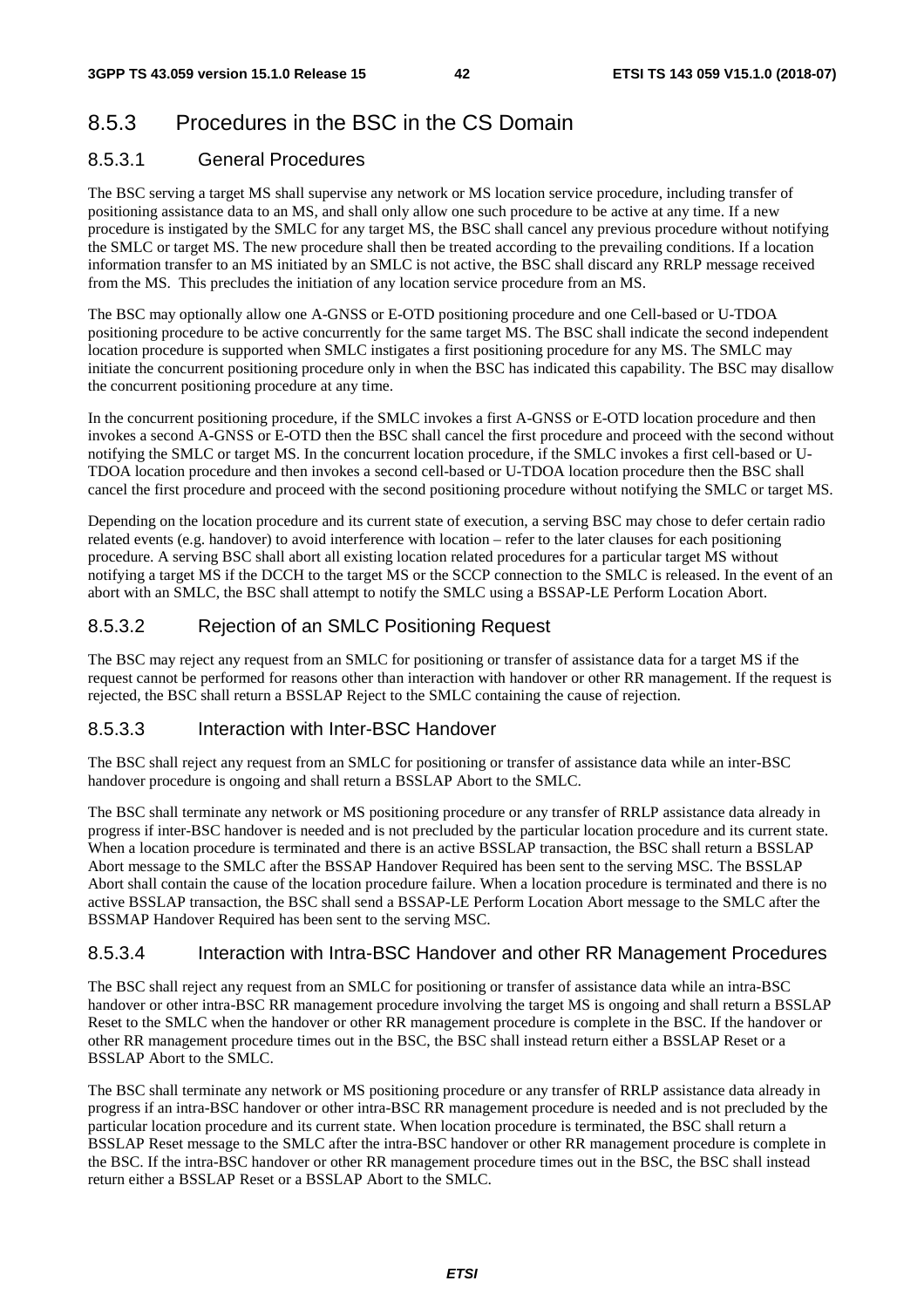A BSSLAP Reset shall contain a cause indication, the current serving cell identity, the current location area code if this has just changed due to intra-BSC handover and may contain measurement information for the target MS (e.g. TA value). A BSSLAP Reset shall also include the current location area code if there has been any change of location area since the location request for the target MS was first sent to the SMLC and if the current location area code was not yet reported to the SMLC in a previous BSSLAP Reset.

### 8.5.3.5 Priority of Handover and Other RR Management Procedures

If the transfer of RRLP messages between an SMLC and target MS is interrupted by intra-BSC handover, inter-BSC handover or any other intra-BSC RR management procedure, the BSC shall avoid delay to the handover or RR management procedure by employing the preemption capability defined in 3GPP TS 44.006 and 3GPP TS 24.008. This allows an RR Handover Command or other RR management command sent to the target MS to be assigned a "high" priority at the data link level enabling preemption of "low" priority RR Application Information messages (carrying RRLP messages) which may have been sent earlier. This procedure ensures that any RRLP data still not transmitted to the MS will be preempted (and discarded) by the data link layer in the BTS prior to transmission of the Handover Command or other RR Management command.

### 8.5.3.6 Interaction with Segmentation support for Legacy MS

If a location information transfer to an MS initiated by an SMLC is not active, the BSC shall discard any RRLP message segment received from the MS. Once a location service procedure has been started involving RRLP message transfer to a target MS, the BSC shall discard all RRLP segments received from the MS until it receives the first or only segment of a new RRLP message. The new RRLP message shall then be treated according to the state of the RRLP message transfer as described in clause 8.1.

Further details regarding transfer and segmentation of RRLP messages between a BSC and MS can be found in 3GPP TS 44.018.

### 8.5.3.7 Overload

The BSC may indicate an inability to support location due to overload by rejecting with a cause indicating congestion a BSSAP Perform Location request received from the MSC. If an SMLC has rejected a request from the BSC to perform location with a cause indicating congestion, the BSC shall convey the rejection and cause to the MSC if the request was MSC initiated. If the request was initiated by the BSC, the BSC may reduce the frequency of its location requests to the SMLC according to the rules in 3GPP TS 49.031, which give precedence to location service requests with a higher priority.

## 8.5.4 Procedures in the BSS in the PS Domain

## 8.5.4.1 General Procedures

The BSS serving a target MS shall supervise any network or MS location service procedure, including transfer of positioning assistance data to an MS, and shall only allow one such procedure to be active at any time for any one TLLI. If a new procedure is instigated by the SMLC for any target MS, the BSS shall cancel any previous procedure without notifying the SMLC or target MS. The new procedure shall then be treated according to the prevailing conditions. If a location information transfer to an MS initiated by an SMLC is not active, the BSS shall discard any RRLP message received from the MS via the SGSN.

The BSC may optionally allow one A-GNSS or E-OTD positioning procedure and one Cell-based or U-TDOA positioning procedure to be active concurrently for the same target MS. The BSC shall indicate the second independent location procedure is supported when SMLC instigates a first positioning procedure for any MS. The SMLC may initiate the concurrent positioning procedure only in when the BSC has indicated this capability. The BSC may disallow the concurrent positioning procedure at any time.

In the concurrent positioning procedure, if the SMLC invokes a first A-GNSS or E-OTD location procedure and then invokes a second A-GNSS or E-OTD then the BSC shall cancel the first procedure and proceed with the second without notifying the SMLC or target MS. In the concurrent location procedure, if the SMLC invokes a first cell-based or U-TDOA location procedure and then invokes a second cell-based or U-TDOA location procedure then the BSC shall cancel the first procedure and proceed with the second positioning procedure without notifying the SMLC or target MS.

A serving BSS shall abort all existing location related procedures for a particular target MS without notifying a target MS if the SCCP connection to the SMLC is released. In the event of an abort when no BSSLAP procedure is active, but a location procedure is active, the BSS shall attempt to notify the SMLC using a BSSAP-LE Perform Location Abort.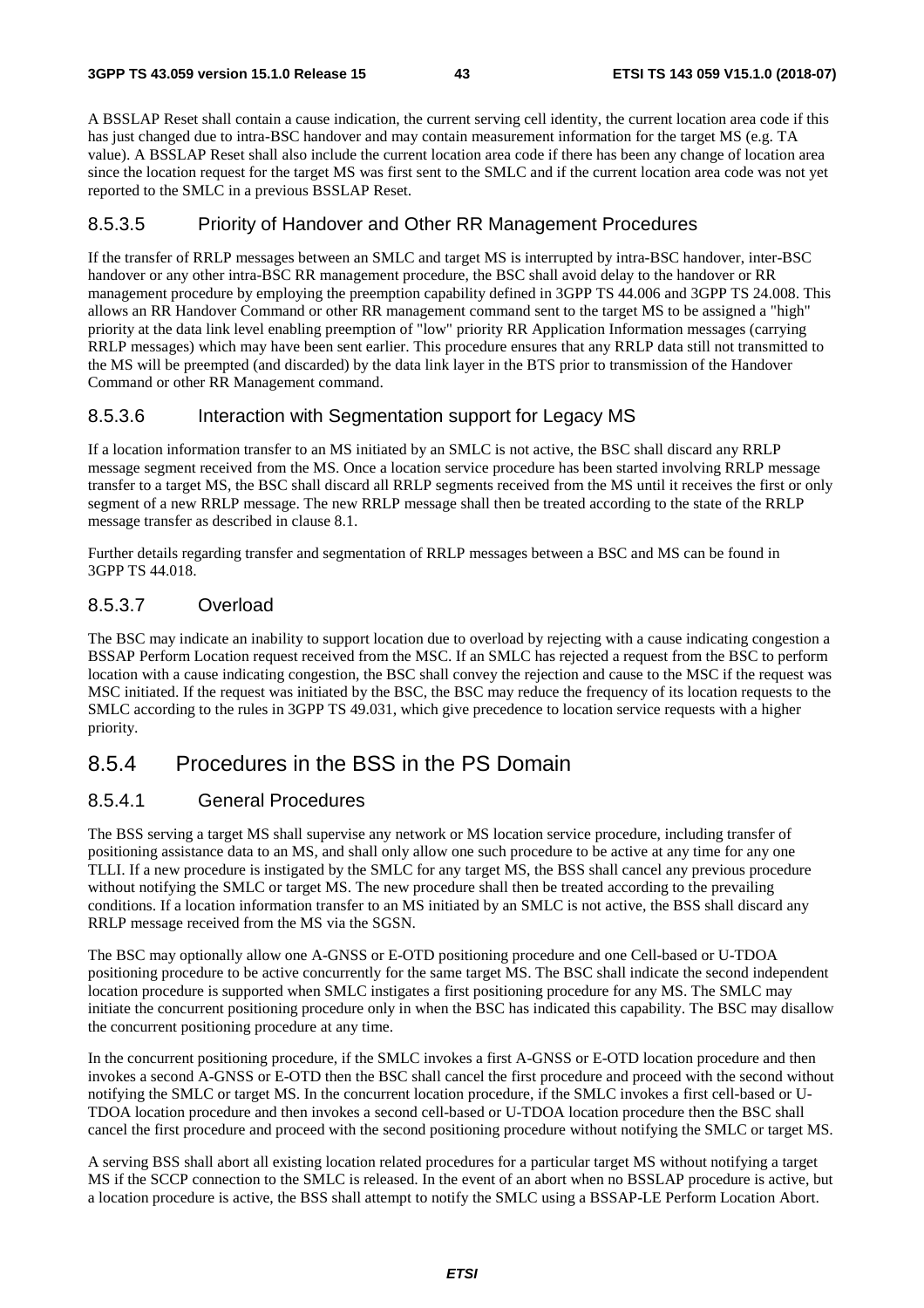A serving BSS shall abort all existing location related procedures for a particular target MS if the radio connection to the MS is lost. The SMLC shall be notified with a BSSAP-LE Perform Location Abort if no BSSLAP procedure is currently active. If there is an active BSSLAP procedure, the BSSLAP Abort message shall be sent to the SMLC.

A serving BSS shall return a BSSLAP Reject to the SMLC containing the cause of rejection, if the BSS receives the BSSGP Position Response message from the SGSN indicating a failure.

### 8.5.4.2 Rejection of an SMLC Positioning Request

The BSS may reject any request from an SMLC for positioning or transfer of assistance data for a target MS if the request cannot be performed. If the request is rejected, the BSS shall return a BSSLAP Reject to the SMLC containing the cause of rejection.

### 8.5.4.3 Overload

The BSS may indicate an inability to support location due to overload by rejecting with a cause indicating congestion sent in a BSSGP Perform Location Response message to the SGSN. If an SMLC has rejected a request from the BSS to perform location with a cause indicating congestion, the BSS shall convey the rejection and cause to the SGSN if the request was initiated by the SGSN. If the request was initiated by the BSS, the BSS may reduce the frequency of its location requests to the SMLC according to the rules in 3GPP TS 49.031, which give precedence to location service requests with a higher priority.

### 8.5.4.4 Inter BSS Cell Change

If the BSS detects (e.g. when it receives a BSSGP-FLUSH-LL PDU from the SGSN) that a target MS has changed cell to another BSS, it shall abort the positioning procedure by sending the BSSAP-LE Perform Location Abort to the SMLC.

## 8.5.5 Void

# 8.6 Procedures in the Target MS

A target MS shall terminate any positioning procedure or the transfer of RRLP positioning assistance data without sending any response to the SMLC if any RR message is received from the BSC that starts some other RR management procedure, including a new positioning procedure. The new RR procedure shall then be executed by the MS.

A target MS shall terminate any positioning procedure or the transfer of RRLP positioning assistance data without sending any response to the SMLC if a Routing Area Update Request message is sent to the SGSN or if a suspension request message is sent to the network or if its P-TMSI is reallocated.

# 8.7 Further Procedures for Handover

Handover procedures are described in 3GPP TS 23.271 [7].

# 9 Positioning procedures

The following clause describes the positioning procedures for Timing Advance, Enhanced Observed Time Difference and A-GNSS.

# 9.1 Positioning Procedure Initiation

## 9.1.1 Core Network Position Procedure Initiation over the A interface

This procedure is used by the Core Network to start the positioning procedure in GERAN over the A interface.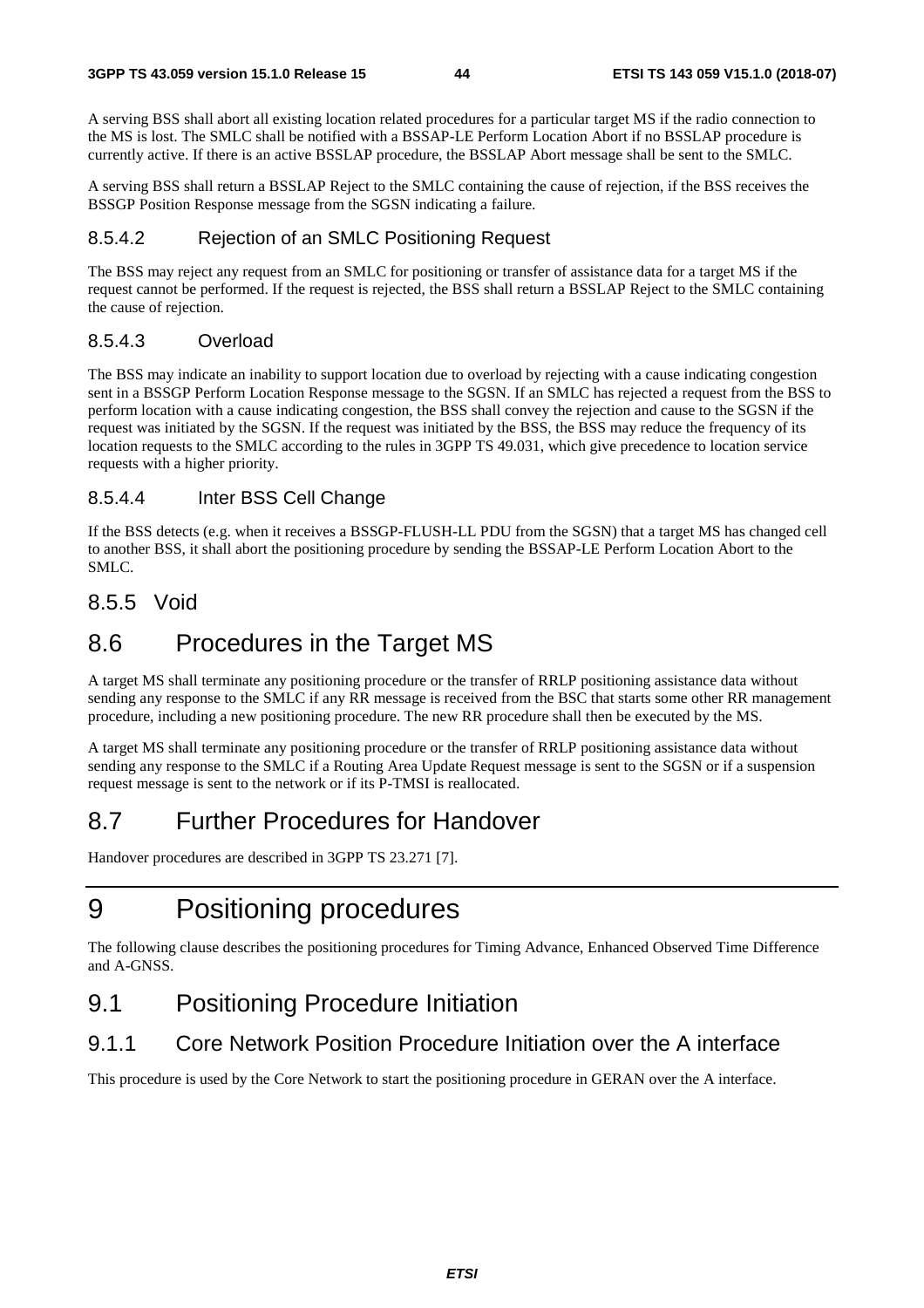

#### **Figure 26: Positioning Procedure Initiation Over A Interface**

- 1) The MSC sends the BSSAP Perform Location Request message on the existing SCCP connection for the target MS to request the BSC to start the positioning procedure. The Location Type is always included. Depending on the type of location request, additional parameters may be included to provide the Cell Identifier, Classmark Information Type 3, LCS Client Type, Chosen Channel, LCS Priority, Quality of service, A-GNSS Assistance Data, and APDU. In addition, the IMSI and / or the IMEI of the mobile station involved in the positioning procedure may be provided by the MSC in order, if forwarded by the BSC, to allow the SMLC to maintain a context between subsequent requests for a mobile station, to tune positioning for each mobile station and to add more options for SMLC diagnostics.
- 2) The common positioning procedures for CS domain are executed (see below).
- 3) The BSC sends the BSSAP Perform Location Response message to the MSC. A location estimate, velocity estimate, positioning data, deciphering keys, or LCS Cause may be included.

## 9.1.2 Positioning Procedure Initiation from an Internal LCS Client for the CS Domain (A/Gb mode)

Figure 27 illustrates how a serving BSC may obtain the location of a target MS that is already in dedicated mode on behalf of some PLMN operator LCS client in GERAN – e.g. to support handover. The procedure is valid when local regulatory requirements do not require privacy checking for PLMN operator initiated location.



**Figure 27: Positioning Procedure Initiation from an Internal LCS Client** 

- 1) An LCS client within the GERAN requests the current location of a target MS from the serving BSC
- 2) The common positioning procedures for CS domain are executed see Figure 28. The BSC returns the MS location estimate to the requesting LCS client.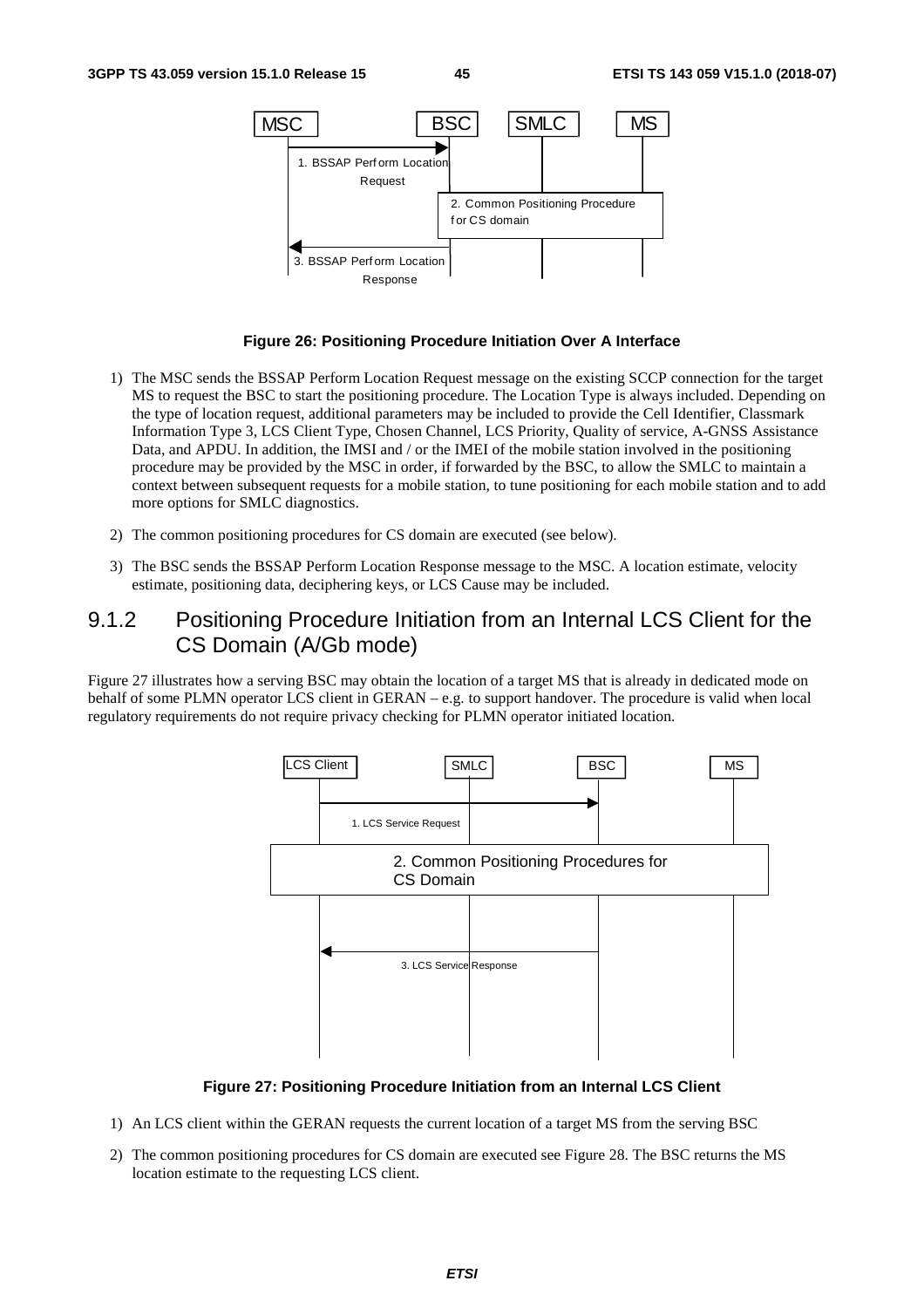## 9.1.3 Core Network Position Procedure Initiation over the Gb interface

This procedure is used by the Core Network to start the positioning procedure in GERAN over the Gb interface except for the Multilateration positioning methods (i.e. MTA and MOTD, treated in subclause 9.1.3a and is shown in Figure 27a-1).



#### **Figure 27a: Positioning Procedure Initiation over Gb Interface**

- 1) The SGSN sends the BSSGP Perform Location Request message to request the BSS to start the positioning procedure. The TLLI, IMSI, DRX Parameters or eDRX Parameters, Current BVCI for the MS, Current NSEI for the MS, Location Type, Current Cell Identifier, and LCS Capability IEs are always included. The SGSN may also include the Coverage Class and MS Radio Access Capability IEs for a MS that supports EC-GSM-IoT (see 3GPP TS 43.064). The IMSI, DRX Parameters or eDRX Parameters, Current BVCI for the MS, Current NSEI for the MS and optionally the Coverage Class and MS Radio Access Capability shall be stored in the SCCP signalling context towards the SMLC for potential use in a TA Request procedure later on. Depending on the type of location request, additional parameters may be included in the BSSGP Perform Location Request message to provide LCS Client Type, LCS Priority, LCS Quality of Service, and A-GNSS Assistance Data. In addition, the IMEI of the mobile station involved in the positioning procedure may be provided by the SGSN. The IMSI and, if forwarded by the BSS, the IMEI, would allow the SMLC to maintain a context between subsequent requests for a mobile station, to tune positioning for each mobile station and to add more options for SMLC diagnostics.
- 2) The common positioning procedures for PS domain are executed (see clause 9.2a).
- 3) The BSS sends the BSSGP Perform Location Response message to the SGSN. The TLLI and the BVCI identifying the cell from which the last LLC PDU was received from the MS are always included. A location estimate, velocity estimate, positioning data, deciphering keys, or LCS Cause may be included.

## 9.1.3a Core Network Position Procedure Initiation over the Gb interface for Multilateration Positioning methods

This procedure is used by the Core Network to start the Multilateration positioning methods in GERAN over the Gb interface (i.e. MTA and MOTD). The signalling flow applies for an MS in Packet Idle mode only and is shown in Figure 27a-1. When the serving cell of an MS is known the Multilateration positioning method in GERAN is triggered by the Perform Location Request message sent from SGSN to BSS as depicted in clause 9.6.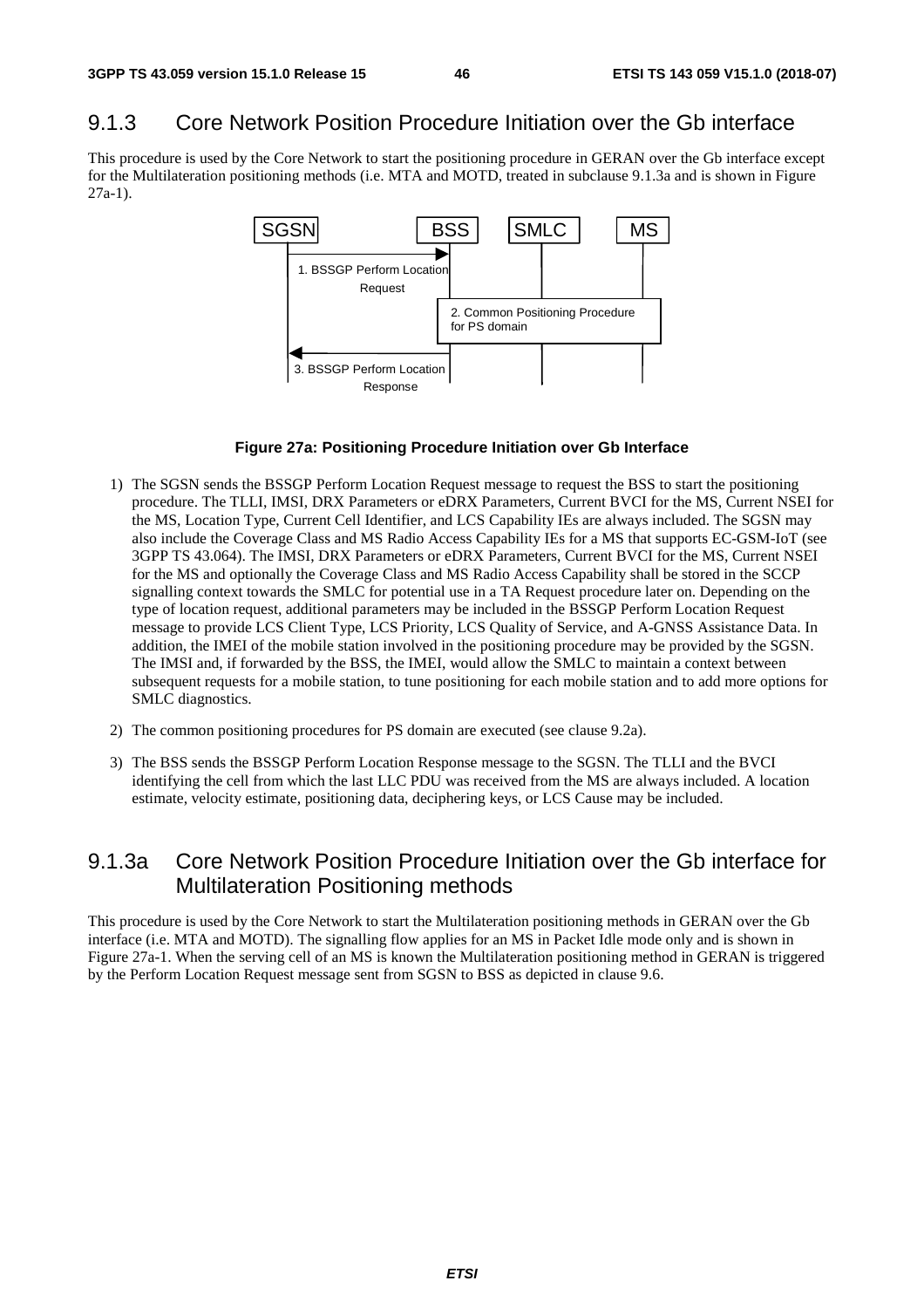

#### **Figure 27a-1: Positioning Procedure Initiation over Gb Interface for Multilateration Positioning**

If the MS is in Packet Idle mode (i.e. Ready timer is not running) the following procedure is executed.

- 1) Upon receiving a position request from a GMLC, the SGSN sends a paging request message to each BSS supporting paging for positioning in the set of BSS managing cells in the paging area corresponding to the target MS and indicates in the paging request that a positioning event has triggered the paging, i.e. it sends a paging request for positioning.
- 2) This triggers the MS to start the cell re-selection procedure unless a cell re-selection has been performed up to [60] seconds prior to receiving the paging request message indicating that the paging is triggered by a positioning event. The MS then reselects to the "best" cell.
- 3) The MS sends a paging response to the SGSN, which may occur in the serving cell or in the new cell in case of cell reselection. Due to the interim cell reselection procedure the paging response may be received from another BSS (i.e. BSS 2) than the BSS (i.e. BSS 1) the paging request indicating the positioning cause was sent to.
	- a) In the paging response the MS includes MS accuracy related information ("MS Sync Accuracy", "MS Transmission Offset") on the RR layer (see 3GPP TS 44.060 [28]).
	- b) The BSS estimates the timing advance (i.e. a value used as the "Multilateration Timing Advance"), including a compensation using the reported "MS Transmission Offset", as well as calculates the BTS Reception Accuracy Level (see 3GPP TS 45.010 [42]), applicable to the serving cell when the MS sends the paging response.
	- c) The BSS sends the paging response including "Multilateration Timing Advance", "MS Sync Accuracy" and "BTS Reception Accuracy Level"" in an UL-UNITDATA PDU to the SGSN.

Upon receiving the paging response from the BSS, the SGSN, includes the "Multilateration Timing Advance", "MS Sync Accuracy" and "BTS Reception Accuracy Level" sends a BSSGP PERFORM-LOCATION-REQUEST to the BSS, managing the serving cell and follows the MTA or MOTD method related procedure as described in sub-clause 9.6.

## 9.1.4 Positioning Procedure Initiation from Core Network (Iu mode)

This procedure is used by the Core Network to start the positioning procedure in GERAN Iu mode. This procedure is used when the source node in the Core Network is the 3G-MSC (Iu-cs interface) or when the source node in the Core Network is the 3G-SGSN (Iu-ps interface).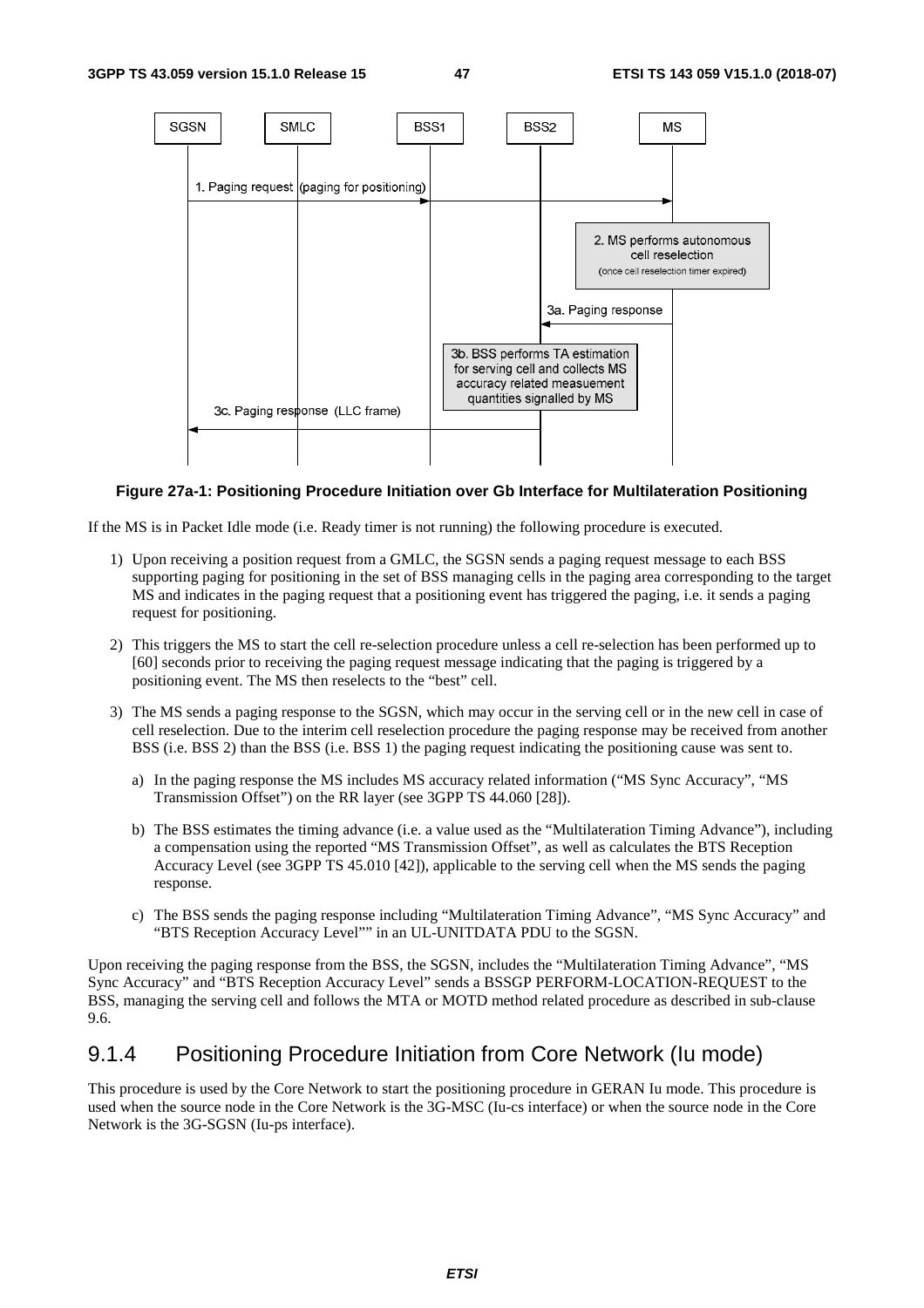

### **Figure 27b: Positioning Procedure Initiation from Core Network (Iu mode)**

- 1) The MSC/SGSN sends the Location Reporting Control message on the existing SCCP connection for the target MS to request the BSC to start the positioning procedure. The Location Type is always included. Depending on the type of location request, additional parameters may be included to provide LCS Client Type, LCS Priority, Quality of service, and A-GNSS Assistance Data.
- 2) The Positioning Procedure for Iu mode is executed (see below).
- 3) The BSC sends the Location Report message to the MSC/SGSN. A location estimate (with optional velocity estimate), or LCS Cause may be included.
- 9.1.5 Positioning Procedure Initiation from Internal LCS Client (Iu mode)

FFS.

# 9.2 Common Positioning Procedure for CS Domain in A/Gb mode

This procedure is common to all positioning methods in the CS domain.



#### **Figure 28: Common Positioning Procedure for CS Domain**

1) The BSC sends the BSSAP-LE Perform Location Request message to request the SMLC to start the positioning procedure. The Location Type and Current Cell Identifier IEs are always included. Depending on the type of location request, additional parameters may be included to provide Measurement Report (in BSSLAP APDU IE), LCS Client Type, Classmark Information Type 3, Chosen Channel, LCS Priority, LCS Quality of Service, and A-GNSS Assistance Data. In addition, the IMSI and / or the IMEI of the mobile station involved in the positioning procedure may be provided by the BSC in order to allow the SMLC to maintain a context between subsequent requests for a mobile station, to tune positioning for each mobile station and to add more options for SMLC diagnostics.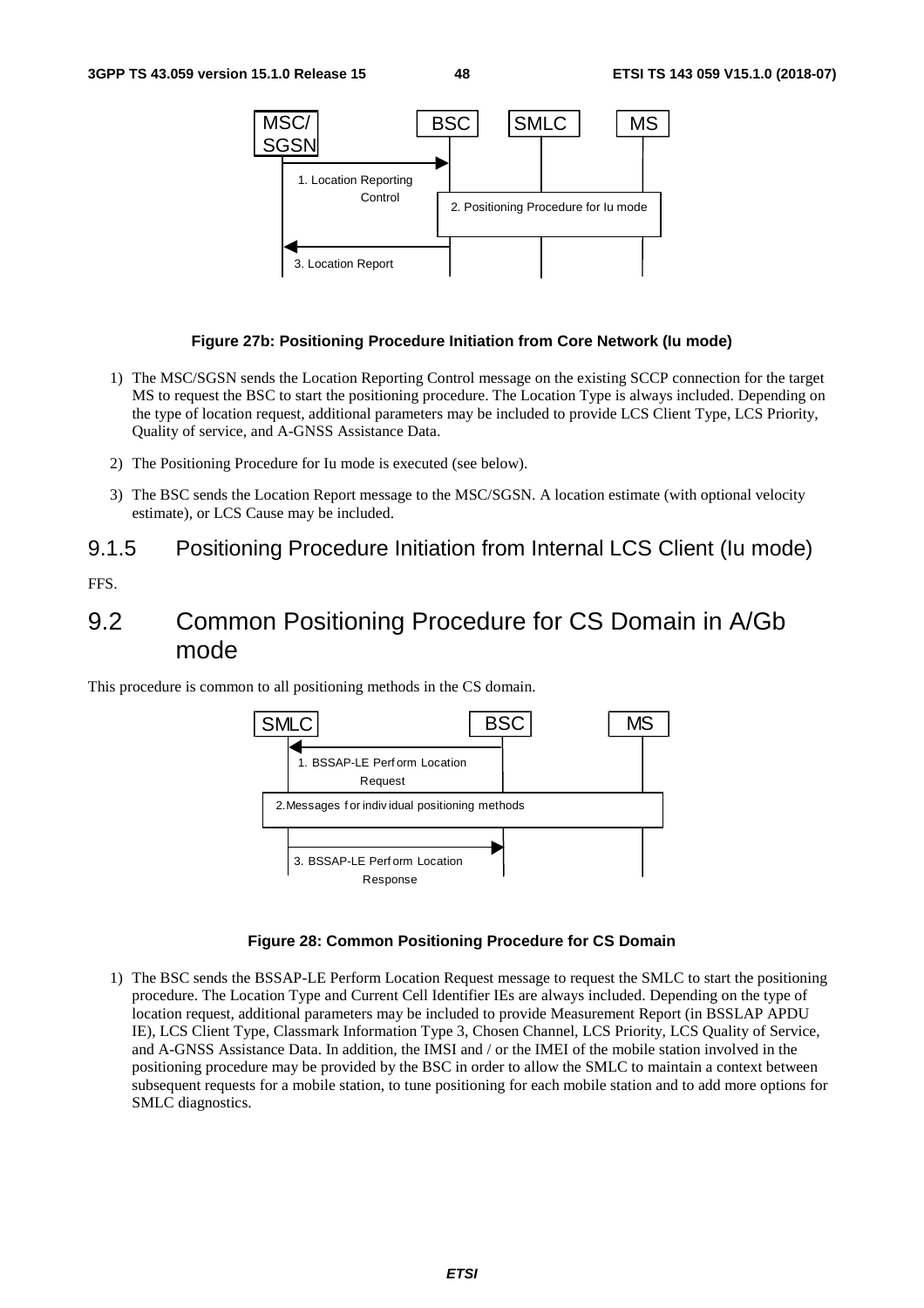- 2) If location information is requested and the location accuracy within the QoS, if provided, can be satisfied by the reported cell ID and, if available, TA value, the SMLC may send a BSSAP-LE Perform Location Response message immediately. Otherwise, the SMLC determines the positioning method and instigates the particular message sequence for this method defined in subsequent clauses. If the position method returns position measurements, the SMLC uses them to compute a location estimate (with optional velocity estimate). If there has been a failure to obtain position measurements, the SMLC may use the current cell ID and, if available, TA value to derive an approximate location estimate. If a computed location estimate is returned for an MS based position method, the SMLC may verify consistency with the current cell ID and, if available, TA value. If the location estimate so obtained does not satisfy the requested accuracy or the location attempt failed, e.g. due to missing data, and sufficient response time still remains, the SMLC may instigate a further location attempt using the same (e.g. providing more assistance data to MS) or a different position method. If there is insufficient response time for another position attempt, the SMLC shall return any location estimate already obtained even if not satisfying the requested accuracy. If a vertical location co-ordinate is requested but the SMLC can only obtain horizontal co-ordinates, these may be returned. Requirements on the geographic shape encoded within the 'position information' parameter may exist for certain LCS client types. The SMLC shall comply with any shape requirements defined in 3GPP. The SMLC in a certain country should attempt to comply with the shape requirements defined for a specific LCS client type in the relevant national standards of that country. If location assistance data is requested, the SMLC transfers this data to the MS as described in subsequent clauses. The SMLC determines the exact location assistance data to transfer according to the type of data specified by the MS, the MS location capabilities and the current cell ID. If deciphering keys are requested the SMLC obtains the current keys.
- 3) The SMLC sends the BSSAP-LE Perform Location Response message to the BSC containing any location estimate (with optional velocity estimate) or deciphering keys. In case of failure the cause value may be included.

# 9.2a Common Positioning Procedure for PS Domain in A/Gb mode

This procedure is common to all positioning methods in the PS domain.



#### **Figure 28a: Common Positioning Procedure for PS Domain**

- 1) The BSS sends the BSSAP-LE Perform Location Request message to request the SMLC to start the positioning procedure. The Location Type, and Current Cell Identifier IEs are always included. If the Timing Advance value for the MS is available in the BSS, it shall be included (in BSSLAP APDU IE). Depending on the type of location request and the MS capability, additional parameters may be included to provide Measurement Report (in BSSLAP APDU IE), Packet Measurement Report, LCS Client Type, LCS Capability, LCS Priority, LCS Quality of Service, and A-GNSS Assistance Data. In addition, the IMSI and / or the IMEI of the mobile station involved in the positioning procedure may be provided by the BSS in order to allow the SMLC to maintain a context between subsequent requests for a mobile station, to tune positioning for each mobile station and to add more options for SMLC diagnostics.
- 2) See step 2 of clause 9.2 "Common Positioning Procedure for CS Domain in A/Gb mode". For a MS that only supports EC-GSM-IoT only the TA based positioning method is supported, see clause 9.3a.
- 3) The SMLC sends the BSSAP-LE Perform Location Response message to the BSS. A location estimate, velocity estimate, positioning data, deciphering keys, or LCS Cause may be included.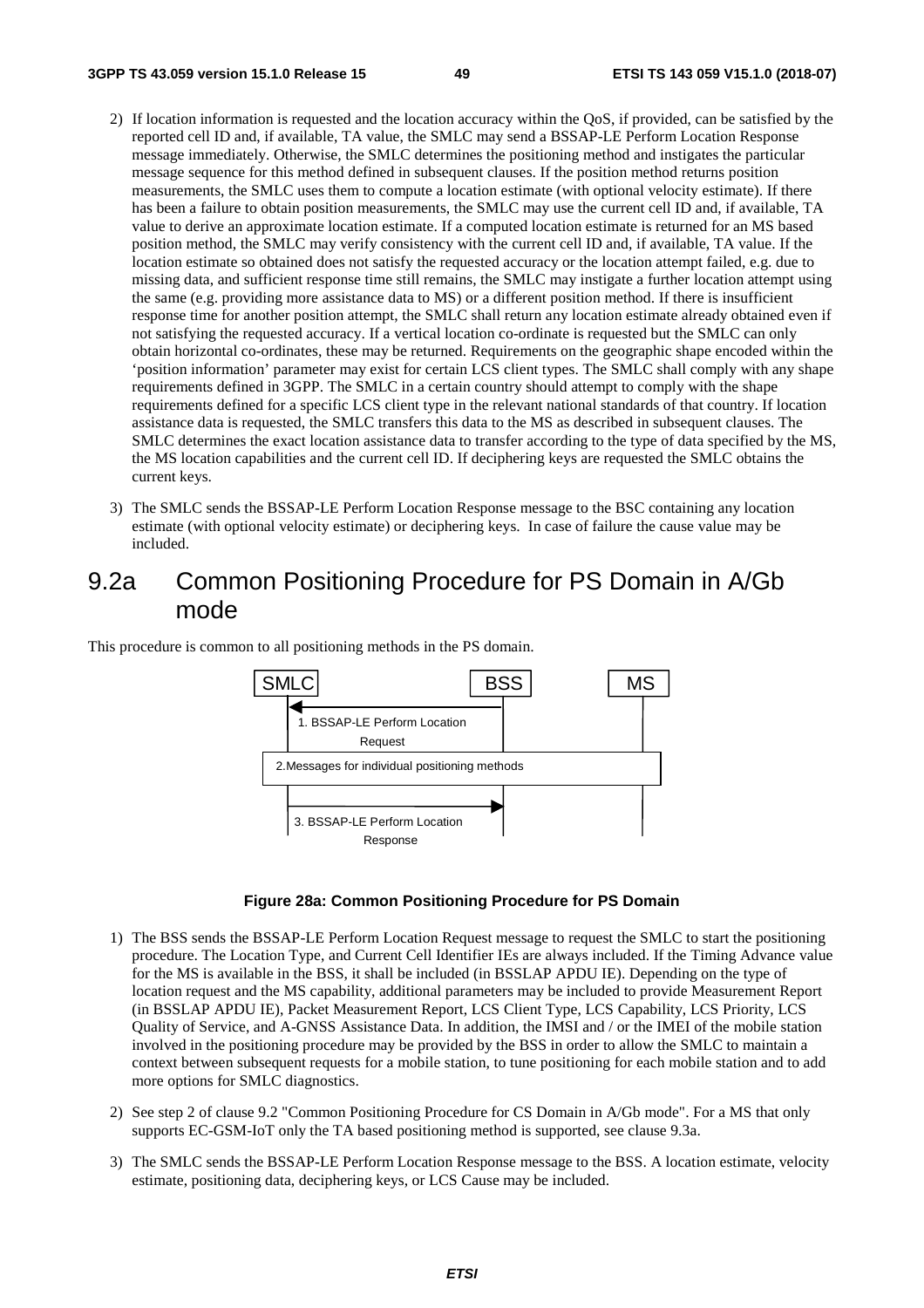# 9.2b Common Positioning Procedure for Iu mode

This procedure is common to all positioning methods in the Iu mode.



### **Figure 28b:Common Positioning Procedure**

- 1. The BSC sends the BSSAP-LE Perform Location Request message to request the SMLC to start the positioning procedure.
- 2. See step 2 of Clause 9.2 "Common Positioning Procedure for CS Domain in A/Gb Mode."
- 3. The SMLC sends the BSSAP-LE Perform Location Response message to the BSC containing any location estimate (with optional velocity estimate) or deciphering keys. In case of failure the cause value may be included.

# 9.2c GPRS Cell Change for the PS Domain in A/Gb mode

# 9.2c.1 Intra-BSS Cell Change

The procedure shown below is used in order to keep an SMLC updated about Intra-BSS cell changes during a positioning procedure for a target MS in the PS domain in A/Gb-mode (note that unlike the CS domain and handover, the BSSLAP reset procedure is not used). The following procedure is applicable except when U-TDOA positioning is ongoing in the BSS as described in sub-clause 9.5.2.4 of this specification.



#### **Figure 28c: Cell Change with BSSAP-LE Perform Location Information for the PS Domain**

1. The MS detects a cell change and sends a cell update message or routing area update message to the SGSN (for more information, see 3GPP TS 23.060).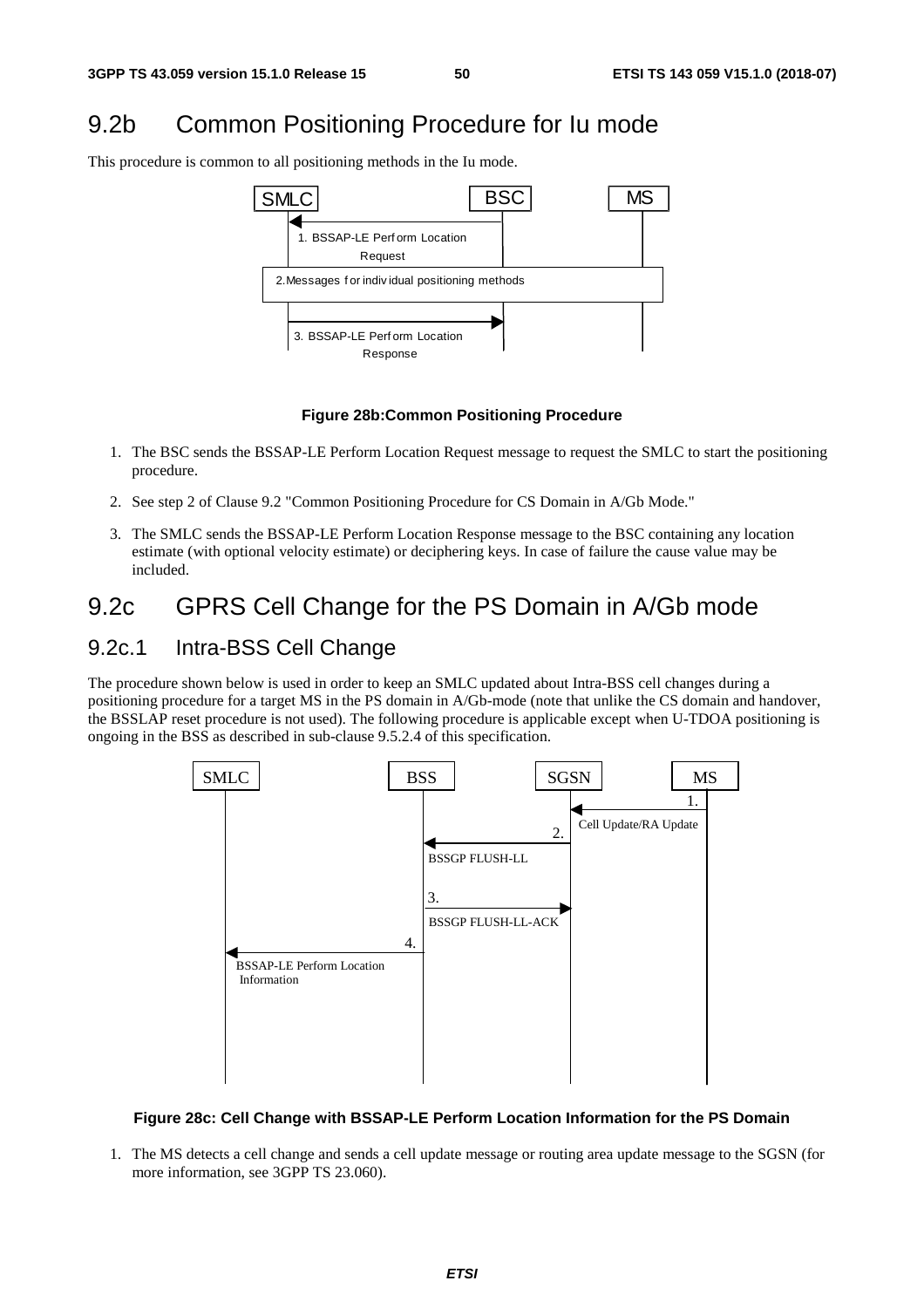- 2. The SGSN sends a BSSGP FLUSH-LL PDU to the BSS. If the cell change is an Inter-NSE Cell Change, the NSEI of the new cell is provided.
- 3. The BSS acknowledges by sending a BSSGP FLUSH-LL-ACK PDU to the SGSN.
- 4. The BSS detects that a positioning procedure is active and the BSS is able to continue the positioning procedure in the new cell and sends a BSSAP-LE Perform Location Information message to the SMLC. This message contains the Cell Identifier for the new cell. If the Timing Advance value for the MS in the new cell is available in the BSS, it shall also be included. The BSS may send this message either if it receives the indication from the SGSN about the cell change (the BSSGP FLUSH-LL) or if it detects the cell change on its own (e.g. network controlled cell reselection).

# 9.2c.2 Inter-BSS Cell Change

The procedure shown below is used to abort the positioning procedure when an Inter-BSS cell change occurs for a target MS in the PS domain in A/Gb-mode. The following procedure is applicable except when U-TDOA positioning is ongoing in the BSS as described in sub-clause 9.5.2.5 of this specification.



**Figure 28d: Cell Change with positioning abort for the PS Domain** 

- 1. The MS detects a cell change and sends a cell update message or routing area update message to the SGSN (for more information, see 3GPP TS 23.060).
- 2. The SGSN sends a BSSGP FLUSH-LL PDU to the BSS. The NSEI of the new cell is provided.
- 3. The BSS acknowledges by sending a BSSGP FLUSH-LL-ACK PDU to the SGSN.
- 4. The BSS detects that a positioning procedure is active and that the BSS is not able to continue the positioning procedure in the new cell (e.g. Inter BSS Cell Change) and sends a BSSAP-LE Perform Location Abort message to the SMLC. The IE LCS Cause indicates the reason for the abort (e.g. "Inter BSS Cell Change"). The BSS then awaits the BSSAP-LE Perform Location Response from the SMLC, which it will forward in a BSSGP Perform Location Response to the SGSN.

# 9.3 TA Based Positioning in CS Domain for A/Gb-mode

The TA is based on the existing Timing Advance (TA) parameter. The TA value is known for the serving BTS. To obtain TA values in case the MS is in idle mode a special call, not noticed by the GSM subscriber (no ringing tone), is set up. The cell-ID of the serving cell and the TA is returned as the result of the TA.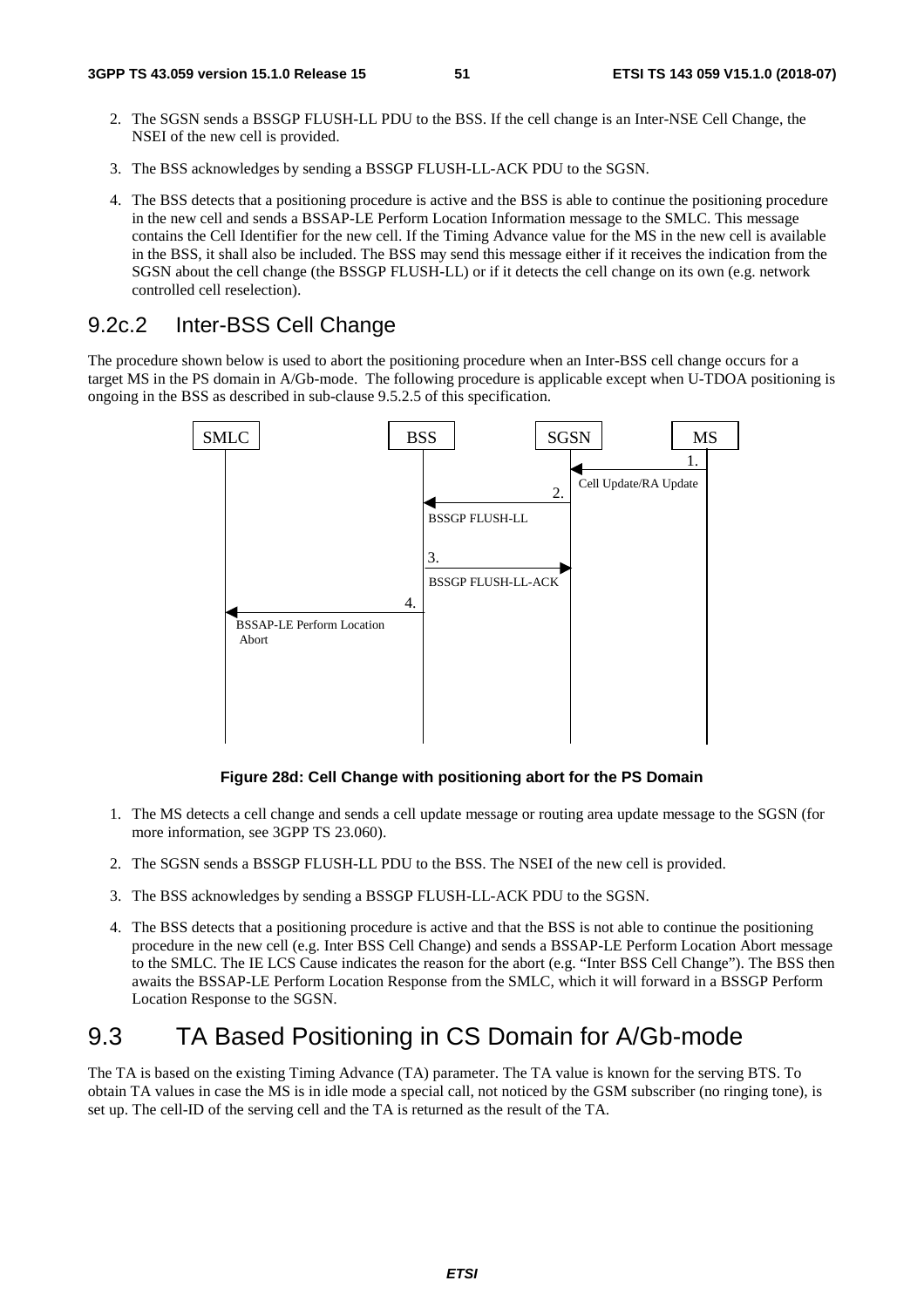# 9.3.1 Definition of TA states

### 9.3.1.1 MS in IDLE State

In IDLE state the MS may be paged or may request an originating (e.g. emergency) call. The paging response message or CM Service Request, in each case respectively, received in COMPLETE\_LAYER\_3 message may contain location information that includes the TA value. If available, the TA value and other location information shall be provided to the SMLC by the requesting BSC along with the current serving cell ID in the BSSAP-LE Perform Location request. This enables TA based positioning in the SMLC without any further interactions.

### 9.3.1.2 MS in DEDICATED State

In DEDICATED state the SMLC shall send a TA\_REQUEST to request the TA value from the serving BSC. The BSC shall respond with either a TA\_RESPONSE carrying the TA value and possibly other radio measurements from the MS or a Reset. The associated procedure is described in the next clause.

## 9.3.2 TA Positioning Procedure

This TA positioning procedure is generic for a standalone SMLC or integrate SMLC in the BSC.





- 1) The SMLC sends a BSSAP-LE Connection Oriented Information message to the BSC serving a particular target MS. The APDU parameter in this message contains a BSSLAP TA Request.
- 2) Provided the location area for the target MS has not changed or, if changed, was previously reported to the SMLC, the BSC returns the current TA value and current serving cell for the target MS to the SMLC in a BSSLAP TA response contained within a BSSAP-LE Connection Oriented Information message. The TA response may also include the latest measurement results received from the target MS for the serving and neighbouring cells. If the location area for the target MS has changed since the location request was first sent to the SMLC and if the new location area has not yet been reported to the SMLC, the BSC shall return a BSSLAP Reset to the SMLC within a BSSMAP-LE Connection Oriented Information message. The Reset shall include the current serving cell, the current location area code, a cause value indicating "intra-BSC handover" and the current TA value and may include the latest measurement results received from the target MS for the serving and neighboring cells. The SMLC then derives a location estimate for the target MS based on the received serving cell ID, location area code if included, TA value and other measurement results if included.
- NOTE: In the case of a previous intra-BSC handover to a cell in a different PLMN (different MCC, MNC combination), the SMLC would receive a BSSLAP Reset containing the new location area code and new cell ID. The SMLC may then deduce the new MCC and MNC from the uniqueness, when this applies, of the combined values for the new location area code and cell ID compared to the corresponding values for neighbouring cells.

## 9.3.3 Unsuccessful TA positioning procedure in BSC

There are three messages defined to handle error scenarios during positioning procedure in BSC. The messages are 1) Reject, 2) Abort and 3) Reset. Refer to 3GPP TS 48.071 [21] for details.

After receiving the BSSLAP TA Request in BSC, a Reject will be sent with proper cause value from BSC to SMLC in "BSSAP-LE Connection Oriented Information Message" if TA positioning cannot be performed in BSC at that time for reasons other than handover or another ongoing RR management procedure.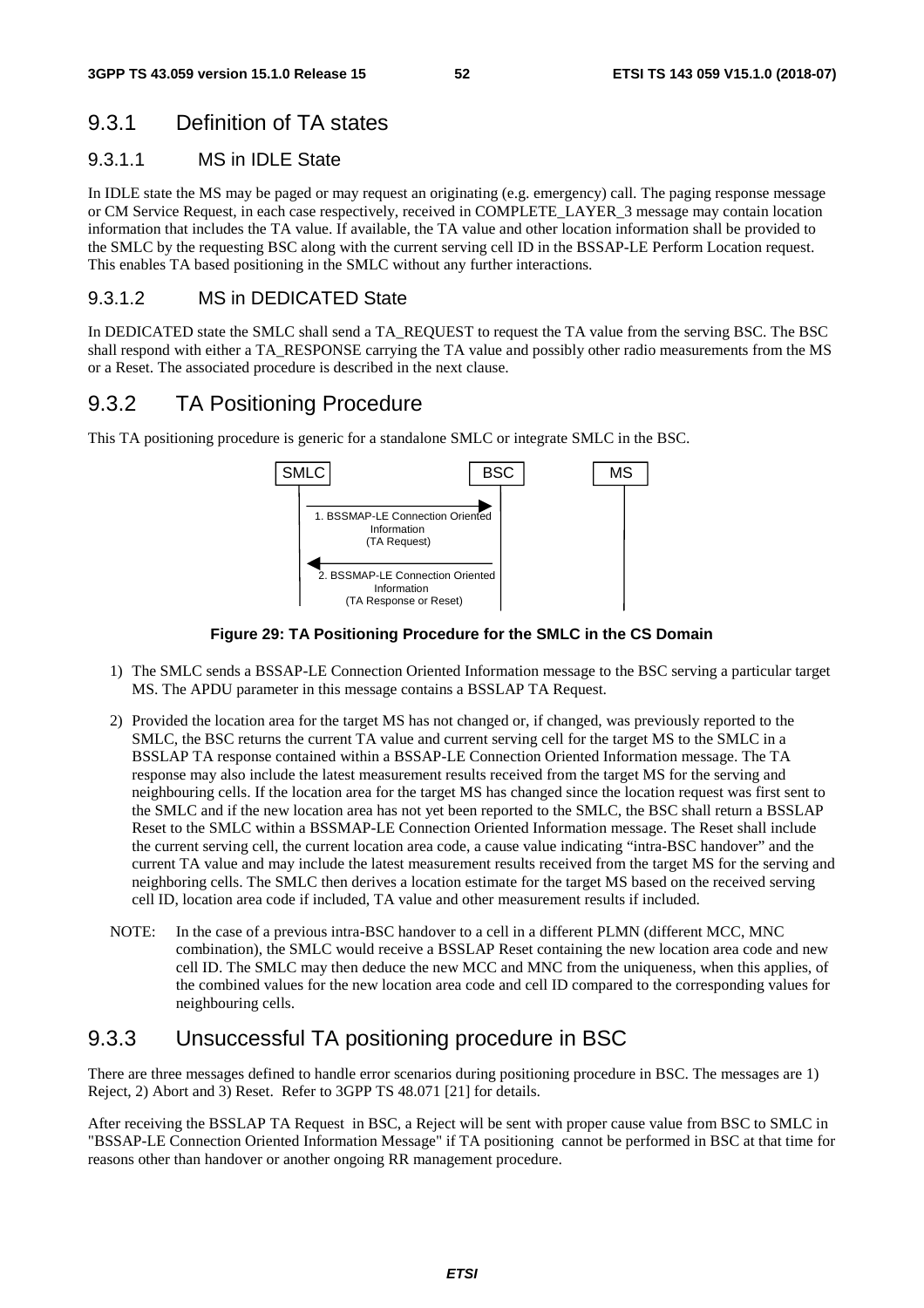An Abort or Reset is possible if the TA positioning cannot be done in BSC during that time. Reset is sent to SMLC to indicate when the positioning needs to be restarted after temporary interruption due to intra BSC HO or other intra-BSC RR management. The contents of a Reset shall be as defined in step 2 in section 9.3.2. Abort is used to indicate to SMLC the failure of the current TA positioning attempt (e.g. due to inter-BSC handover) and allowing a new one from application level.

# 9.3a TA Based Positioning in PS Domain for A/Gb-mode

The TA is based on the existing Timing Advance (TA) parameter. The TA value is known for the serving BTS. To obtain TA values in case the MS is in packet idle mode and the value is not available in the BTS signalling is used to retrieve it. The cell-ID of the serving cell and the TA is returned as the result of the TA procedure.

If available, the TA value shall be provided to the SMLC by the requesting BSS in the BSSAP-LE Perform Location request. This enables TA based positioning in the SMLC without any further interactions. The current serving cell ID shall always be provided by the BSS to the SMLC.

## 9.3a.1 Definition of PS Domain TA Modes

### 9.3a.1.1 MS in Packet Idle Mode

When the BSS receives a TA Request message and the MS is in Packet Idle Mode and the TA value is not available in the BSS, the MS may be paged or may be sent a Packet Polling Request message. If there is a PBCCH allocated in the current cell, the BSS will send a Packet Polling Request message to the MS. If there is no PBCCH allocated in the current cell, the BSS will perform packet paging (sends a Paging Request Type 1, 2, or 3 message) for the MS.

The paging response message or Packet Control Acknowledgement message will provide the TA value to the BSS and this will be provided to the SMLC, possibly together with other radio measurements from the MS, in the TA Response message. The associated procedure is described below.

For an MS in EC operation the BSS will send an EC Paging Request message to the MS.

### 9.3a.1.2 MS in Packet Transfer Mode

When the BSS receives a TA Request message and the MS is in Packet Transfer Mode and the TA value is not available in the BSS the MS shall be sent a Packet Polling Request message.

The Packet Control Acknowledgement message will provide the TA value to the BSS and it will be provided to the SMLC, possibly together with other radio measurements from the MS, in the TA Response message. The associated procedure is described in the next clause.

For an MS in EC operation the BSS shall send an EC Packet Polling Request message instead of a Packet Polling Request message to the MS. The EC Packet Control Acknowledgement message will provide the TA value to the BSS.

## 9.3a.2 TA Positioning Procedure

This TA positioning procedure is generic for a standalone SMLC or integrate SMLC in the BSS.

For a TA positioning procedure when the MS is in EC operation see sub-clause 9.3a.2a.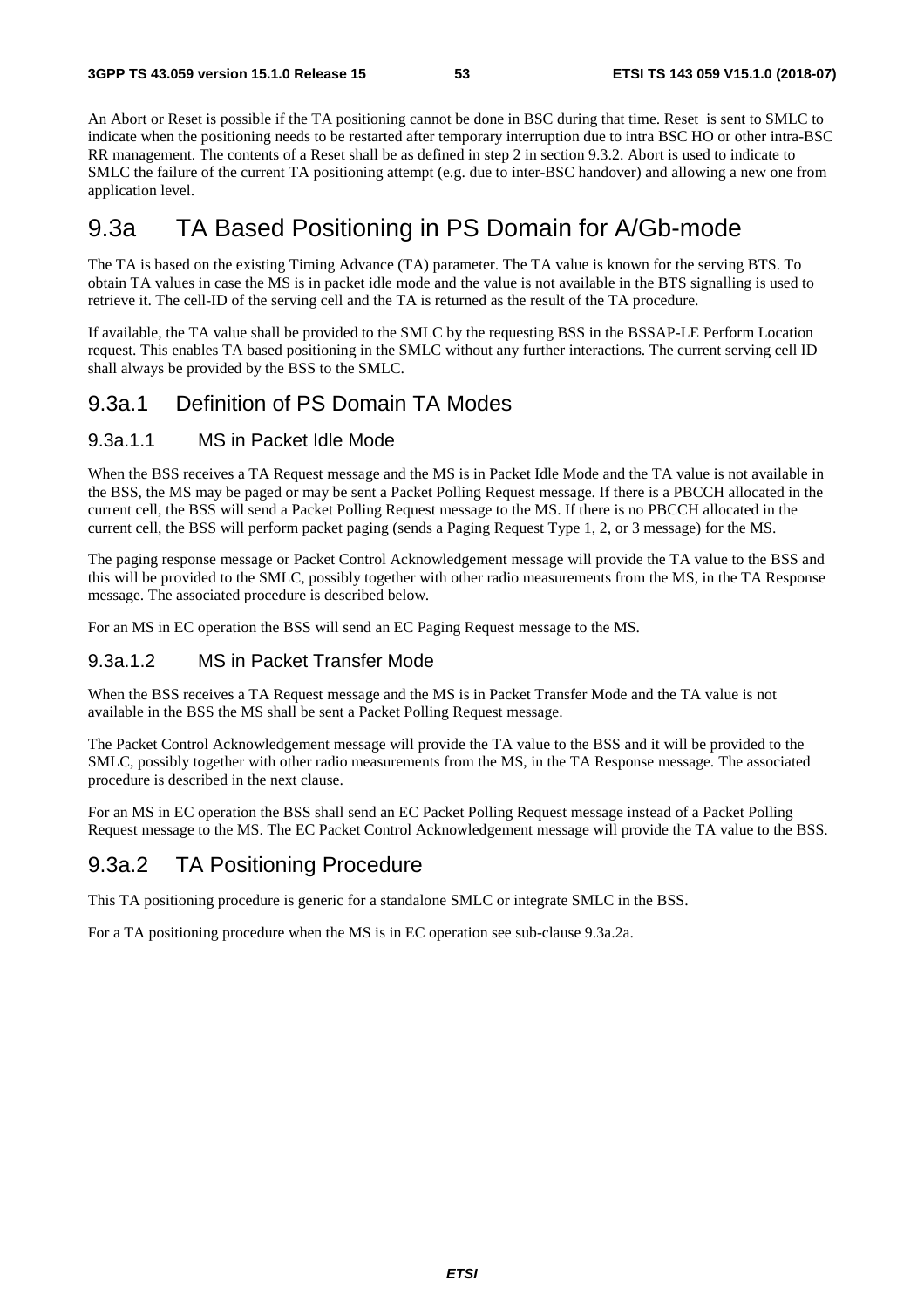

### **Figure 29a: TA Positioning Procedure for the SMLC in the PS Domain**

- 1) If the SMLC has not already received the TA Value in the BSSAP-LE Perform Location Request message, the SMLC sends a BSSAP-LE Connection Oriented Information message to the BSS serving a particular target MS. The APDU parameter in this message contains a BSSLAP TA Request.
- 2) If the TA value is available in the BSS, the BSS immediately returns it in step 4, otherwise the BSS either performs a packet paging procedure or sends a Packet Polling Request message (for details, see clause 9.5.2).
	- 2a) If there is no PBCCH allocated in the current cell and the MS is in Packet Idle Mode, the BSS will perform packet paging (sends a Paging Request Type 1, 2, or 3 message) for the MS.
	- 2b) If there is a PBCCH allocated in the current cell or the MS is in Packet Transfer Mode, the BSS will send a Packet Polling Request message to the MS.
- 3) The MS responds to the BSS.
	- 3a) If the MS receives the packet paging it will send a page response.
	- 3b) If the MS receives a Packet Polling Request message it will return a Packet Control Acknowledgement message.
- 4) The BSS returns the current TA value and current serving cell for the target MS to the SMLC in a BSSLAP TA response contained within a BSSAP-LE Connection Oriented Information message. The TA response may also include the latest measurement results received from the target MS for the serving and neighbouring cells. The SMLC then derives a location estimate for the target MS based on the received serving cell ID, TA value and other measurement results if included.

## 9.3a.2a TA Positioning Procedure for an MS in EC operation

This TA positioning procedure is generic for a standalone SMLC or an integrated SMLC in the BSS.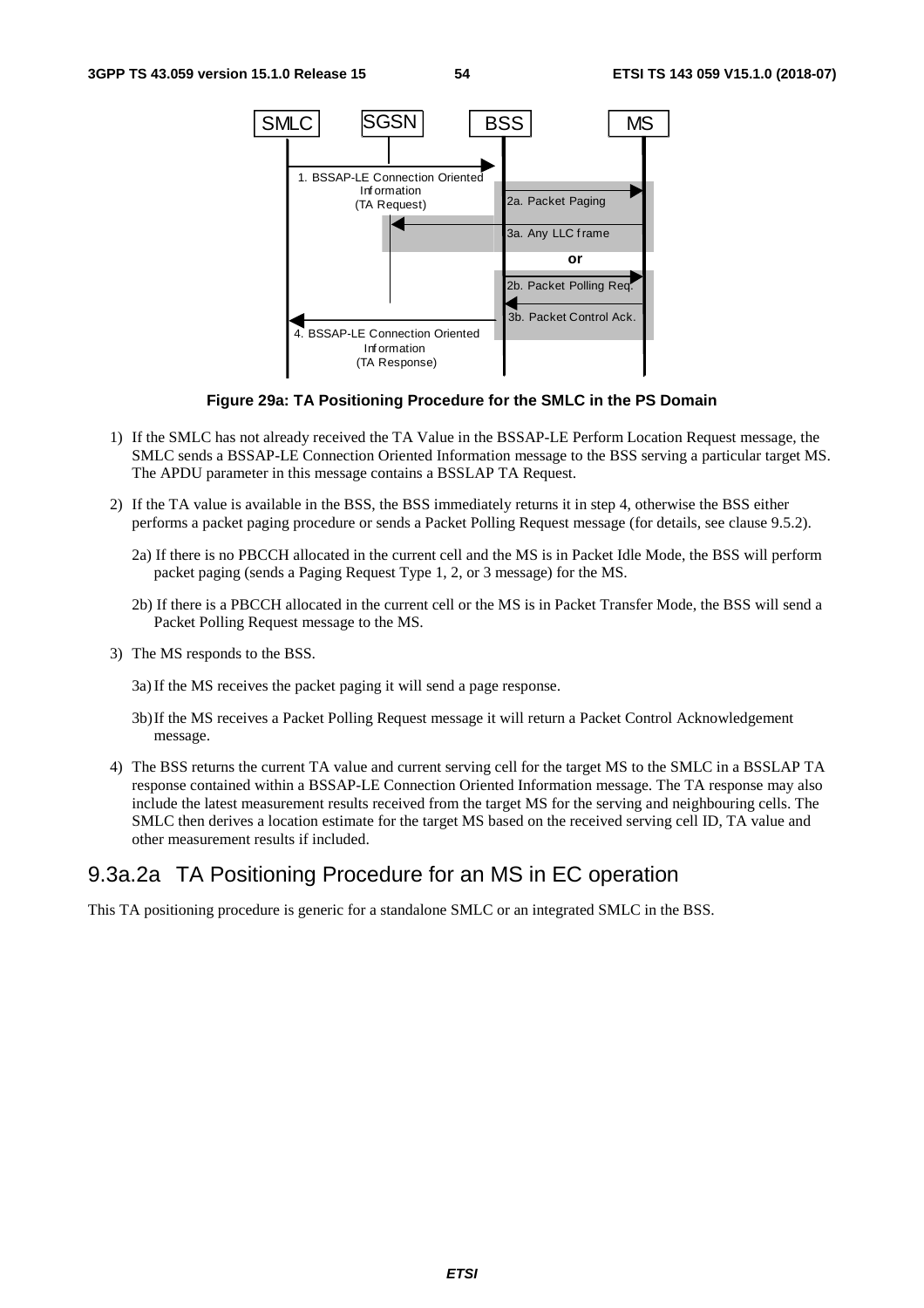

#### **Figure 29b: TA Positioning Procedure for the SMLC when the MS is in EC operation**

- 1) If the SMLC has not already received the TA Value in the BSSAP-LE Perform Location Request message, the SMLC sends a BSSAP-LE Connection Oriented Information message to the BSS serving a particular target MS. The APDU parameter in this message contains a BSSLAP TA Request.
- 2) If the TA value is available in the BSS, the BSS immediately returns it in step 4, otherwise the BSS either performs a paging procedure or sends an EC Packet Polling Request message to the MS.
	- 2a) If the MS is in Packet Idle Mode, the BSS will send an EC-Paging Request message to the MS.
	- 2b) If the MS is in Packet Transfer Mode, the BSS will send an EC Packet Polling Request message to the MS.
- 3) The MS responds to the BSS.

3a) If the MS receives the paging it will send a page response.

- 3b) If the MS receives an EC Packet Polling Request message it will return an EC Packet Control Acknowledgement message.
- 4) The BSS returns the current TA value and current serving cell for the target MS to the SMLC in a BSSLAP TA response contained within a BSSAP-LE Connection Oriented Information message. The SMLC then derives a location estimate for the target MS based on the received serving cell ID and the TA value.

## 9.3a.3 Unsuccessful TA positioning procedure in BSS

There are three messages defined to handle error scenarios during positioning procedure in BSS. The messages are 1) Reject, 2) Abort and 3) Reset. Refer to 3GPP TS 48.071 [21] for details. The Reset message does not apply for PS domain.

After receiving the BSSLAP TA Request in BSS, a Reject will be sent with proper cause value from BSS to SMLC in "BSSAP-LE Connection Oriented Information Message" if TA positioning cannot be performed in BSS at that time for reasons other than handover or another ongoing RR management procedure.

An Abort is possible if the TA positioning cannot be done in the BSS during that time. Abort is used to indicate to SMLC the failure of the current TA positioning attempt (e.g. due to reception of an BSSGP\_Perform\_Location\_Abort from the SGSN) and allowing a new one from application level.

# 9.4 E-OTD and A-GNSS Positioning Procedures

### 9.4.1 General procedures

For any location request where the highest priority level is assigned and MS-based A-GNSS positioning is not used, the SMLC functionality shall provide sufficient assistance data to a target MS to enable a location estimate, velocity estimate, or location measurements to succeed according to the required QoS on the first attempt. The SMLC shall not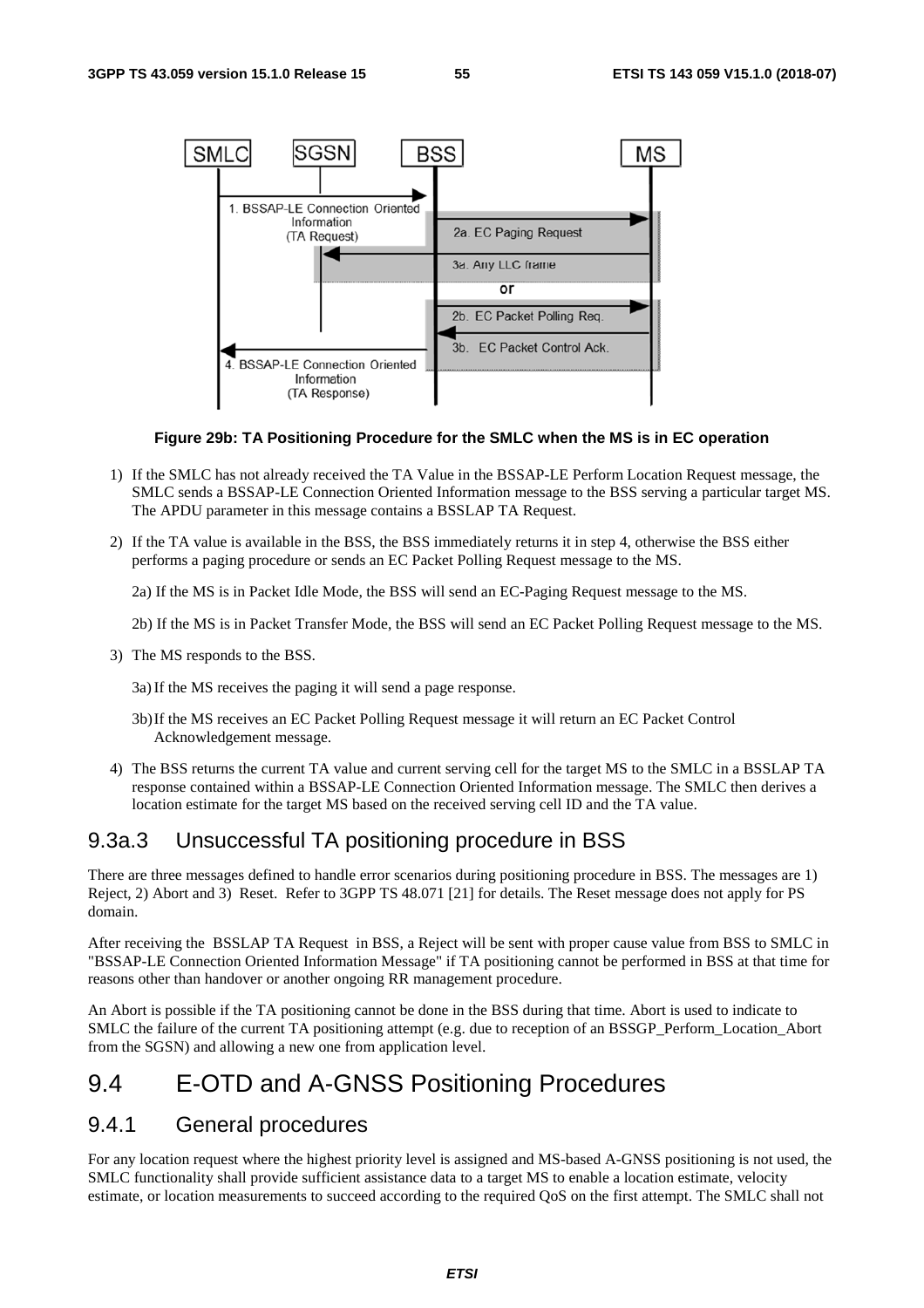assume in this case that the target MS already possesses assistance data. For a lower priority location request or when MS-based A-GNSS positioning is used, the SMLC may reduce the assistance data provided to a target MS on the first location attempt.

In the high priority case with MS-assisted GNSS for the first positioning attempt, acquisition assistance data shall be included in the RRLP measure position request message.

## 9.4.2 Positioning Request

This signaling flow is generic for all MS based or assisted location methods (MS Based E-OTD, MS Assisted E-OTD, MS Based A-GNSS, and MS Assisted A-GNSS). The signaling flow below applies to integrated and standalone SMLCs in a circuit switched network.

If the SMLC desires to avoid lower layer (e.g. BSSAP-LE) segmentation, see clause 6.1.2, and transfer the LCS assistance data more reliably, this procedure may be preceded by an "Assistance Data Delivery" procedure. Note, that part of the entire set of assistance data may be included in the RRLP Measure Position Request even when the message is preceded by an "Assistance Data Delivery" procedure.

If the MS has indicated support for providing MS positioning capabilities using RRLP in the MS Classmark 3 IE for GSM (see 3GPP TS 24.008), in the PS LCS Capability IE for GERAN Gb mode (see 3GPP TS 24.008), or in the MS Positioning Capability IE for GERAN Iu mode, this procedure may be preceded by a "Positioning Capability Transfer" procedure.



**Figure 30: E-OTD or A-GNSS Position Request Flow** 

- 1) The SMLC may precede the RRLP MEASURE POSITION REQUEST or Assistance Data Delivery procedure with a Position Capability Transfer procedure, if the MS supports the transfer of MS positioning capabilities using RRLP.
- 2) The SMLC may precede the RRLP MEASURE POSITION REQUEST with an optional Assistance Data Delivery procedure.
- 3) The SMLC determines possible assistance data and sends RRLP MEASURE POSITION REQUEST to the BSC.
- 4) The BSC forwards the positioning request including the QoS and any assistance data to the MS in a RRLP MEASURE POSITION REQUEST.
- 5) The MS performs the requested E-OTD or GNSS measurements, if needed assistance data is available in the MS. If the MS is able to calculate its own location and this is required and needed assistance data is available in MS, the MS computes a location estimate based on E-OTD or GNSS measurements. In case of E-OTD, any data necessary to perform these operations will either be provided in the RRLP MEASURE POSITION REQUEST or available from broadcast sources. In case of A-GNSS (both MS based and MS assisted) and first positioning attempt, a minimum set of A-GNSS assistance data will be either provided in the RRLP MEASURE POSITION REQUEST or available from broadcast sources. For further positioning attempt (failure in first attempt due to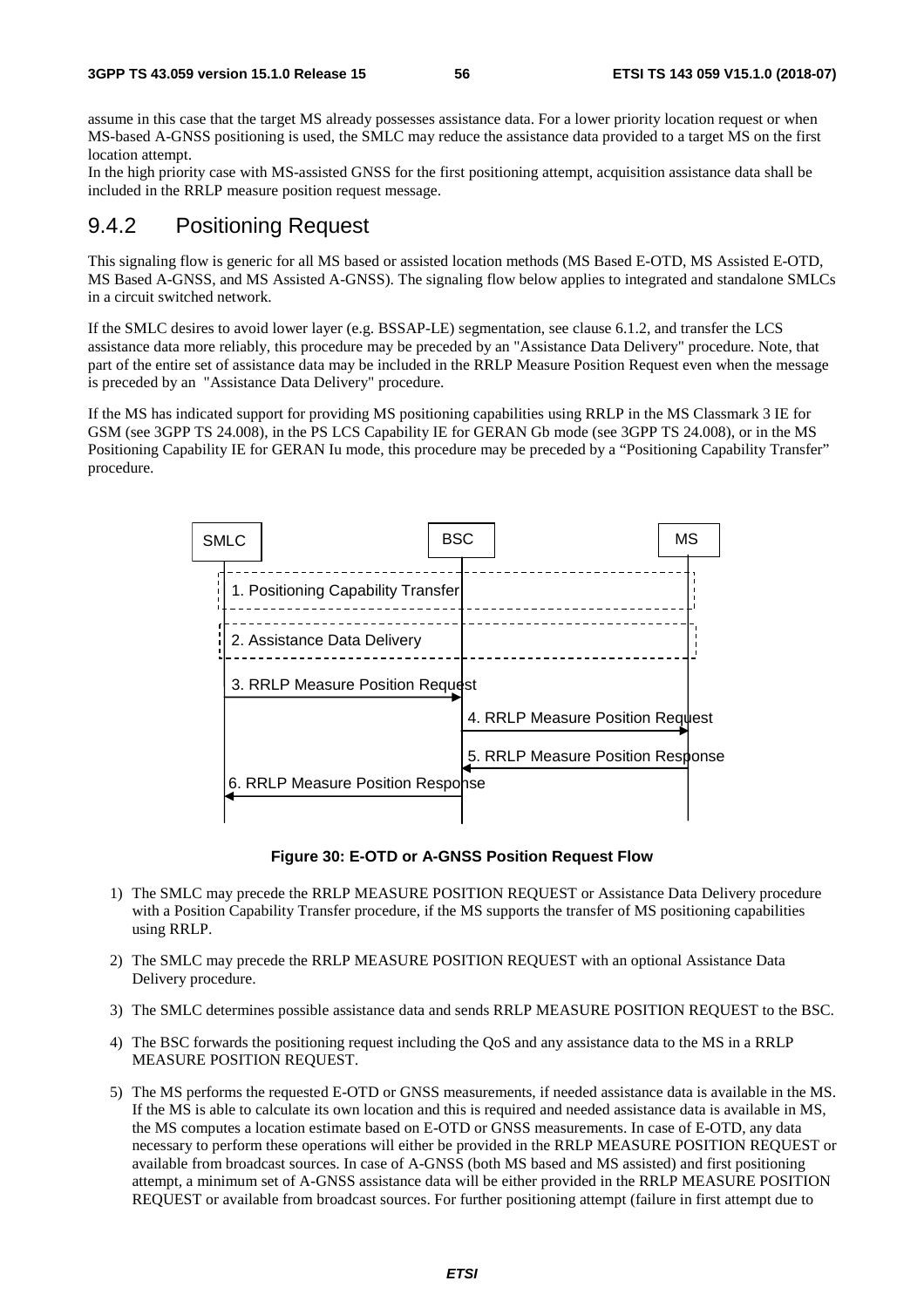missing assistance data), sufficient A-GNSS assistance data, possibly excluding the assistance data sent in the first attempt, will be provided in the RRLP MEASURE POSITION REQUEST and possibly preceding RRLP ASSISTANCE DATA messages. The resulting E-OTD or GNSS measurements or E-OTD or GNSS location estimate (with optional velocity estimate) are returned to the BSC in a RRLP MEASURE POSITION RESPONSE. If the MS was unable to perform the necessary measurements, or compute a location, a failure indication identifying the reason for failure (e.g. missing assistance data) is returned instead. In case of A-GNSS, if the MS was unable to compute a location, the GNSS measurements are also optionally returned if allowed by the network. If the RRLP message is larger than the RRLP maximum PDU size, several RRLP MEASURE POSITION RESPONSE messages are sent (i.e. the RRLP pseudo-segmentation is used).

6) BSC forwards the RRLP MEASURE POSITION response to SMLC.

## 9.4.3 Assistance Data Delivery

This signalling flow is generic for MS Based and MS Assisted E-OTD, and MS Based or MS Assisted A-GNSS in a circuit switched network.

If the SMLC desires to avoid lower layer (e.g. BSSAP-LE) segmentation and transfer the LCS assistance data more reliably, the sequence 1-4 illustrated in the figure below may be repeated several times to deliver more assistance data than can be sent by one RRLP Assistance Data Delivery message. In this case, each individual message is independent such that the data received in one message is stored in the MS independently of the other RRLP Assistance Data messages (i.e. an error of delivery of one message does not require a retransmission of all the RRLP Assistance Data messages). The SMLC shall indicate in the RRLP ASSISTANCE DATA message if more RRLP ASSISTANCE DATA messages will be used after the current one in order to deliver the entire set of assistance data. Data that is specific to the current cell should be sent in the last message this is recommended so that assistance data for the correct cell is available to the MS after a handover.



#### **Figure 31: E-OTD or A-GNSS Assistance Data Delivery Flow**

- 1) The SMLC determines assistance data and sends it in the RRLP ASSISTANCE DATA message to the BSC.
- 2) The BSC forwards the assistance data to the MS in a RRLP ASSISTANCE DATA message.
- 3) The MS acknowledges the reception of complete assistance data to the BSC with a RRLP ASSISTANCE DATA Ack.
- 4) The BSC forwards the RRLP ASSISTANCE DATA Ack message to the SMLC.

### 9.4.3a Positioning Capability Transfer

The purpose of this procedure is to enable the SMLC to obtain the positioning capabilities of the MS, the types of assistance supported and the types of assistance data that may be needed from the SMLC. MS support for this procedure can be indicated to the SMLC using the MS Classmark 3 IE for GSM (see 3GPP TS 24.008), the PS LCS Capability IE for GERAN Gb mode (see 3GPP TS 24.008) and the MS Positioning Capability IE for GERAN Iu mode.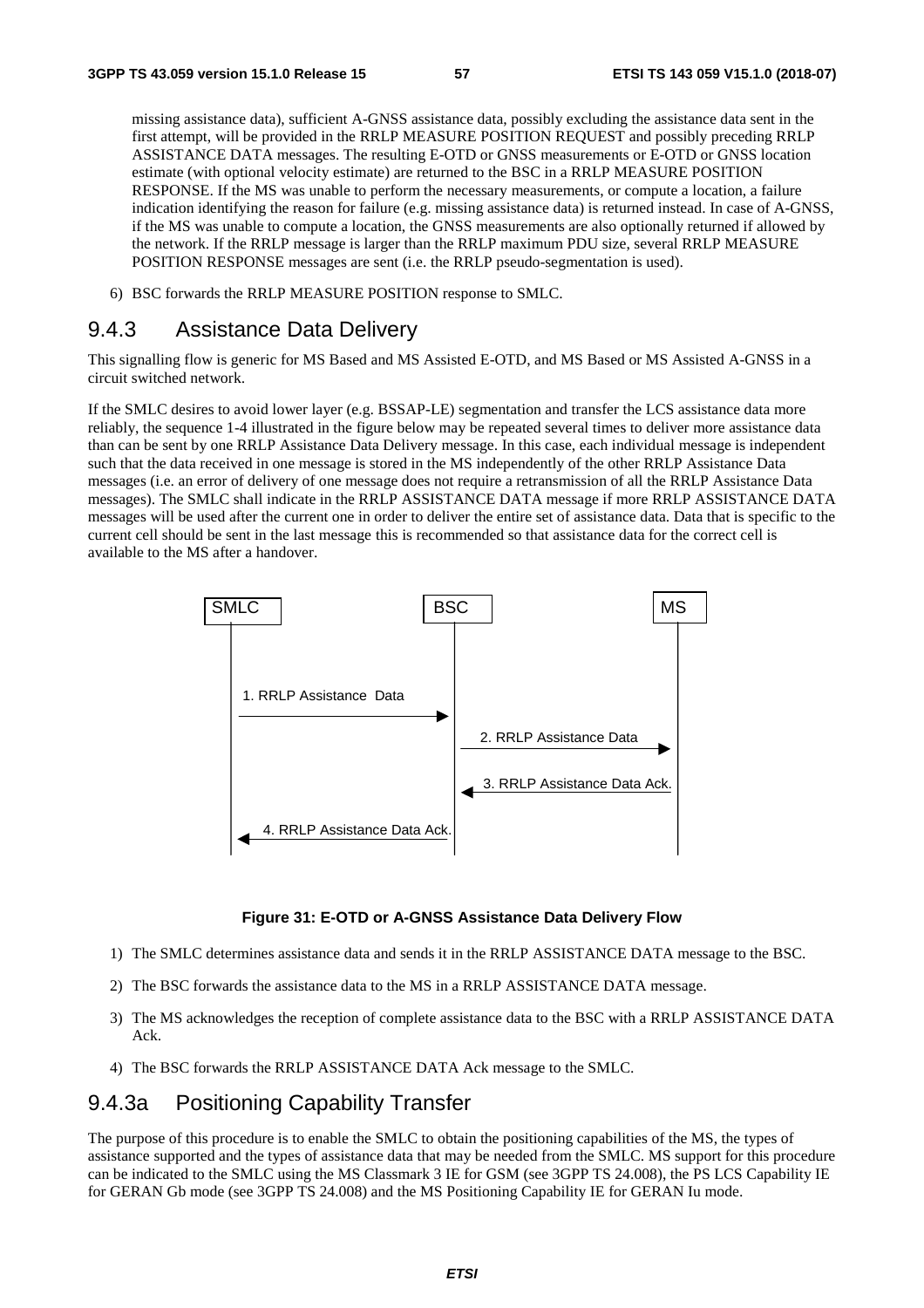

**Figure 31a: RRLP Position Capability Transfer Flow** 

- 1) The SMLC determines that the target MS supports MS Positioning Capability Transfer using RRLP and sends a Positioning Capability Request message to the BSC.
- 2) The BSC forwards the Positioning Capability Request message to the MS.
- 3) The MS sends the Positioning Capability Response message to the BSC. The response message shall include the positioning capabilities of the MS and the types of supported assistance data (if applicable). The message may include the types of assistance needed by the MS to obtain a location estimate or positioning measurements.
- 4) The BSC forwards the Positioning Capability Response message to the SMLC.

## 9.4.4 Error Handling for E-OTD and A-GNSS in CS Domain

This clause describes error handling for positioning and transfer of assistance data for E-OTD and A-GNSS. For a description of error handling involving segmentation, and more details on usage of a BSSLAP Abort, Reject and Reset refer to clause 8.5 Exception Procedures.

- Case 1: When the RRLP request comes to BSC for E-OTD and A-GNSS, The BSC will send a BSSLAP reject message to SMLC if the request cannot be supported in the BSC for reasons other than an ongoing intra BSC or inter BSC handover or other ongoing RR management procedure. For an ongoing intra BSC HO or other RR management procedure, the BSC shall return a BSSLAP Reset when the handover or RR management procedure is complete. The SMLC may then start the RRLP request (if there is time) again. For ongoing inter-BSC HO, the BSC shall return a BSSLAP Abort. The location service request may then restart from the LCS Client, VMSC or SGSN.
- Case 2: When the RRLP request comes to BSC from SMLC, BSC sends the "RRLP request" to the MS if there is no ongoing HO or other RR management procedure at that point. If an intra-BSC HO or other RR management procedure is initiated in BSC, the BSC sends the HO or other RR management command to MS. A timer will then be started in BSC, the duration of which is network dependent, but typically 6 (six) seconds. Upon receiving the HO of other RR management command, the MS will stop the location procedure and start on handover or other RR management procedure, since this has higher priority than location. The MS will then send the HO complete or other RR management response message to BSC. When this message is received before the expiration of BSC timer, a BSSLAP Reset message will be sent to SMLC from BSC. The Reset will tell SMLC to start another location service request if there is enough time.
- Case 3: During intra-BSC HO or other intra-BSC RR management procedure, if a HO complete or RR management procedure completion was not received in BSC and the corresponding timer expired. In this case a reset or abort message will be sent to SMLC indicating MS timeout. The location service may then restart from either the SMLC if a reset was sent or from the LCS Client, VMSC or SGSN if an abort was sent.
- Case 4: If an inter-BSC handover is needed during a location procedure or if the BSC times out on an RRLP response from the target MS, the BSC shall send a BSSLAP Abort to the SMLC. The location service attempt may then be restarted from the LCS Client, VMSC, or SGSN.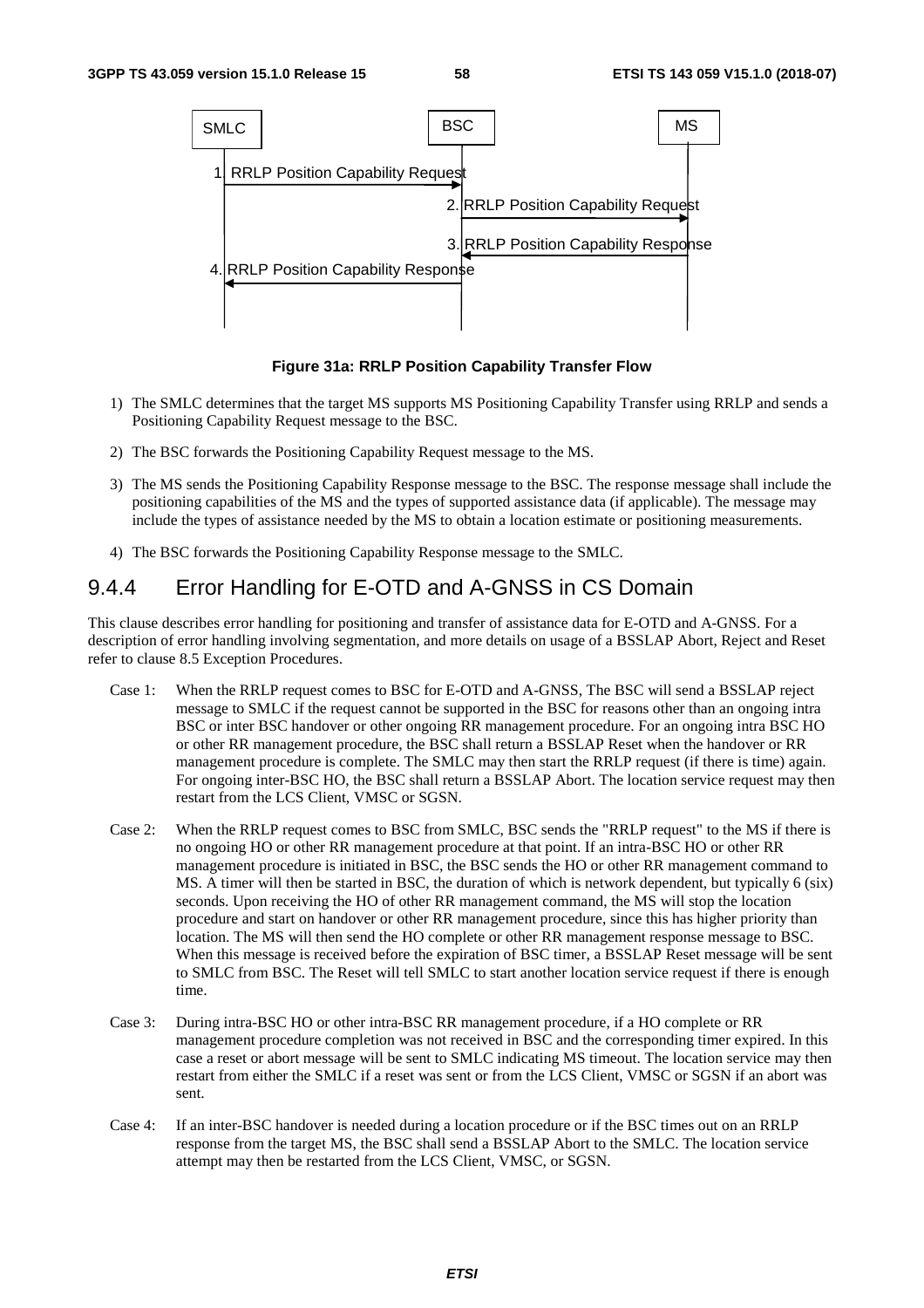

## 9.4.5 Error Handling for the SMLC in CS Domain

**Figure 32: Error Handling for the SMLC in the CS Domain** 

## 9.4.5a Error Handling for E-OTD and A-GNSS in PS Domain

- Case 1: When the RRLP request comes to BSS for E-OTD and A-GNSS, the BSS will send a BSSLAP reject message to SMLC if the request cannot be supported in the BSS.
- Case 2: When the RRLP request comes to BSS from SMLC, BSS sends the "RRLP request" to the MS via the SGSN and starts position supervision timer. After this, if the BSS determines that the current location procedure cannot be continued, the BSS sends an abort message to the SMLC. Notice that an MS reselection to a new cell is not a reason for the BSS to abort the procedure.
- Case 3: If the position supervision timer times out in BSS before the RRLP response from the target MS is received, the BSS shall send a BSSLAP Abort to the SMLC. The location service attempt may then be restarted from the LCS Client, VMSC, or SGSN.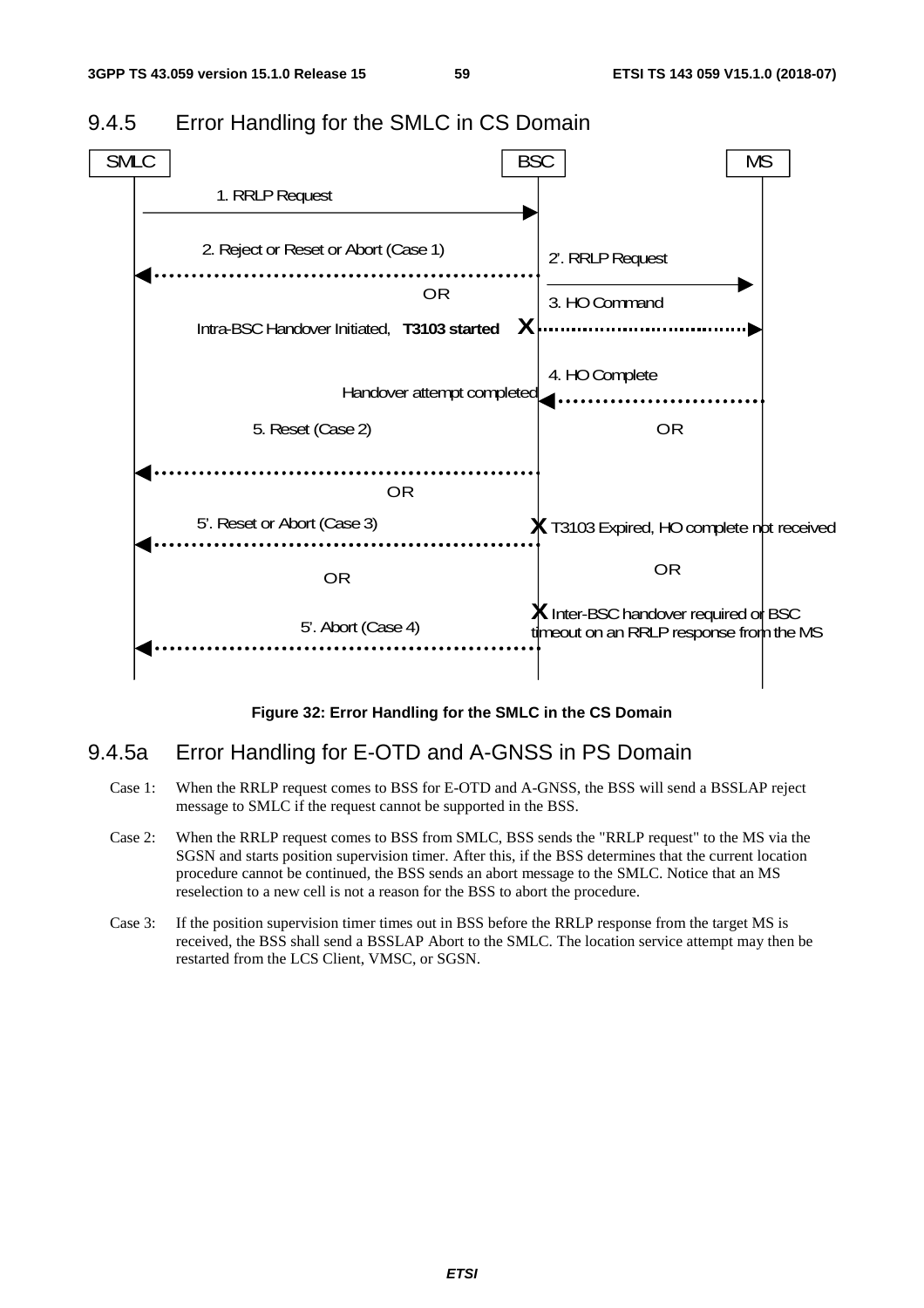

**Figure 32a: Error Handling for the SMLC in PS domain** 

## 9.4.6 Broadcast of Assistance Data

In MS Based E-OTD, MS Based GPS and MS Assisted A-GNSS systems, there may be a need for assistance data to be broadcast to the MS. The assistance data to be broadcast for MS Based E-OTD contains the Real Time Difference (RTD) values (in case of a non-synchronised network) and Base Transceiver Station (BTS) coordinates. In addition, the broadcast data contains other information simplifying the E-OTD measurements. The broadcast of A-GNSS assistance data may make available the same information as in A-GNSS point-to-point signalling. It improves the location accuracy for MS Based implementations, increases the sensitivity, enables LMU-independent time dissemination and assists the acquisition of satellite signals for both MS Based and MS Assisted implementations.

The CS mechanism (Cell Broadcast on CBCH) is used for broadcast of assistance data for all MSs, irrespective of which domain (CS or PS) they are located in. Notice that it may take longer for an MS in the PS domain compared to the CS domain to read all the broadcast data. This is because the PBCCH is not co-ordinated with the CBCH and therefore, the MS may have to skip reading a CBCH slot in order to listen for a potential paging message.

The E-OTD assistance data to be broadcast is in compressed format where the redundant information is not included. The MS is capable to reconstruct the E-OTD assistance data using the message header information. The length of the message is depending on how many neighbours are included in the E-OTD assistance data as well as whether the redundant information can be removed from the message. The typical size of one broadcast message will be less than 82 octets. Part of the broadcast message (serving and neighbour base station coordinates) may be ciphered.

The contents of the broadcast message for the E-OTD and A-GNSS assistance data is described in 3GPP TS 44.035 [16]. The support for these broadcast messages is optional for network and MS.

The broadcast channel which is used to broadcast the E-OTD and A-GNSS assistance data make use of the existing basic or extended CBCH and SMSCB DRX service. The LCS broadcast messages need to be either scheduled, or prioritised over other broadcast messages to avoid any delay.

### 9.4.6.1 Point-To-Multipoint Assistance Data Broadcast Flow

This signalling flow is generic for MS Based E-OTD, MS Based A-GNSS and MS Assisted A-GNSS methods. The E-OTD/A-GNSS Assistance Data Broadcast Message is created in SMLC and the whole message including the ciphered parts and parameters to control the transfer are transferred with below flow from SMLC to MS. SMSCB DRX service is used for LCS assistance data broadcast. Prior receiving the first schedule message MS should read first block of each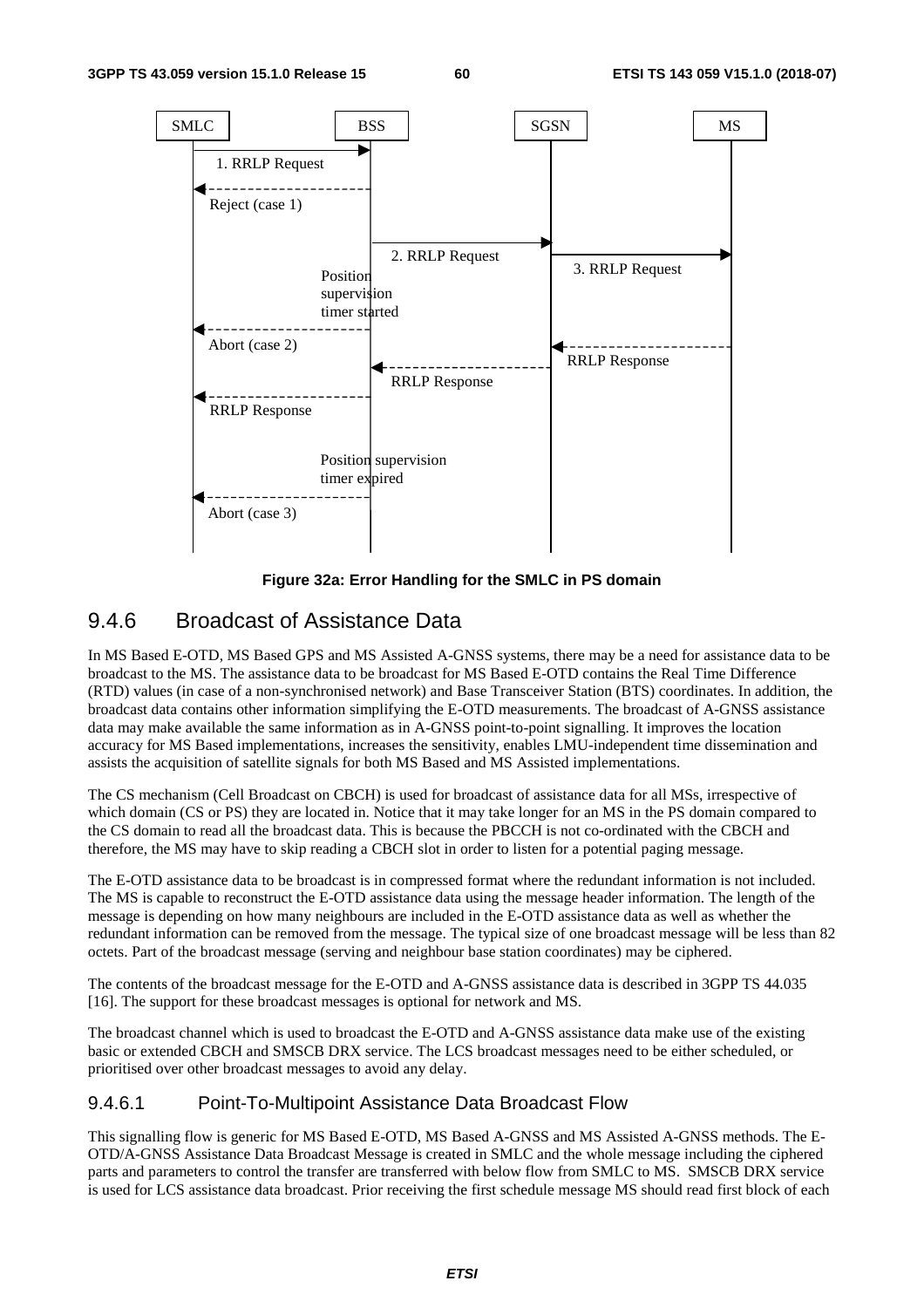message lot to be able to receive the LCS Broadcast Data or the schedule message. After receiving the schedule message MS should receive the LCS Broadcast Data messages according the schedule information.



### **Figure 33: E-OTD/A-GNSS Broadcast Data Flow**

- 1) SMLC sends the complete broadcast message to CBC with LCS Broadcast Data message. This LCS Broadcast Data message contains the data to be broadcasted as well as parameters that indicate to which BTS the broadcast message is targeted and what time the broadcast should happen. LCS Broadcast Data (data & parameters) message may also contain the SMSCB scheduling information which can be utilised for the SMSCB DRX feature specified in 3GPP TS 44.012 [13] specification. SMSCB DRX operation is required in order that MS performance can be optimised.
- 2) CBC starts message transfer to BSC and BTS according to 3GPP TS 23.041 [6].
- 3) LCS Broadcast Data Response message from CBC to SMLC is used to indicate that the LCS Broadcast Data has been delivery request has been fulfilled. This message is not mandatory
- 4) BTS starts the message transfer to MS according to 3GPP TS 23.041 [6].

Implementations that have SMLC and/or CBC integrated into BSC may use other message signalling.

### 9.4.6.2 Ciphering

In order for the operators to control the access to the assistance data, parts of the broadcast data may be ciphered. Ciphering is done with a specific key delivered by the network for this purpose. The deciphering keys may be requested by the MS as described in 3GPP TS 23.271 [7]. The LCS Broadcast Data, when ciphered, will be partially ciphered according to the LCS broadcast message definitions specified in 3GPP TS 44.035 [16]. The parts that will be ciphered in E-OTD LCS Broadcast Data message are neighbour RTD values, serving and neighbour BTS coordinates. For A-GNSS, all assistance data may be ciphered, The MS is capable to decipher the broadcast message (ciphered parts) using the cipher key (56 bits) delivered from the Core Network to MS and using the Ciphering Serial Number (16 bits) included in the broadcast message.

### 9.4.6.2.1 Algorithm

The algorithm used for ciphering is the standard 56-bit DES algorithm. The deciphering of broadcast messages is done in the MS. SMLC ciphers the LCS Broadcast Data message (part of message is ciphered) using the deciphering keys (56 bits) and Ciphering Serial Number (16 bits) included in broadcast message using 56-bit DES algorithm.

The ciphered part is variable length with one bit resolution. From LCS Broadcast Data message header MS can compute what part of message is ciphered.

Inputs to the 56-bit DES algorithm are the following:

- 56-bit key K (deciphering key);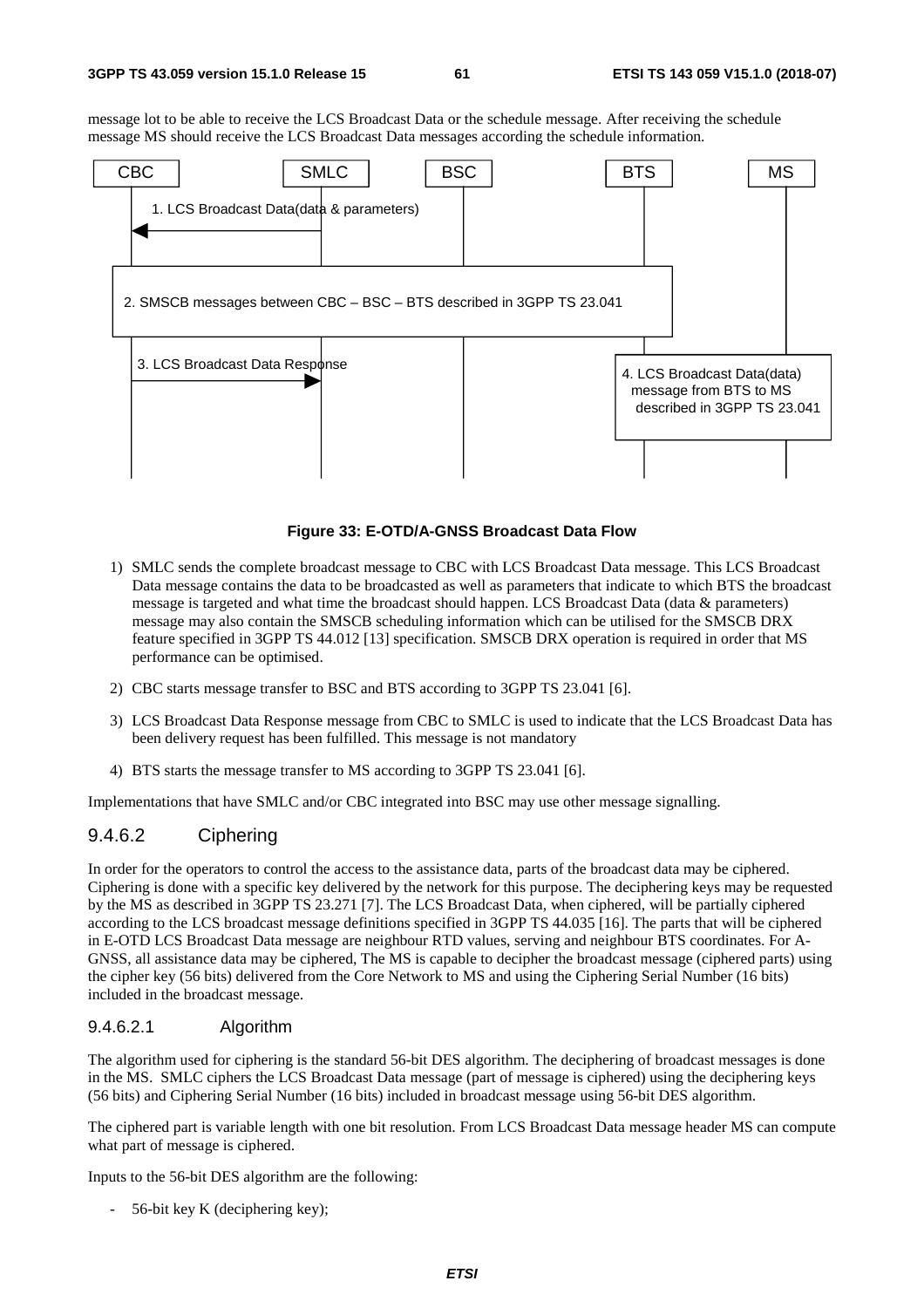- 16-bit Ciphering Serial Number from broadcast message which is denoted here by IV (initialisation vector);
- plaintext bits (the ciphered part of broadcast message).

Encryption is done by producing a mask bit stream which is then added bit-by-bit to the plaintext data (XOR-operation) to obtain the cipher text data. First IV is concatenated with 0-bits in order to achieve a 64-bit block I1. This block is then encrypted by the DES algorithm using the key K. Output is a 64-bit block I2. This constitutes the first 64 bits of the mask bit stream. If the message is longer than 64 bits, then more bits are needed. Those are produced by encrypting  $I_2$ again by the DES algorithm using the key K. Output is a 64-bit block  $I_3$ . This constitutes the next 64 bits of the mask bit stream. This iteration is continued until enough bits are produced. The unnecessary bits from the last  $64$ -bit block  $I_i$  are discarded. Below figure describes the first two mask bit generations and the two ciphered 64-bit blocks.



**Figure 34 : Ciphering Algorithm** 

Decryption is done similarly. The same mask bit stream is produced. This time the mask stream bits are added bit-by-bit (XORed) to the ciphertext data bits. The result will be the plain text data.

### 9.4.6.3 Deciphering key control and delivery to MS

The deciphering keys are needed in MS if the LCS Broadcast Data (ciphered parts) is ciphered. The deciphering keys' control system contains two keys (the Current Deciphering Key and the Next Deciphering Key) and the Ciphering Key Flag (indicating the current Ciphering Key Flag state in the location area in the time that the deciphering key set is delivered from SMLC to MS). Two Deciphering Keys are needed in order to overcome the problem of unsynchronised nature of the periodic location updates that MSs make in the location area. The SMLC controls the keys and there are following requirements related to the deciphering keys:

- Deciphering Key Set (Current and Next Deciphering Key, Ciphering Key Flag) are always location area specific.
- One SMLC controls the deciphering key set changes inside the location area and in case several SMLCs in the location area then one coordinating SMLC for the deciphering key set control must be nominated. The SMLC configuration is done with O&M procedures.
- The coordinating SMLC delivers the new deciphering key set to the other SMLCs with SMLCPP protocol when the deciphering key set changes. The Ciphering Key Flag in the LCS Broadcast Data message is changed only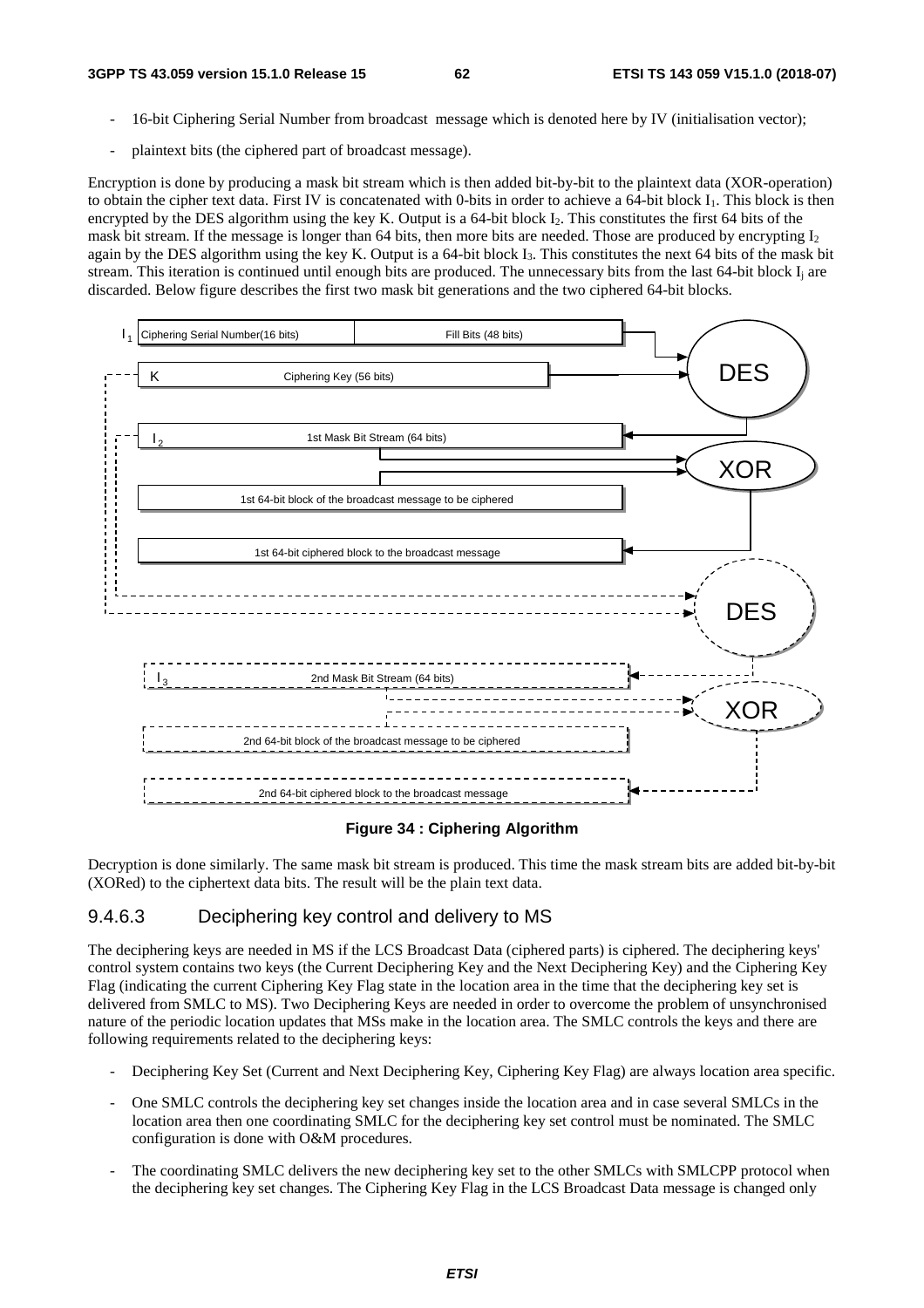when the coordinating SMLC changes the deciphering key set and delivers the new set to other SMLCs in the same location area.

The SMLCs upon receiving the new deciphering key set, start using immediately the new set in the LCS Broadcast Data message. The coordinating SMLC also starts using the new set same time.

The deciphering key set changes always following way when the new set is generated:

- The Next Deciphering Key comes to the Current Deciphering Key in the new set.
- One new key is taken into use and named as the Next Deciphering Key.
- The Ciphering Key Flag changes the state.

The Ciphering Key Flag controls the MS key usage (Current/Next Deciphering Key) as follows:

- After receiving the new deciphering key set, MS starts using the new set immediately.
- The Ciphering Key Flag in the LCS Broadcast Data message and the one received returned to the MS should have same polarity. This means that MS starts using the Current Deciphering Key immediately.
- When the Ciphering Key Flag state changes in the LCS Broadcast Data message then MS starts to use the Next Deciphering Key for deciphering the broadcast message. The Next Deciphering Key becomes now the Current Deciphering Key in MS.

Figure 35 describes the deciphering key delivery mechanism.





- First the key A is the Current Deciphering Key and key B is the Next Deciphering Key.
- When the SMLC changes to use the key B (Next Deciphering Key) then the Deciphering Key Flag state is changed in the LCS Broadcast Data message. At this point the coordinating SMLC delivers the new deciphering key set to other SMLCs in the same location area as well as to MS when MS is requesting the keys during the location update (IMSI Attach, Normal or Periodic Location Update).
- The new deciphering key set contains now key B as the Current Deciphering Key, key C as new Next Deciphering Key and the Ciphering Key Flag currently in use in that location area.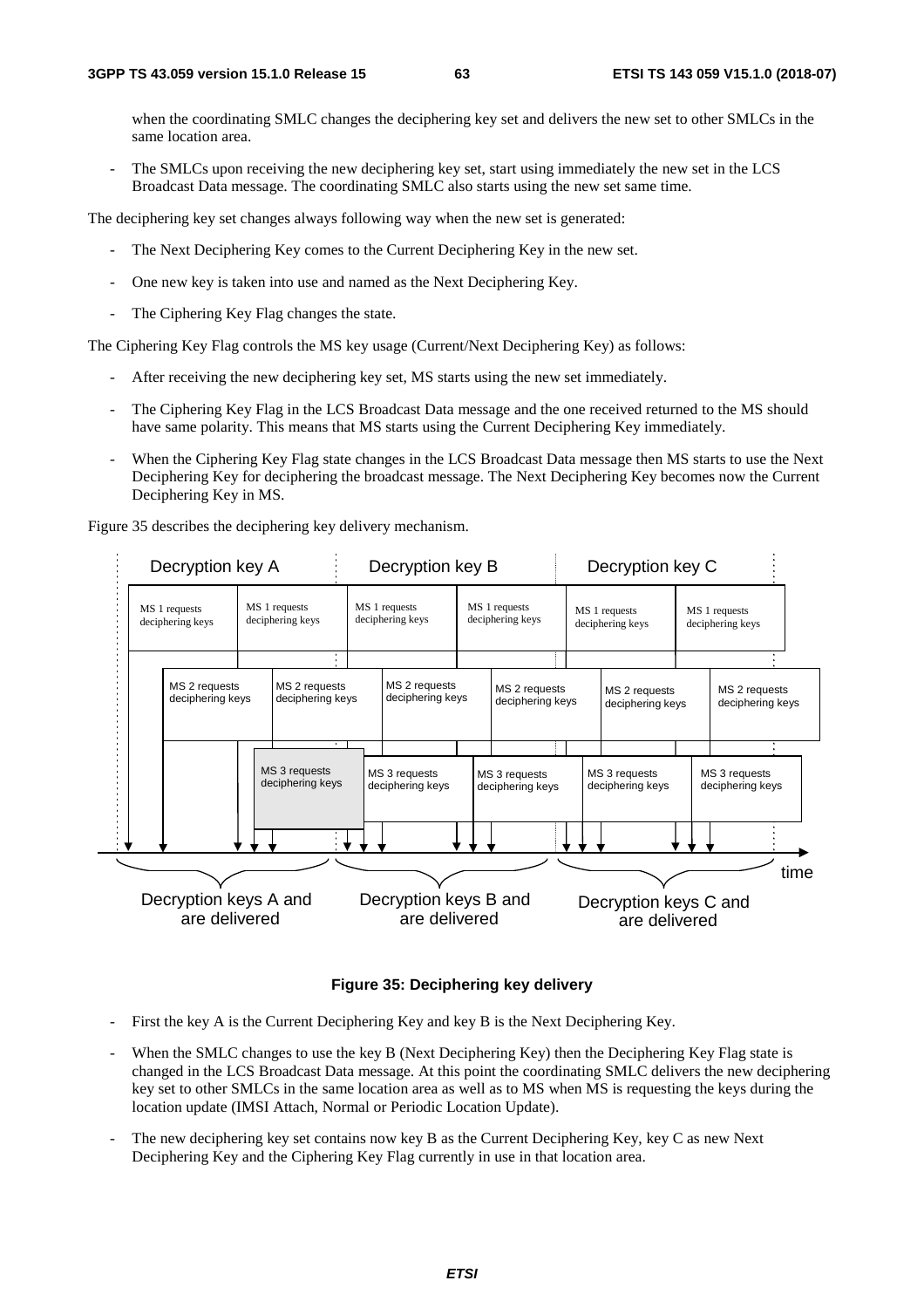- When the SMLC changes to use the key C (Next Deciphering Key) then the Ciphering Key Flag state is changed in the LCS Broadcast Data message. At this point the coordinating SMLC delivers the new deciphering key set to other SMLCs in same location area as well as to MS when MS is requesting the new set during the location update (IMSI Attach, Normal or Periodic Location Update).
- The new deciphering key set contains now key C as the Current Deciphering Key, key D as new Next Deciphering Key and the Ciphering Key Flag currently in use in that location area.

The process continues as above when the keys are changed. The lifetime of one key (Current/Next Ciphering Key) is minimum one periodic location update period used in the location area.

# 9.5 U-TDOA Positioning Procedures

## 9.5.0 General

Following the receipt of a location request message from the BSC, the U-TDOA capable SMLC interrogates the BSS for the RF channel information associated with the MS to be located. The SMLC uses this information to task the LMUs at the serving and surrounding cells. The LMUs are tasked to measure the identified RF channel(s) and thus provide a time reference from different LMUs. The time-of-arrival information from the tasked LMUs is returned to the SMLC where the MS location is calculated.

## 9.5.1 U-TDOA Positioning in CS Domain for A/Gb-mode

### 9.5.1.1 General Procedures

The U-TDOA location method uses the uplink energy transmitted by an MS to make a location determination. If the MS was in the dedicated mode, carrying subscriber traffic prior to the beginning of the location process, the energy associated with this subscriber traffic can be used to locate the MS. If the MS was placed in the dedicated mode by the MSC specifically for location determination purposes, either the SDCCH or TCH can be used for U-TDOA location purposes.

### 9.5.1.2 CS U-TDOA Messages and Procedures on the Lb Interface

The following section describes the positioning procedure for CS U-TDOA location determination on the Lb interface.



### **Figure 36: CS U-TDOA Positioning Procedure**

1. The SMLC sends a BSSMAP-LE Connection Oriented Information message to the BSC that contains the embedded BSSLAP U-TDOA Request message. The U-TDOA Request message may contain the delta timer value. The BSC starts the delta timer, received or internal, immediately after sending the U-TDOA Response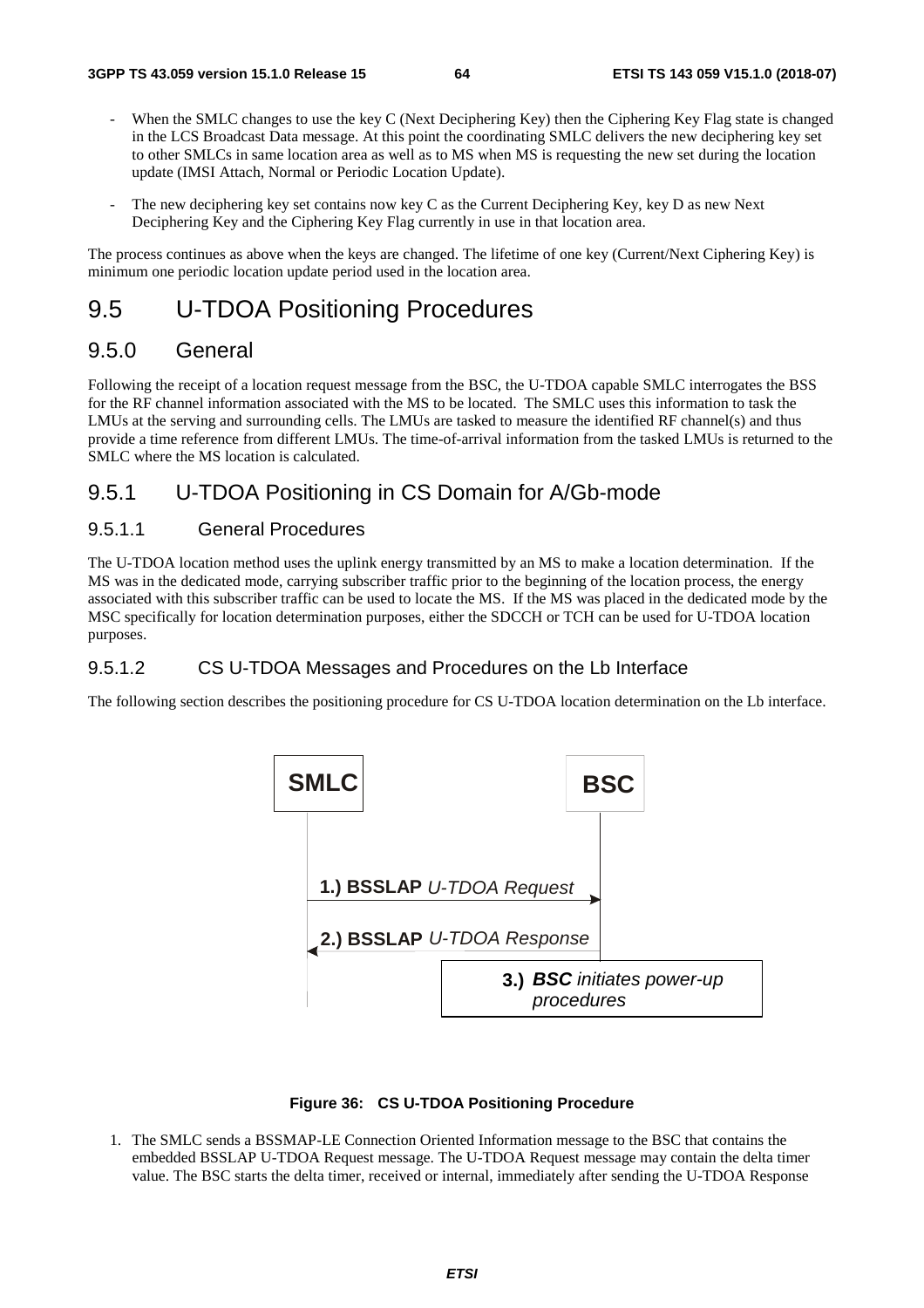message to the SMLC. The purpose of this timer is to define the maximum time during which the BSC supervises the location request.

- 2. The BSC sends a BSSMAP-LE Connection Oriented Information message to the SMLC that contains the embedded BSSLAP U-TDOA Response message. The U-TDOA Response message contains the physical channel information (frequencies, hopping sequence, channel type, time slot, sub-channel number, etc.), the intended Power-Up Starting Time (if the power-up procedure for U-TDOA is supported), the MS power, the cell identifier, and the TA. If frequency hopping is used, the U-TDOA Response message also includes the frequency list. The U-TDOA Response message also contains the ciphering key (Kc) if ciphering is used on the air interface and the version of the applied A5 ciphering algorithm (A5/x). The Kc is ciphered if sent from the SMLC to any LMU. The SMLC and any LMU with which it interacts shall also be mutually authenticated. These requirements shall be met using a security mechanism meeting the capabilities of the Zb interface of NDS/IP (TS 33.210) or TLS (RFC 2246). The LMU installation shall meet the same physical security requirements as a BTS installation. For locations on channels that are not ciphered, the algorithm identifier will show the same.
- 3. If the power-up procedure for U-TDOA is supported, the BSC may use the normal power-control command to order the MS to go to the maximum power allowed by the BTS. After the MS has been at full power for a period of one second, the BSC shall return to normal power-control. During the time the MS is ordered to the maximum power, the BSC may temporarily suspend uplink DTX, if in use.

### 9.5.1.3 RR Procedure effecting the CS U-TDOA channel description

The location determination process is not an instantaneous event and it can take a few seconds to collect and calculate location determination related data. If changes happen to the last reported channel description and the location determination is not complete, an updated channel description needs to be sent to the SMLC.

The BSC considers the location determinations complete if; it receives a BSSAP-LE Perform Location response message; or the delta timer expires; or it receives a valid BSSLAP message for a new positioning method.

The RR procedures that effect the U-TDOA channel description are listed in Table 9.5.1. The "Treatment" column lists the appropriate BSSLAP message to be sent by the BSC to the SMLC. The Reset message is defined in 3GPP TS 48.071 and shall contain the updated channel description. After sending the Reset message the BSC shall restart the delta timer and continue supervision of the location request.

| RR Procedure in Dedicated Mode                        | Treatment | Comments                                                                                                                                              |
|-------------------------------------------------------|-----------|-------------------------------------------------------------------------------------------------------------------------------------------------------|
| Channel assignment procedure.                         | Reset     |                                                                                                                                                       |
| Handover procedures (intra-BSS).                      | Reset     | For successful intra-BSS handover.                                                                                                                    |
| Frequency redefinition procedure.                     | Reset     | Only meaningful in the case of frequency hopping.                                                                                                     |
| Packet request procedure while in<br>dedicated mode.  | Reset     | For DTM, when an existing CS connection is<br>modified as PS resources are added in order to<br>comply with MS frequency/time domain<br>restrictions. |
| Packet downlink assignment while<br>in dedicated mode | Reset     | For DTM, when an existing CS connection is<br>modified as PS resources are added in order to<br>comply with MS frequency/time domain<br>restrictions. |
| Channel mode modify                                   | Reset     |                                                                                                                                                       |

#### **Table 9.5.1: RR Procedures affecting the CS U-TDOA channel description**

If the BSC receives the BSSLAP U-TDOA Request message during one of the identified RR procedures in Table 9.5.1, it will complete the ongoing RR procedure and then respond with the BSSLAP U-TDOA Response message.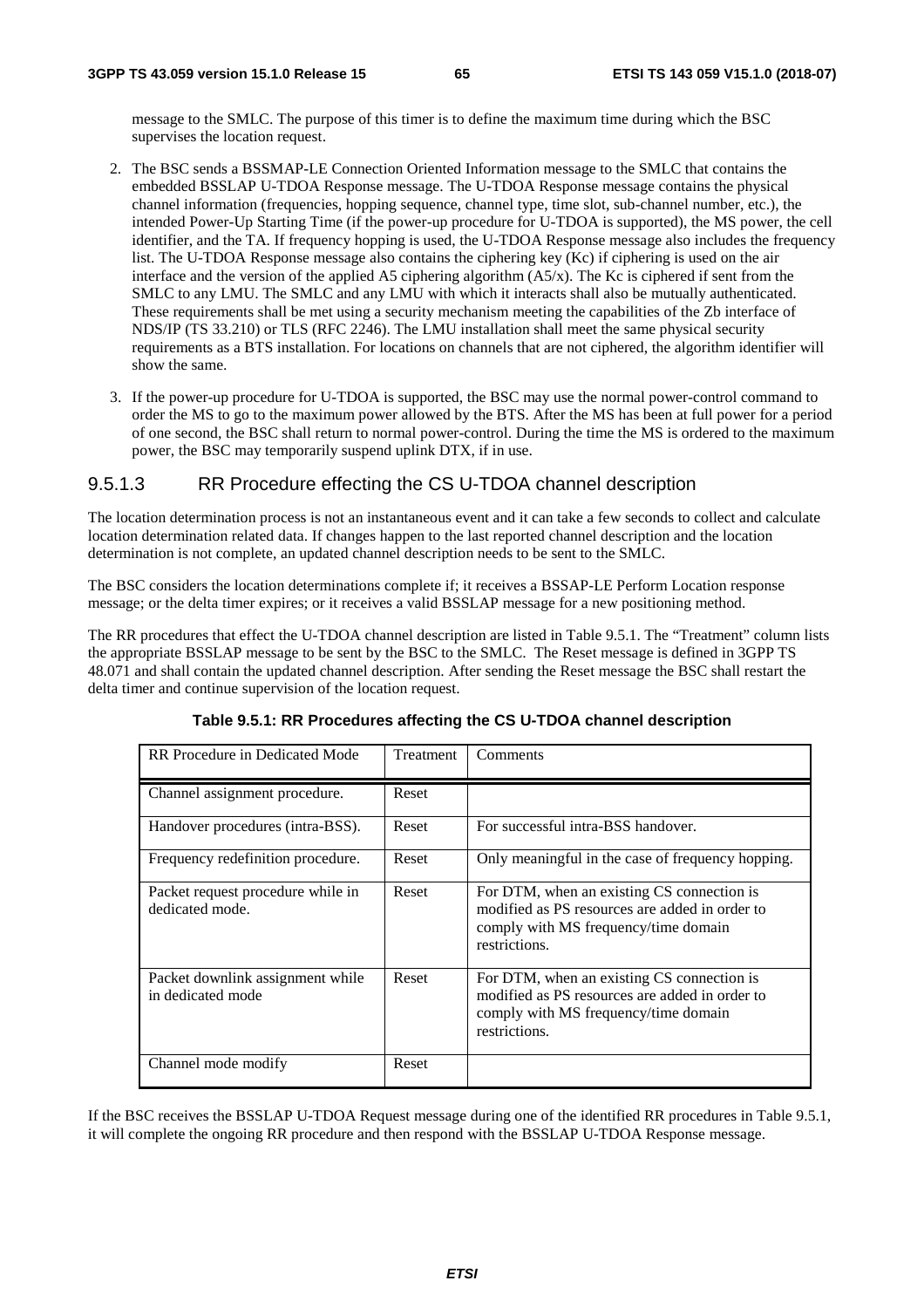## 9.5.1.4 BSC Error Handling during CS U-TDOA Positioning Procedure

There are three (3) BSSLAP messages defined to handle error scenarios that occur during the U-TDOA location process: Reset, Reject and Abort. Please refer to 3GPP TS 48.071 for the messages' details. The BSSLAP Reset message is used to update the U-TDOA channel description as outlined in 9.5.1.3.

In Table 9.5.2, all identified RR procedures are listed that result in the BSSLAP Abort message to be sent from the BSC to the SMLC. The Abort message is only sent if the U-TDOA location determination is not complete. The BSC considers the location determinations complete if; it receives a BSSAP-LE Perform Location response message; or the delta timer expires; or it receives a valid BSSLAP message for a new positioning method.

| RR Procedure in Dedicated Mode   | Treatment |
|----------------------------------|-----------|
| Handover procedure (inter-BSS).  | Abort     |
| Handover to UTRAN procedure.     | Abort     |
| Handover to CDMA2000 procedure.  | Abort     |
| RR connection release procedure. | Abort     |

**Table 9.5.2: RR Procedures resulting in BSC Error Handling** 

If the BSC receives the BSSLAP U-TDOA Request message during one of the identified RR procedures in Table 9.5.2, it will respond with the BSSLAP Abort message.

If the BSC is unable to perform the U-TDOA positioning for other reasons than those related to the items listed in Table 9.5.1 and Table 9.5.2, it will respond to the BSSLAP U-TDOA Request message with the BSSLAP Reject message.

## 9.5.2 U-TDOA Positioning in PS Domain for A/Gb-mode

## 9.5.2.1 Introduction

The U-TDOA location method uses information transmitted by an MS to make a location determination. The initial state of the MS will be identified and will dictate the procedure to be followed in the location process. If the MS was in the packet transfer mode, sending uplink RLC/MAC blocks prior to the beginning of the location process, the energy associated with this continuing uplink data can be used to locate the MS. If the MS was previously idle in the uplink direction and placed in the active state by the SGSN specifically for U-TDOA location determination purposes, it is necessary to cause the MS to send uplink information using the Packet polling procedure (see 3GPP TS 44.060).

An uplink block of data containing the PACKET CONTROL ACKNOWLEDGEMENT message is equivalent to any other RLC/MAC block for U-TDOA location purposes; i.e. one uplink RLC/MAC block is equivalent to one execution of the Packet polling procedure. This applies only to the lowest numbered timeslot in the case of a multi-slot uplink TBF. The Polling Repetition information element in the U-TDOA Request message defines the total number of RLC/MAC uplink blocks required to achieve the desired location QoS within a recommended period of two seconds, including any PACKET CONTROL ACKNOWLEDGEMENT message received due to the execution of a Packet polling procedure.

### 9.5.2.2 General Procedures

The U-TDOA location method procedures depend on the initial condition of the MS. If the MS is initially in packet idle mode the Packet Polling method shall be applied as described in sub-clause 9.5.2.2.1. When the MS is initially in the packet transfer mode it may or may not be sending uplink data. If the MS is not sending uplink data the Packet polling procedure shall be applied. The application of the U-TDOA location method in the packet transfer mode is described in sub-clause 9.5.2.2.2.

### 9.5.2.2.1 MS in packet idle mode

For an MS that is in packet idle mode, application of the U-TDOA location method requires that a single timeslot downlink TBF be established. This downlink TBF shall be used for repeated executions of the Packet polling procedure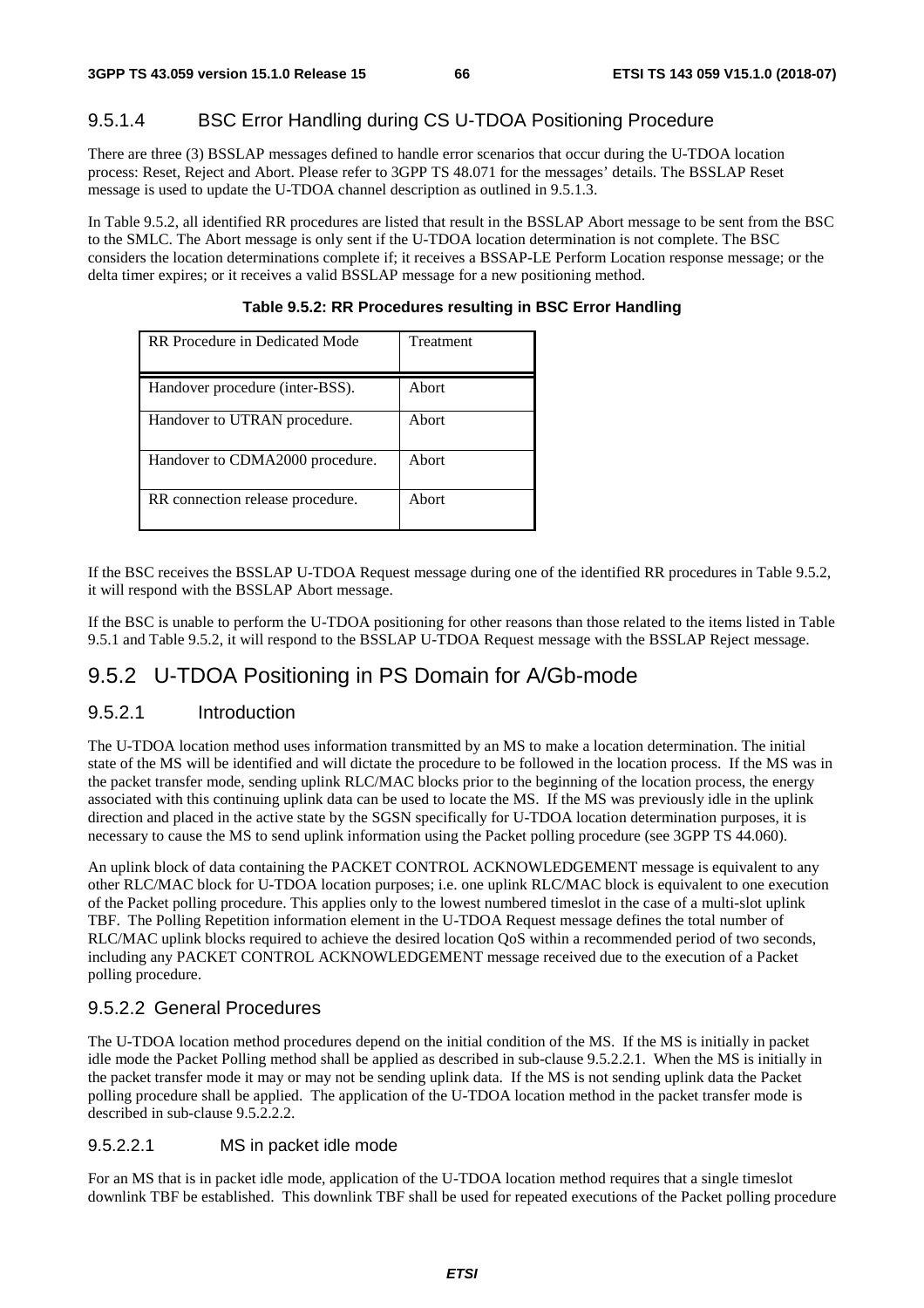in order to cause a mobile to transmit for a time sufficient to achieve the requested level of location accuracy. The number of repetitions of the Packet polling procedure required to achieve the desired level of accuracy shall be indicated in the U-TDOA REQUEST message sent from the SMLC to the BSS.

The BSS shall execute the indicated number of Packet polling procedures after an implementation dependent interval to allow assignment of the Location Measurement Units (LMU) to the indicated ARFCN and timeslot(s). The RRBP field shall be used to schedule the resulting PACKET CONTROL ACKNOWLEDGEMENT messages. The BSS must indicate a PACKET CONTROL ACKNOWLEDGEMENT response containing the TLLI by setting the TYPE OF ACK information element to RLC/MAC control block in all PACKET POLLING REQUEST messages associated with U-TDOA positioning.

If the MS is allocated an uplink TBF prior to completion of the required number of Packet polling procedures, the BSS may suspend the Packet polling procedure and send a Reset message to the SMLC containing the physical channel information for the allocated uplink TBF. Following sending of a Reset message, the BSS shall reset the Polling Repetition counter to zero and restart the U-TDOA positioning procedure after an implementation dependent interval.

The downlink TBF established for U-TDOA location purposes should be used if a single timeslot downlink TBF is required during the execution of the U-TDOA location procedure. If a multi-slot downlink TBF is required during the execution of the U-TDOA location procedure, the assignment of this TBF may be delayed until the completion of the U-TDOA location procedure, otherwise the BSS shall send a Reset message to the SMLC and reset the Polling Repetition counter as described previously.

If both an uplink TBF and a downlink TBF are required during the execution of the U-TDOA location procedure, the Packet polling procedure may be restarted and the uplink RLC/MAC blocks can be used for U-TDOA location as described subsequently.

### 9.5.2.2.2 MS in packet transfer mode

If only a downlink TBF exists it shall be used to execute the Packet polling procedure, on the lowest numbered timeslot transmitted before the last PACKET POLLING REQUEST/PACKET CONTROL ACKNOWLEDGEMENT cycle has been completed, the BSS shall not set the FBI bit in the RLC/MAC header of the last data block. The TBF shall be terminated after the last cycle of the Packet polling procedure using a PACKET TBF RELEASE message from the BSS. If the MS is allocated an uplink TBF prior to completion of the required number of Packet polling procedures, the BSS may suspend the Packet polling procedure and send a Reset message to the SMLC as described in sub-clause 9.5.2.2.1.

If only an uplink TBF exists and RLC/MAC blocks are available for transmission (on the lowest numbered timeslot for a multi-slot TBF), those blocks shall be used to locate the MS using the U-TDOA location method. If the number of uplink blocks pertaining to the uplink TBF is insufficient to satisfy the requested number of uplink data blocks within an implementation dependent period recommended to be two seconds, the Packet polling procedure shall be executed on the existing uplink TBF for the balance of the requested blocks. The lowest numbered timeslot shall be used for the Packet polling procedure if the existing uplink TBF is a multi-slot TBF. The uplink TBF shall not be terminated until the Packet polling procedures have been completed.

If both an uplink and downlink TBF exist, either TBF may be used for MS location using the U-TDOA location method as described previously. The TBF should not be terminated until the Packet polling procedures have been completed.

### 9.5.2.3 PS U-TDOA Messages and Procedures on the Lb Interface

The following section describes the positioning procedure for PS U-TDOA location determination on the Lb interface.

| <b>SMLC</b> |                            | <b>BSC</b> |
|-------------|----------------------------|------------|
|             | 1.) BSSLAP U-TDOA Request  |            |
|             | 2.) BSSLAP U-TDOA Response |            |
|             |                            |            |

**Figure 37: PS U-TDOA Positioning Procedure**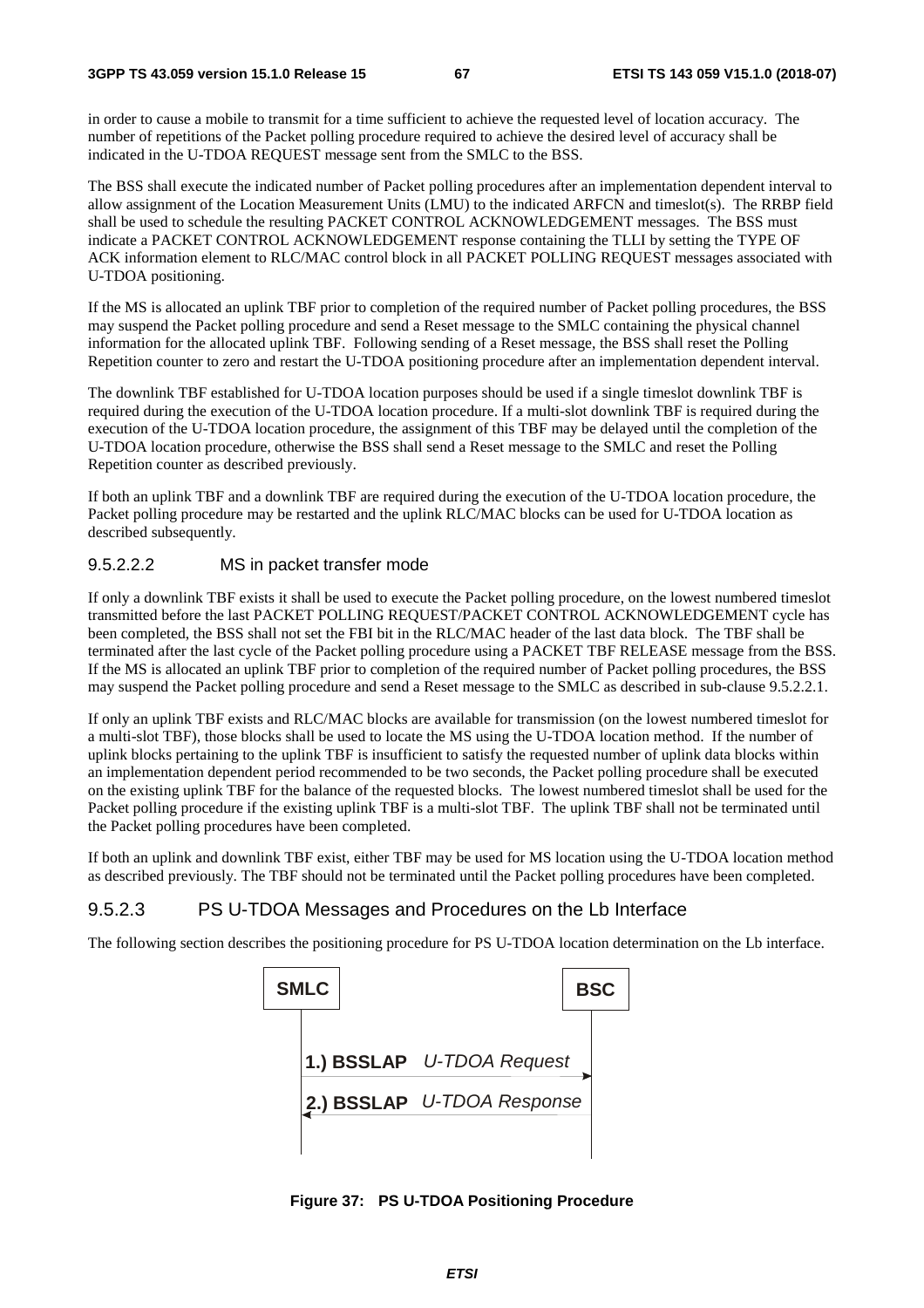- 1. The SMLC sends a BSSMAP-LE Connection Oriented Information message to the BSS that contains the embedded BSSLAP U-TDOA Request message. The U-TDOA Request message contains the required number of received uplink RLC/MAC blocks, repetitions of the RLC/MAC Packet polling request procedure or combination of both. The inclusion of this Polling Repetition information element in the U-TDOA Request message indicates that the location determination shall occur in the PS domain.
- 2. The BSS sends a BSSMAP-LE Connection Oriented Information message to the SMLC that contains the embedded BSSLAP U-TDOA Response message. The U-TDOA Response message contains; the physical channel information (frequencies, time slot, TFI, TLLI, start time, etc.); the MS power; the cell identifier; and the Timing Advance. For MS without an existing uplink or downlink TBF the BSS establishes a downlink TBF, if one does not currently exist. The BSS monitors any uplink TBF until the requested number of RLC/MAC blocks has been received, executes the specified number of Packet polling procedures on the lowest numbered timeslot in the case of a multi-slot TBF or a combination of both as described in clause 9.5.2.1. The BSS releases any downlink TBF established solely for U-TDOA location.

### 9.5.2.4 RLC/MAC Procedure affecting the PS U-TDOA TBF description

The RLC/MAC procedures that effect the U-TDOA channel description are listed in Table 9.5.3. The "Treatment" column lists the message to be sent by the BSS to the SMLC. The Reset message is defined in 3GPP TS 48.071 and shall contain the updated channel description. After sending the Reset message the BSS shall wait for an implementation dependent interval to allow reconfiguration of the LMUs, start the U-TDOA location process from the beginning and continue supervision of the location request.

| <b>RLC/MAC Procedure</b>    | Treatment | Comments                       |
|-----------------------------|-----------|--------------------------------|
| Packet Timeslot Reconfigure | Reset     |                                |
| Packet Access Reject        | Reset     | Access retry cases             |
| Cell Reselection            | Reset     | MS originated (intra-BSS)      |
| Packet Cell Change Order    | Reset     | Network originated (intra-BSS) |

### **Table 9.5.3: RLC/MAC Procedures affecting the PS U-TDOA channel description**

If the BSS receives the BSSLAP U-TDOA Request message during one of the identified RLC/MAC procedures in Table 9.5.3, it will complete the ongoing RLC/MAC procedure and then respond with the BSSLAP U-TDOA Response message. The Reset message must be sent after completion of the listed RLC/MAC procedure if that procedure must be executed during an ongoing U-TDOA location event.

### 9.5.2.5 Error Handling during PS U-TDOA Positioning Procedure

In Table 9.5.4, all identified RLC/MAC procedures are listed that result in the BSSLAP Abort message to be sent from the BSS to the SMLC. The Abort message is only sent if the U-TDOA location determination is not complete. The BSS considers the location determinations complete if; it receives a BSSAP-LE Perform Location response message; or it receives a valid BSSLAP message for a new positioning method.

| <b>RLC/MAC</b> Procedure | <b>Treatment</b> | Comments                              |
|--------------------------|------------------|---------------------------------------|
| Cell Reselection         | Abort            | MS originated (inter-BSS)             |
| Packet Cell Change Order | Abort            | Network originated (inter-BSS)        |
| Packet Pause             | Abort            |                                       |
| Packet Access Reject     | Abort            | Cases without access retry indication |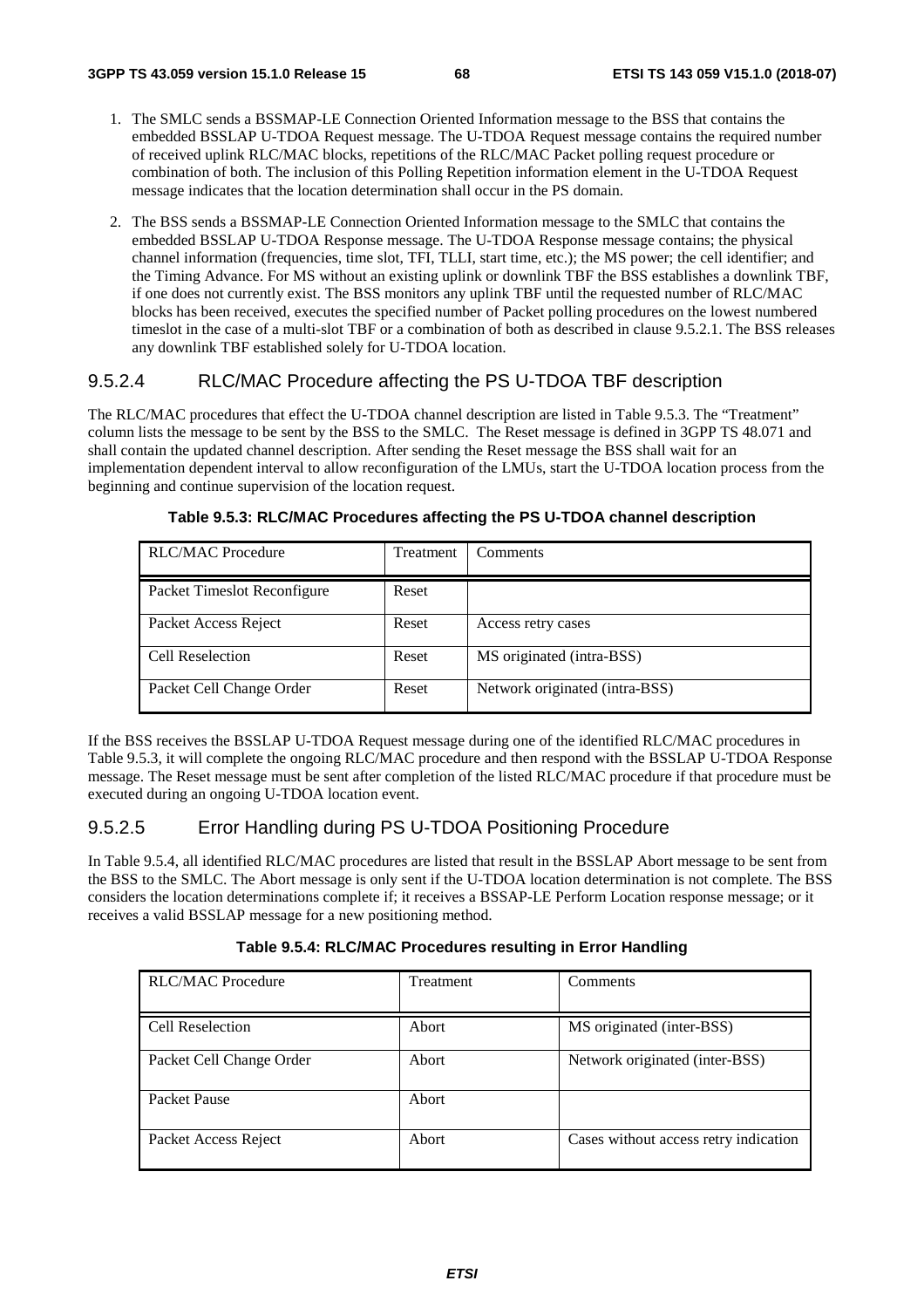If the BSS is unable to perform the U-TDOA positioning for other reasons than those related to the items listed in Table 9.5.3 and Table 9.5.4, it will respond to the BSSLAP U-TDOA Request message with the BSSLAP Reject message.

# 9.6 Multilateration Positioning Methods

### 9.6.1 General

Multilateration Positioning methods do not require the use of LMUs. For devices in PEO or EC operation (see 3GPP TS 43.064 [41] two methods are supported: Multilateration Timing Advance (MTA) and Multilateration Observed Time Difference (MOTD). Based on assistance information from the BSS, targeted accuracy, MS capability and SMLC capability the SMLC decides which method to use, see sub-clause 9.6.2.2 below. When the MS is in idle mode the Core Network initiates the methods by indicating 'paging for positioning' as specified in sub-clause 9.1.3a. Both methods are only applicable for the PS domain in A/Gb-mode.

## 9.6.2 Multilateration Timing Advance

### 9.6.2.1 General procedure

This positioning method is based on one or more BSS acquiring Timing Advance (TA) information from a set of cells selected by the MS wherein the MS is triggered to perform MTA as a result of receiving an RRLP message from an SMLC indicating the MTA positioning method is to be used. The RRLP message may include network assistance information in order to facilitate and speed up the procedure, see sub-clause 9.6.2.4.2 for more details. Based on signal strength the MS autonomously selects a subset of the cells identified by the network assistance information (if any) to use for MTA. In addition, the MS may also select one or more additional cells not identified within assistance information the triggering RRLP message to perform MTA. In each of the selected cells the MS performs packet access for the BSS to be able to estimate a TA value for that particular cell. Three different methods are supported for the Timing Advance estimation.

- RLC data block method: This method supports Timing Advance Estimation for devices in both PEO and EC operation (CC1-CC4) wherein the MS sends an access burst on the (EC-)RACH and receives a corresponding single block allocation on the (EC-)AGCH for transmission of an RLC data block on a dedicated resource. The RLC data block contains MS accuracy related information and Source Identity of the serving cell see sub-clause 9.6.2.2. The method is suitable for Multilateration both cells internal to the serving BSS as well as for cells belonging to a non-serving BSS. For this method SMLC may indicate the MS to generate MTA Signature at the end of radio access part of MTA positioning procedure which can be used to verify the integrity of the location estimated from the MTA positioning method. Alternatively, for this method the SMLC may choose to direct the MS to include additional information in each RLC data block it sends during the MTA procedure, thereby allowing the serving BSS to verify the integrity of the location estimated from the MTA positioning method.
- Extended Access burst method: This method supports Timing Advance Estimation for devices in both PEO and EC operation (CC1 only) wherein the MS first sends an access burst and receives an assigned timing advance value within a corresponding Acknowledgement received on the (EC-)AGCH. It then sends an Extended Access Burst containing MS accuracy related information and a Short BSS ID that via configuration can be mapped to a serving BSS, see sub-clause 9.6.2.2. The method is suitable for both cells internal to the serving BSS as well as for cells belonging to a non-serving BSS when the MS has been provided with a Short BSS ID in the triggering RRLP message.
- Access burst method: This method supports Timing Advance Estimation for devices in both PEO and EC operation wherein the MS sends an Access Burst on the RACH and receives an Acknowledgement on the (EC- )AGCH. The method is only suitable for cells internal to the serving BSS.

All TA estimations made by a BSS for any given MS performing MTA are relayed to the serving SMLC along with the identity of the reporting cell, the MS and BTS Accuracy thereby allowing the SMLC to estimate the position of the target MS.

### 9.6.2.2 Multilateration Timing Advance Request

The signalling flow is generic irrespective if the MS is in Packet Idle or Packet Transfer mode. If the MS is in Packet Idle mode, the Multilateration Timing Advance request procedure is performed subsequently to the paging for positioning procedure in sub-clause 9.1.3a. The signaling flow in Figure 38 below applies to integrated and standalone SMLCs in a packet switched network.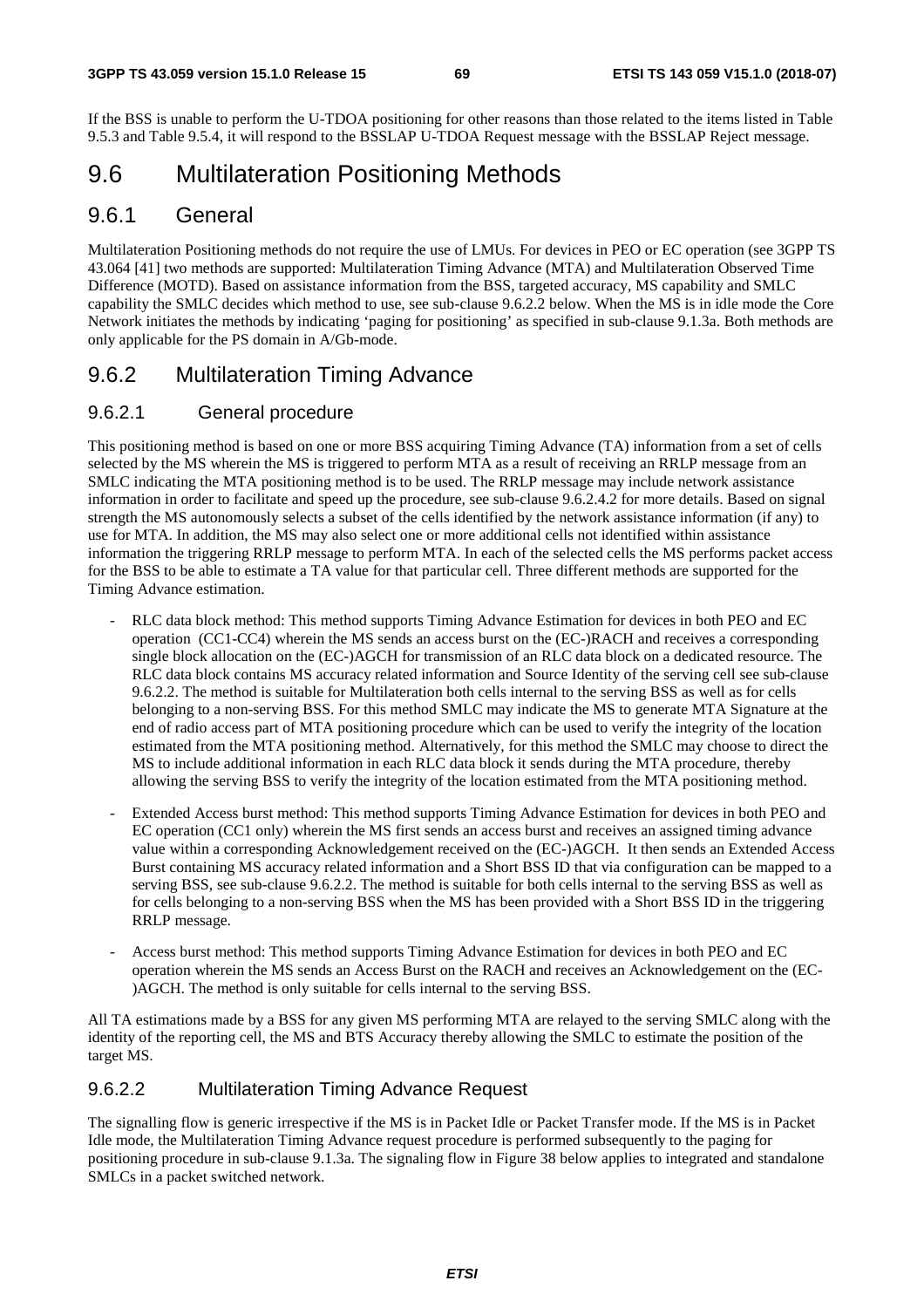

**Figure 38: MTA positioning procedures in the PS domain** 

- 1. The SGSN sends a BSSGP PERFORM-LOCATION-REQUEST to the BSC serving the MS and includes, if available, the "Multilateration Timing Advance", "MS Sync Accuracy"and "BTS Reception Accuracy Level". If LLC ciphering is not activated at SGSN, the BSSGP PERFORM-LOCATION-REQUEST may indicate "MTA Access Security Required" if integrity protection for the radio access part of the MTA procedure is required.
- 2. The BSC sends to the SMLC a BSSMAP-LE Perform Location Request message that includes the "LCS capability", the "BSS Multilateration Capability" and if available also the "Multilateration Timing Advance", "MS Sync Accuracy", "BTS Reception Accuracy Level" and an "MTA Access Security Required" indication if included in the BSSGP PERFORM-LOCATION-REQUEST received from the SGSN.
- 3. The SMLC may invoke the Assistance Information Transfer procedure to request Assistance Information from the serving BSS by sending to it a BSSMAP-LE Assistance Information Request message that includes a set of one or more cells for which assistance information is requested and optionally include a limited set of "Random ID" values (applies to Extended Access Burst method) or a set of "Short ID" values (applies to Access Burst method) associated with each cell for which it has requested Assistance Information. The serving BSS responds with a BSSMAP-LE Assistance Information Response message that contains the "Cell Information List" with the per cell assistance information and the "BTS Reception Accuracy Capability", see sub-clause 9.6.4.1 for more additional details. The serving BSS also includes "MTA Access Security Method Support" and/or "BSS Duplication Detection Method Support" in the BSSMAP-LE Assistance Information Response message.
- 4. To meet a targeted positioning accuracy the SMLC uses the "BTS Reception Accuracy Capability" as well as the "MS Sync Accuracy" as provided in the MSRAC IE (see 3GPP TS 24.008 [8]) to determine the number of targeted cells to be used in the MTA procedure and based on the serving cell it includes assistance data in an RRLP Multilateration Timing Advance Request message (see 3GPP TS 44.031 [15]) and sends the message to the MS (tunnelled via the BSS and the SGSN, see sub-step below and sub-clause 8.1a for the general description). If "MTA Access Security Required" is received from the BSS the SMLC decides if it should include an indication of (a) "MTA Access Security Method" in the RRLP Positioning Multilateration Timing Advance Request message if BSS includes "MTA Access Security Method Support" in the BSSMAP-LE Assistance Information Response message or (b) "BSS Duplication Detection Method" in the RRLP Positioning Multilateration Timing Advance Request message if the BSS includes "BSS Duplication Detection Method Support" in the BSSMAP-LE Assistance Information Response message.
	- 4a. The SMLC passes a BSSMAP-LE Connection Oriented Information message to the serving BSS containing an indication of the type of Multilateration method, a Multilateration Positioning Method timer and an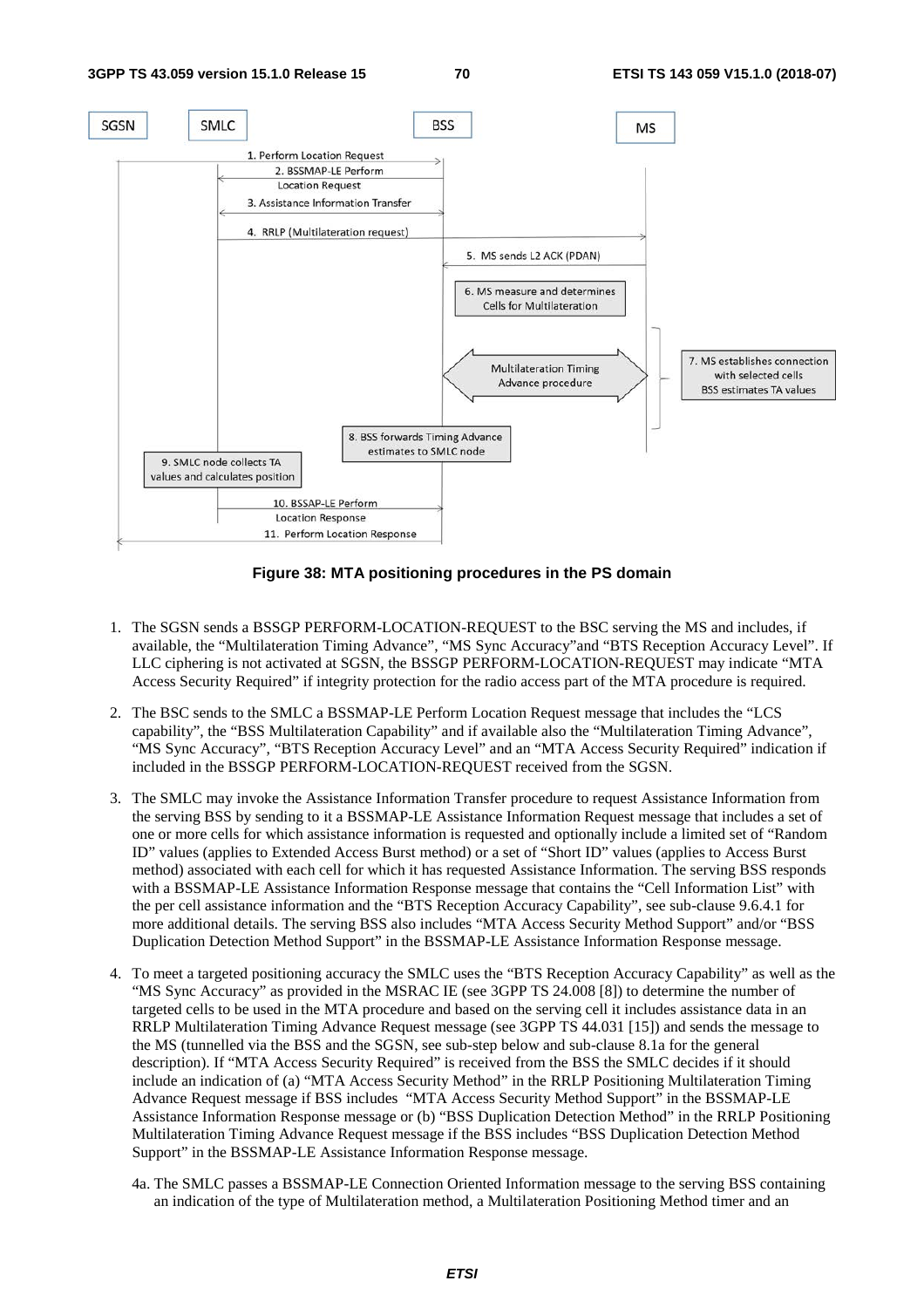embedded BSSLAP MS Position Command with an RRLP message parameter including the RRLP Positioning Multilateration Timing Advance Request message.

- 4b. The BSS relays the embedded RRLP message, the RRLP flags IE and the MPM timer to the SGSN inside a BSSGP Position Command message. When the BSSGP Position Command message has been transferred, the BSS shall start a Multilateration supervision timer for the associated SCCP connection corresponding to the value indicated by the Multilateration Positioning Method timer field and upon expiry release the connection.
- 4c. The SGSN receives the RRLP message in the BSSGP Position Command message and relays it to the MS in an LLC UI frame and includes a Positioning Event Indicator in the DL-UNITDATA PDU to indicate that the LLC PDU contains an RRLP Multilateration Timing Advance Request message (this is determined based on SGSN receiving a value for the MPM Timer in the BSSGP Position Command message). When the DL-UNITDATA PDU has been transferred the SGSN starts a supervision timer corresponding to the value indicated by the Multilateration Positioning Method timer for the associated MS and suspends downlink data delivery while the timer is running (see 3GPP 48.018 [25]).
- 5. The MS acknowledges reception of the RRLP MULTILATERATION REQUEST message on RR layer by means of a PDAN message and therein includes MS accuracy related information ("MS Sync Accuracy" and "MS Transmission Offset"). The BSS uses this PDAN transmission to estimate the timing advance applicable to the serving cell (i.e. a value used as the "Multilateration Timing Advance") as well as the associated BTS Reception Accurcy Level before the MS leaves the serving cell. The "Multilateration Timing Advance" value as well as the "BTS Reception Accuracy Level" and "MS Sync Accuracy" are forwarded from the BSS to the SMLC (see 3GPP TS 45.010 [42]).
- 6. The RRLP application in the MS examines the RRLP Positioning Multilateration Timing Advance Request message and if assistance data is present it may use the assistance data to autonomously select which subset of these sets of cells it shall use to perform the radio access part of the MTA procedure. The MS may also select one or more additional cells not provided by the RRLP message.
- 7. The MS starts a supervision timer corresponding to the value indicated by timer contained in the RRLP mesage and sends an Multilateration access request indicating in each of the cells it selects for performing the Multilateration Timing Advance procedure.
	- New SI and EC-SI information shall indicate whether or not a cell supports the Multilateration Timing Advance procedure using either the RLC Data Block Transmission method, the Extended Access Burst method or the Access Burst method. This indication may also be included for each of the cells identified by the assistance information sent to the MS in the RRLP Multilateration message.
	- Information included within the RRLP Positioning Multilateration Timing Advance Request message indicates the MTA method is to be used when performing Multilateration Timing Advance for those cells (if they are used in the procedure). An MS in PEO operation shall perform the Multilateration Timing Advance procedure in a cell using the method indicated by the RRLP Positioing Multilateration Timing Advance Request message if (a) if the indicated method is supported by that cell, (b) the MS supports the indicated method and (c) the RRLP message provides provides sufficient assistance information for performing the indicated method in that cell. An MS that has enabled EC operation shall follow these same rules with the restriction that the use of the Extended Access Burst method is limited to an MS in coverage conditions corresponding to CC1 or better.
	- When performing the radio access part of the Multilateration Timing Advance procedure using the RLC Data Block method a MS sends a single MCS-1 coded RLC data block that conveys the MS identity (TLLI), "Source Identity" information (i.e. the "Cell Identity" and "Routing Area Identity"received in EC SI2/SI13 of the cell in which it was triggered to perform Multilateration), "MS Sync Accuracy", "MS Transmission Offset" (applicable to when it transmitts the RLC data block) as well as a "Random ID" (see 3GPP TS 44.031 [15] and 3GPP TS 49.031 [22]). The RLC Data Block also includes "MTA Signature" if the MS is performing the radio access part of the MTA Procedure with the last cell selected for the MTA procedure and the "MTA Access Security Method" was indicated by the RRLP Positioning Multilateration Timing Advance Request message . If the "BSS Duplication Detection Method" was indicated by the RRLP Positioning Multilateration Timing Advance Request message each RLC Data Block sent by the MS during the MTA procedure includes a "MTA Report Instance" field and a "Final MTA Report Indicator" field. The RLC Data Block sent during the Multilateration Timing Advance procedure does not contain an LLC PDU. The BSS estimates the timing advance based on UL transmissions of the MS and adjusts the estimated timing advance value using the MS Transmission Offset (see 3GPP 45.010[42]).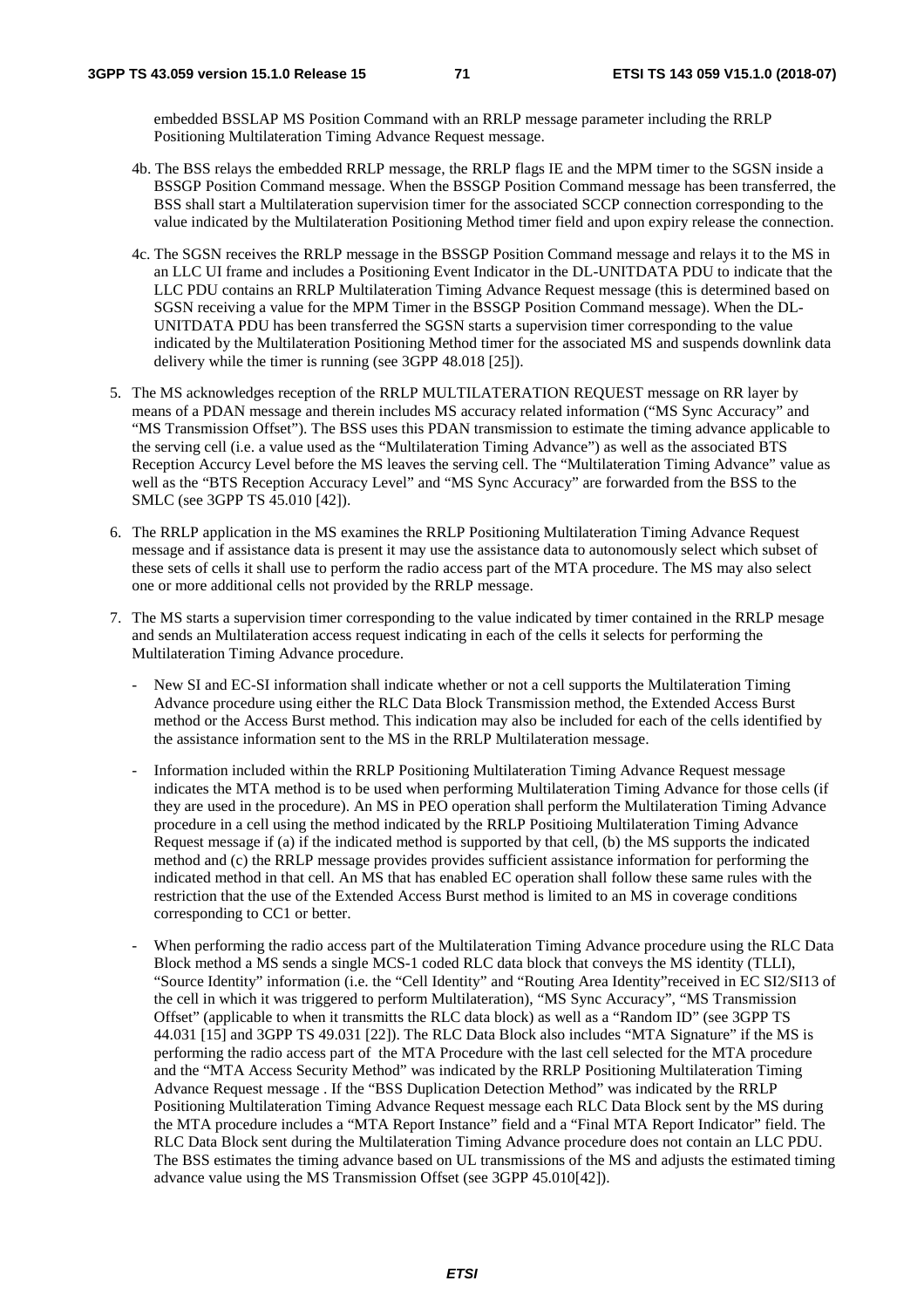- When performing the Multilateration Timing Advance procedure using the Extended Access Burst method an MS sends an Extended Access Burst wherein the payload space supported by the set of two EC/EGPRS MULTILATERATION REQUEST messages used to perform the radio access part of the MTA procedure together convey the MS identity ("Short BSS ID" and "RandomID"), "MS Sync Accuracy" and "MS Transmission Offset" (applicable to when it transmits the Extended Access Burst). The BSS estimates the timing advance based on UL transmissions of the MS and adjusts the estimated timing advance value using the MS Transmission Offset (see 3GPP 45.010[42]).
- When performing the radio access part of the Multilateration Timing Advance procedure using the Access Burst method an MS sends an access burst wherein the payload space conveys the MS identity (Short ID). The Access Burst method is only used for cells belonging to the serving BSS. The BSS estimates the timing advance based on an MS transmitting a single EC/EGPRS MULTILATERATION REQUEST on UL.
- 8. If the BSS has a context for the indicated MS Identity ("Short ID", "Random ID", or TLLI) i.e. it triggered the current Multilateration Timing Advance procedure for the indicated MS Identity it realizes it is the serving BSS and sends its default SMLC a "BSSMAP-LE Connection Oriented Information" message containing "Multilateration Timing Advance", "MS Sync Accuracy", "BTS Reception Accuracy Level", "Cell Identifer" and "Random ID" information. If the Access Burst method has been used only the "Multilateration Timing Advance" and "Short ID" are provided by the BSS to the SMLC. The BSS includes "MTA Signature" as part of the final BSSMAP-LE Connection Oriented Information to SMLC if available. If "MTA Signature" is included BSS also includes "MTA Sequence" which is generated by concatenation of Cell identifier and MS Transmission Offset parameters received from MS in each successful radio access part of the MTA procedure. If the BSS receives an "MTA Report Instance" and a "Final MTA Report Indicator" in a RLC Data Block received for the MTA procedure associated with the "Random ID" value also received in that RLC Data Block, it shall use them in an attempt to determine if a MTA reporting anomoly exists for that MTA procedure. If an anomoly is detected the BSS aborts the MTA procedure and informs the SMLC of the anomoly, thereby causing the SMLC to also abort that MTA procedure.

If the BSS has no context for the indicated MS Identity, it realizes it is a non-serving BSS and depending on which transport mechanism (CS or PS domain) is used to pass information to the serving BSS it proceeds as follows:

- a) CS Domain Used: The non-serving BSS sends the MSC a "BSSAP-LE Connectionless Information" message containing "Multilateration Timing Advance", "MS Sync Accurcy", "BTS Reception Accuracy Level" and "Random ID" parameters. The MSC then forwards the "BSSAP-LE Connectionless Information" message to the serving BSS (identified by the "Network Element Identity (target)" IE in the "BSSAP-LE Connectionless Information" message).
- b) PS Domain Used: The non-serving BSS sends the serving BSS a RAN-INFORMATION/Single Report (via the serving SGSN) containing "Multilateration Timing Advance", "MS Sync Accurcy", "BTS Reception Accuracy Level" and "Random ID" parameters (see 3GPP TS 48.018 [25].
- After receiving information from a non-serving BSS the serving BSS sends its default SMLC a "BSSMAP-LE Connection Oriented Information" message containing "Multilateration Timing Advance", "MS Sync Accuracy", "BTS Reception Accuracy Level", "Cell Identifer" and "Random ID" information.
- 9. For the RLC Data Block and Extended Access Burst methods, the serving SMLC then collects and validates all "Multilateration Timing Advance", "BTS Reception Accuracy Level", "MS Sync Accuracy" and "Cell Identifier" information associated with a given MS, for up to the length of the Multilateration Positioning Method timer after triggering the Multilateration Timing Advance procedure, using the provided "Random ID" parameter (see 3GPP TS 49.031 [22]).

For the Access Burst method the serving SMLC collects and validates all "Multilateration Timing Advance" information associated with a given MS, for up to the length of the Multilateration Positioning Method timer after triggering the Multilateration Timing Advance procedure, using the provided "Short ID" value.

If the SMLC receives an instance of MTA information from the BSS wherein either the value of "Random ID" or "Short ID" parameters has a value previously received for that MS for the ongoing MTA procedure the SMLC shall discard that instance of MTA information.

If the SMLC has included "MTA Access Security Method" IE in the RRLP message sent for a given MTA procedure and does not receive a corresponding "MTA Signature" from BSS, SMLC abandons the estimate of the MS location based on the received information from BSS and starts abnormal case handling procedure.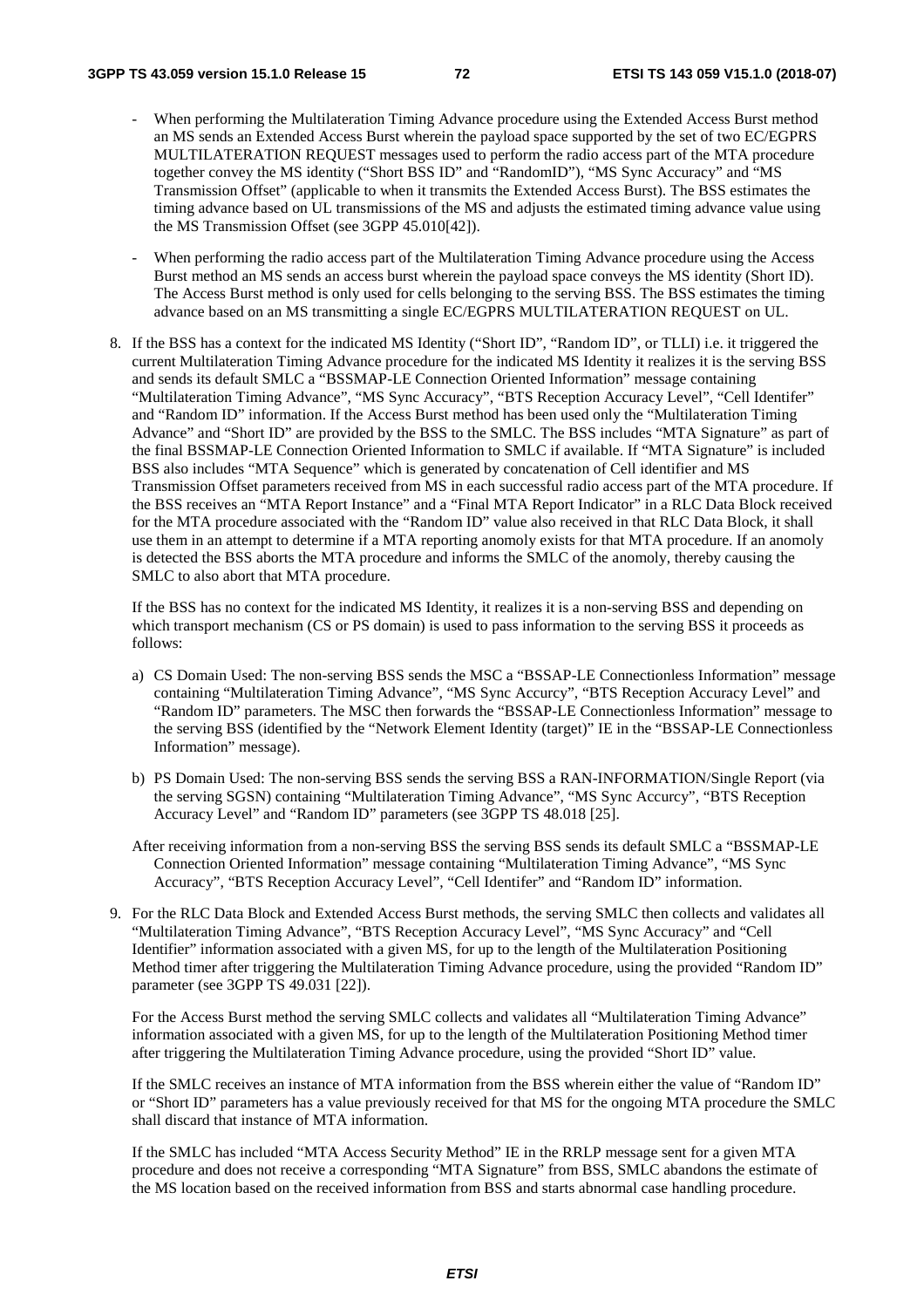Using validated information, the SMLC then determines the MS location.

- 10. The SMLC then sends the serving BSS a "BSSMAP-LE Perform Location Response" message and includes the determined MS location information in the "Location Estimate" IE. The SMLC also includes "MTA Signature" and "MTA Sequence" in this message to SGSN, if it has received these IEs from BSS and has included "MTA Access Security Method" IE in the RRLP message sent for the ccorresponding MTA procedure.
- 11. The serving BSS sends the SGSN a "BSSGP PERFORM-LOCATION-RESPONSE PDU" message that includes the MS location information in the "Location Estimate" IE , "MTA Signature" IE and "MTA Sequence" IE if received from SMLC. The SGSN verifies the integrity of the location estimate by verifying the received MTA Signature against the Message Authentication Code (MAC) value derived based on the Integrity protection algorithm and keys associated with MS using "MTA Sequence" as MESSAGE [43].

#### 9.6.2.3 Error Handling for MTA

- Case 1: When the SMLC sends the BSSAP-LE Connection Oriented Information message containing the RRLP Positioning Multilateration Timing Advance Request message to the BSS and the BSS cannot support the procedure it will send a BSSLAP reject message to the SMLC.
- Case 2: When the BSC forwards the RRLP Multilateration Timing Advance Request message in an BSSGP Position Command message (sent to the SGSN) the Multilateration supervision timer is started. After this, if the BSS determines that the current location procedure cannot be continued, the BSS sends an abort message to the SMLC. The determination that the MS has performed a reselection to a new cell is not a reason for the BSS to abort the procedure.
- Case 3: If the Multilateration supervision timer times out in the BSS before any "Multilateration Timing Advance", "MS Sync Accuracy", "BTS Reception Accuracy Level", "Cell Identifier" and "Random ID" information for the target MS is sent to the SMLC, the BSS shall send a BSSLAP Abort to the SMLC. The location service attempt may then be restarted from the LCS Client, VMSC, or SGSN.
- Case 4: If the Multilateration supervision timer times out in the MS before the MS has been able to perform the Multilateration Timing Advance procedure to all selected cells the MS shall abort the procedure and return to idle mode.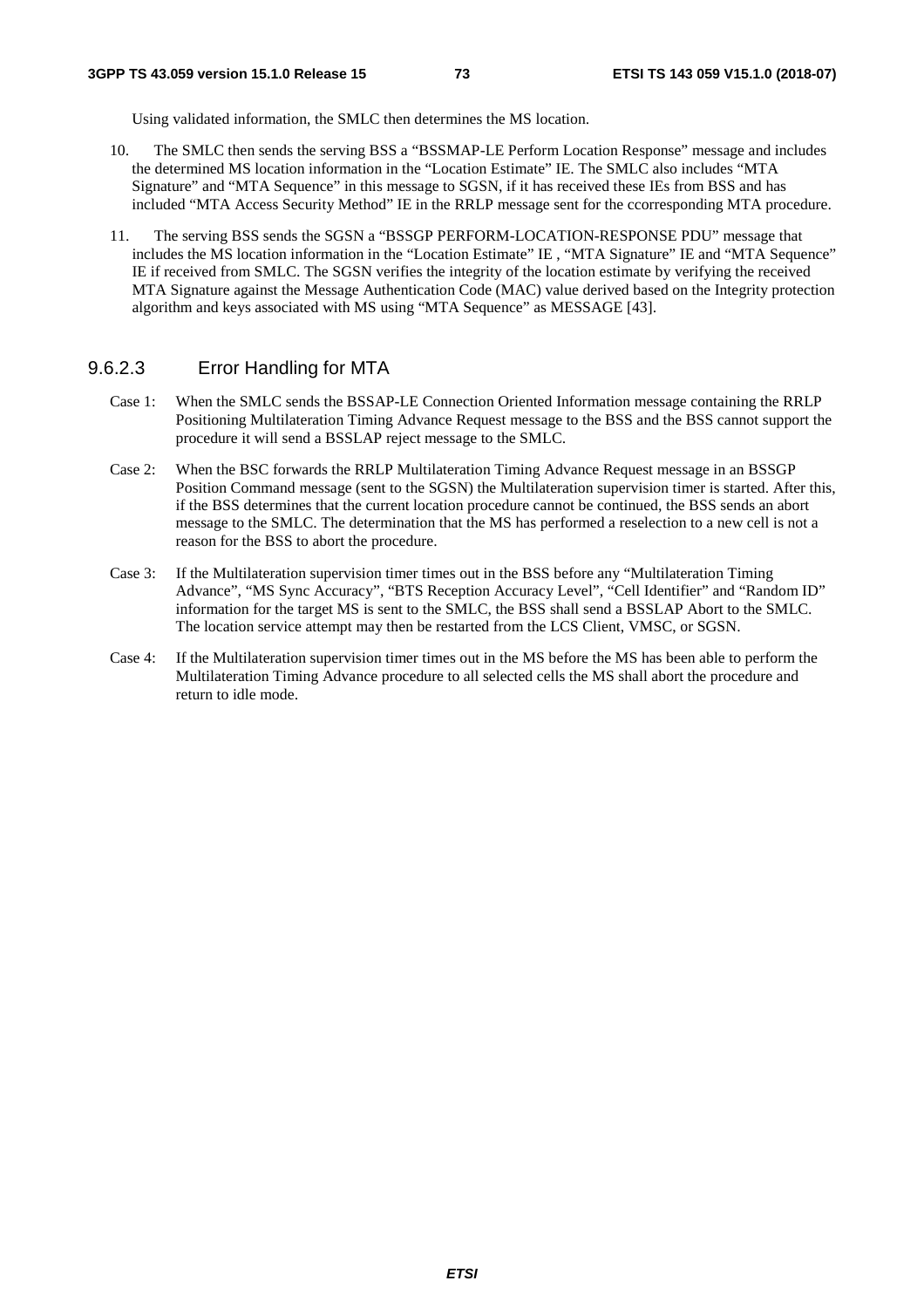

**Figure 39: Error Handling for the MTA procedure in PS domain** 

## 9.6.2.4 Assistance Information

#### 9.6.2.4.1 Assistance Information Transfer

The purpose of this procedure is for the SMLC to obtain assistance information from the serving BSS for subsequent inclusion in the RRLP Positioning Multilateration Timing Advance Request message sent from the SMLC to the MS to trigger the Multilateration Timing Advance procedure. In the procedure the SMLC sends to the serving BSS a BSSMAP-LE Assistance Information Request message containing the TLLI of the MS, a list of cells for which assistance information is requested and optionally a set of cell specific "Short ID" values assigned by the SMLC, and a limited set of "MTA Reference ID" values. The "Short ID" field specific to a given cell is included when the SMLC anticipates using the Access Burst method in that cell (if that cell is selected by the MS for performing MTA). Similarly, the limited set of "Random ID" values is included when the SMLC anticipates using Extended Access Burst method in that cell (if that cell is selected by the MS for performing MTA). The BSS responds with a BSSMAP-LE Assistance Information Response message and includes one or more instances of the (EC-)RACH control parameters/Coverage class thresholds (Coverage class thresholds are only provided if the serving BSS determines that the target MS is in EC operation) and BTS Reception Accuracy Capability applicable to the set of cells for which assistance information has been requested. The BTS Reception Accuracy Capability is used by the SMLC when determining the targeted number of cells to be selected by the MS in the Multilateration Timing Advance procedure.

#### 9.6.2.4.2 Provisioning of Assistance Information to the MS

The MS is triggered to perform the Multilateration Timing Advance procedure through reception of a new RRLP Positioning Multilateration Timing Advance Request message (see 3GPP TS 44.031[15] sent by the SMLC where the MS is assumed to be in the best serving cell upon reception of the RRLP message. The RRLP Positioning Multilateration Timing Advance Request message may include network assistance information that consists of multiple sets of co-sited cells which the MS may take into account when performing the Multilateration Timing Advance procedure as well as cells co-sited with the serving cell which the MS shall avoid using when performing Multilateration Timing Advance procedure. The assistance information included in the RRLP Positioning Multilateration Timing Advance Request message and may be generated by the SMLC using implementation specific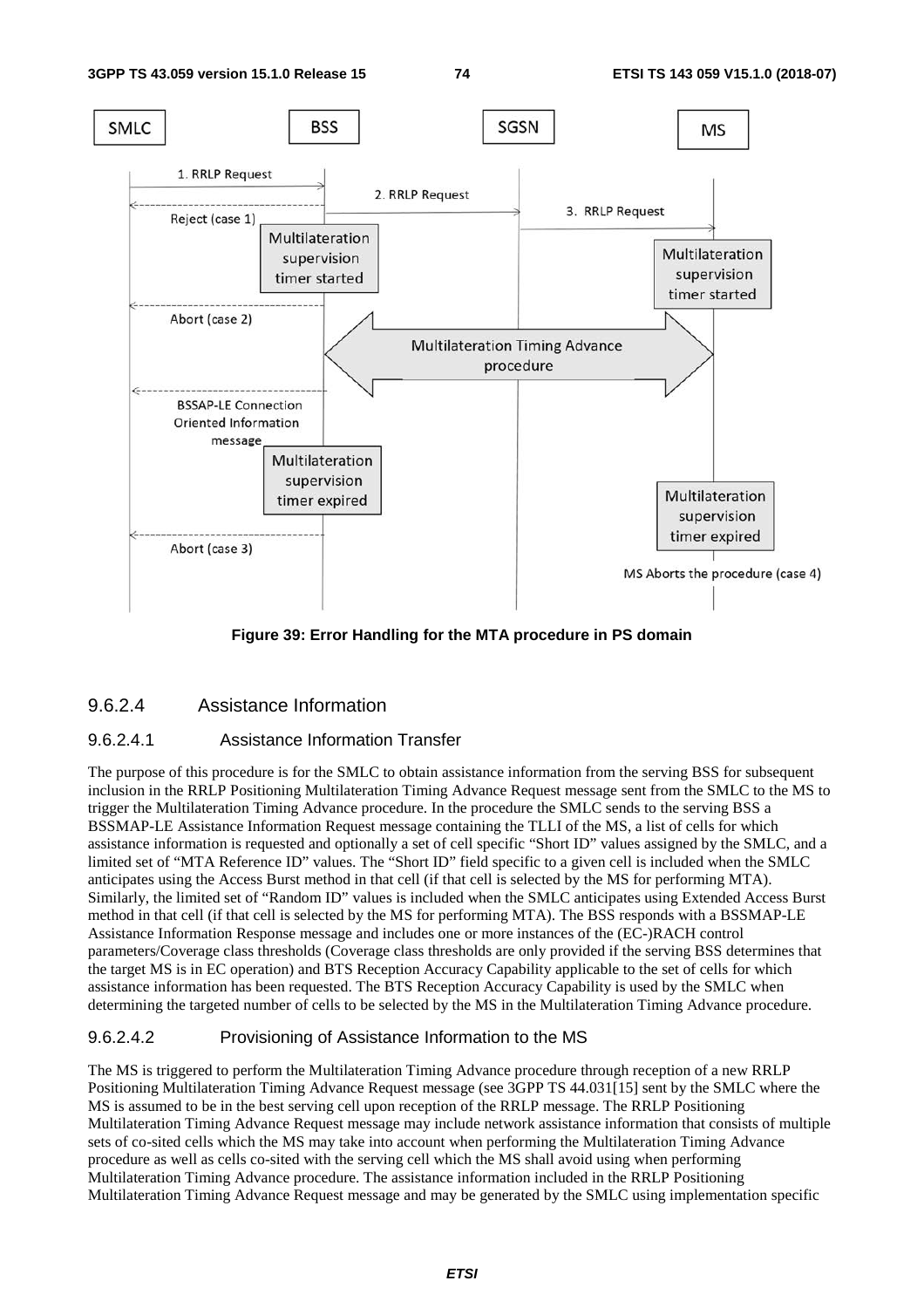methods or acquired from the serving BSS using the Assistance Information Transfer procedure, see sub-clause 9.6.4.1. Examples of additional assistance information include information about suitable neighbour cells, an indication of which of the indicated neighbour cells are co-sited cells, requested accuracy of the positioning procedure in the form of number of cells involved, the requested MS Sync Accuracy (see 3GPP TS 45.010 [42]), neighbour cell specific RACH/EC-RACH control/Coverage class parameters. The SMLC may also optionally provide an assignment of cell specific "Short ID" values (i.e. when the RRLP MTA message indicates Access Burst method is to be used),or a limited set of "Random ID" values (i.e. when the when the RRLP MTA message indicates Extended Access Burst method or RLC Data Block method is to be used) to be used during the TA estimation procedure (see 3GPP TS 49.031[22]). The MS autonomously selects the set of cells for performing the Multilateration Timing Advance procedure which may include a subset of the cells identified by the assistance information. The provisioning of assistance data improves the location accuracy for the Multilateration Timing Advance procedure and decreases the energy consumed in the MS to perform the positioning.

# 9.6.3 Multilateration OTD

### 9.6.3.1 General Procedure

This procedure uses MS measured observed time difference between serving cell and one or more neighbour cell and the timing advance reported by serving base station to estimate the position of the MS using multilateration. The observed time difference measurement is triggered at MS on reception of RRLP Multilateration OTD Request message containing measurement request for multilateration. The message may also include the network assistance information for OTD measurements such as list of co-sited neighbour cells and list of co-sited cells which share the same site as serving cell. On reception of the RRLP Multilateration OTD Request MS autonomously searches for best neighbour cell and after synchronisation with this cell it measures the time difference between TDMA frame timing of this neighbour cell and the serving cell. While selecting cell for OTD measurements the MS shall use the assistance information provided in the RRLP message to identify the co-sited cells and measures the OTD only for the best cell of the co-sited cells. In case the MS detects cell which is co-sited with serving cell the OTD measurement on this cell shall be skipped. After completion of OTD measurements with all the detected neighbour cells as per network assistance info or after measurement made on targeted number of cells provided in the measurement command, MS establishes TBF and sends RRLP measurement report for OTD multilateration. SMLC estimates the position of MS based on serving cell timing advance value reported from serving BSS and the OTD measurements reported from MS. The serving cell timing advance is estimated and reported to SMLC before MS leaves the serving cell for MOTD measurements. If the MS can find only cells of one neighbour cell site, it reports in addition to the OTD measurement of the best cell of the neighbour cell site also the received signal strength of all neighbour cells that it can receive. The Multilateration OTD procedure is only applicable for the PS domain in A/Gb-mode.

### 9.6.3.2 Multilateration Observed Time Difference Measurements

The Multilateration OTD is performed subsequently to the paging for positioning procedure described in sub-clause 9.1.3a. The signaling flow in Figure 40 below applies to integrated and standalone SMLCs in a packet switched network and is described below.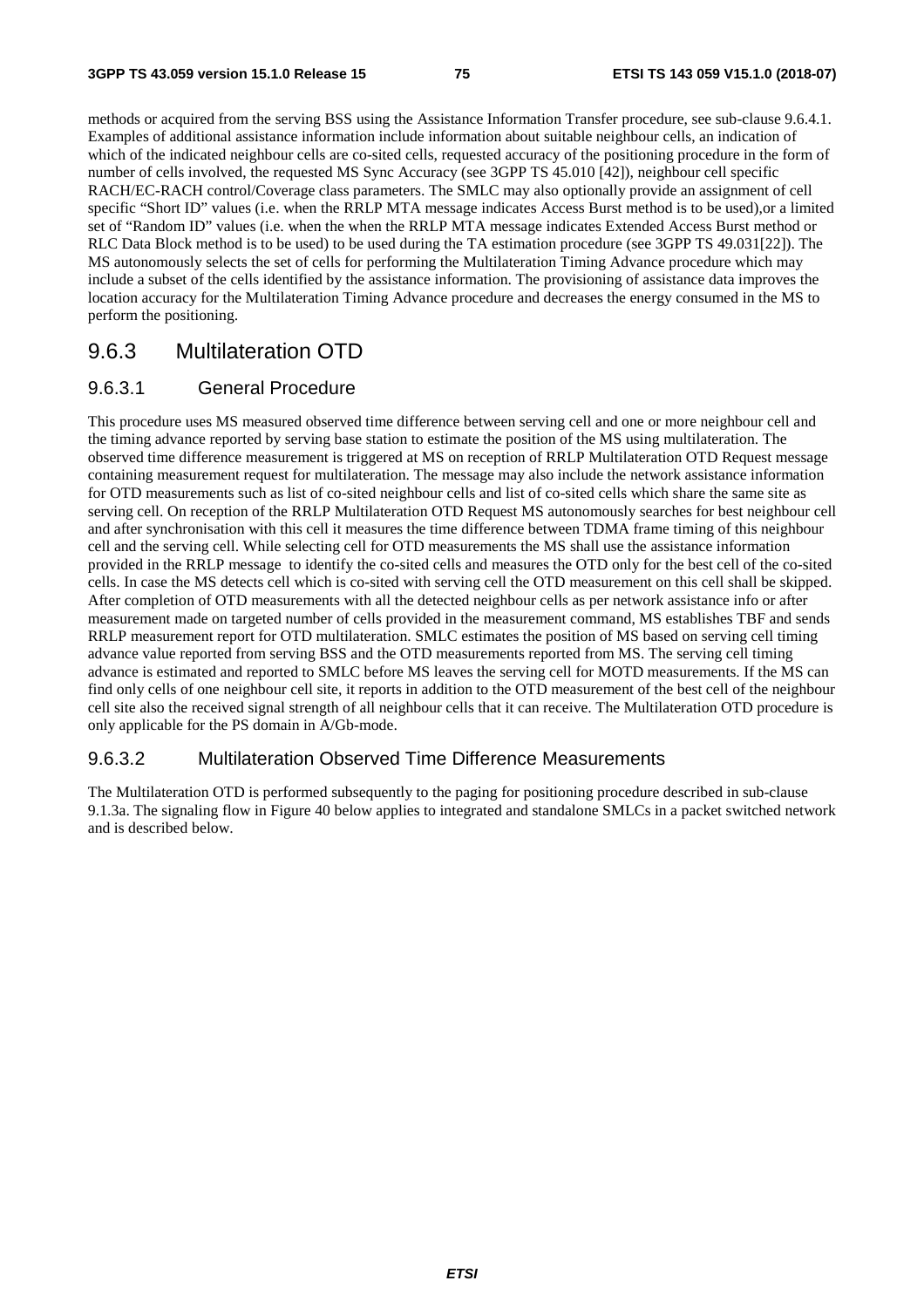



*ETSI*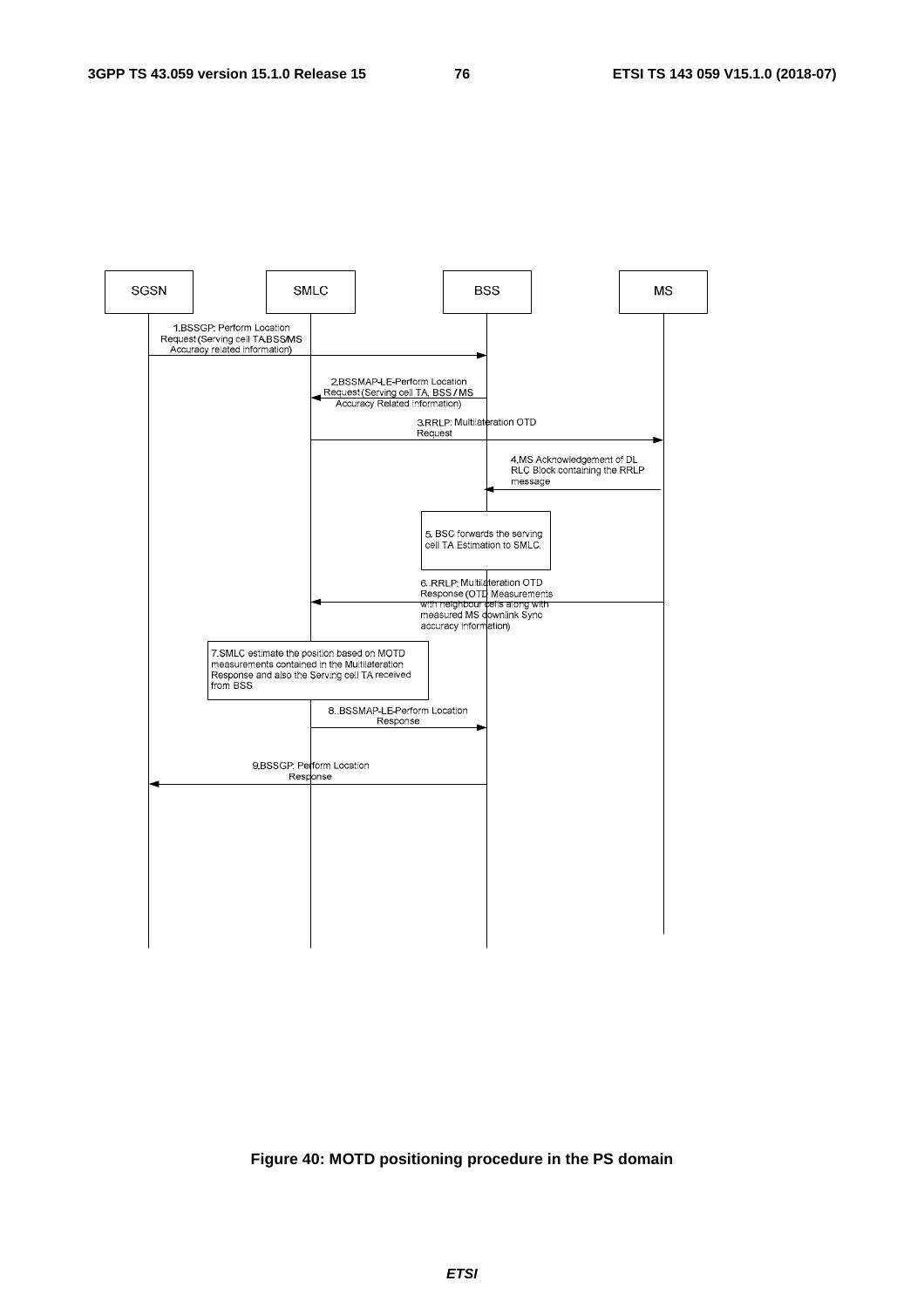- 1. The SGSN sends a BSSGP PERFORM-LOCATION-REQUEST to the BSC serving the MS. SGSN also includes the serving cell Timing advance, MS/BTS accuracy information in the message if available.
- 2. The BSC sends a BSSMAP-LE Perform Location Request message to the SMLC that includes the LCS capability IE and the BSS Multilateration Capability IE.
- 3. Based on the serving cell TA parameters reported, targeted MS position accuracy SMLC decides the Multilateration method to be used. The SMLC includes assistance data, if any, in an RRLP MULTILATERATION OTD REQUEST message and sends to the MS (tunnelled via the BSS and the SGSN, see sub-step below and sub-clause 8.1a for the general description).
	- 3a. The SMLC sends a BSSMAP-LE Connection Oriented Information message to the serving BSS containing an embedded BSSLAP MS Position Command with an RRLP message parameter including the RRLP MULTILATERATION OTD REQUEST message.SMLC includes the multilateration method and multilateration positioning timer information in this message.
	- 3b. The BSS relays the embedded RRLP message and the RRLP flags IE to the SGSN inside a BSSGP Position Command message. The BSS also includes the multilateration positioning timer information in this message which was received from SMLC.
	- 3c. The SGSN receives the RRLP message in the BSSGP Position Command message and relays it to the MS in an LLC UI frame. The SGSN starts the Multilateration positioning timer. SGSN does not send any downlink data towards MS while this timer is running. SGSN also includes additional parameter in the DL UNITDATA PDU which contains the RRLP message that the LLC PDU contains multilateration message.
- 4) The MS acknowledges the reception of the RRLP MULTILATERATION REQUEST message on RR layer by means of a PDAN message and therein includes MS accuracy related information ("MS Sync Accuracy" and "MS Transmission Offset"). The BSS uses this transmission to estimate the timing advance to the serving cell before the MS leaves the cell.
- 5) BSS sends the estimated timing advance along with BTS/MS accuracy related information to SMLC.
- 6. The RRLP application in MS receives the message and if it contains the network assistance information MS uses this information for selecting the neighbour cells for OTD measurements as part of its autonomous neighbour cell selection for OTD measurements. The RRLP message may also contain the targeted number of measurement reports.
	- 6a. MS synchronises to each of the detected neighbour cells and compares the TDMA frame timing of the neighbour cell with the TDMA frame timing of serving cell. The difference between the TDMA frame timing is considered as OTD of the neighbour cell with serving cell. MS uses the assistance information provided to select the neighbour cells for which OTD measurements are required.
	- 6b. MS also reports the downlink synchronisation accuracy of each cell along with each OTD measurement.
	- 6c. After completing the OTD measurements on required number of cells or on all the detected neighbour cell sites, MS sends the RRLP MULTILATERATION OTD MEASUREMENT RESPONSE message through serving cell. (For the special case that the MS can provide an OTD measurement for only one neighbour cell site, see subclause 9.6.1.1.)
- 7) SMLC receives the OTD measurement reports from MS via RRLP MULTILATERATION OTD MEASUREMENT RESPONSE. SMLC calculates the position of the MS based on timing advance of MS estimated at serving cell and the OTD measurements of neighbour cells.
- NOTE: If the MS reports only one OTD measurement, the SMLC can perform only a bilateration. If the bilateration results in 2 intersections of 2 circles, the reported signal strength values of the neighbour cells can be used to determine which of these 2 possible MS locations is more plausible.
- 8. The SMLC then sends the serving BSS a "BSSMAP-LE Perform Location Response" message and includes the determined location information in the "Location Estimate" IE.
- 9. The serving BSS sends to the SGSN a "BSSGP PERFORM-LOCATION-RESPONSE PDU" message that includes the identified MS location in the "Location Estimate" IE.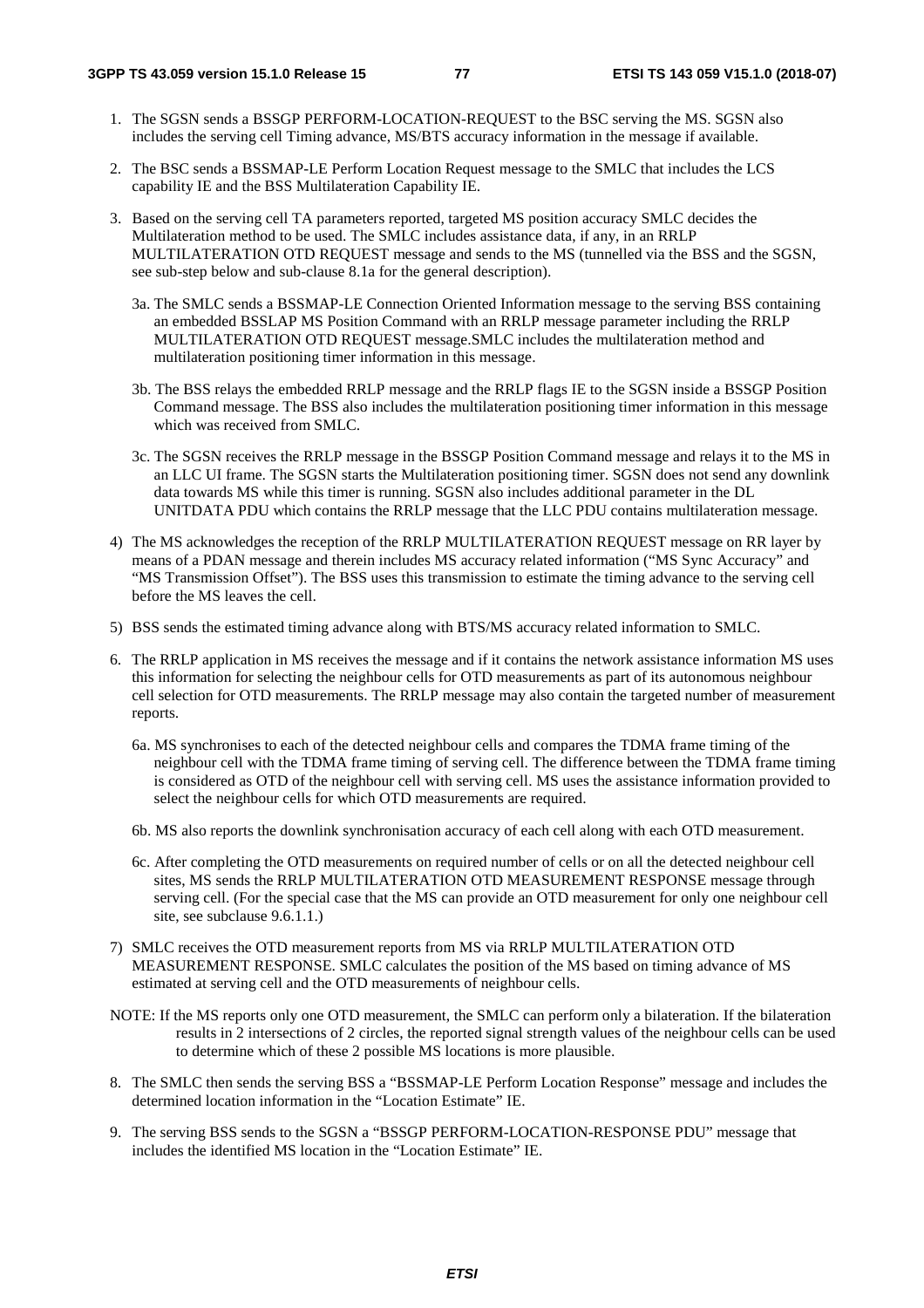# 9.6.3.3 Error Handling for MOTD

- Case 1: When the SMLC sends the BSSAP-LE Connection Oriented Information message containing the RRLP Multilateration OTD Request message to the BSS and the BSS cannot support the procedure it will send a BSSLAP reject message to the SMLC.
- Case 2: If the Multilateration supervision timer times out in SMLC before receiving the RRLP Multilateration OTD Measurement Response from MS SMLC aborts the procedure.Case 3: If the RRLP Multilateration OTD Measurement Response does not contain sufficient information for estimating the position, SMLC estimates the position based on serving cell ID +Timing advance and report this position in the Location Estimate IE.

## 9.6.3.4 Network Assistance Information for Multilateration OTD

The OTD measurements for multilateration can be optimised based on assistance information given from network as part of the Multilateration OTD measurement message. SMLC may include the list of co-sited cells at neighbour cell sites in the network assistance information which can be used by MS to optimise the OTD measurements among the cosited cells. SMLC may also include the co-sited cells of serving base station as additional parameter. If the required positioning accuracy is known to SMLC, SMLC may also indicate the target number of measurement reports in the assistance information to optimise the MOTD measurements at MS. SMLC may also provide the requested downlink sync accuracy (see 3GPP TS 45.010) to MS as part of the assistance information.

# 10 Information storage

This clause describes information storage structures that are mandatory (M), conditional (C) or optional (O) for LCS in GERAN, and the recovery and restoration procedures needed to maintain service if inconsistencies in databases occur and for lost or invalid database information.

# 10.1 SMLC

### Common Data

Table 2 holds permanent BTS data:

| <b>Permanent BTS Data Item</b> | <b>Status</b> | <b>Description</b>                                          |
|--------------------------------|---------------|-------------------------------------------------------------|
|                                |               |                                                             |
| BTS position                   | М             | <b>BTS</b> position (latitude/longitude) of the Serving BTS |
| CGI                            | M             | Cell global identity.                                       |
| BSIC                           | М             | Base station identity code.                                 |
| BCCH                           | М             | Frequency of the broadcast carrier.                         |

#### **Table 2: Permanent SMLC Data for a BTS**

The SMLC holds data for its associated LMUs. The main key to LMU data in the SMLC is the IMSI for a Type A LMU and a cell site identifier for a Type B LMU. LMU data provides the location capabilities of the LMU (e.g. which location and assistance measurements are supported). The following permanent data shall be administered for any LMU.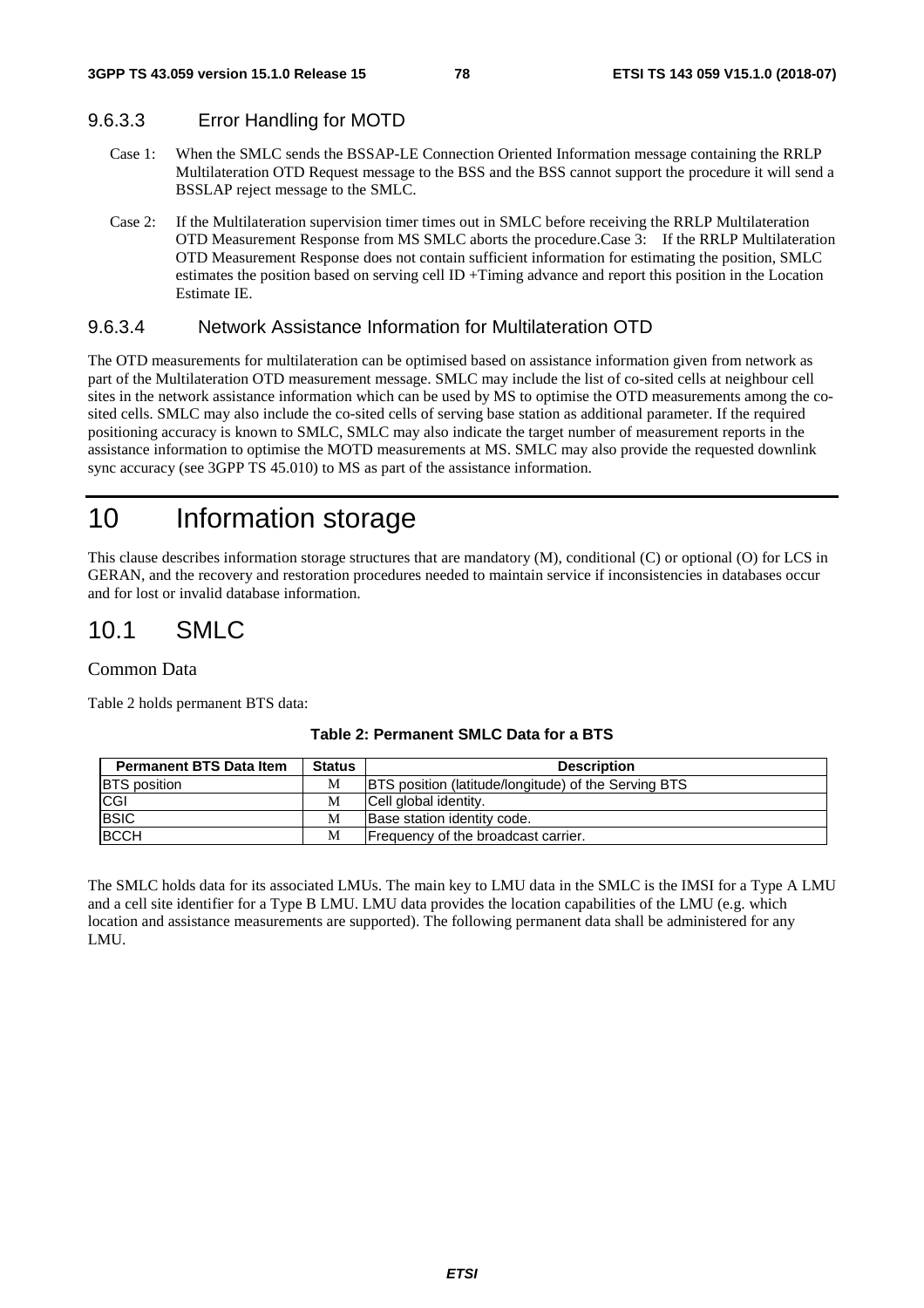| <b>Permanent LMU Data Item</b>       | <b>Status</b> | <b>Description</b>                                                                                                                                                                 |
|--------------------------------------|---------------|------------------------------------------------------------------------------------------------------------------------------------------------------------------------------------|
| Type of LMU                          | м             | Indicates if LMU is Type A or Type B                                                                                                                                               |
| <b>IMSI</b>                          | С             | Main key to data for a Type A LMU. Not applicable to a Type B LMU                                                                                                                  |
| $LAC + CI$                           | С             | Cell site identifier to address a Type B LMU. Not applicable to a Type A<br>LMU.                                                                                                   |
| <b>Signaling Access</b>              | м             | Information regarding signalling access to the LMU including the<br>following:<br>address of default serving BSC<br>SS7 link set to serving BSC (or to an intermediate STP)        |
| Serving Cell                         | м             | Identity of the cell in which the LMU is physically located                                                                                                                        |
| Geographic location                  | С             | Latitude/longitude coordinates<br>Storage of coordinates is mandatory for E-OTD if an LMU is not co-<br>located with a BTS                                                         |
| Position measurement<br>Ifunctions   | O             | List of supported position measurements<br>For each type of position measurement, a list of associated capabilities -<br>details are outside the scope of the present document     |
| Assistance measurement<br>Ifunctions | $\circ$       | List of supported assistance measurements<br>For each type of assistance measurement, a list of associated capabilities<br>- details are outside the scope of the present document |
| Diagnostic functions                 | O             | List of supported diagnostic functions - details are outside the scope of<br>the present document                                                                                  |

| Table 3: Permanent SMLC Data for an LMU |  |  |
|-----------------------------------------|--|--|
|-----------------------------------------|--|--|

The SMLC also holds the following temporary data for each LMU for which there has been any previous signalling interaction.

| <b>Temporary LMU Data Item</b> | <b>Status</b> | <b>Description</b>                                                                                                                        |
|--------------------------------|---------------|-------------------------------------------------------------------------------------------------------------------------------------------|
| <b>Position Measurements</b>   | $\Omega$      | Ongoing and scheduled position measurements ordered in the<br>LMU by the SMLC - details are outside the scope of the<br>Ipresent document |
| Assistance Measurements        | $\Omega$      | Ongoing and scheduled assistance measurements ordered by<br>the SMLC – details are outside the scope of the present<br>document           |
| <b>O&amp;M</b> Activities      | $\Omega$      | Ongoing and scheduled O&M activities ordered in the LMU by<br>the SMLC – details are outside the scope of the present<br>document         |

An LMU contains no mandatory data regarding its associated SMLC. An LMU shall contain permanent data regarding its measurement and O&M capabilities and may contain pre-administered data regarding location assistance measurements and O&M activities that the LMU is to perform without the need for any command from the SMLC. The content of such location measurement and O&M related data is outside the scope of the present document.

# 10.2 Recovery and Restoration Procedures

The LCS recovery and restoration procedures allow temporary data to be recovered or re-initialized following loss or corruption of data, such that normal LCS service is rapidly restored and inconsistency between the data held by different LCS network elements is removed. For a full description, refer to 3GPP TS 23.007 [4].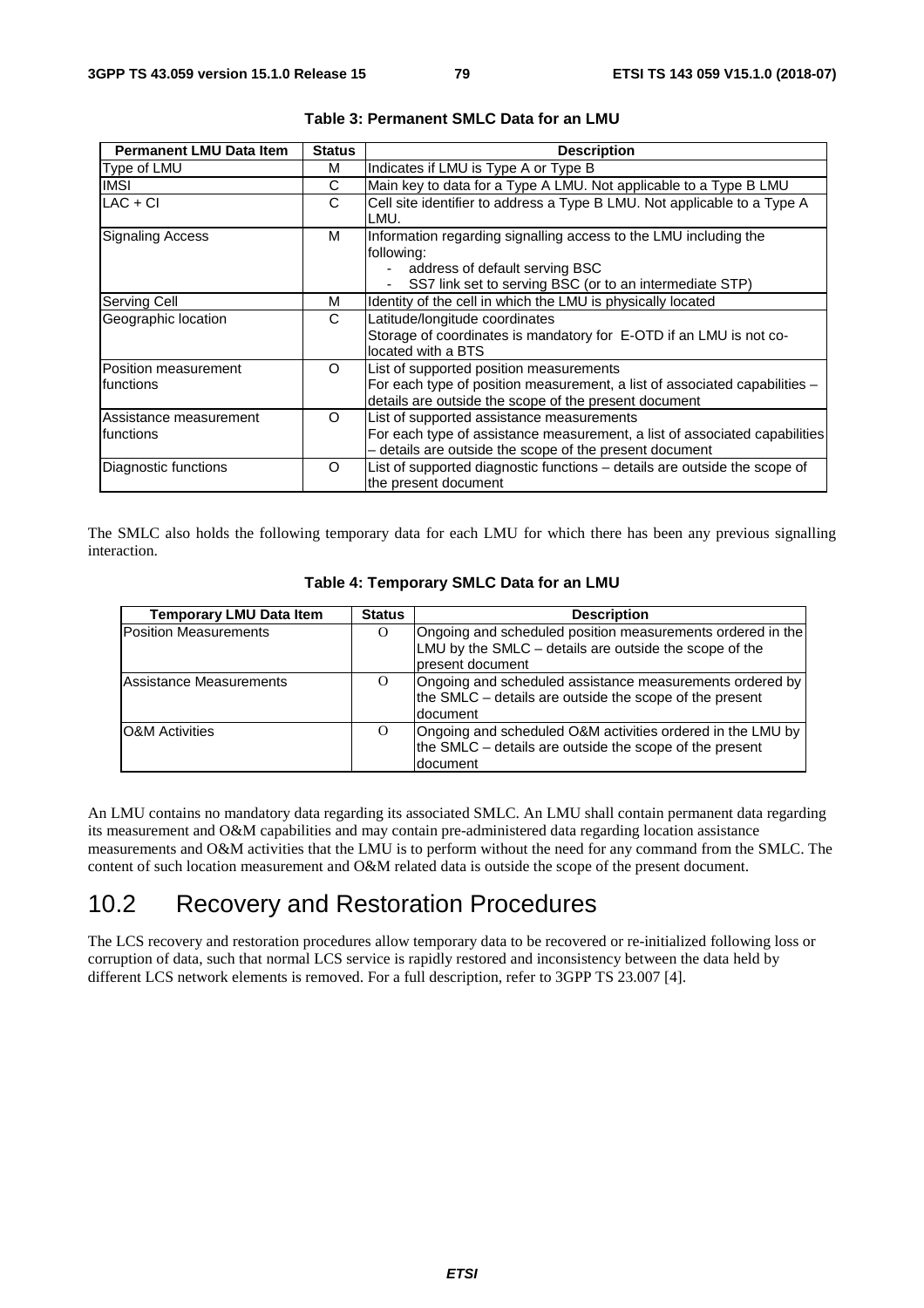# Annex A (informative): Change history

| <b>Change history</b> |                             |                        |              |                         |                                                                                          |                |                             |
|-----------------------|-----------------------------|------------------------|--------------|-------------------------|------------------------------------------------------------------------------------------|----------------|-----------------------------|
| <b>Date</b>           | <b>TSG</b><br><b>GERAN#</b> | <b>TSG Doc.</b>        | <b>CR</b>    | Rev                     | Subject/Comment                                                                          | <b>Old</b>     | <b>New</b>                  |
| 2001-04               | 04                          | GP-010942              |              |                         | Version for Release 4                                                                    |                | 4.0.0                       |
| 2001-06               | 05                          | GP-010988              | 001          |                         | LCS error handling (Inter-BSC Handover)                                                  | 4.0.0          | 4.1.0                       |
| 2001-06               | 05                          | GP-011308              | 007          |                         | Geographic Shape Restriction                                                             | 4.0.0          | 4.1.0                       |
| 2001-08               | 06                          | GP-011935              | 010          | $\overline{c}$          | Correct Faulty References to the BSSAP-LE and                                            | 4.1.0          | 4.2.0                       |
|                       |                             |                        |              |                         | <b>RR Specifications</b>                                                                 |                |                             |
| 2001-08               | 06                          | GP-011905              | 011          |                         | Update of GERAN LCS Stage 2 for Release 5                                                | 4.2.0          | 5.0.0                       |
| 2001-11               | 07                          | GP-012836              | 012          | 3                       | Inter NSE Cell Change for LCS for GPRS                                                   | 5.0.0          | 5.1.0                       |
| $2001 - 11$           | 07                          | GP-011993              | 014          |                         | Clean-up CR for LCS for GPRS                                                             | 5.0.0          | 5.1.0                       |
| 2001-11               | 07                          | GP-011998              | 016          |                         | Correction of Inconsistent Text                                                          | 5.0.0          | 5.1.0                       |
| 2001-11<br>2001-11    | 07<br>07                    | GP-012210<br>GP-012822 | 018<br>019   | 1                       | Error Handling for E-OTD and GPS<br>Use of TOM signaling to support LCS for Gb Mode      | 5.0.0<br>5.0.0 | 5.1.0<br>$\overline{5.1.0}$ |
| 2001-11               | 07                          | GP-012280              | 021          |                         | Editorial revision definition section for TS 43.059                                      | 5.0.0          | 5.1.0                       |
| 2002-02               | 08                          | GP-020039              | 023          |                         | TOM Protocol Header Definition for LCS for GPRS                                          | 5.1.0          | 5.2.0                       |
| 2002-02               | 08                          | GP-020437              | 025          | 1                       | Informing an SMLC of a change in the LAC for LCS                                         | 5.1.0          | 5.2.0                       |
|                       |                             |                        |              |                         | using BSSLAP                                                                             |                |                             |
| 2002-02               | 08                          | GP-020493              | 026          | $\overline{2}$          | Stage 2 Updates for lu Mode LCS                                                          | 5.1.0          | 5.2.0                       |
| 2002-04               | 09                          | GP-021215              | 027          | $\mathbf{1}$            | Corrections to LCS Stage 2 for Release 5                                                 | 5.2.0          | 5.3.0                       |
| 2002-04               | 09                          | GP-020621              | 028          |                         | Inclusion of PTP BVCI for Positioning Procedure<br>over the Gb Interface                 | 5.2.0          | 5.3.0                       |
| 2002-04               | 09                          | GP-021127              | 030          | $\mathbf{1}$            | Correction of timing when SMLC enters LOCATION<br>state                                  | 5.2.0          | 5.3.0                       |
| 2002-04               | 09                          | GP-021225              | 031          | $\overline{c}$          | LCS Stage 2 Corrections                                                                  | 5.2.0          | 5.3.0                       |
| 2002-04               | 09                          | GP-020998              | 032          |                         | Correction of MS-SMLC Information Transfer<br>Description                                | 5.2.0          | 5.3.0                       |
| 2003-04               | 14                          | GP-031064              | 037          | 8                       | Inclusion of U-TDOA location method                                                      | 5.3.0          | 6.0.0                       |
| 2003-06               | 15                          | GP-031657              | 038          | 1                       | Inclusion of RR Procedures and enhancement of                                            | 6.0.0          | 6.1.0                       |
|                       |                             |                        |              |                         | the Reset procedure for U-TDOA                                                           |                |                             |
| 2003-11               | 17                          | GP-032501              | 042          |                         | Inclusion of Channel Mode Modify RR Procedures<br>for U-TDOA calls                       | 6.1.0          | 6.2.0                       |
| 2004-04               | 19                          | GP-040634              | 043          | 3                       | Removal of emergency services client type<br>restriction for the U-TDOA location method  | 6.2.0          | 6.3.0                       |
| 2004-04               | 19                          | GP-040683              | 050          | 1                       | Alignment of GERAN location request procedure to<br><b>UTRAN</b>                         | 6.2.0          | 6.3.0                       |
| 2004-11               | 22                          | GP-042330              | 051          | 9                       | Inclusion of PS functionality for U-TDOA location<br>method                              | 6.3.0          | 6.4.0                       |
| 2004-11               | 22                          | GP-042701              | 054          | $\mathbf{1}$            | Correction to add U-TDOA reference to Cell Change 6.3.0<br>for the PS Domain sub-clause  |                | 6.4.0                       |
| 2005-04               | 24                          | GP-050766              | $\sqrt{055}$ |                         | Enabling the Providing of Velocity                                                       | 6.4.0          | 7.0.0                       |
| 2005-06               | 25                          | GP-051778              | 059          | $\mathbf{1}$            | Providing IMSI and IMEI to the SMLC in positioning<br>procedures                         | 7.0.0          | 7.1.0                       |
| 2006-04               | 29                          | GP-060928              | 0064         | 1                       | Correction of State Update Procedure                                                     | 7.1.0          | 7.2.0                       |
| 2006-04               | 29                          | GP-060870              | 0068         | 1                       | Inclusion of Support for SIGTRAN on Lb-interface                                         | 7.1.0          | 7.2.0                       |
| 2006-04               | 29                          | GP-060984              | 0069         | $\overline{\mathbf{4}}$ | Introduction of A-GNSS                                                                   | 7.1.0          | 7.2.0                       |
| 2007-05               | 34                          | GP-070780              | 0071         |                         | Addition of Positioning Capability Transfer using<br><b>RRLP</b>                         | 7.2.0          | 7.3.0                       |
| 2007-11               | 36                          | GP-072003              | 0072         | 6                       | U-TDOA Enhancement WI modification to<br>procedure for receipt of U-TDOA Request message | 7.3.0          | 8.0.0                       |
| 2008-08               | 39                          | GP-081345              | 0075         | $\mathbf{1}$            | Support for additional navigation satellite systems                                      | 8.0.0          | 8.1.0                       |
| 2009-11               | 44                          | GP-092337              | 0076         | $\overline{5}$          | Changes to Stage II allowing Parallel positioning                                        | 8.1.0          | 9.0.0                       |
| 2011-03               | 49                          |                        |              |                         | Version for Release 10                                                                   | 9.0.0          | 10.0.0                      |
| 2012-09               | 55                          |                        |              |                         | Version for Release 11                                                                   | 10.0.0         | 11.0.0                      |
| 2014-02               | 61                          | GP-140195              | 0078         | 1                       | Introduction of BDS in GERAN                                                             | 11.0.0         | 12.0.0                      |
| 2015-12               | 68                          |                        |              |                         | Version for Release 13                                                                   | 12.0.0         |                             |
| 2016-02               | 69                          | GP-160154              | 0079         | $\vert$ 1               | Introduction of eDRX and EC-EGPRS                                                        | 13.0.0         | 13.1.0                      |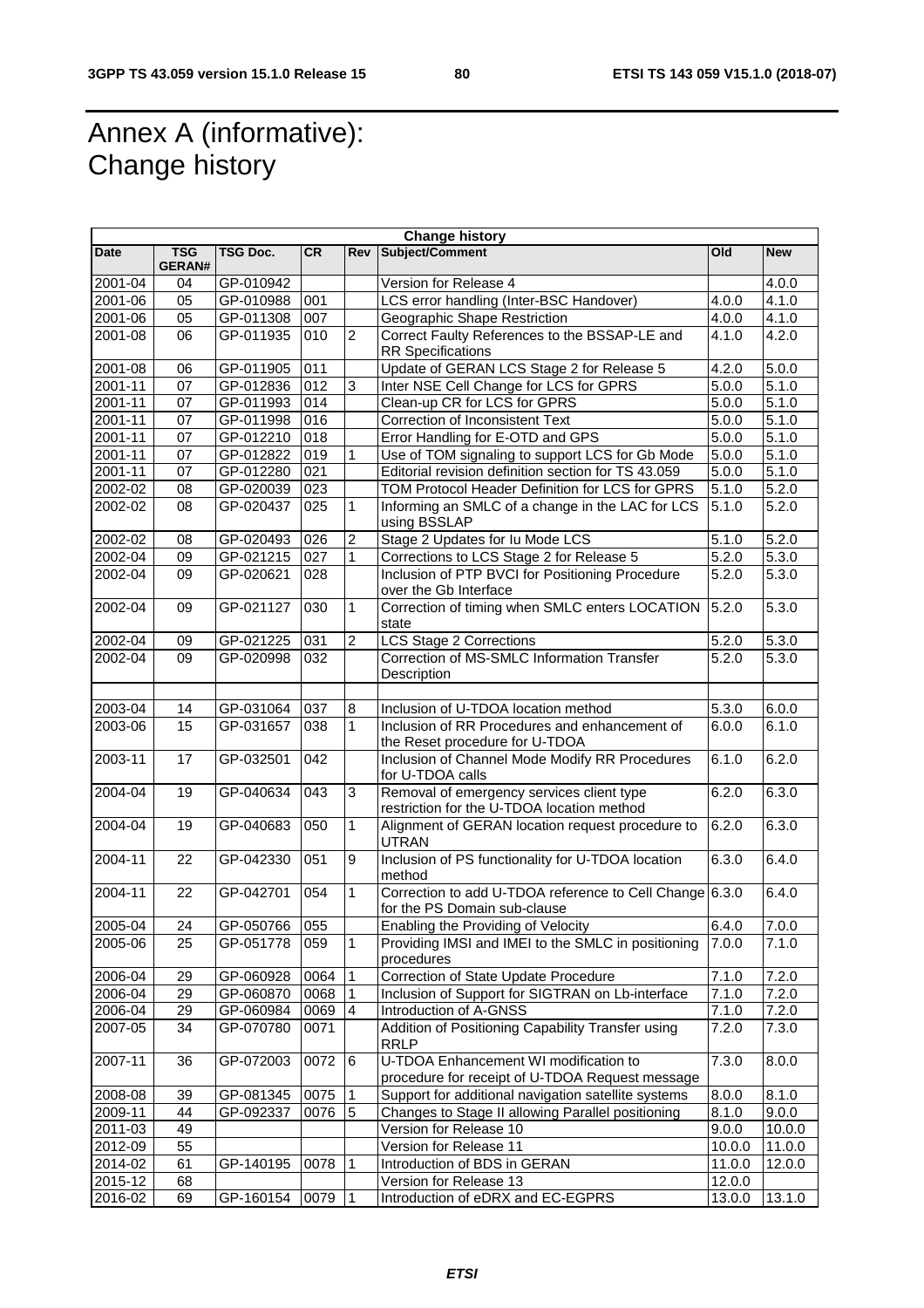| <b>Change history</b> |                |             |           |                |   |                                                                                                               |                       |
|-----------------------|----------------|-------------|-----------|----------------|---|---------------------------------------------------------------------------------------------------------------|-----------------------|
| <b>Date</b>           | <b>Meeting</b> | <b>TDoc</b> | <b>CR</b> | <b>Rev Cat</b> |   | Subject/Comment                                                                                               | <b>New</b><br>version |
| 2016-05               | 70             | GP-160311   | 0080      |                | F | Miscellaneous corrections related to EC-GSM-IoT                                                               | 13.2.0                |
| 2017-03               | 75             | RP-170060   | 0081      | 8              | В | Introduction of Multilateration                                                                               | 14.0.0                |
| 2017-03               | 75             | RP-170060   | 0082      | 3              | в | Introduction of Multilateration OTD                                                                           | 14.0.0                |
| 2017-06               | 76             | RP-170923   | 0084      | 3              |   | Multilateration - Miscellaneous corrections                                                                   | 14.1.0                |
| 2017-09               | 77             | RP-171597   | 0087      |                | Α | Removal of references to TS 44.118                                                                            | 14.2.0                |
| 2018-03               | 79             | RP-180068   | 0088      |                | в | Security Enhancement for MTA in network configuration<br>without LLC security                                 | 15.0.0                |
| 2018-06               | 80             | RP-180822   | 0089      |                | F | <b>Editorial corrections to Security Enhancement for MTA</b><br>in network configuration without LLC security | 15.1.0                |